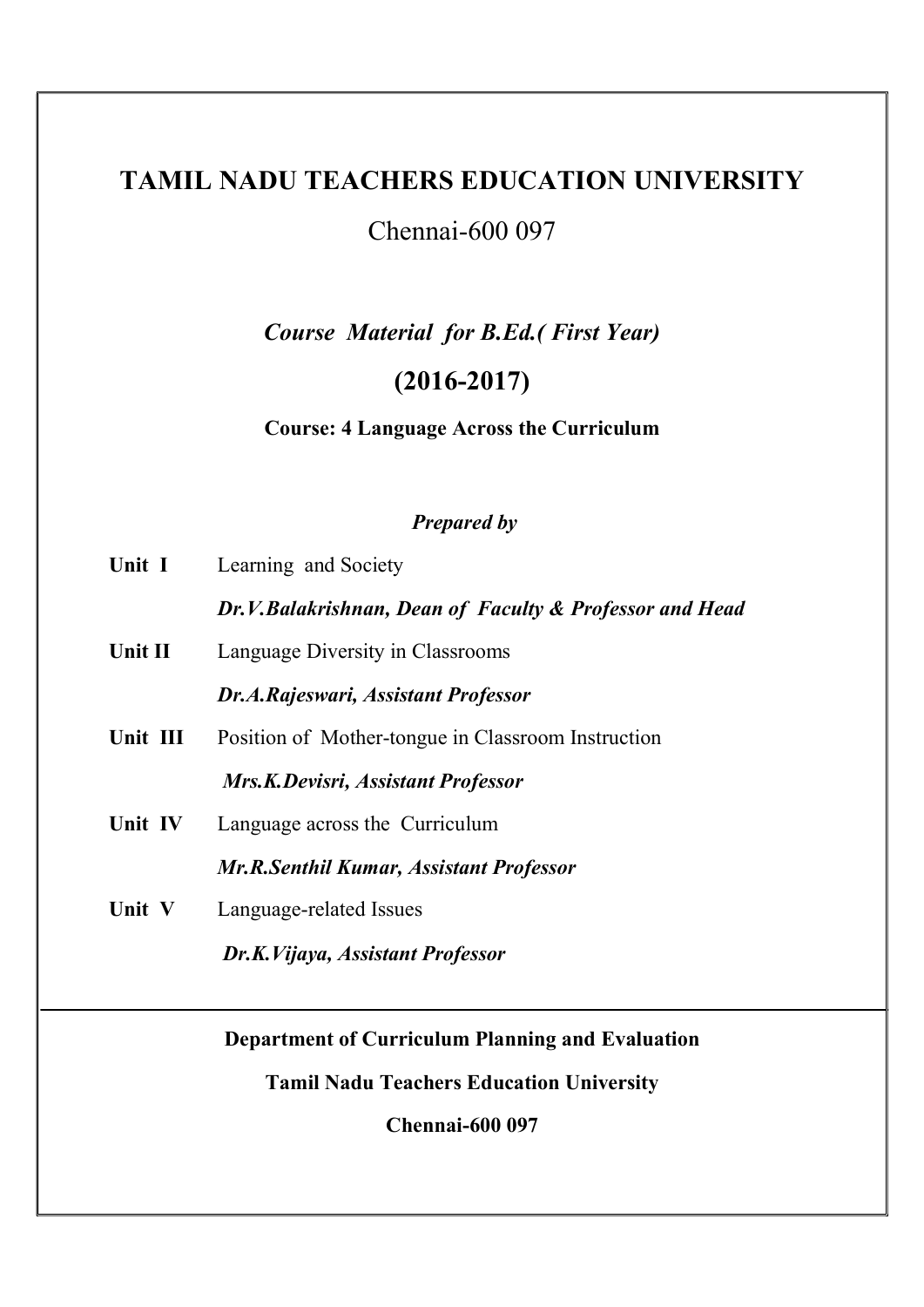# COURSE 4: LANGUAGE ACROSS THE CURRICULUM UNIT I LANGUAGE AND SOCIETY

#### Course Objectives

At the end of the unit, the student – teachers will be able to

- 1. understand the meaning and functions of language.-
- 2. differentiate between home language and school language.
- 3. comprehend the language background of the learner.
- 4. develop oral and written language fluency.
- 5. recognize cultural diversity in the classroom.

# **Introduction**

 Language is essentially a means of communication among the members of a society. In the expression of culture, language is a fundamental aspect. It is the tool that conveys traditions and values related to group identity. The purpose of this lesson is to show that a common language is one of the most important features of a community and the ceaseless use of the same language is the most certain proof of the historical continuity of a community of people. This function is strongly related to the social nature of a language, whereas there are interdependency and mutual conditionality relations between language occurrence and a society with its inherent culture.

Language is one of the most powerful emblems of social behavior. In the normal transfer of information through language, we use language to send vital social messages about who we are, where we come from, and who we associate with. It is often shocking to realize how extensively we may judge a person's background, character, and intentions based simply upon the person's language, dialect, or, in some instances, even the choice of a single word.

Language is a constituent element of civilization. It raised man from a savage state to the plane which he was capable of reaching. Man could not become man except by language. An essential point in which man differs from animals is that man alone is the sole possessor of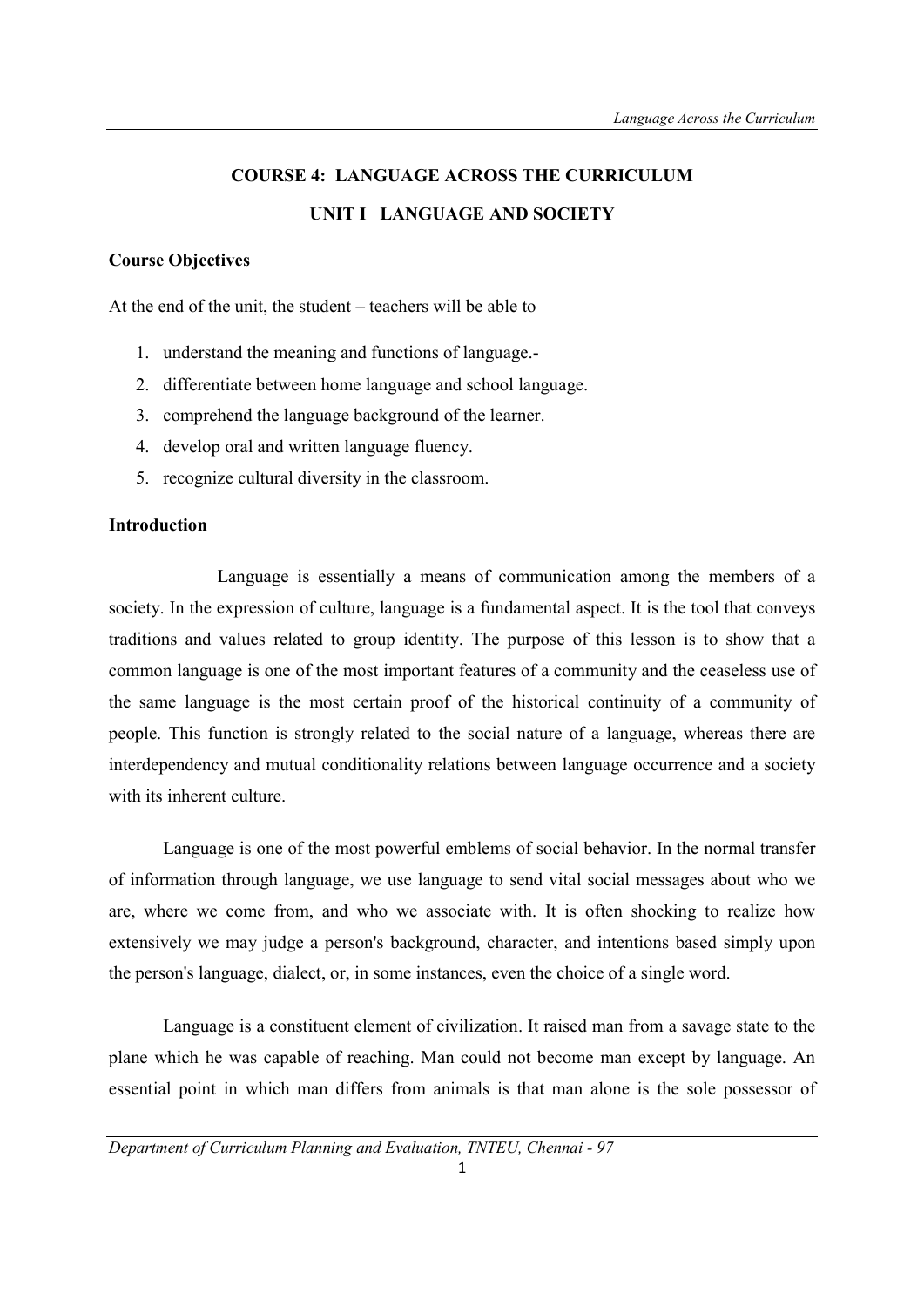language. No doubt animals also exhibit certain degree of power of communication but that is not only inferior in degree to human language, but also radically diverse in kind from it.

Language is one of the most marked, conspicuous, as well as fundamentally characteristic of the faculties of man. The importance of language for man and society cannot be minimized. As a personal thing, language is not only a mode of communication between individuals but is also a way for the expression of their personality. Sociologically, language moulds the individual from infancy. The child comes to know most of the things of the world through language. This unit deals with meaning, concept and acquisition of language, home language, school language, oral language and written language. Further, it deals with functions of language and relationship between language and culture.

#### Meaning of Language

Language is a living and dynamic phenomenon, and people have always found ways of expressing their thoughts, feelings even in the most tightly controlled and oppressive societies. In fact language is continuously creating new words in order to define a new concept.

In discussions of language and education, language is usually defined as a shared set of verbal codes, such as Tamil, Arabic, Hindi, etc. But language can also be defined as a generic, communicative phenomenon, especially in descriptions of instruction. Teachers and students use spoken and written language to communicate with each other–to present tasks, engage in learning processes, present academic content, assess learning, display knowledge and skill, and build classroom life. In addition, much of what students learn is language. They learn to read and write (academic written language), and they learn the discourse of academic disciplines (sometimes called academic languages and literacy's). Both definitions of language are important to understanding the relationship between language and education.

As suggested by M. A. K. Halliday, the relationship between language and education can be divided into three heuristic categories: (1) learning language,(2) learning through language, and (3) learning about language.

Department of Curriculum Planning and Evaluation, TNTEU, Chennai - 97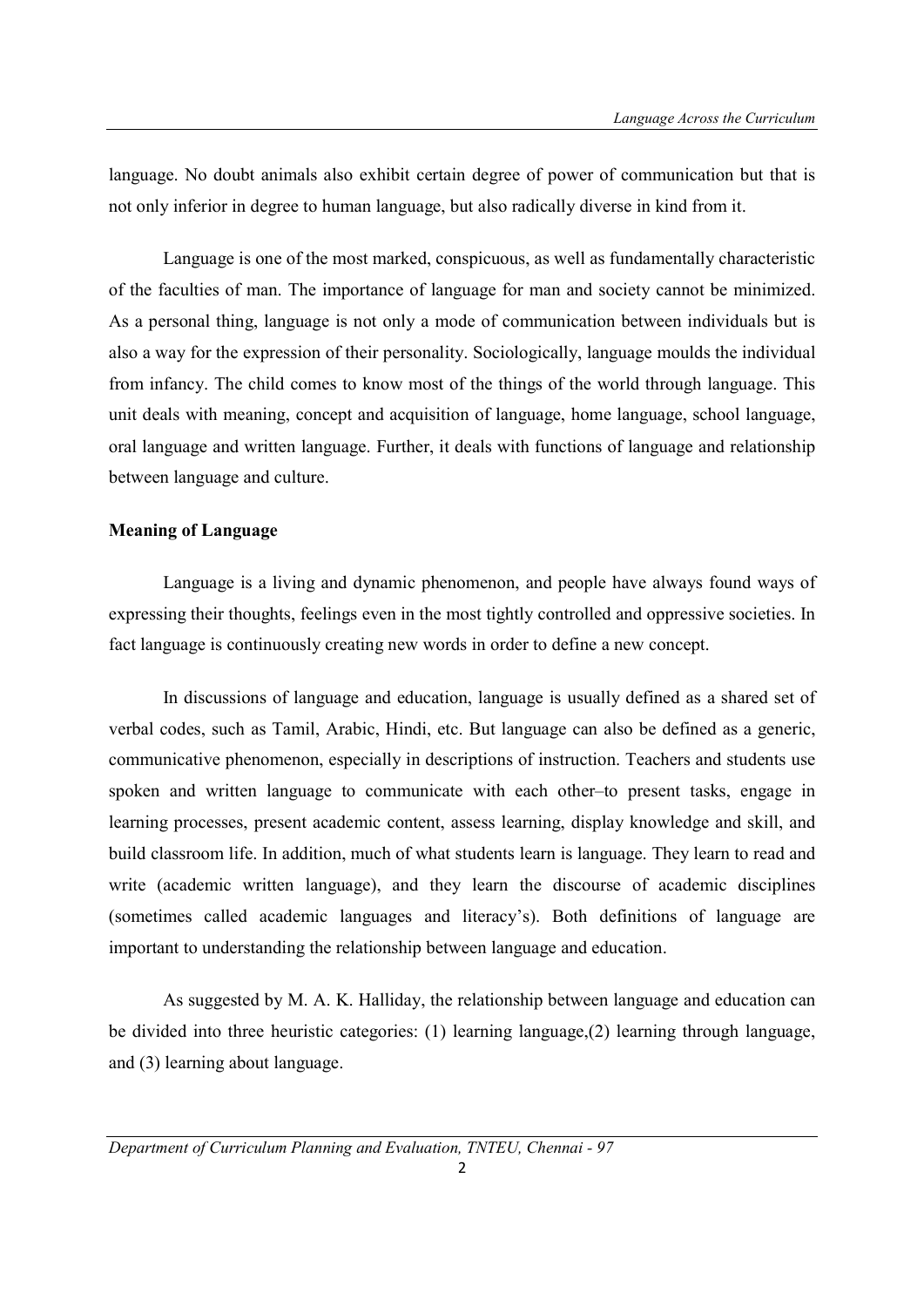# Learning Language

In their early years, children are learning both spoken and written language. They are developing use of complex grammatical structures and vocabulary; communicative competence comprehension of spoken and written language; and ways to express themselves.

#### Learning through Language

Learning in classrooms is primarily accomplished through language. Teachers lecture, ask questions, initiate discussions, and assign reading and writing tasks. Students engage in academic tasks through reading, writing, exploring the Internet, giving verbal answers to teacher questions, listening to teacher lectures and student presentations, participating in whole-class and instructional peer group discussions, memorizing written text and vocabulary, and so on.

# Learning about Language

Perhaps the most obvious classroom practice for learning about language is through the study of grammar and spelling. As linguists point out, the grammar taught in school is a prescriptive grammar and is not a descriptive grammar. For those students who use Standard English, prescriptive grammar is often very close to the language they speak. But for students who speak a variation of English other than Standard English the teaching and learning of prescriptive grammar does not necessarily related to the language they speak, and thus they are learning about a language different from the language they speak.

Another typical classroom practice for learning about language is the instruction of a second language. Learning a second language can mean one of two things: the learning of a foreign language or the learning of English by those whose native language is not English. It is often the case that the teaching of a second language includes coverage of the grammar, vocabulary structures, and history of the language.

Human beings can communicate with each other. We are able to exchange knowledge, beliefs, opinions, wishes, threats, commands, thanks, promises, declarations, feelings – only our imagination sets limits. We can laugh to express amusement, happiness, or disrespect, we can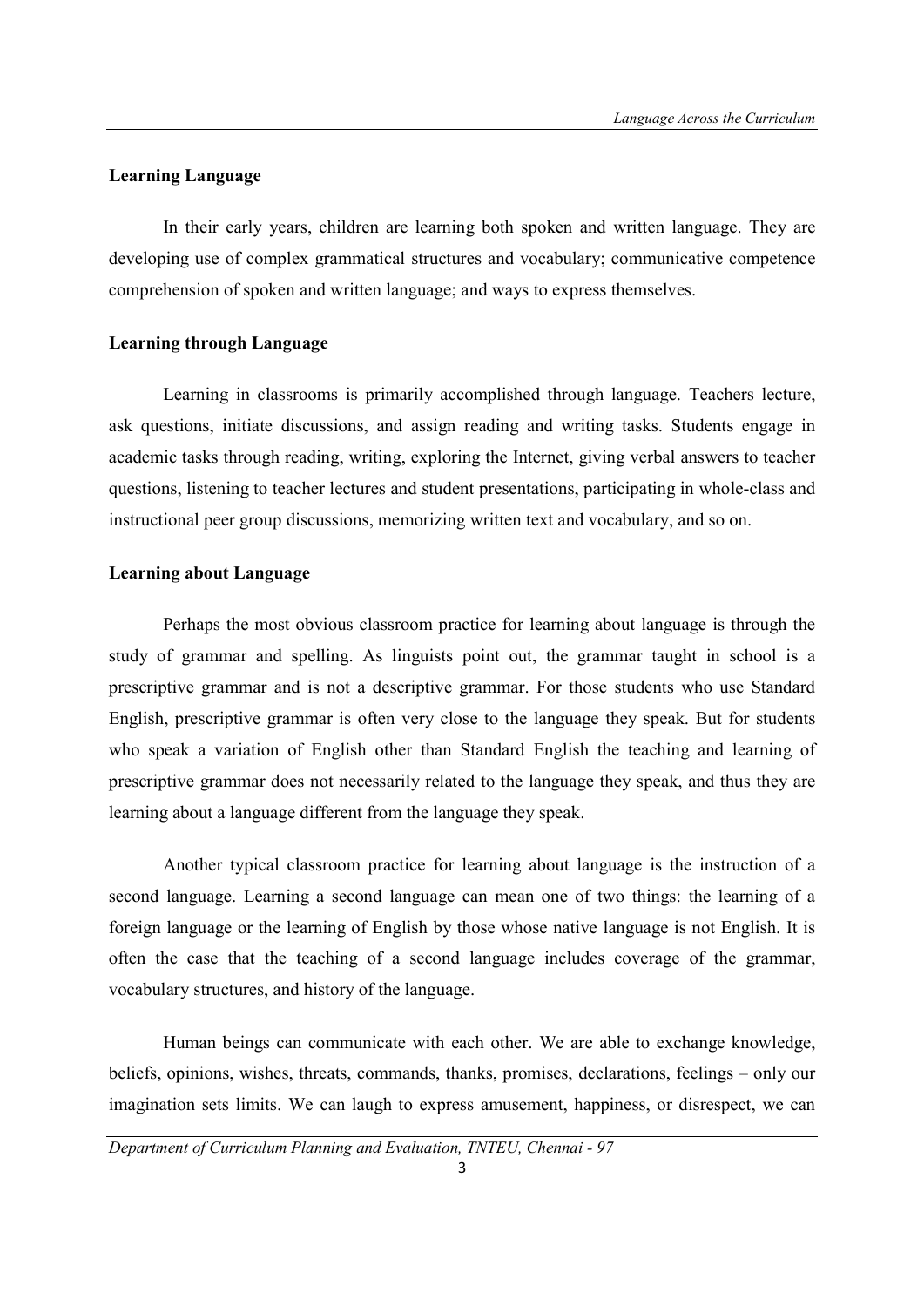smile to express amusement, pleasure, approval, or bitter feelings, we can shriek to express anger, excitement, or fear, we can tightly closed our hands to express determination, anger or a threat, we can raise our eyebrows to express surprise or disapproval, and so on, but our system of communication before anything else is language. Language is a system of communication based upon words and the combination of words into sentences. Communication by means of language may be referred to as linguistic communication, the other ways mentioned above – laughing, smiling, crying, and so on are types of non-linguistic communication.

Language is a dual system of arbitrary vocal symbols used for human communication. The duality is due to the coexistence of two systems of language - the system of sounds and the system of meanings; thus, duality is a basic feature of language. Language is arbitrary because we cannot predict which features will be found in any particular language; language is symbolic because the words humans speak are associated with objects, ideas, and actions.

Language refers to communication of thoughts and feelings through a system of arbitrary signals, such as voice sounds, gestures, or written symbols. Such a system including its rules for combining its components, such as words. Such a system as used by a nation, people, or other distinct community; often contrasted with dialect.

 Language is a system for communicating. Written languages use symbols to build words. The entire set of words is the language's vocabulary. The ways in which the words can be meaningfully combined is defined by the language's syntax and grammar. The actual meaning of words and combinations of words is defined by the language's semantics.

In brief, language means system of sounds, words, patterns used by humans to communicate their thoughts and feelings. So language is the source of expression of thought by means of speech sounds. Language is the most powerful, convenient and permanent means and form of communication.

Communication is the act of conveying intended meanings from one entity or group to another through the use of mutually understood signs and semiotic rules.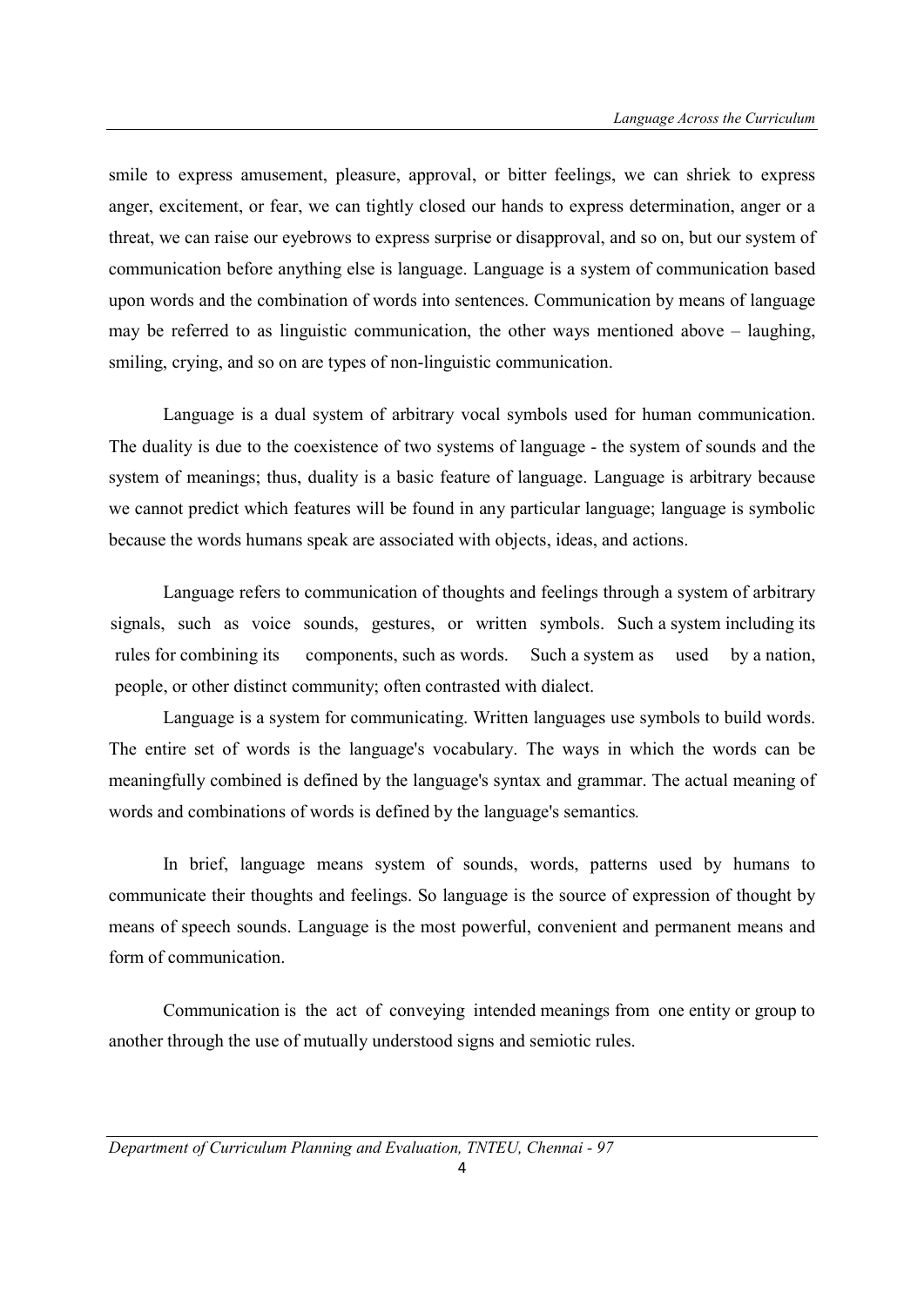#### The basic steps of communication are

- 1. The forming of communicative intent.
- 2. Message composition.
- 3. Message encoding and decoding.
- 4. Transmission of the encoded message as a sequence of signals using a specific channel or medium.
- 5. Reception of signals.
- 6. Reconstruction of the original message.
- 7. Interpretation and making sense of the reconstructed message.

The study of communication can be divided into:

- Information theory which studies the quantification, storage, and communication of information in general;
- Communication studies which concerns human communication;
- Biosemiotics which examines the communication of organisms in general.

The channel of communication can be visual, auditory, tactile and hap tic, olfactory, Kinesics, electromagnetic, or biochemical. Human communication is unique for its extensive use of abstract language.

#### Definition of Language

Language is an exclusively human method for communicating thoughts, feelings, and wishes; it is not rooted in instinct, and it employs a system of freely structured symbols (Spair).

A language is a system of arbitrary sound symbols by means of which a social group interacts (Bloch and Trager).

Language is the institution used by human beings for communication and interaction by means of conventional and voluntary oral-auditory symbols (Hall).

One definition sees language primarily as the mental faculty that allows humans to undertake linguistic behavior: to learn languages and to produce and understand utterances. This definition

Department of Curriculum Planning and Evaluation, TNTEU, Chennai - 97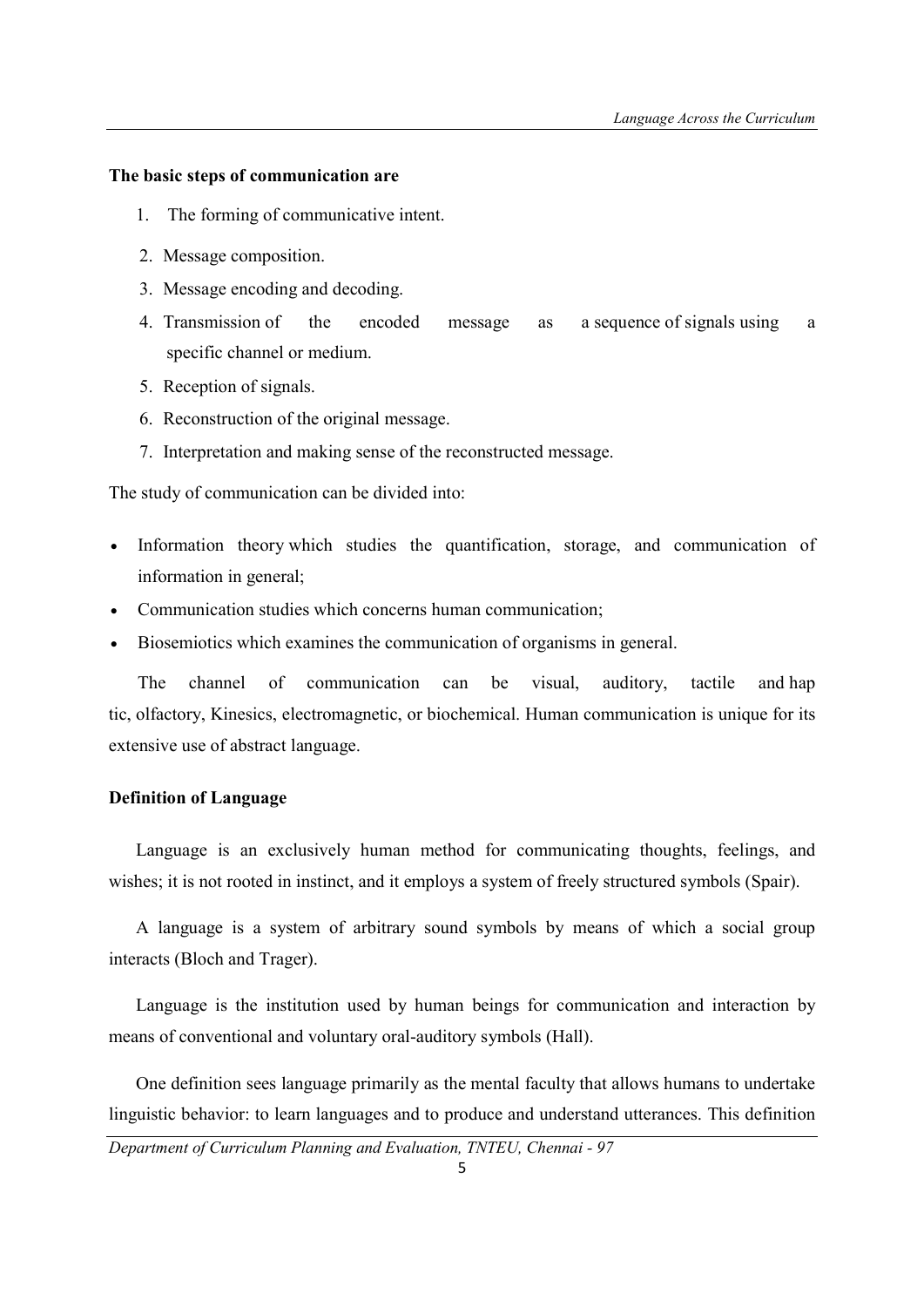stresses the universality of language to all humans, and it emphasizes the biological basis for the human capacity for language as a unique development of the human brain.

Another definition sees language as a formal system of signs governed by grammatical rules of combination to communicate meaning. This definition stresses that human languages can be described as closed structural systems consisting of rules that relate particular signs to particular meanings.

Yet another definition sees language as a system of communication that enables humans to exchange verbal or symbolic utterances. This definition stresses the social functions of language and the fact that humans use it to express themselves and to manipulate objects in their environment.

The defining characteristics of human language can be easily deduced from the following definition made by an American linguist, John B. Carrol in his book entitled "The Study of Language "

From the definition of language quoted above one can draw some basic characteristic of human language, among others that language is systematic, arbitrary, social and complete.

# Concept of Language

'Language is a mirror of mind in a deep significant sense. It is a product of human intelligence, created anew in each individuals by operations that lie far beyond the reach of will or consciousness'.

Language is, today, an inseparable part of human society. Human civilization has been possible only through language. It is through language only that humanity has come out of the stone age and has developed science, art and technology in a big way. Language is a means of communication, it is arbitrary, it is a system of systems. We know that speech is primary while writing is secondary.

Department of Curriculum Planning and Evaluation, TNTEU, Chennai - 97 Language is human so it differs from animal communication in several ways. Language can have scores of characteristics but the following are the most important ones: language is arbitrary, productive, creative, systematic, vocalic, social, non-instinctive and conventional.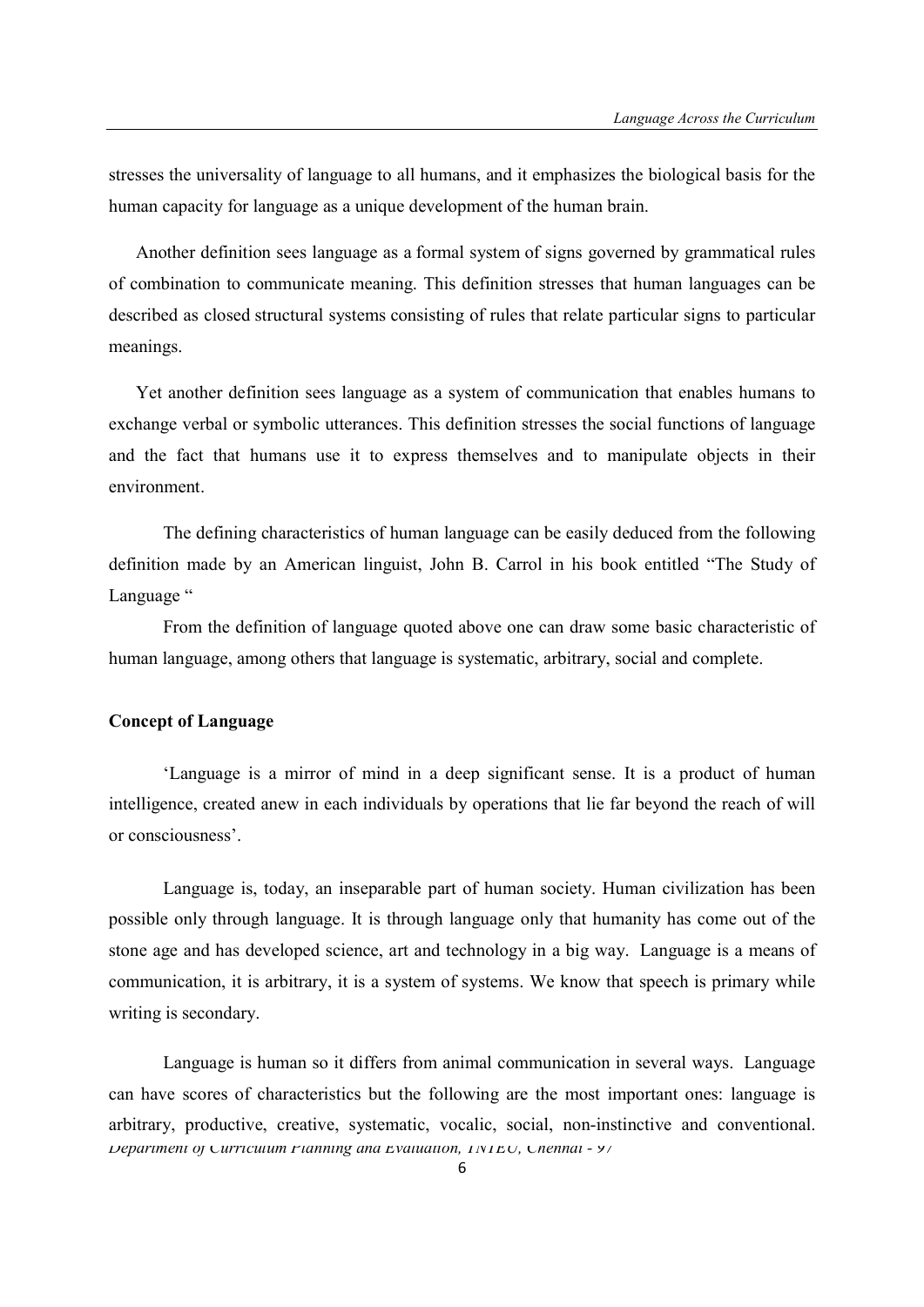These characteristics of language set human language apart from animal communication. Some of these features may be part of animal communication; yet they do not form part of it in total.

Language is Arbitrary: Language is arbitrary in the sense that there is no inherent relation between the words of a language and their meanings or the ideas conveyed by them. There is no reason why a female adult human being be called a woman in English, aurat in Urdu, Zen in Persian and Femine in French. The choice of a word selected to mean a particular thing or idea is purely arbitrary but once a word is selected for a particular referent, it comes to stay as such. It may be noted that had language not been arbitrary, there would have been only one language in the world.

Language is Social: Language is a set of conventional communicative signals used by humans for communication in a community. Language in this sense is a possession of a social group, comprising an indispensable set of rules which permits its members to relate to each other, to interact with each other, to co-operate with each other; it is a social institution. Language exists in society; it is a means of nourishing and developing culture and establishing human relations.

Language is Symbolic: Language consists of various sound symbols and their graph logical counterparts that are employed to denote some objects, occurrences or meaning. These symbols are arbitrarily chosen and conventionally accepted and employed. Words in a language are not mere signs or figures, but symbols of meaning. The intelligibility of a language depends on a correct interpretation of these symbols.

Language is Systematic: Although language is symbolic, yet its symbols are arranged in a particular system. All languages have their system of arrangements. Every language is a system of systems. All languages have phonological and grammatical systems, and within a system there are several sub-systems. For example, within the grammatical system we have morphological and syntactic systems, and within these two sub-systems we have systems such as those of plural, of mood, of aspect, of tense, etc.

Language is Vocal: Language is primarily made up of vocal sounds only produced by a physiological articulatory mechanism in the human body. In the beginning, it appeared as vocal sounds only. Writing came much later, as an intelligent attempt to represent vocal sounds.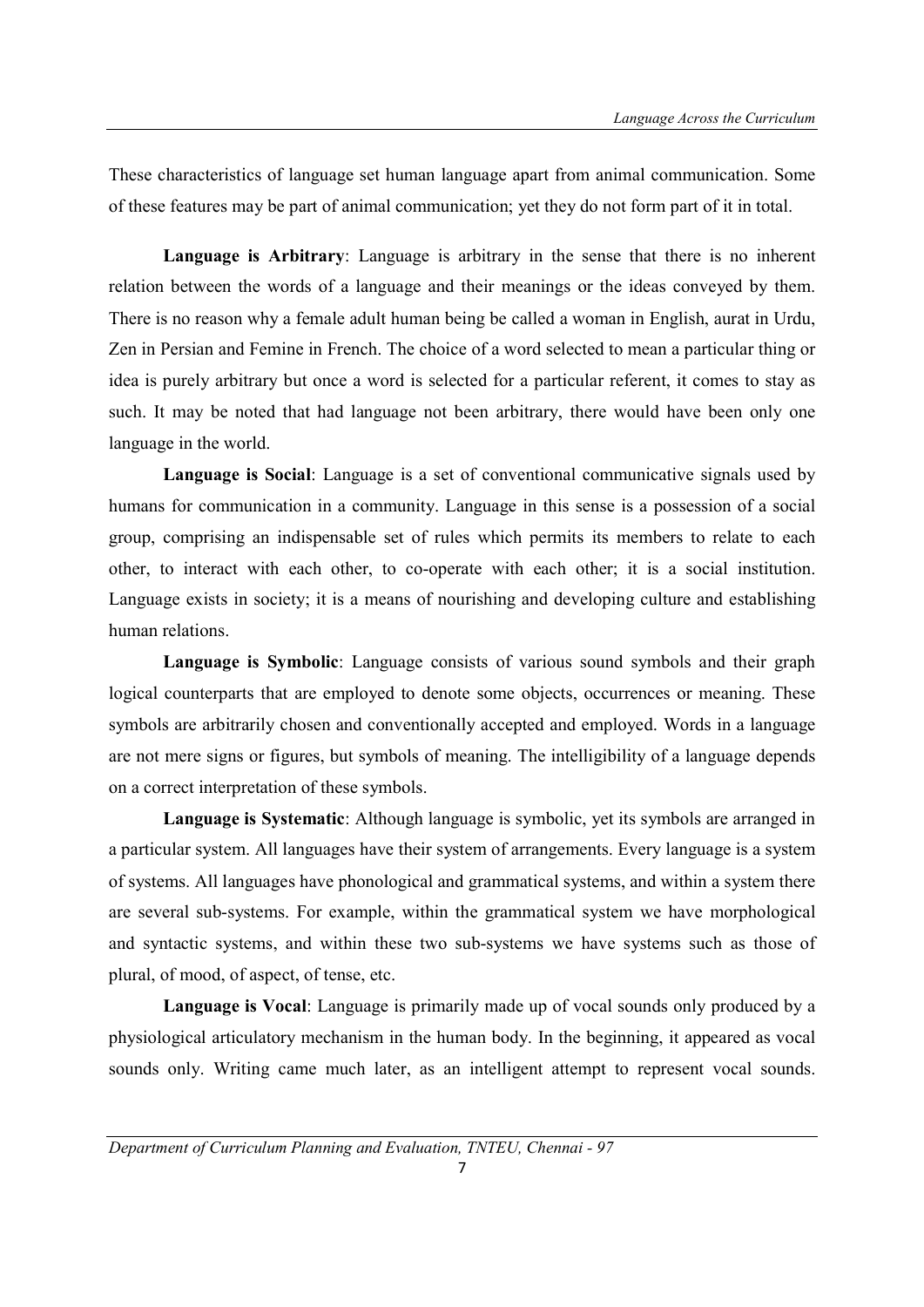Writing is only the graphic representation of the sounds of the language. So the linguists say that speech is primary.

Language is Non-instinctive, Conventional: No language was created in a day out of a mutually agreed upon formula by a group of humans. Language is the outcome of evolution and convention. Each generation transmits this convention on to the next. Like all human institutions languages also change and die, grow and expand. Every language then is a convention in a community. It is non-instinctive because it is acquired by human beings. Nobody gets a language in heritage; he acquires it because he an innate ability.

Language is Productive and Creative: Language has creativity and productivity. The structural elements of human language can be combined to produce new utterances, which neither the speaker nor his hearers may ever have made or heard before any, listener, yet which both sides understand without difficulty. Language changes according to the needs of society.

Finally, language has other characteristics such as Duality referring to the two systems of sound and meaning, Displacement which means the ability to talk across time and space, Humanness which means that animals cannot acquire it, Universality which refers to the equilibrium across humanity on linguistic grounds, Competence and Performance which means that language is innate and produced is society and furthermore, language is culturally transmitted. It is learnt by an individual from his elders, and is transmitted from one generation to another. Thus using J. Firth's term, language is a 'polysystametic'. It is also open to be studied from multifaceted angles.

The concept of language can be broadly classified into many categories based on its purposes.

# Universal language

Universal language may refer to a hypothetical or historical language spoken and understood by all or most of the world's population. In some contexts, it refers to a means of communication said to be understood by all living things, beings, and objects alike. It may be the idea of an international auxiliary language for communication between groups speaking different primary languages. In other conceptions, it may be the primary language of all speakers, or the only existing language. Some religious and mythological traditions state that there was once a single universal language among all people, or shared by humans and supernatural beings.

Department of Curriculum Planning and Evaluation, TNTEU, Chennai - 97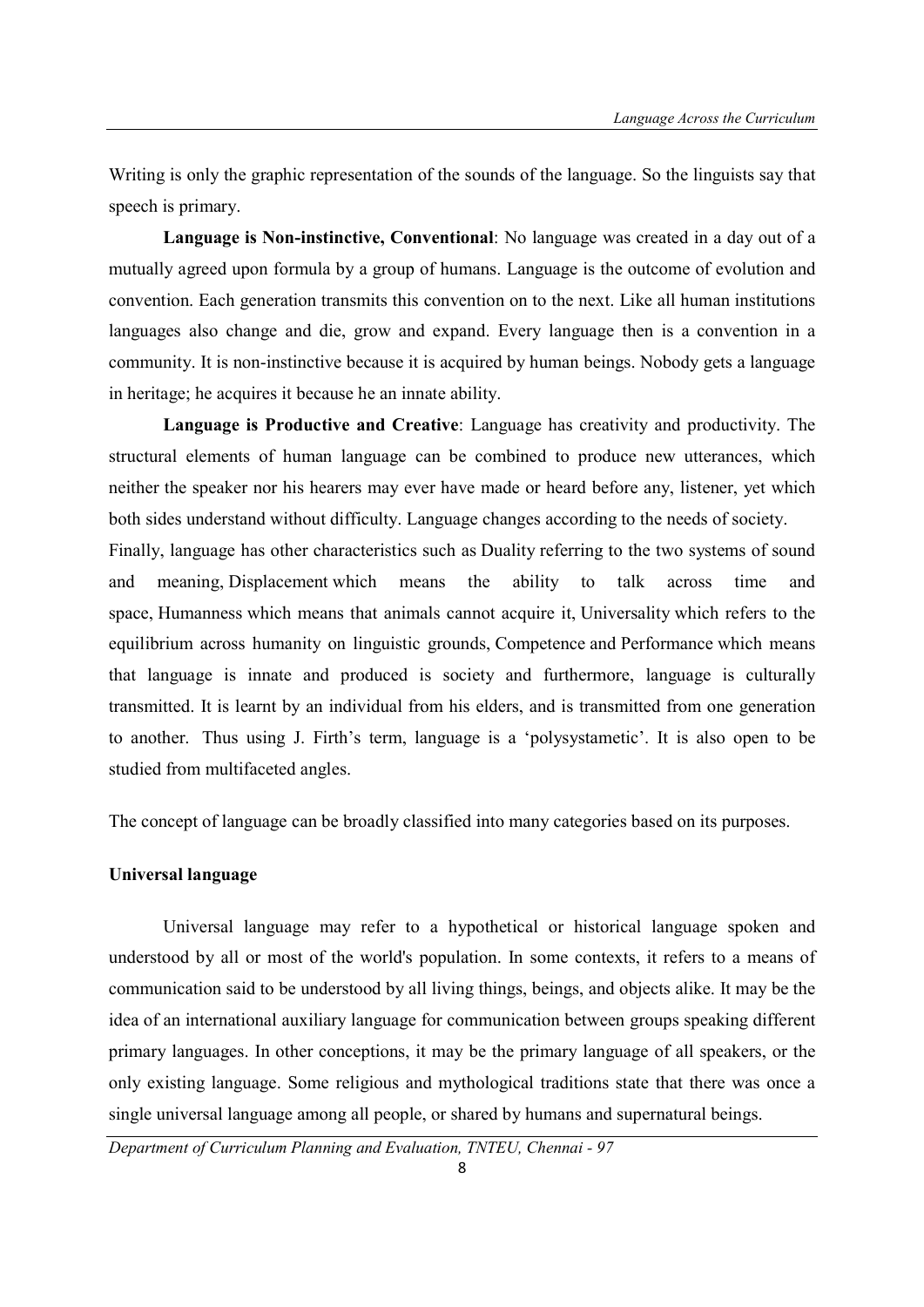# Standard language

A standard language is a language variety used by a group of people in their public discourse. Alternatively, varieties become standard by undergoing a process of standardization, during which it is organized for description in grammars and dictionaries and encoded in such reference works. Typically, varieties that become standardized are the local dialects spoken in the centers of commerce and government, where a need arises for a variety that will serve more than local needs. A standard language can be either pluricentric (e.g. Arabic, English, French, and Hindi Portuguese and Spanish) or monocentric (e.g. Italian, Japanese, and Russian)

#### Official language

An official language is a language that is given a special legal status in a particular country, state, or other jurisdiction. Typically a country's official language refers to the language used within government. Since "the means of expression of a people cannot be changed by any law", the term "official language" does not typically refer to the language used by a people or country, but by its government.

#### Sister languages

In historical linguistics, sister languages, also known as sibling languages or brother languages are family languages; that is, languages that descend from a common ancestral language, the so-called proto-language. Every language in an established language family is a sister to the others.

#### Vernacular language

Vernacular describes everyday language, including informal words, that is used by the people. The vernacular is different from literary or official language: it is the way people really talk with each other, like how families talk at home.

Department of Curriculum Planning and Evaluation, TNTEU, Chennai - 97 Vernacular is different: think of it as how friends talk when no one is listening. Vernacular language includes slang and obscenities. One of the hardest things about writing for school is getting away from the vernacular and learning to write in more formal ways that don't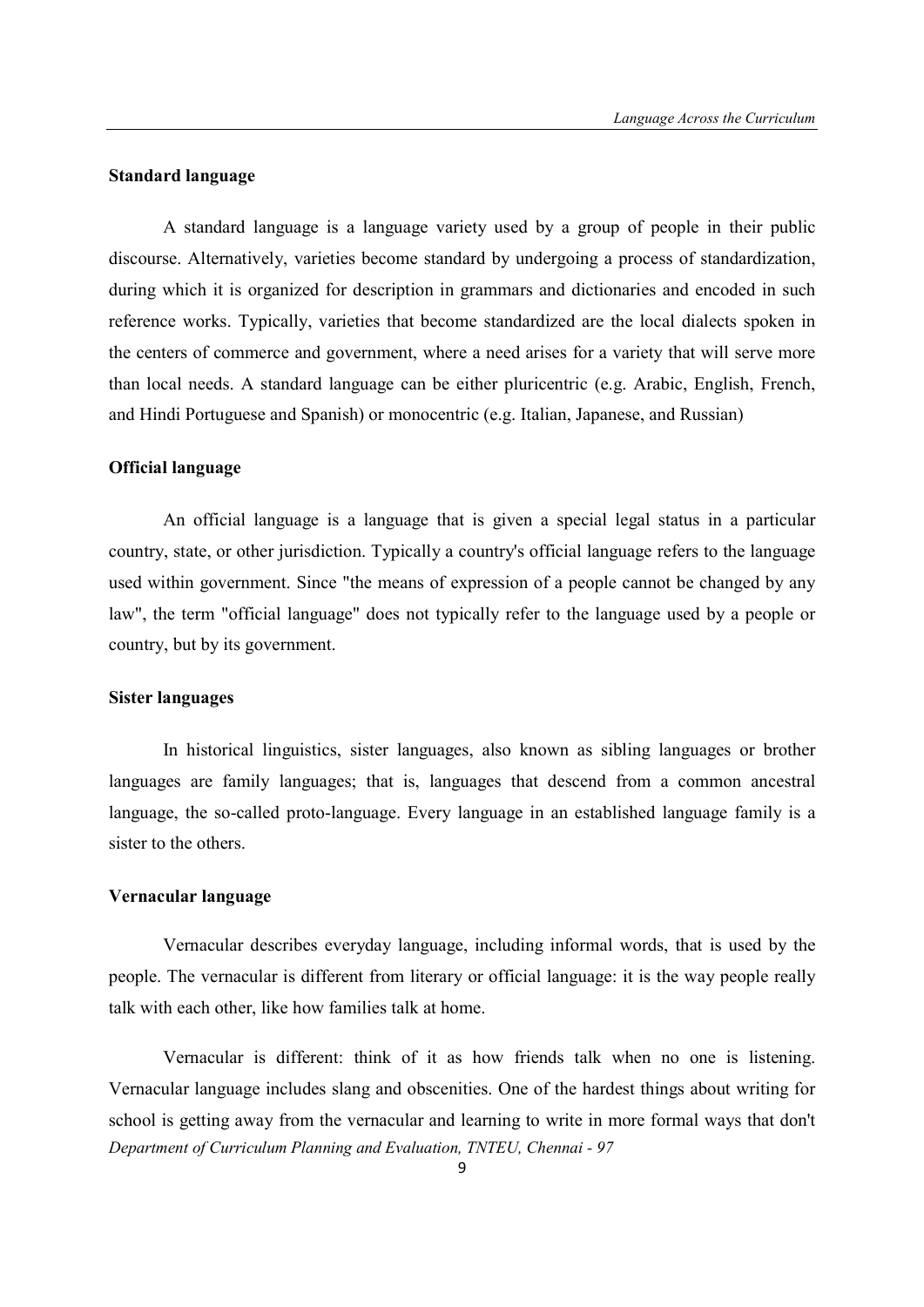come as naturally. We can also say specific groups have a vernacular, meaning the unique way people in a certain region or profession speak.

# International auxiliary language

An international auxiliary language or inter language is a language meant for communication between people from different nations who do not share a common first language. An auxiliary language is primarily a second language.

# Inter-language

Inter-language is the term for an idiolect that has been developed by a learner of a second language (or L2) who has not yet reached proficiency. A learner's inter-language preserves some features of their first language (or L1), and can also over generalize some L2 writing and speaking rules. These two characteristics of an inter-language result in the system's unique linguistic organization.

Inter-language can be variable across different contexts; for example, it may be more accurate, complex and fluent in one domain than in another.

To study the psychological processes involved one can compare the inter-language utterances of the learner with two things:

- 1. Utterances in the native language (L1) to convey the same message produced by the learner.
- 2. Utterances in the target language (L2) to convey the same message, produced by a native speaker of that language.

It is possible to apply an inter-language perspective to a learner's underlying knowledge of the target language sound system (inter-language phonology), grammar (morphology and syntax), vocabulary (lexicon), and language-use norms found among learners (interlanguage pragmatics).

# Constructed language

A planned or constructed language is a language whose phonology, grammar, and vocabulary have been consciously devised for human or human-like communication, instead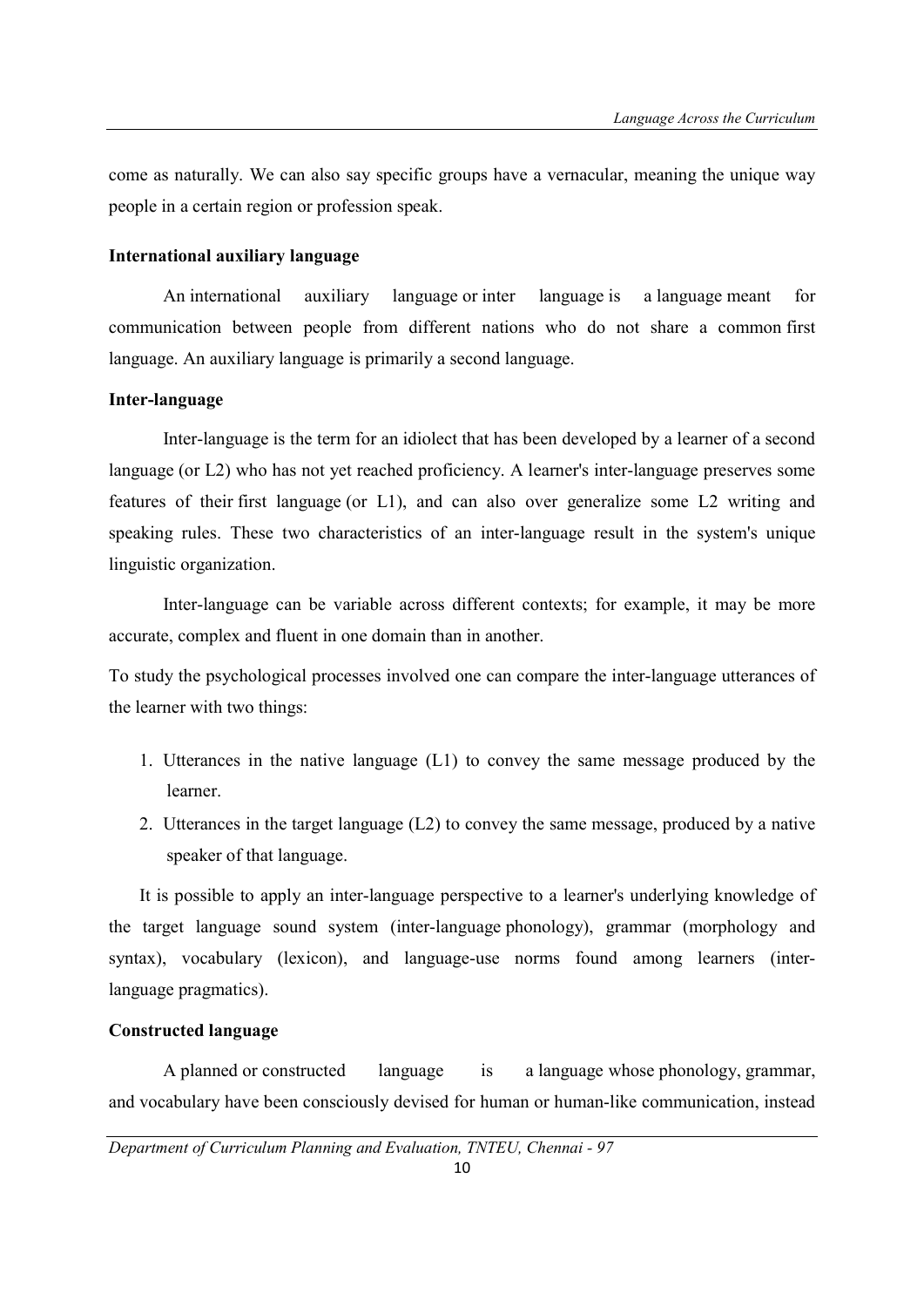of having developed naturally. It is also referred to as an artificial or invented language. There are many possible reasons to create a constructed language, such as: to ease human communication to give fiction or an associated constructed setting an added layer of realism, for experimentation in the fields of linguistics, cognitive science, and machine learning, for artistic creation, and for language games.

In neuropsychology, linguistics and the philosophy of language, a natural language or ordinary language is any language that has evolved naturally in humans through use and repetition without conscious planning or premeditation. Natural languages can take different forms, such as speech, signing, or writing. They are distinguished from constructed and formal languages such as those used to program computers or to study logic.

Though the exact definition varies between scholars, natural language can broadly be defined in contrast to artificial or constructed languages (such as computer programming languages and international auxiliary languages) and to other communication systems in nature. Such examples include bees' waggle dance and whale song, to which researchers have found and/or applied the linguistic cognates of dialect and even syntax.

Mother tongue refers to the first language learned at home in childhood and still understood by the person at the time the data was collected. If the person no longer understands the first language learned, the mother tongue is the second language learned. For a person who learned two languages at the same time in early childhood, the mother tongue is the language this person spoke most often at home before starting school. The person has two mother tongues only if the two languages were used equally often and are still understood by the person. For a child who has not yet learned to speak, the mother tongue is the language spoken most often to this child at home. The child has two mother tongues only if both languages are spoken equally often so that the child learns both languages at the same time.

A foreign language is a language indigenous to another country. It is also a language not spoken in the native country of the person referred to, i.e., an Tamil speaker living in Tamil nadu can say that English is a foreign language to him or her. These two characterizations

Department of Curriculum Planning and Evaluation, TNTEU, Chennai - 97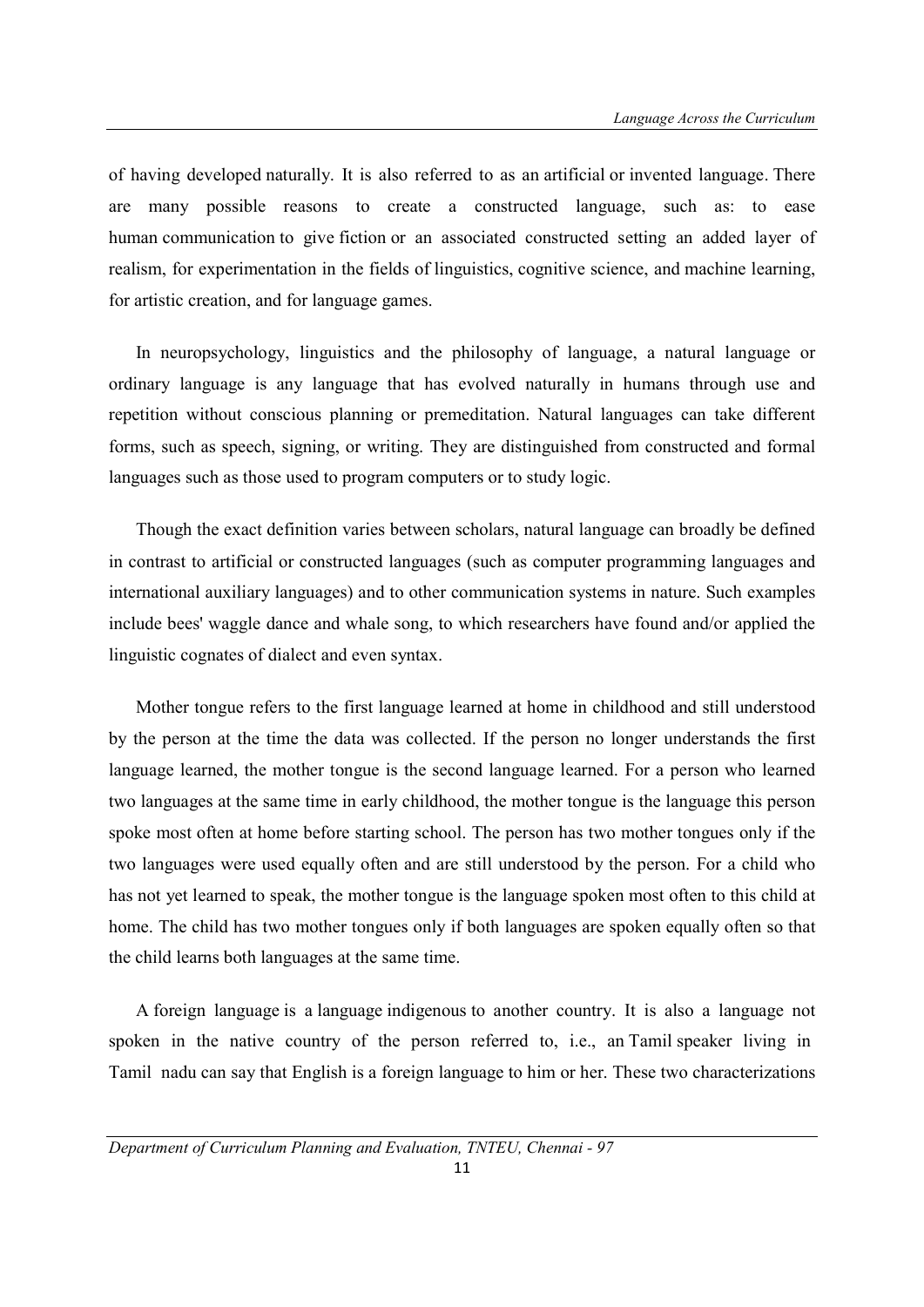do not exhaust the possible definitions, however, and the label is occasionally applied in ways that are variously misleading or factually inaccurate.

Some children learn more than one language from birth or from a very young age: they are bilingual or multilingual. These children can be said to have two, three or more mother tongues: neither language is foreign to that child, even if one language is a foreign language for the vast majority of people in the child's birth country. For example, a child learning Tamil from his Tamil father and English at school can speak both Tamil and English but neither is a foreign language to him.

In general, it is believed that children have advantage to learning a foreign language over adults. However, there are studies which have shown adult students are better at foreign language learning than child students. It is because adults have pre-existing knowledge of how grammar works, and a superior ability of memorizing vocabulary.

An indigenous language or autochthonous language is a language that is native to a region and spoken by indigenous people, often reduced to the status of a minority language. This language would be from a linguistically distinct community that has been settled in the area for many generations. Indigenous languages are not necessarily national languages, and the reverse is also true.

Many indigenous peoples worldwide have stopped passing on their ancestral languages to the next generation, and have instead adopted the majority language as part of their acculturation into the majority culture.

A minority language is a language spoken by a minority of the population of a territory.

The regional or minority languages means languages that are:

- traditionally used within a given territory of a State by nationals of that State who form a group numerically smaller than the rest of the State's population; and
- $\bullet$  different from the official language(s) of that State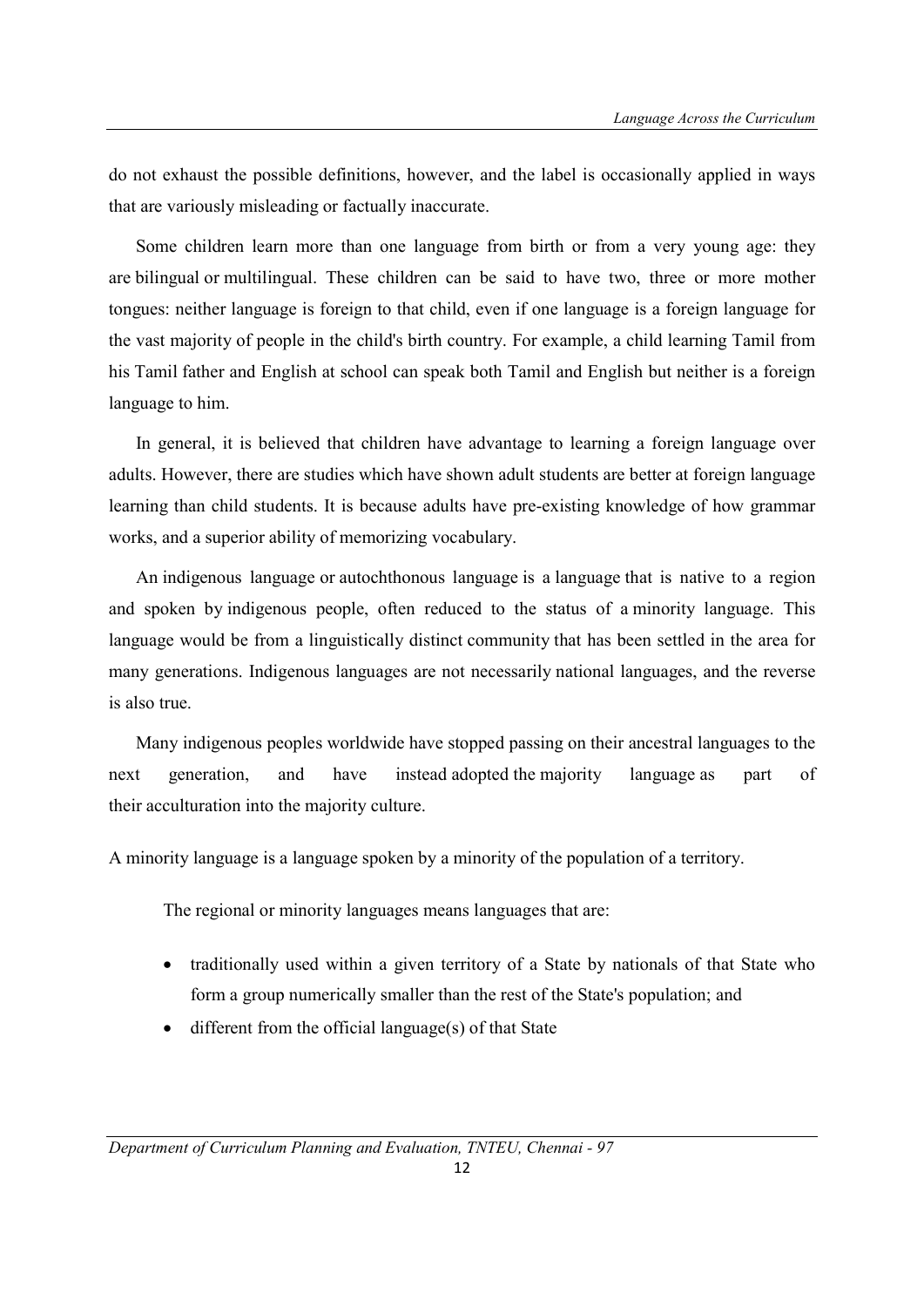# Functions of Language

Language functions refer to the purposes in which we use language to communicate. We use language for a variety of formal and informal purposes, and specific grammatical structures and vocabulary are often used with each language function. Some examples of language functions include:

- Language is the primary vehicle of communication
- Language reflects both the personality of the individual and the culture of the society.
- Languages make possible the growth and transmission of culture, and the continuity of societies, and the effective functioning and control of social group.

Three Basic Functions of language are generally noted. They are as follows:

1. Informative language function: essentially, the communication of information.

This function concentrates on the message. The informative function affirms or denies propositions, as in science or the statement of a fact.

It is used to give new information. This function is used to describe the world or reason about it.

These sentences have a truth value; that is, the sentences are either true or false. Hence, they are important for logic.

2. Expressive language function: reports feelings or attitudes of the writer (or speaker), or of the subject, or evokes feelings in the reader (or listener).

Language can have an expressive function i.e., it can be used to express its originator's feelings and attitude. Poetry and literature are among the best examples, but much of, perhaps most of, ordinary language discourse is the expression of emotions, feelings or attitudes.

Two main aspects of this function are generally noted such as evoking certain feelings and expressing feelings. Expressive discourse is best regarded as neither true or false.

3. Directive language function: language used for the purpose of causing (or preventing) overt action.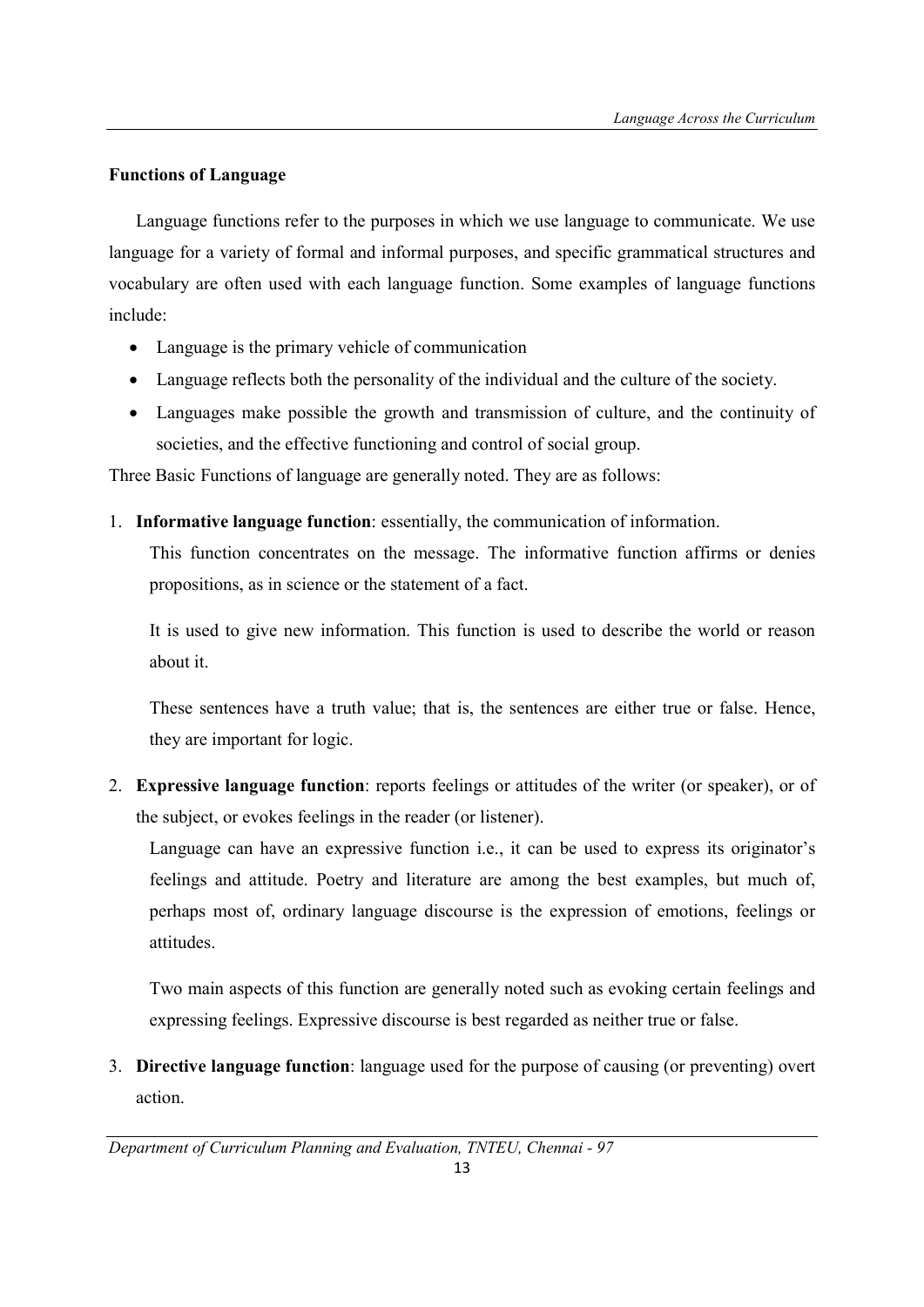The directive function is most commonly found in commands and requests.

Directive language is not normally considered true or false.

This function of social control places emphasis on the receiver's end, rather than the originator's end of the message: but it resembles the expressive function in giving less importance, on the whole, to conceptual meaning than to other types of meaning, particularly affective and connotative meaning"

Roman Jakobson defined six functions of language (or communication functions), according to which an effective act of verbal communication can be described. Each of the functions has an associated factor.

#### 1. The Referential Function

It corresponds to the factor of context and describes a situation, object or mental state. The descriptive statements of the referential function can consist of both definite descriptions and deictic words. This function is all about describing and is oriented toward the context.

# 2. The Poetic Function

It focuses on "the message for its own sake" and is the operative function in poetry as well as slogans. This function describes something.

# 3. The Emotive (Expressive or Affective) Function

It relates to the Addresser (sender) and is best exemplified by interjections and other sound changes that do not alter the denotative meaning of an utterance but do add information about the Addresser's (speaker's) internal state. This function is concerned with commanding and is oriented toward addresser.

#### 4. The Cognitive Function

It engages the Addressee (receiver) directly and is best illustrated by vocatives and imperatives. This function is choosing one's words wisely and is oriented toward the addressee.

# 5. The Phatic Function

Department of Curriculum Planning and Evaluation, TNTEU, Chennai - 97 It is language for the sake of interaction and is therefore associated with the contact/channel factor. The Phatic Function can be observed in greetings and casual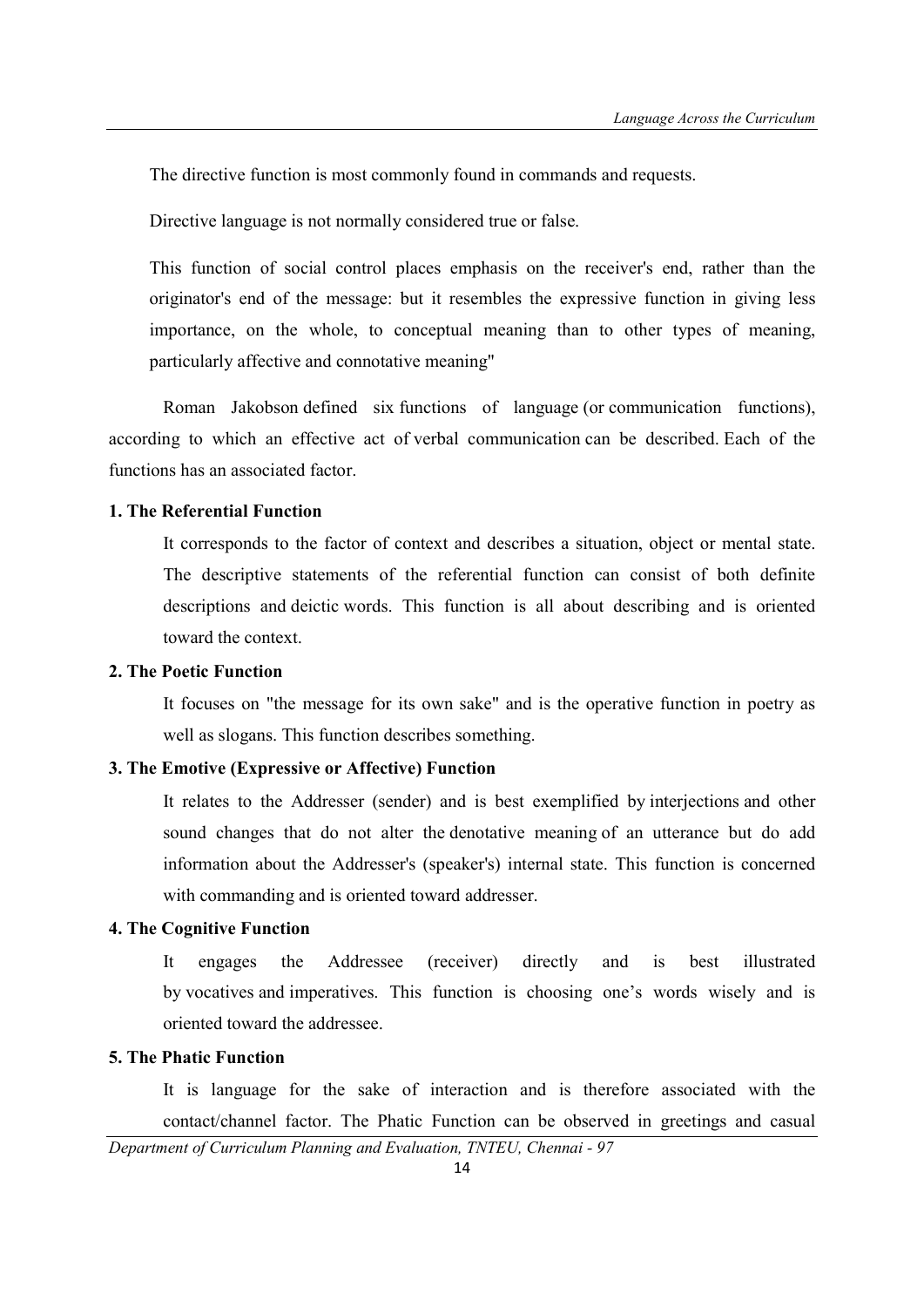discussions of the weather, particularly with strangers. It also provides the keys to open, maintain, verify or close the communication channel. The Phatic function means engaging for the sake of conversation and serves to establish, prolong or discontinue communication.

# 6. The Meta-lingual (Meta-linguistic or Reflexive) Function

It is the use of language to discuss or describe itself. This function requires analyzing language. This function is used to establish manual agreement on the code.

Thus, the Jakobson's model of the functions of language distinguishes six elements, or factors of communication, that are necessary for communication to occur: (1) context, (2) addresser (sender), (3) addressee (receiver), (4) contact, (5) common code and (6) message. Each factor is the focal point of a relation, or function that operates between the message and the factor. The functions are the following, in order: (1) referential (2) emotive (3) cognitive (4) phatic (5) meta-lingual and (6) poetic. When we analyze the functions of language for a given unit we specify to which class or type it belongs which functions are present/absent, and the characteristics of these functions, including the hierarchical relations and any other relations that may operate between them.

#### Understanding of Home Language and School language

# First Language / Home Language

First language is otherwise called as in many names such as mother language, arterial language, home language, native language, vernacular language, indigenous, or autochthonous language

In most cases, the term first language refers to the language that a person acquires in early childhood because it is spoken in the family and/or it is the language of the region where the child lives. Also known as a mother tongue, native language, or arterial language. A person who has more than one native language is regarded as bilingual or multilingual.

Contemporary linguists and educators commonly use the term L1 to refer to a first or native language, and the term L2 to refer to a second language or a foreign language that is being studied.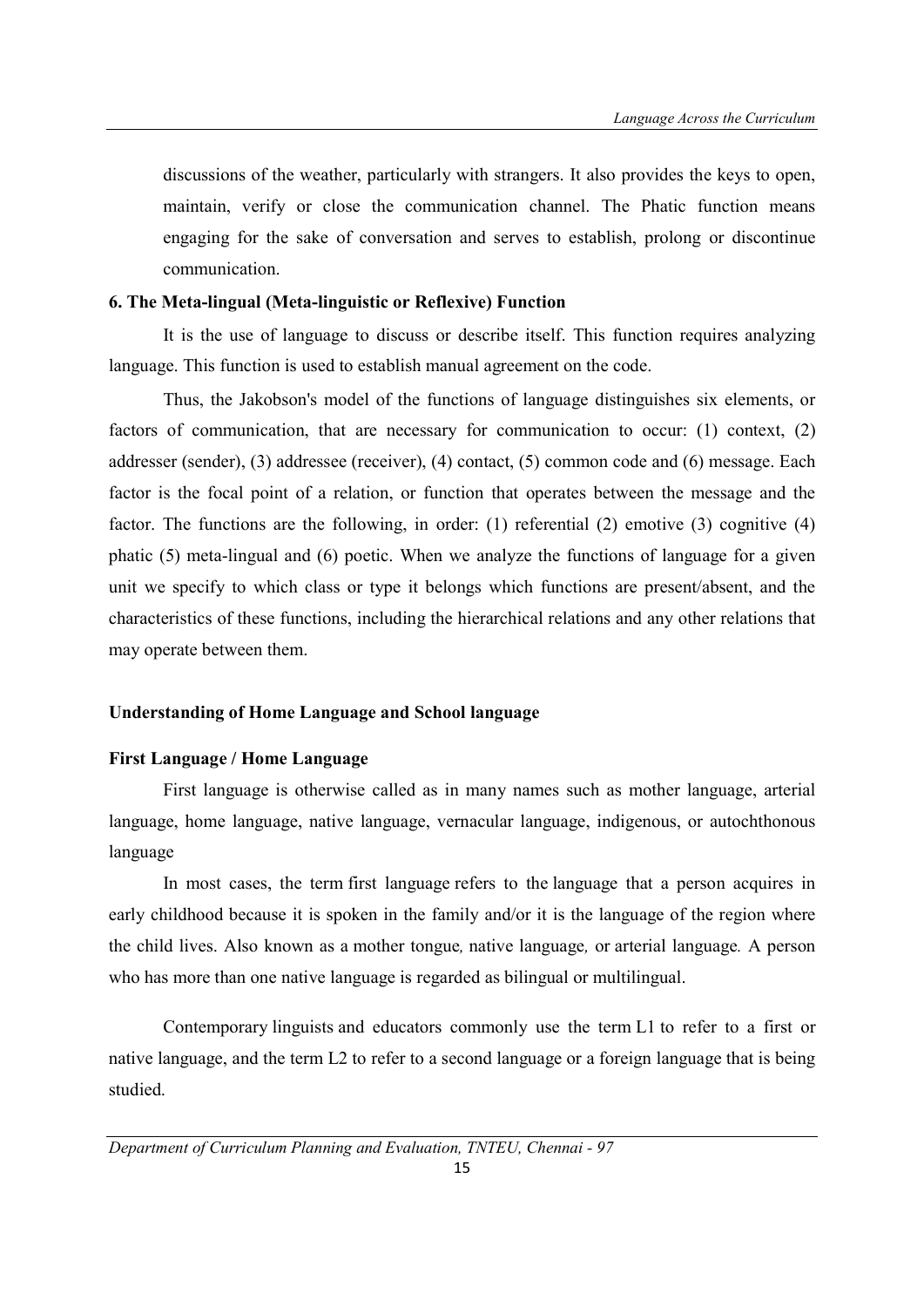Bloomfield (1933) defines a native language as one learned on one's mother's knee, and claims that no one is perfectly sure in a language that is acquired later. 'The first language a human being learns to speak is his native language; he is a native speaker of this language'. This definition equates a native speaker with a mother tongue speaker.

A home language is the language or the variety of a language that is most commonly spoken by the members of a family for everyday interactions at home. Also called the family language or the language of the home.

Sometimes, the term mother tongue or mother language is used for the language that a person learned as a child at home. Children growing up in bilingual homes can, according to this definition, have more than one mother tongue or native language.

A vernacular or vernacular language is the native language or native dialect of a specific population, especially as distinguished from a literary, national or standard variety of the language, or a lingua franca used in the region or state inhabited by that population. Some linguists use "vernacular" and "nonstandard dialect" as synonyms.

Heritage language learning is the act of learning a heritage language by someone from an ethno linguistic group that traditionally speaks the language, or whose family historically spoke the language. The objective of Heritage Language learning is promote divergent bilingualism and illiteracy. According to a generally accepted definition by Valdes (2000), heritage language is the language someone learns at home as a child which is a minority language in society, but because of growing up in a dominant language, the speaker seems to be more competent in the latter and feels more comfortable to communicate in that language. Polinsky& Kagan label it as a continuum that ranges from fluent speakers to barely speaking individuals of the home language. In some countries or cultures where they determine one's mother tongue by the ethnic group, a heritage language would be linked to native language. The term can also refer to the language of a person's family or community, which the person does not speak or understand but with which they culturally identify.

A first language (L1) is the language or are the languages a person has been exposed to from birth or within the critical period, or that a person speaks the best and so is often the basis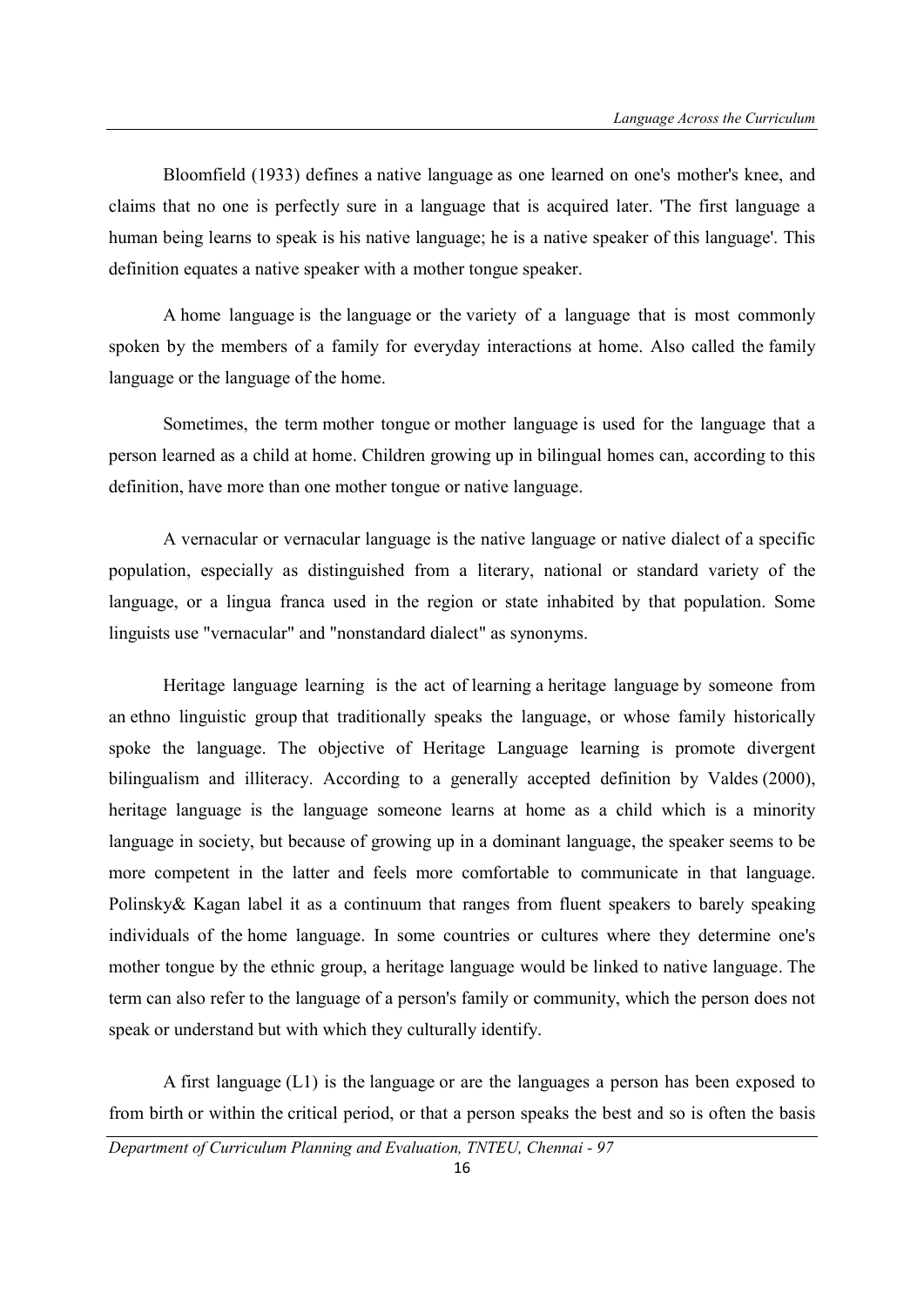for sociolinguistic identity. In some countries, the terms native language or mother tongue refer to the language of one's ethnic group rather than one's first language. Children brought up speaking more than one language can have more than one native language, and be bilingual. By contrast, a second language is any language that one speaks other than one's first language.

Language acquisition is the process by which humans acquire the capacity to perceive and comprehend language, as well as to produce and use words and sentences to communicate. Language acquisition is one of the quintessential human traits, because non-humans do not communicate by using language. Language acquisition usually refers to first-language acquisition, which studies infants' acquisition of their native language. This is distinguished from second-language acquisition, which deals with the acquisition (in both children and adults) of additional languages.

The capacity to successfully use language requires one to acquire a range of tools including phonology, morphology, syntax, semantics, and an extensive vocabulary. Language can be vocalized as in speech or manual as in sign. The human language capacity is represented in the brain. Even though the human language capacity is finite, one can say and understand an infinite number of sentences, which is based on a syntactic principle called recursion. Evidence suggests that every individual has three recursive mechanisms that allow sentences to go indeterminately. These three mechanisms are: relativization, complementation and coordination. Furthermore, there are actually two main guiding principles in first-language acquisition, that is, speech perception always precedes speech production and the gradually evolving system by which a child learns a language is built up one step at a time, beginning with the distinction between individual phonemes.

The term first language acquisition refers to children's natural acquisition of the language or languages they hear from birth. It is distinguished from second language acquisition, which begins later, and from foreign language learning, which typically involves formal instruction.

#### Process of L1 Acquisition

The first language acquisition usually consist of following stages:

• Cooing  $(3 - 6$  months)- use phonemes from every language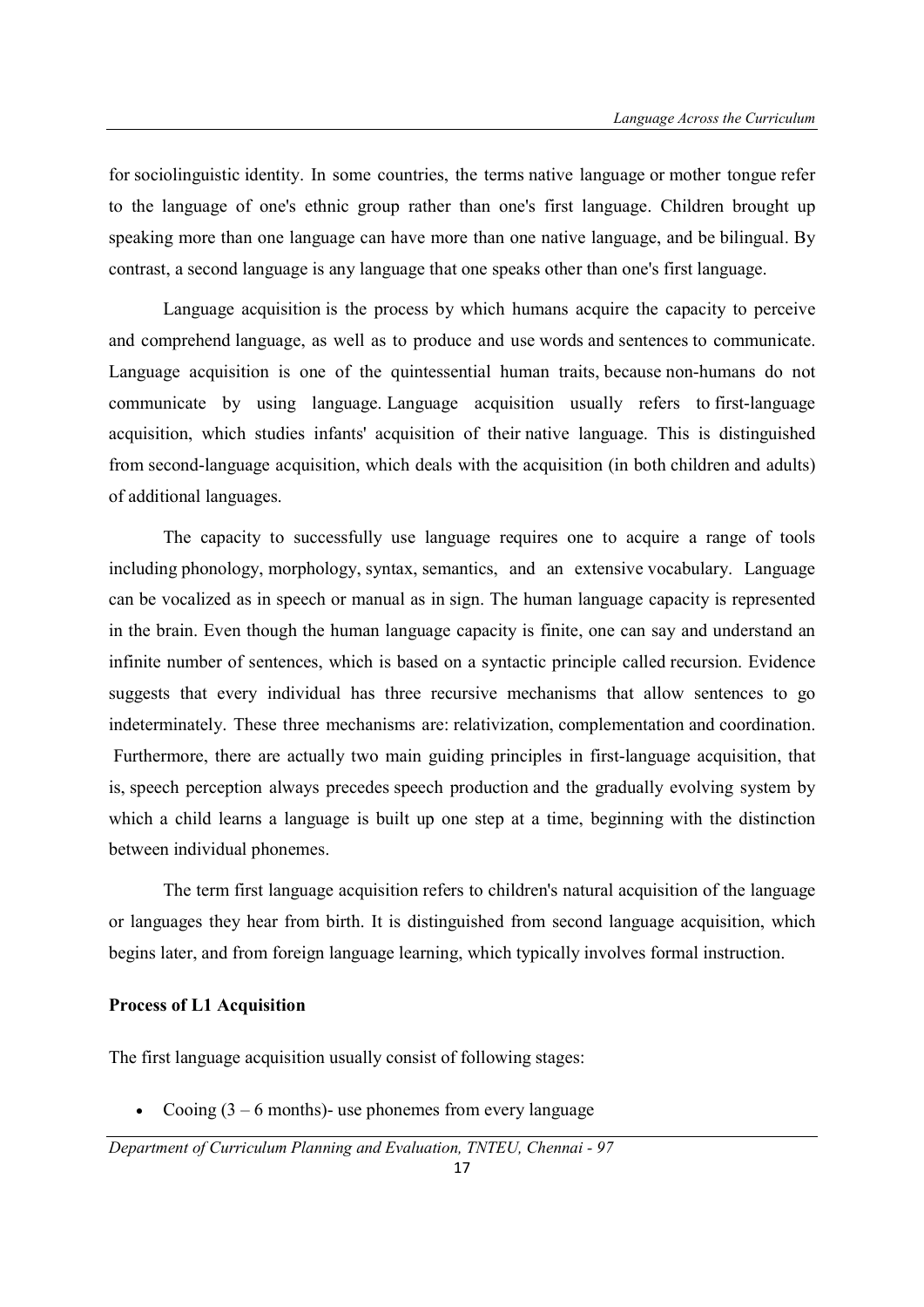- Babbling (6- 8 months)- selectively use phonemes from their native language, talking incoherently and continuous low murmuring sound.
- $\bullet$  Holophrastic stage or one word stage (9 18 months) Single open class words or word stems.
- Two word stage (18 24 months) mini-sentences with semantic relations.
- Telegraphic speech (24- 30 months) Early multiword sentence structures of lexical rather than functional or grammatical morphemes.
- Fluency  $(30 + \text{months})$  almost normal developed speech and grammatical or functional structures emerge.

#### Characteristics of first language acquisition

1) It is an instinct. This is true in the technical sense, i.e. it is triggered by birth and takes its own course, though of course linguistic input from the environment is needed for the child to acquire a specific language. As an instinct, language acquisition can be compared to the acquisition of binocular vision or binaural hearing.

2) It is very rapid. The amount of time required to acquire one's native language is quite short, very short compared to that needed to learn a second language successfully later on in life.

3) It is very complete. The quality of first language acquisition is far better than that of a second language. One does not forget one's native language.

4) It does not require instruction. Despite the fact that many non-linguists think that mothers are important for children to learn their native language, instructions by parents or care-takers are unnecessary, despite the psychological benefits of attention to the child.

# Significance of First language

Department of Curriculum Planning and Evaluation, INIEU, Chennai - 9/ The first language of a child is part of the personal, social and cultural identity. Another impact of the first language is that it brings about the reflection and learning of successful social patterns of acting and speaking. It is basically responsible for differentiating the linguistic competence of acting. While some argue that there is no such thing as "native speaker" or a "mother tongue," it is important to understand the key terms as well as understand what it means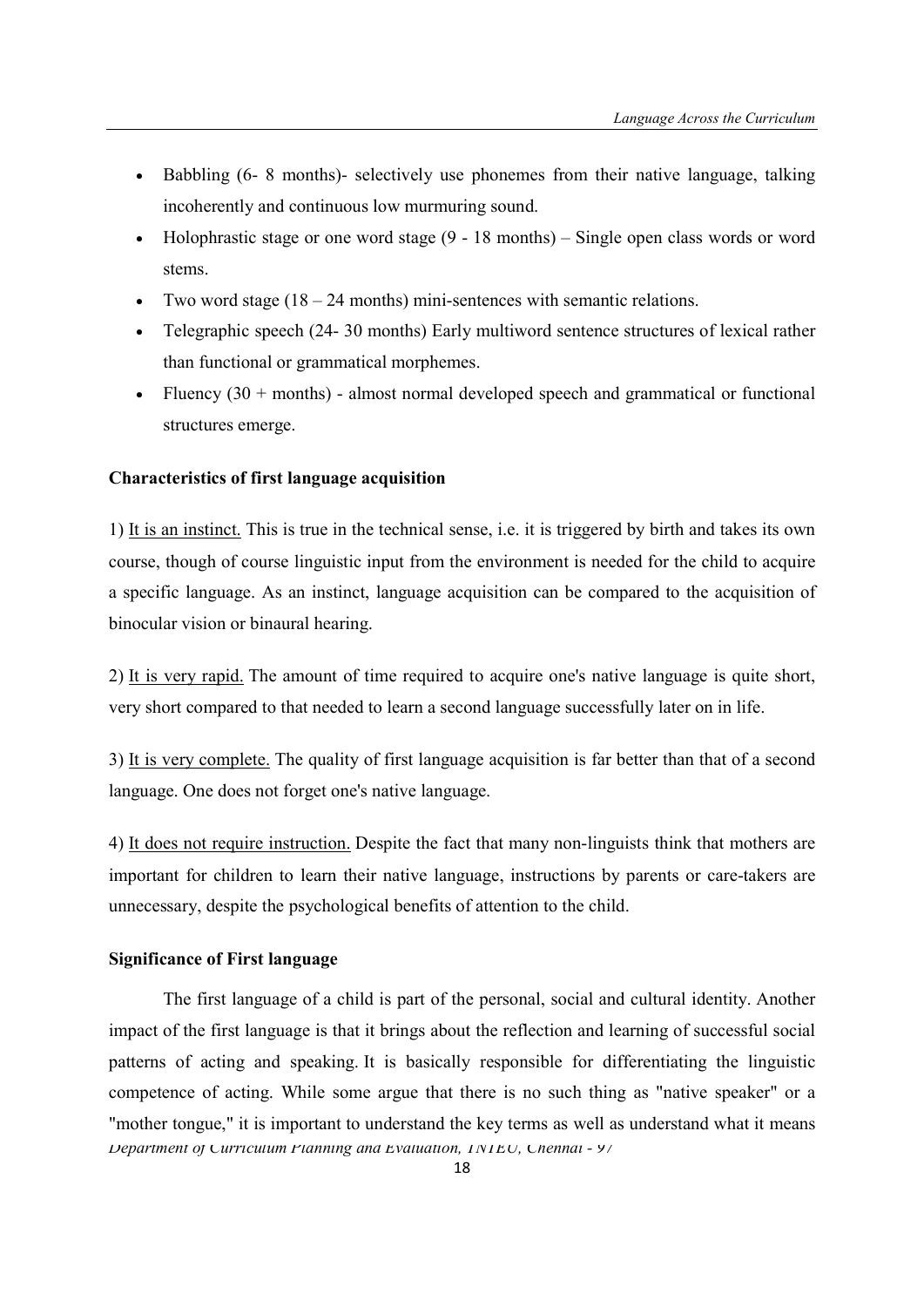to be a "non-native" speaker and the implications that can have on one's life. Research suggest that while a non-native speaker may develop fluency in a targeted language (L2)after about two years of immersion, it can actually take between five and seven years for that child to be on the same working level as their native speaking counterparts. That has implications on the education of non-native speakers.

The topic of native speaker also gives way to discussion about what exactly bilingualism is. One definition is that a person is bilingual by being equally proficient in both L1and L2 languages. A person who grows up speaking Tamil and begins learning English for four years is not necessarily bilingual unless he speaks the two languages with equal fluency. Pearl and Lambert were the first to test only "balanced" bilinguals—that is, children who are completely fluent in two languages and feel that neither is their "native" language because they grasp the two so perfectly. This study found the following: balanced bilinguals perform significantly better in tasks that require flexibility more aware of arbitrary nature of language and also that balanced bilinguals choose word associations based on logical rather than phonetic preferences.

# Second Language / School Language

A person's second language or L2, is a language that is not the native language of the speaker, but that is used in the locale of that person. In contrast, a foreign language is a language that is learned in an area where that language is not generally spoken. Some languages, often called auxiliary languages, are used primarily as second languages or linguas franca.

More informally, a second language can be said to be any language learned in addition to one's native language, especially in context of, learning a new foreign language.

Second language refers to any language learned in addition to a person's first language; although the concept is named second-language acquisition, it can also incorporate the learning of third, fourth, or subsequent languages. Second-language acquisition refers to what learners do; it does not refer to practices in language teaching, although teaching can affect acquisition.

Second Language Acquisition can incorporate heritage language learning, but it does not usually incorporate bilingualism. Most SLA researchers see bilingualism as being the end result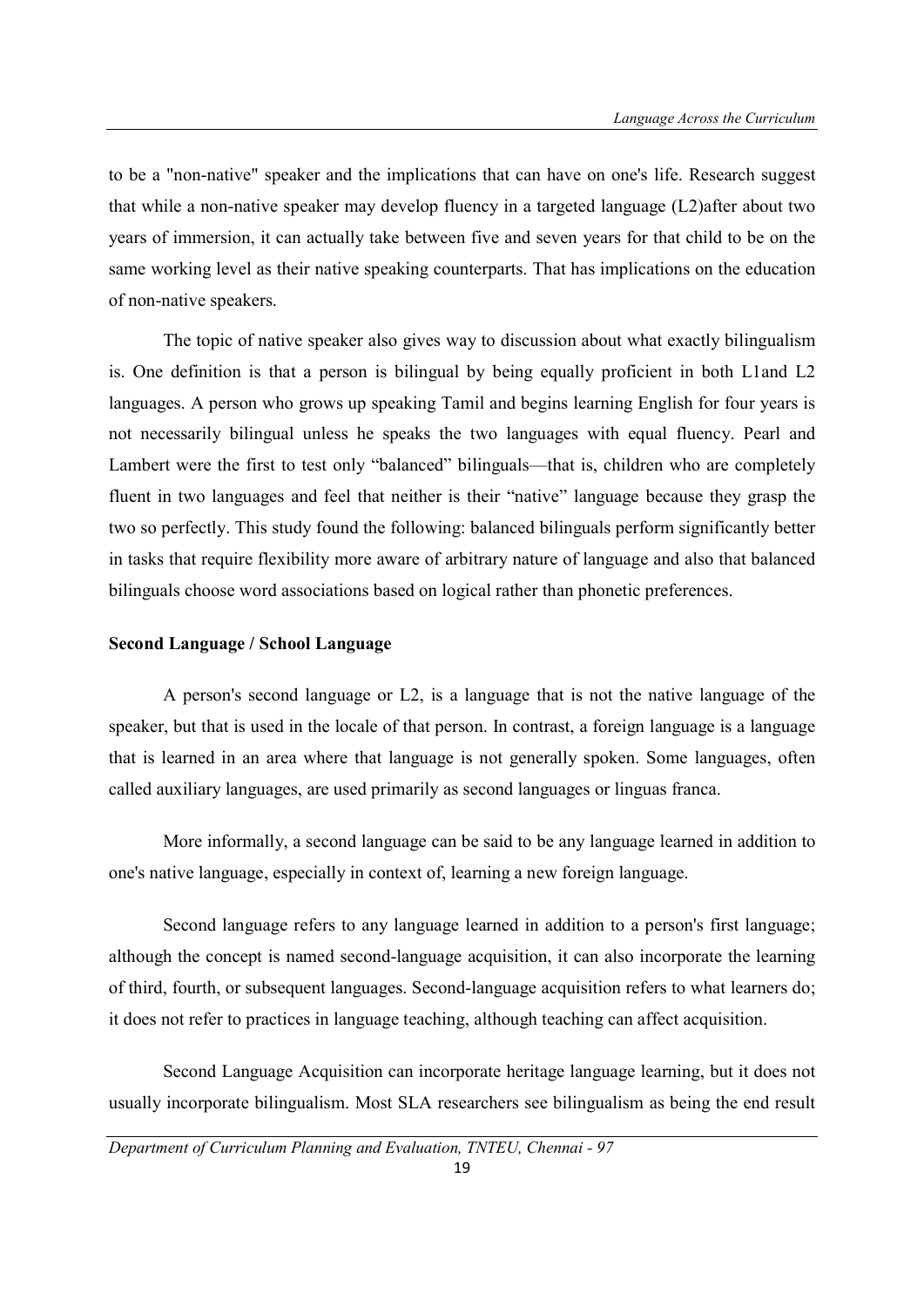of learning a language, not the process itself, and see the term as referring to native-like fluency. Writers in fields such as education and psychology, however, often use bilingualism loosely to refer to all forms of multilingualism. SLA is also not to be contrasted with the acquisition of a foreign language; rather, the learning of second languages and the learning of foreign languages involve the same fundamental processes in different situations.

English as a second or foreign language is the use of English by speakers with different native languages. Instruction for English-language learners may be known as English as a second language (ESL), English as a foreign language (EFL), English as an additional language (EAL), or English for speakers of other languages (ESOL). English as a foreign language (EFL) is used for non-native English speakers learning English in a country where English is not commonly spoken. The term ESL has been misinterpreted by some to indicate that English would be of secondary importance. However, it simply refers to the order in which the language was learned, consistent with the linguistic terminology of second-language acquisition. The term ESL can be a misnomer for some students who have learned several languages before learning English. The terms English Language Learners (ELL), and more recently English Learners (EL), have been used instead, and the students' home language and cultures are considered important.

Teaching English as a Foreign Language (TEFL) refers to teaching the English language to students with different first languages. TEFL can occur either within the state school system or more privately, at a language school or with a tutor. TEFL can also take place in an Englishspeaking country for people who have immigrated there either temporarily for school or work, or permanently. TEFL teachers may be native or non-native speakers of English. Other acronyms for TEFL are TESL (Teaching English as a Second Language), TESOL (Teaching English as a Second or Other Language), and ESL (English as a second language, a term typically used in English-speaking countries, and more often referring to the learning than the teaching).

#### Communication strategies used by L2 learners

 In the course of learning a second language, learners will frequently encounter communication problems caused by a lack of linguistic resources. Communication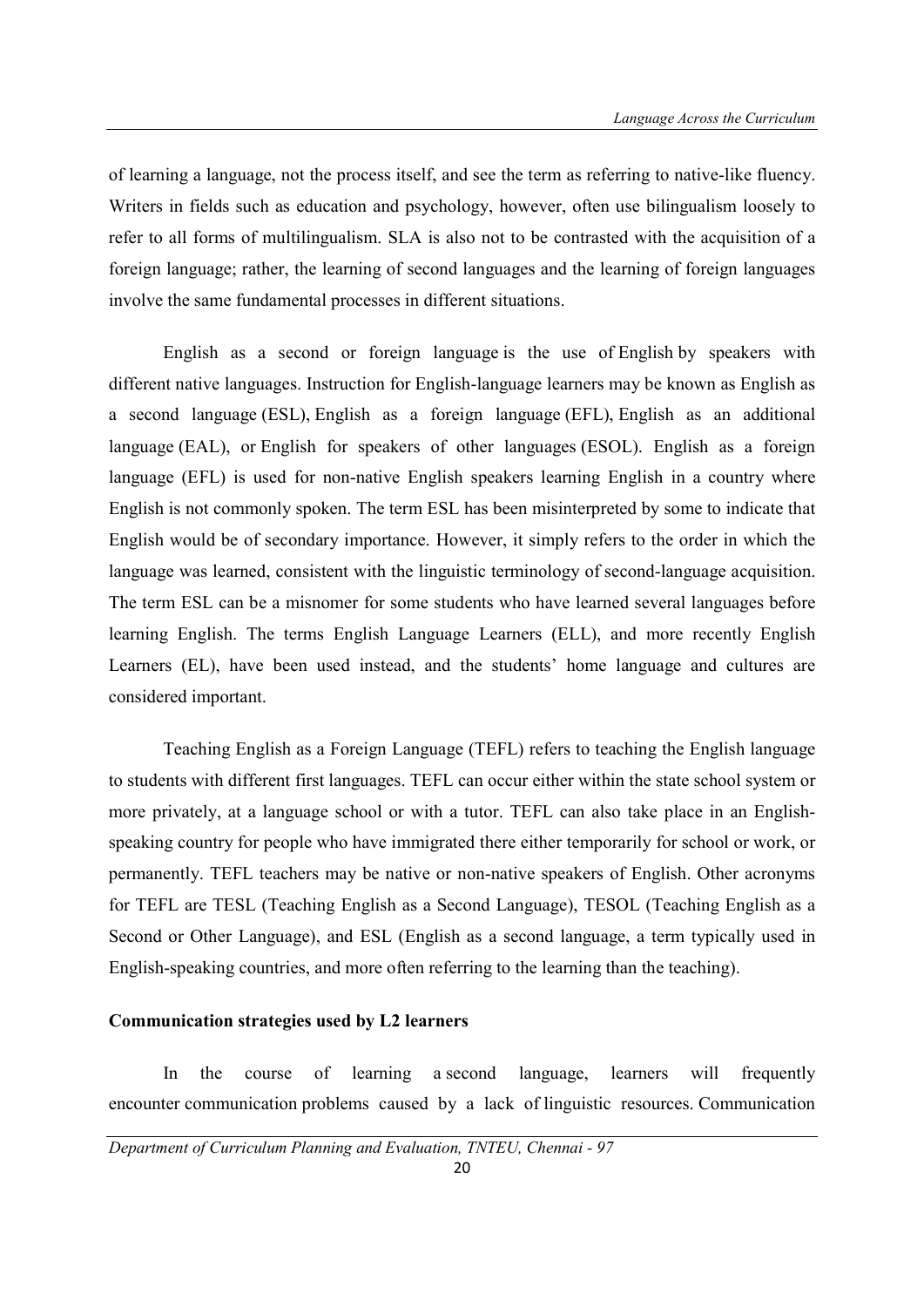strategies are strategies that learners use to overcome these problems in order to convey their intended meaning. Strategies used may include paraphrasing, substitution, coining new words, switching to the first language, and asking for clarification. These strategies, with the exception of switching languages, are also used by native speakers.

No comprehensive list of strategies has been agreed on by researchers in second-language acquisition, but some commonly used strategies have been observed:

#### Circumlocution

This refers to learners using different words or phrases to express their intended meaning. For example, if learners do not know the word grandfather they may paraphrase it by saying "my father's father".

# Semantic avoidance

Learners may avoid a problematic word by using a different one, for example substituting the irregular verb make with the regular verb ask. The regularity of "ask" makes it easier to use correctly.

#### Word coinage

This refers to learners creating new words or phrases for words that they do not know. For example, a learner might refer to an art gallery as a "picture place".

#### Language switch

Learners may insert a word from their first language into a sentence, and hope that their interlocutor will understand.

#### Asking for clarification

The strategy of asking an interlocutor for the correct word or other help is a communication strategy.

#### Non-verbal strategies

This can refer to strategies such as the use of gesture and mime to augment or replace verbal communication.

#### Avoidance

Avoidance, which takes multiple forms, has been identified as a communication strategy. Learners of a second language may learn to avoid talking about topics for which they lack the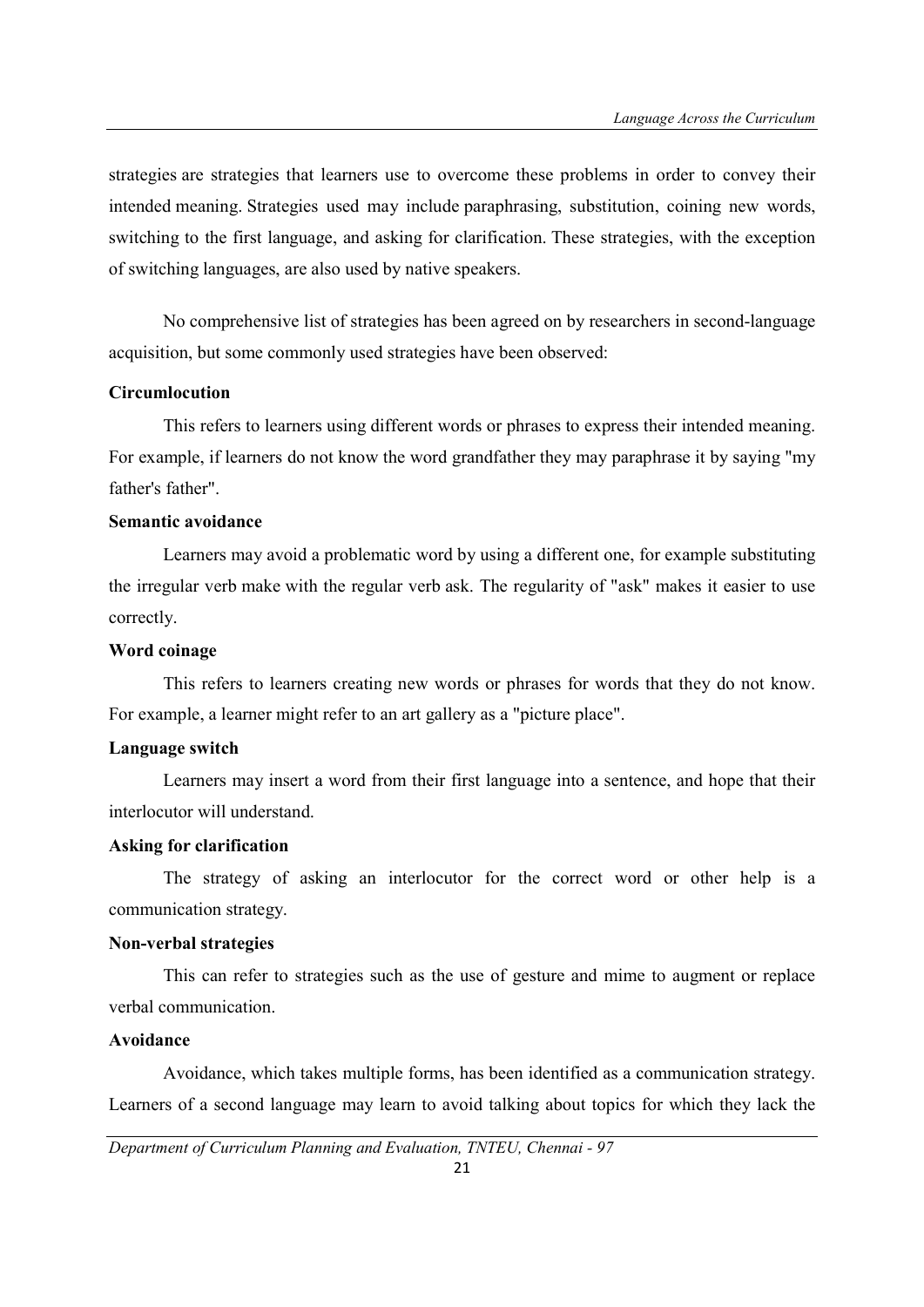necessary vocabulary or other language skills in the second language. Also, language learners sometimes start to try to talk about a topic, but abandon the effort in mid-utterance after discovering that they lack the language resources needed to complete their message.

# Process of L2 Acquisition

Researchers define language acquisition into two categories: first-language acquisition and second-language acquisition. First-language acquisition is a universal process regardless of home language. Babies listen to the sounds around them, begin to imitate them, and eventually start producing words. Second-language acquisition assumes knowledge in a first language and encompasses the process an individual goes through as he or she learns the elements of a new language, such as vocabulary, phonological components, grammatical structures, and writing systems.

Haynes divided the process of second-language acquisition into five stages: preproduction, early production, speech emergence, intermediate fluency, and advanced fluency.

# Pre-production

This is also called "the silent period," when the student takes in the new language but does not speak it. This period often lasts six weeks or longer, depending on the individual.

#### Early production

The individual begins to speak using short words and sentences, but the emphasis is still on listening and absorbing the new language. There will be many errors in the early production stage.

### Speech Emergent

Speech becomes more frequent, words and sentences are longer, but the individual still relies heavily on context clues and familiar topics. Vocabulary continues to increase and errors begin to decrease, especially in common or repeated interactions.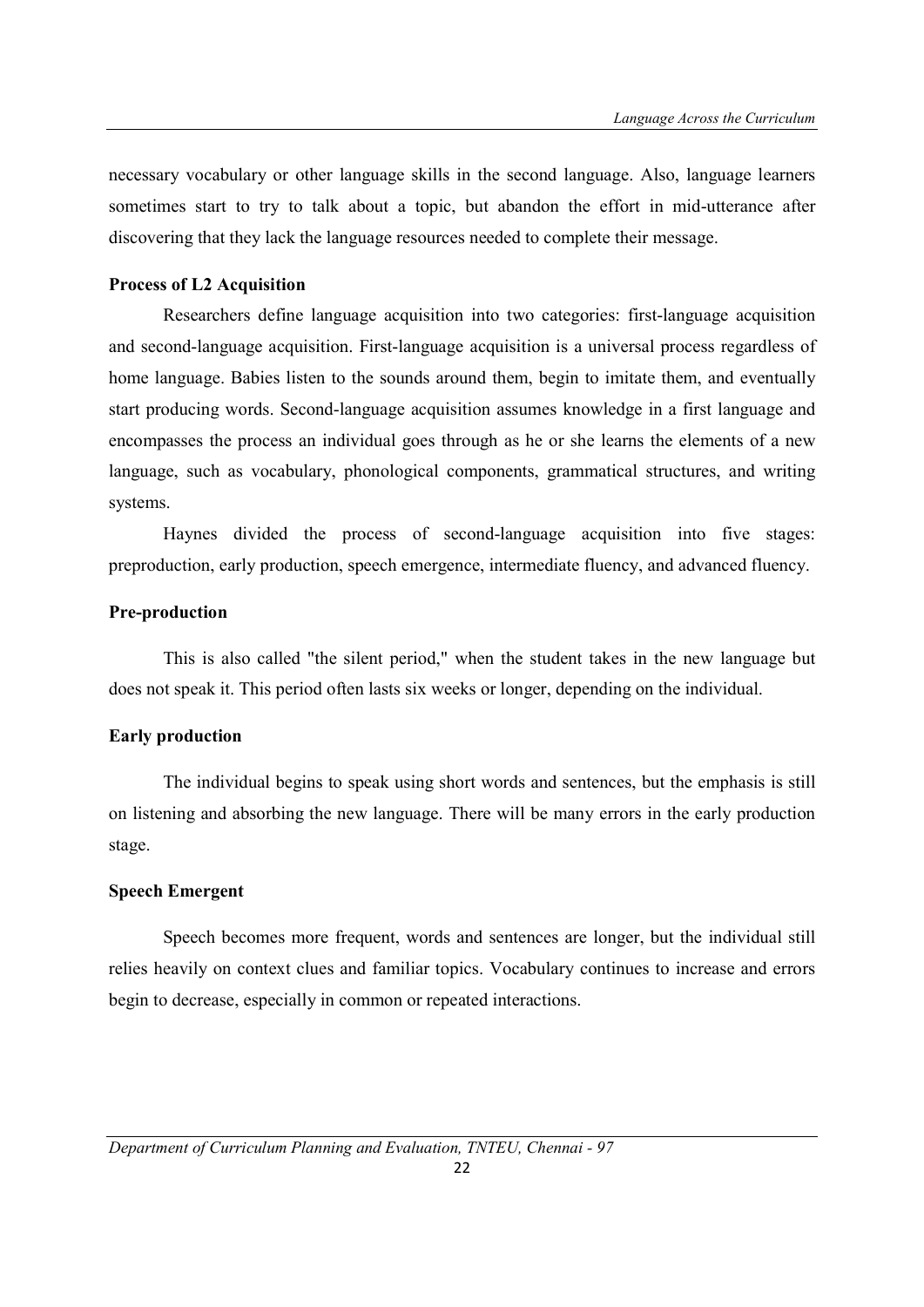# Beginning Fluency

Speech is fairly fluent in social situations with minimal errors. New contexts and academic language are challenging and the individual will struggle to express themselves due to gaps in vocabulary and appropriate phrases.

# Intermediate Fluency

Communicating in the second language is fluent, especially in social language situations. The individual is able to speak almost fluently in new situations or in academic areas, but there will be gaps in vocabulary knowledge and some unknown expressions. There are very few errors, and the individual is able to demonstrate higher order thinking skills in the second language such as offering an opinion or analyzing a problem.

#### Advanced Fluency

The individual communicates fluently in all contexts and can maneuver successfully in new contexts and when exposed to new academic information. At this stage, the individual may still have an accent and use idiomatic expressions incorrectly at times, but the individual is essentially fluent and comfortable communicating in the second language.

Theories that have been developed to account for second language learning, or acquisition, are closely related to general learning theories.

A behaviorist approach to second language learning focuses on imitation, practice, encouragement and habit formation. Learning a second language necessarily involves comparison with the learner's first language, but the latter is generally perceived as causing 'interference' in the learning of additional one(s). This approach is seen now to offer an insufficient explanation of the complexity of language learning.

The linguist Noam Chomsky (1957) provided a major critique of behaviorism and its view of second language learning as imitation and habit formation. He developed a theory of first language learning that suggests that language learning is an innate capacity – that children are programmed to acquire language thanks to their in-built knowledge of a Universal Grammar. He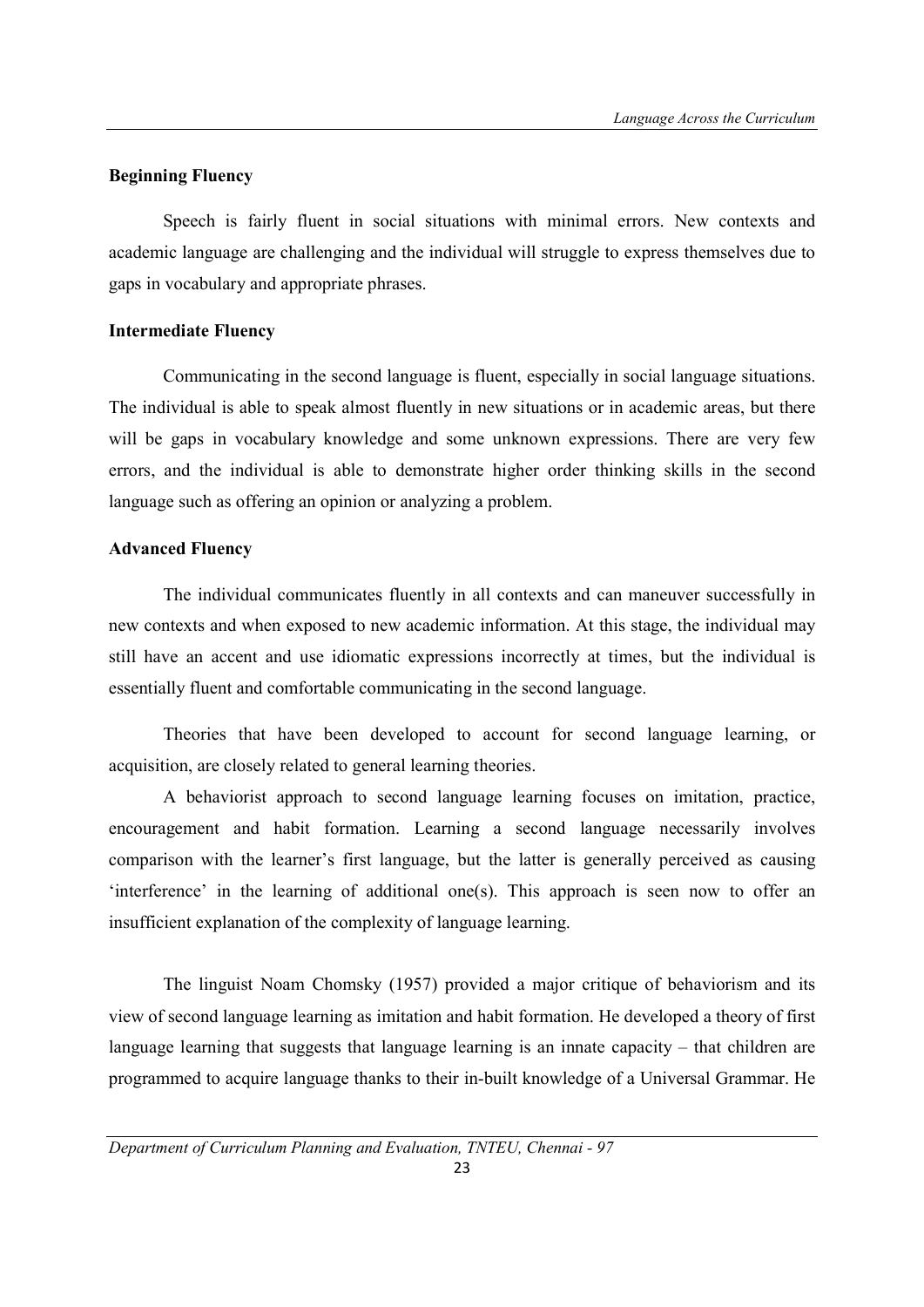called this knowledge 'competence', to distinguish it from what might actually be said on a particular occasion.

For Chomsky, this abstract knowledge of language consists of a limited set of rules that enabled an infinite number of sentences to be constructed. While he did not specifically address second language learning, his theory has been applied to it.

With regard to teaching methodology, behaviorism can be linked to grammar/translation methods that tend to focus on the parts of grammatical knowledge with less attention on how these parts might be brought together in communication. The audiovisual and audio-lingual approaches were based on stimulus-response psychology – that is, training students through practicing patterns to form 'habits'.

One of the most influential of the innatist theories (ie theories that argue that language is innate, is that of Stephen Krashen and it is this theory that influenced communicative language teaching (for more information, see Lightblown & Spada, 1999, Chapter2).

Within cognitive theories of second language acquisition, learning involves building up the knowledge system or architecture which over time and through practice becomes automatically accessible in reception and production. Some theorists within the cognitivist tradition have argued that interaction is essential for language learning to take place, with the modification of input, by teachers for example, to render it comprehensible to the learner (see Long, 1983).

The socio-cultural perspective on second language learning, based on the work of Vygotsky (1978), highlights that all learning, including language learning, is based on social interaction (see Lantolf, 2000) with more proficient others, on an interpersonal and intrapersonal plane as described above. Through the concept of the zone of proximal development, it highlights that language learning is developmental. The characteristic of 'prior knowledge' is very important. It recognizes that new learning is built on prior learning – that is, the ideas and concepts that students bring to learning. Teachers work with these preconceptions in order to facilitate learning.

The characteristic of 'meta-cognition', or awareness about how we learn, is integral to learning. Students need to understand how they learn. They need to continuously reflect on their learning and develop self-awareness of themselves as learners. There is a strong connection

Department of Curriculum Planning and Evaluation, TNTEU, Chennai - 97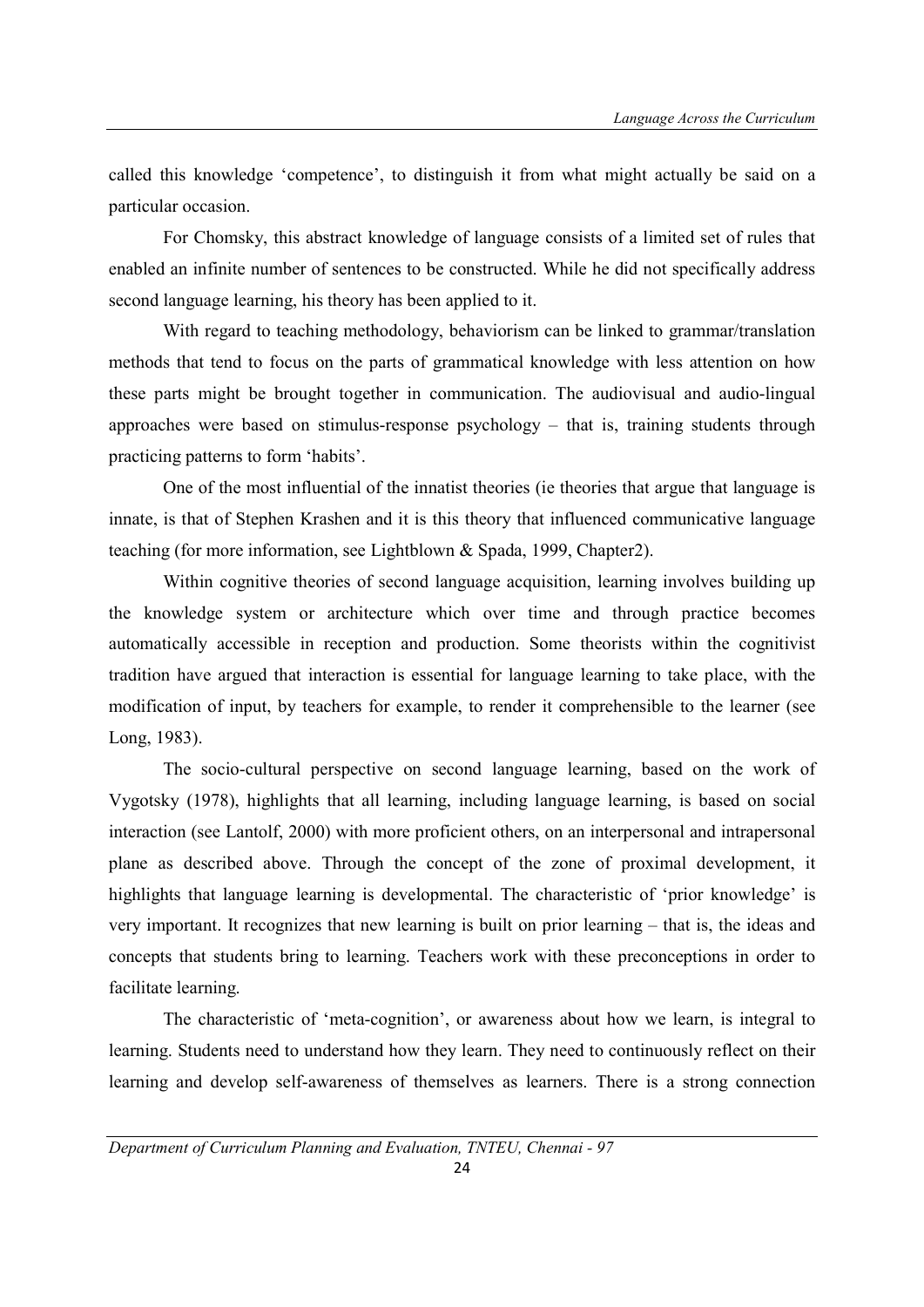between learning and identity: learners need to negotiate constantly who they are, and how they can be/ should be/ would like to be in the language and culture they are learning. Understanding the language background of the learner

# Background knowledge of students

Genishi and Dyson (2009) highlight that 21st-century early childhood classrooms are rooted in cultural, linguistic, and educational diversity so that teachers' pedagogies no longer connect rigid traditional curricula with "one-size-fit-all" activities but connect with flexible emerging curricula to foreground children's "normalcy of diversity". In particular, second language classroom teachers should be able to recognize what students they have faced and what problems the students have met in second language classrooms.

In addition, to understand language diversity in second language classrooms, relative research indicates the significance of the background knowledge of linguistics regarding the phonology, morphology, and syntax. First, the phonology knowledge is related to how people produce a language through understanding phonology and phonemes. Phonology refers to "the study of speech sounds;" while, phonemes refers to "the meaningful sounds of a language"

Second, the morphology knowledge explores how words are formed, particularly showing information about morphemes that refer to smaller parts of a word. Third, the syntax knowledge presents how sentences are formed through probing into the "syntactic structure" which is called "syntax".

In a word, teachers should have knowledge of linguistics so that they can make themselves more aware of linguistic differences that their students bring to the classroom, thus designing an effective approach to help their students for learning.

An English language learner (ELL) is a person who is learning the English language in addition to his or her native language. The instruction and assessment of students, their cultural background, and the attitudes of classroom teachers towards ELLs have all been found to be factors in ELL student achievement. Some ways that have been suggested to assist ELLs include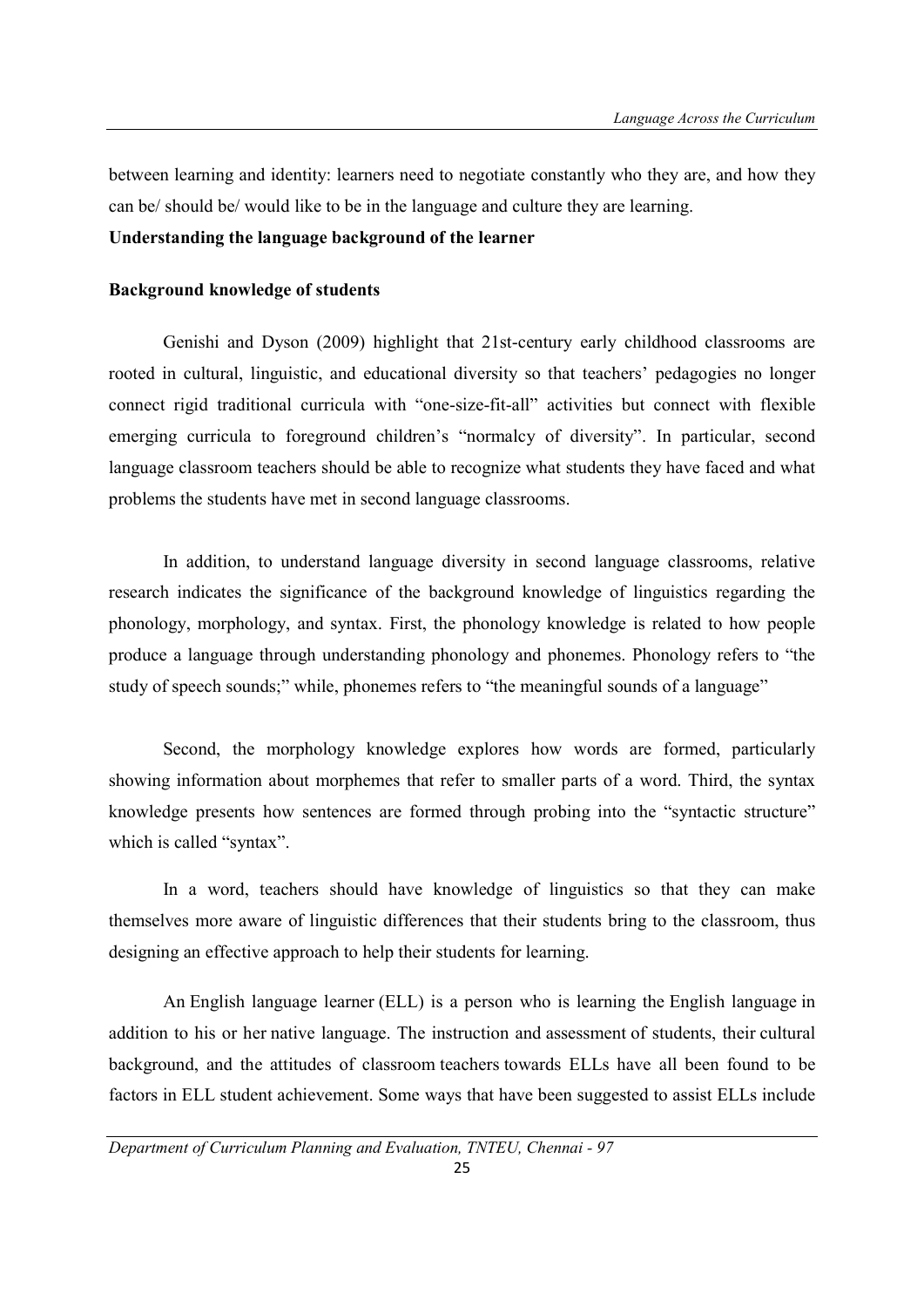bringing their home cultures into the classroom, involving them in language-appropriate contentarea instruction from the beginning, and by integrating literature into the learning program. Some educational advocates, prefer for a student learning any second language the term emergent bilingual.

There are various issues within a classroom that contains a considerable number of ESL students (English as a Second Language), causing a strong need for additional support, programs, and services. Oftentimes, the issues arrive because of differences amongst the students, teachers, and other peers within the school who are culturally and linguistically diverse. ESL students are often expected to do the same work as all the other students, which causes frustration, low selfesteem, anxiety, and eventually leads to behavioral problems.

When students enter the second language classroom, they come with varying degrees of experience with and knowledge of the language; some students may have no knowledge, some may have a bit, and other students may have a good knowledge based upon which to build. What can make the situation complicated for the teacher, is that all of these students may be in the same class together; how can we compensate for such differences? As teachers, it is important not just to realize that each student comes with their own background knowledge, but that we need to become familiar with what that background knowledge is and work with it to lead all students to higher levels of success in the target language (L2). This section of unit I will look at the need to know a student's background knowledge, how that background can be determined and an example of how to go about collecting this information.

We know that it is very rare, except for perhaps the first class, that a group of learners will all start with what we can refer to as "no background". The minute students begin to learn a language, all sorts of individual factors come into play to contribute to that learning which force the teacher to differentiate almost immediately. However, a bigger challenge arises when dealing with students who are coming from "feeder schools" i.e., The students who are entering either junior or senior high school and come with some previous exposure to a second language from their previous school. The feeder schools might have more or less high quality teacher proficiency, or more or less priority placed on the language program. These differences culminate in such a way that some kids who come from one feeder school might be stronger than

Department of Curriculum Planning and Evaluation, TNTEU, Chennai - 97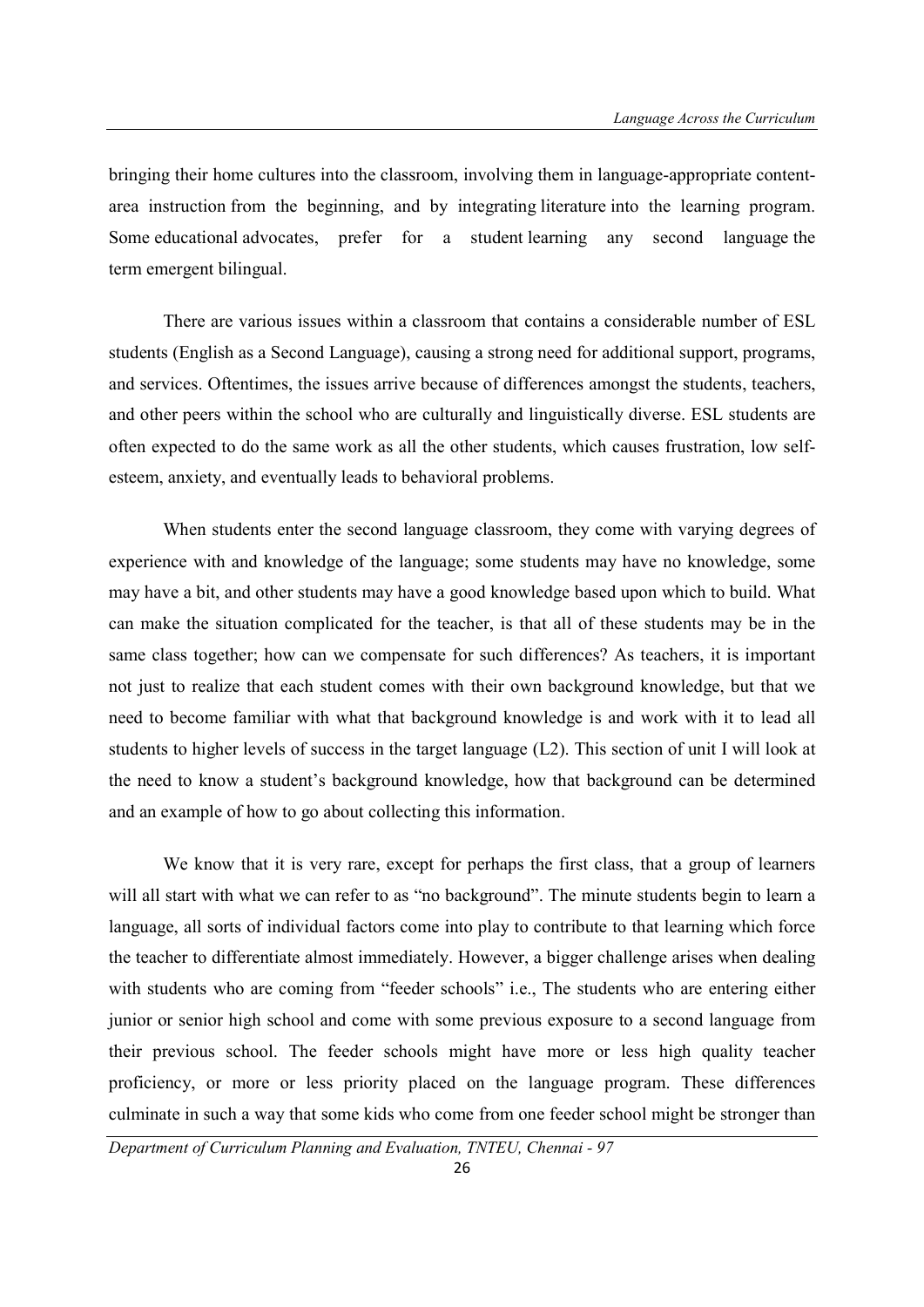those coming from another feeder school. It can't be assumed that just because the students have all had the same amount of time being exposed to the language they are all on the same page.

When teachers are doing planning and preparation, they should be thinking about every stage of learner. When we think about doing a "needs assessment" of students, we need to think about how this assessment is to be done, whether with a placement test, observational anecdotal notes, etc. In other words, how do we determine the background knowledge of the students? There are ways to do this, but a placement test is only as good as the number of people who use it, who developed it, and what the intended purpose was. Placement tests tend not to be used as much in elementary, junior high or senior high schools, so it is up to the teacher to get a sense of where the students are in their learning. More and more bilingual programs, for example, have discerned that in the grade 8-10 bilingual programs there are kids with a wide range of ability levels. This is in part due to the fact that within these programs some of the children are native speakers, some are more recent immigrants, some are third or fourth generation children who have heard the language and have a sense for the culture but don't really know the language, and some have no cultural connection at all. This last group is more rare, but does exist and it is important to remember that these students are not automatically the lowest students in the group. These bilingual programs, which might have 120 students in three different grades, have divided these students into three groups across the grade levels so that they are working more at their own ability level. This is an example of a case where a needs assessment of the students had been done. Usually the needs assessment shows through strongest in the oral ability.

One type of needs assessment that is all encompassing is the interview format; this looks at listening comprehension, reading, speaking and writing, cultural knowledge, awareness and ability to integrate. This type of an assessment would be done on an individual, one-on-one basis with the student and take anywhere from 10-15 minutes, depending on the level of the learner. As much as this can be a challenge to organize, a second language teacher could make a very good case as to why they would need a substitute teacher on a certain day so that they can arrange to have those one-on-one meetings with students, because this is the best way for the teacher to determine the background knowledge of students.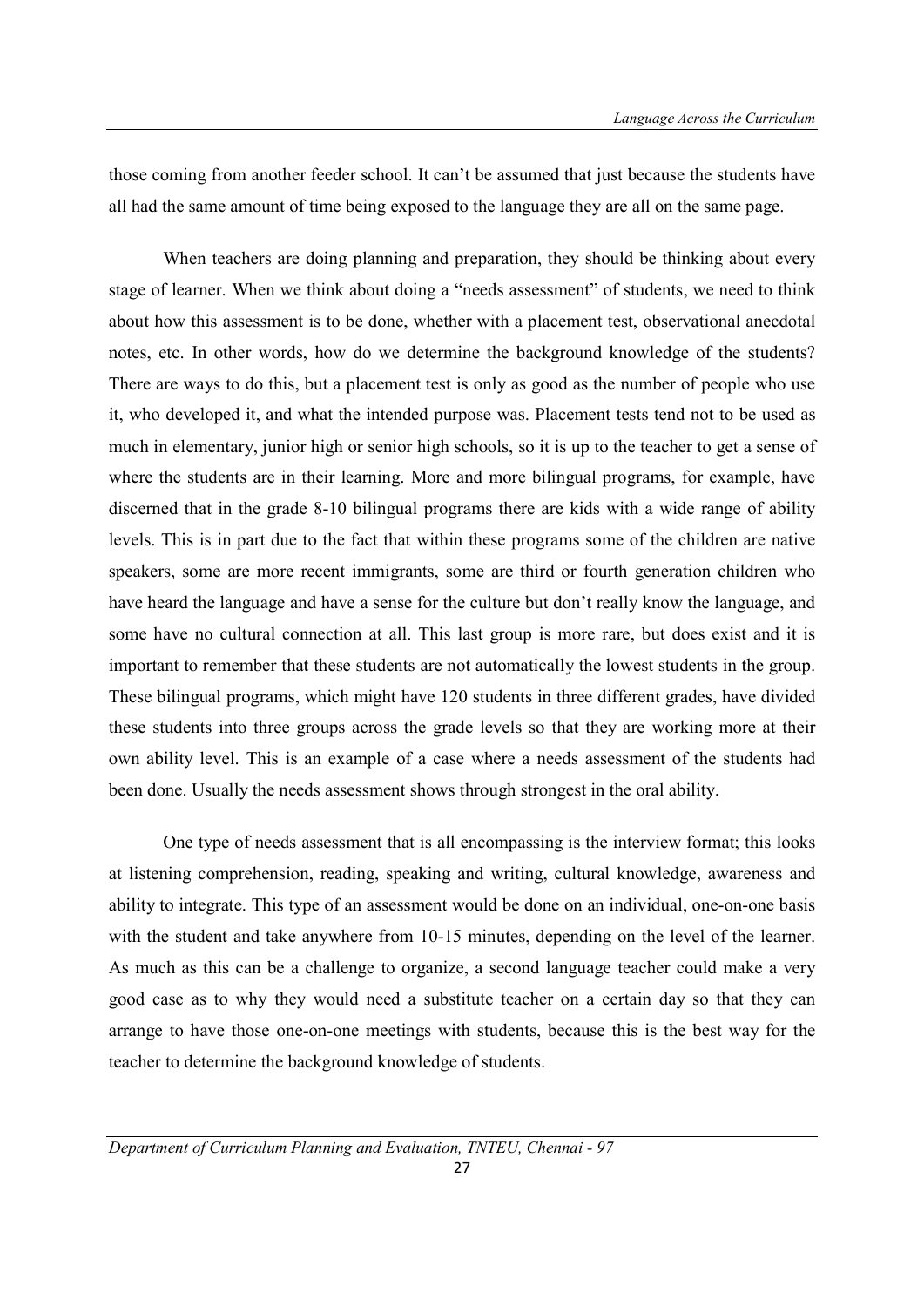The principles of language learning have a number of implications for teachers catering to the needs of gifted and talented culturally and linguistically diverse learners.

The language learning involves certain basic principles.

- imply that the choice of methods and strategies should be flexible
- advocate an eclectic approach to methodology which draws upon many methods for the best techniques approaches and strategies for learning English and learning through English
- imply that gifted and talented CALD students learn best when given the opportunity to use English freely and creatively in many different communicative situations
- imply a need to create an atmosphere of trust to encourage learners to take risks
- imply a need to provide opportunities for gifted and talented CALD learners to find answers to their own questions and pursue their own interests
- imply a need to, at times, actively focus students on specific aspects of English, such as strategies, skills, structures and vocabulary
- imply a need to encourage and promote the active involvement of gifted and talented CALD learners in exploring, investigating, reflecting, communicating and self discovery
- advocate related and recycled experiences to support conceptual development
- require a balance of teaching/learning situations in the classroom
- advocate the use of peer collaboration for modeling and scaffolding purposes

Many culturally and linguistically diverse students have developed a camouflage for language survival and have never really mastered English at the level required to communicate complex ideas and higher level thinking.

The inability to hypothesize or to draw inference or conclusion from observations has to be seen as possible a function of language rather than an indication of general lack of ability.

The move from interpersonal communicative language to more academic language must occur if the student's ability to communicate complex ideas is to be recognized and developed. This can be encouraged in the classroom by incorporating the following techniques.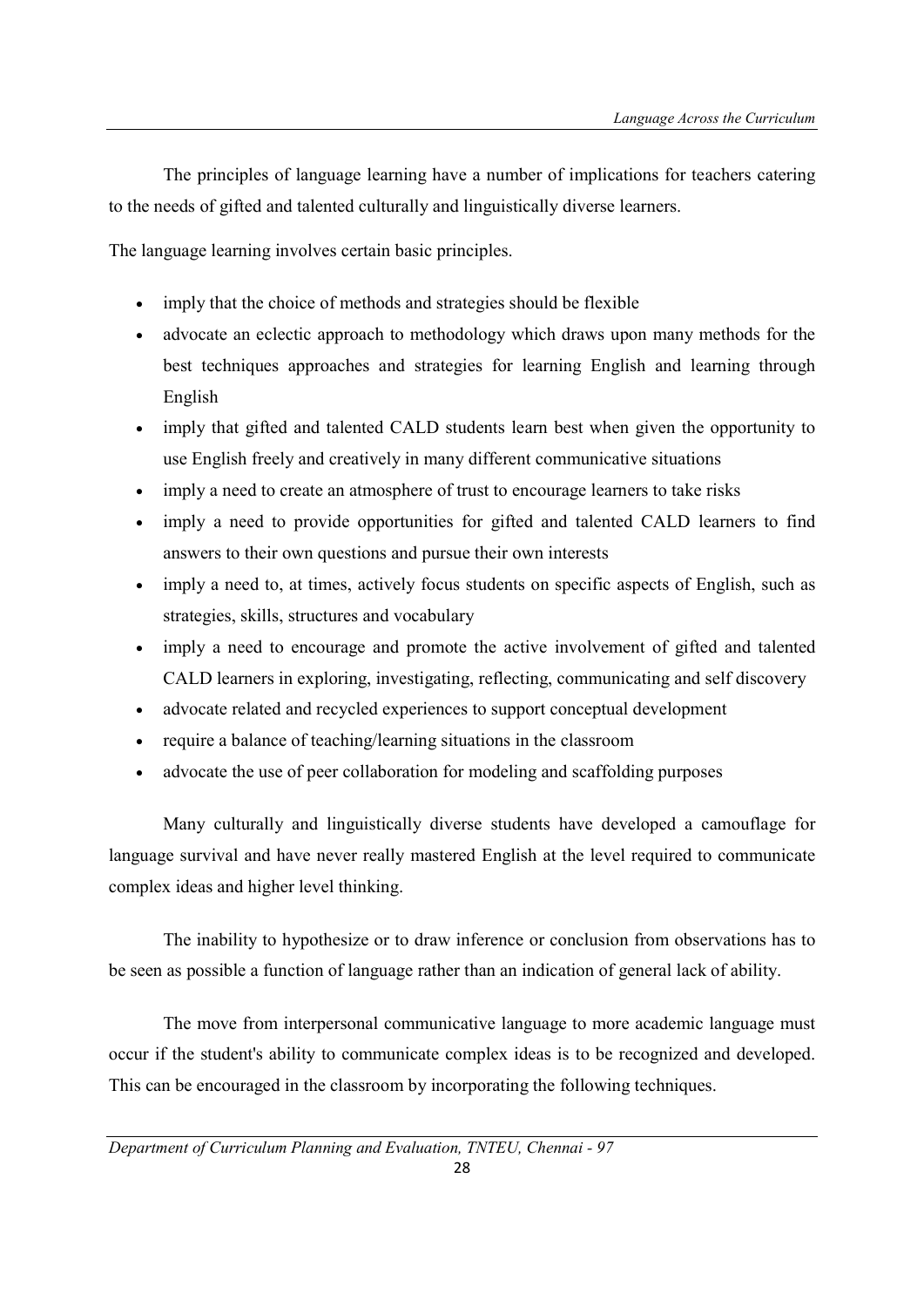- Identify areas in the course or program where a definition, report, hypothesis or use of evidence to make inferences or draw conclusions is required.
- Assist students to make lists of things which need defining. Spend time defining these, distinguish from an example, and use exact language. Look at dictionary definitions and meanings.
- Do the same with reports, hypotheses and drawing conclusions. Isolate facts and observations from which students can make inferences or draw conclusions. Move on to other areas of higher language use.
- The importance of reading cannot be over-emphasized. Students need encouragement to read a wide range of materials in order to acquire language through print.

# Language Support for Students in the Home and in School

Students in bilingual and ESL classrooms manipulate more than one language and are influenced by more than one culture. Their experiences with these languages and cultures influence their learning. The more we understand the personal, socio-cultural, and linguistic backgrounds of bilingual students, the better equipped we will be to provide these students with an effective learning environment. This environment should be one that supports learning in a second language and culture, while fostering a positive attitude and respect for the other language and culture.

The responsibility for English language learning, academic progress, and integration of bilingual and ESL learners into the school community should be assumed by all personnel at the school, not just by the bilingual and ESL staff. School administrators should make certain that bilingual students have opportunities to integrate both socially and academically with monolingual English speakers.

The following practices promote the inclusion of all students in a supportive, educational environment:

- Create participatory, inquiry-based classrooms
- Maintain high expectations for all students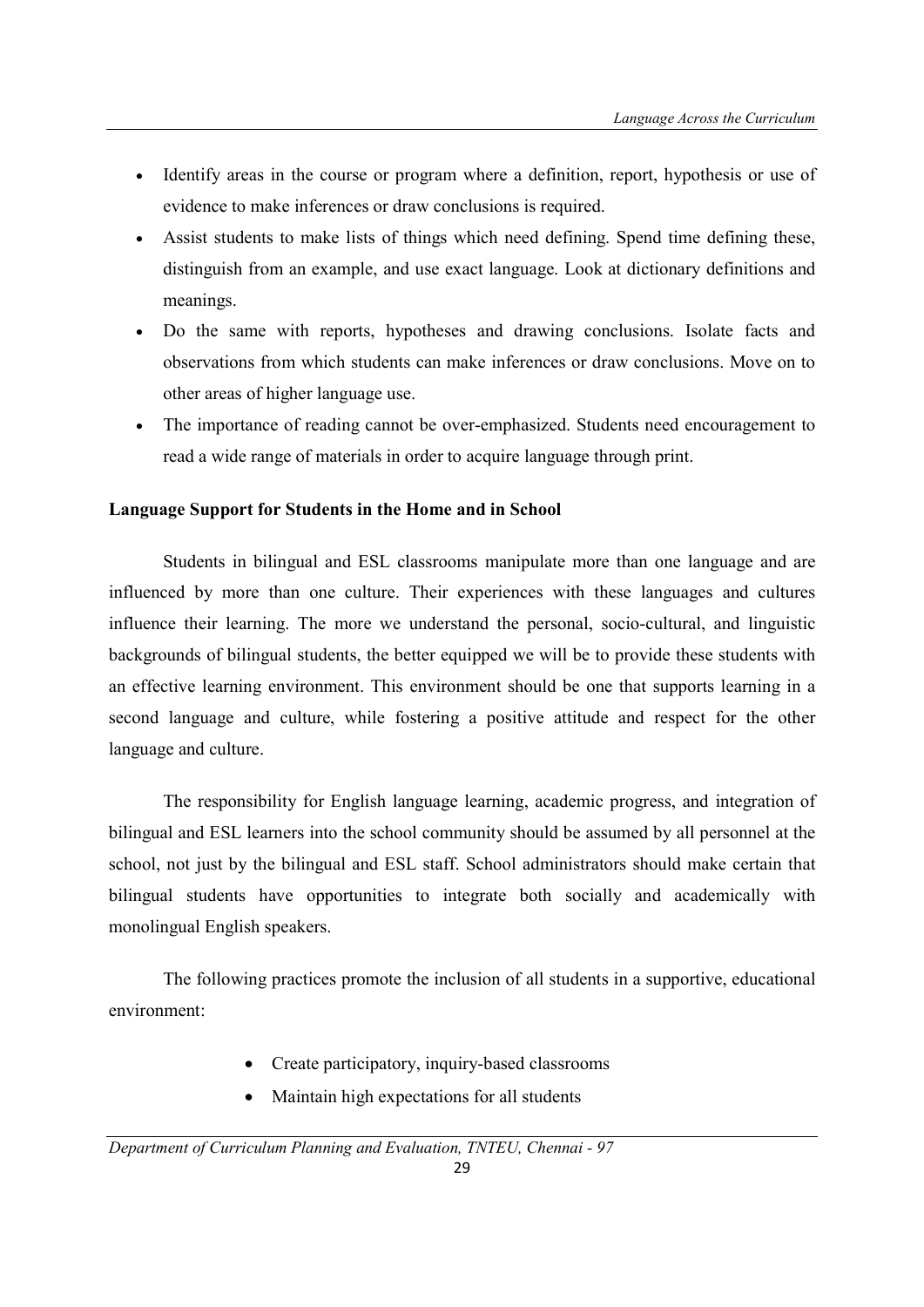- Teach ESL through content-area instruction
- Use thematic units
- Incorporate culturally familiar learning strategies
- Use a variety of strategies when teaching literacy
- Provide appropriate and valid assessment
- Recognize that students use both languages to learn

# Characteristics of Effective Language

Language Power (LP) is a measure of one's ability to communicate effectively in a given language, specifically one that is not native to the speaker. Current instructional programs throughout the world continue to attempt to teach how to communicate in a second language – yet they struggle. They struggle because existing methodologies do not typically result in the learner being able to communicate effectively in the new language. The root cause of this global problem is that learners do not reach a sufficient level of "native-ness" in their speech which hurts the learner's career achievements - despite numerous attempts at language instruction policy and practice reform. Language Power consists of two key components: 1) an ability to speak and be understood, and 2) an ability to listen and understand. Individuals with strong language power possess the ability to communicate effectively in a social environment. When non-native speakers engage in oral communication, native speakers of that language recognize sufficiently well-formed speech, in that it is satisfactorily 'native' or sufficiently close to what they know as 'their language' in order to be completely understood. When non-native speakers listen to a secondary language, they need to be capable of interpreting and processing words that are spoken at real world rates of speech in the manner spoken by native speakers of that language.

There are six main characteristics of effective language. Effective language is: (1) concrete and specific, not vague and abstract; (2) concise, not verbose; (3) familiar, not obscure; (4) precise and clear, not inaccurate or ambiguous; (5) constructive, not destructive; and (6) appropriately formal.

Department of Curriculum Planning and Evaluation, TNTEU, Chennai - 97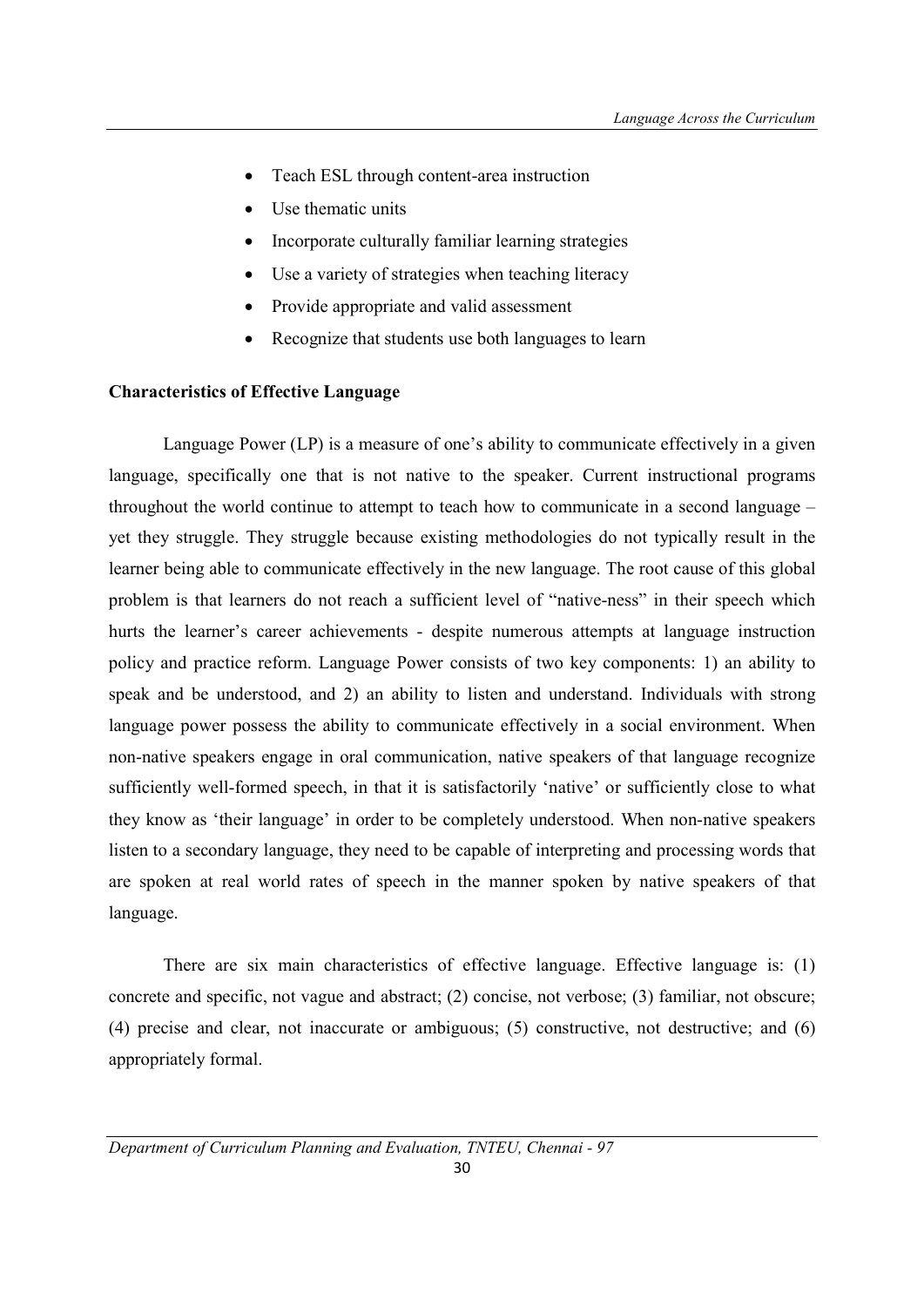# Concrete and Specific Language

Concrete language includes descriptions which create tangible images with details the reader can visualize. Abstract language is vague and obscure, and does not bring to mind specific visual images.

#### Concise Language

A hallmark of effective writers is the ability to express the desired message in as few words as possible. Good writers, in other words, use language which is straightforward and tothe-point.

#### Familiar Language

Familiar language is that which the readers easily recognize and understand because they use it on a regular basis. One of the most important functions of language is to build "homophily" or a sense of commonality with one's readers. Language which is foreign and unfamiliar to the reader tends to emphasize the differences between writer and reader, and makes the message difficult to understand. By using language that is familiar to the reader, the message is likely to have more impact.

#### Precise and Clear Language

The use of appropriate language is a tricky matter because the meaning of words is relative and situational. In other words, words can be interpreted in different ways by different people in different situations. For this reason, it is important to choose language which is as precise and clear as possible. The more precise and clear one's use of language becomes, the fewer the number of possible interpretations for a message.

#### Constructive Language

Constructive language phrases a potentially negative message in a positive way, whereas destructive language directs blame and criticism toward the reader, creating defensiveness.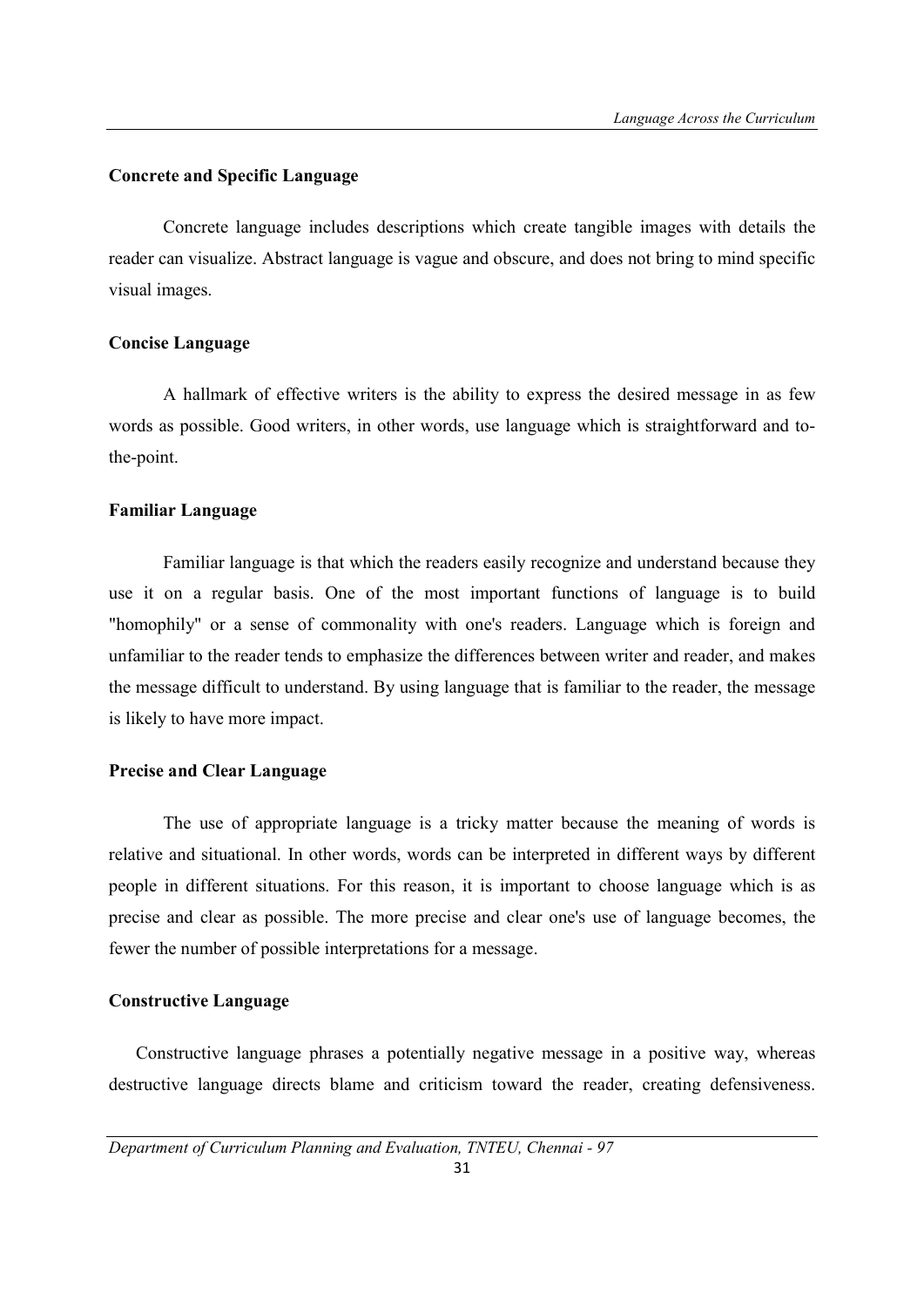Readers are likely to become defensive when the writer's language expresses any or all of the following:

- Superiority over the reader
- Indifference or apathy about an issue of importance to the reader
- Negative evaluation or judgment of the reader (as opposed to neutral descriptions or observations)
- Command or control over the reader
- Skepticism or doubt about the reader's credibility or the legitimacy of their claims

# Formality of Language

The formality of the language one uses should match the formality of the situation and the relationship between the writer and reader.

The capacity to successfully use language requires one to acquire a range of tools including phonology, morphology, syntax, semantics, and an extensive vocabulary. Language can be vocalized as in speech, or manual as in sign. The human language capacity is represented in the brain. Even though the human language capacity is finite, one can say and understand an infinite number of sentences, which is based on a syntactic principle called recursion. Evidence suggests that every individual has three recursive mechanisms that allow sentences to go indeterminately.

These three mechanismsare: gelatinization, complementation and coordination. Furthermore, there are actually two main guiding principles in first-language acquisition, that is, speech perception always precedes speech production and the gradually evolving system by which a child learns a language is built up one step at a time, beginning with the distinction between individual phonemes.

# Using of the L1 in the L2 classroom

L1 refers to the first language, or native tongue, of the students and/or teacher. L2, or second language, can be viewed as the target/foreign language.

There have always been contradicting views about whether to use the mother tongue of the students in the foreign language classroom. The monolingual approach suggests that the

```
Department of Curriculum Planning and Evaluation, TNTEU, Chennai - 97
```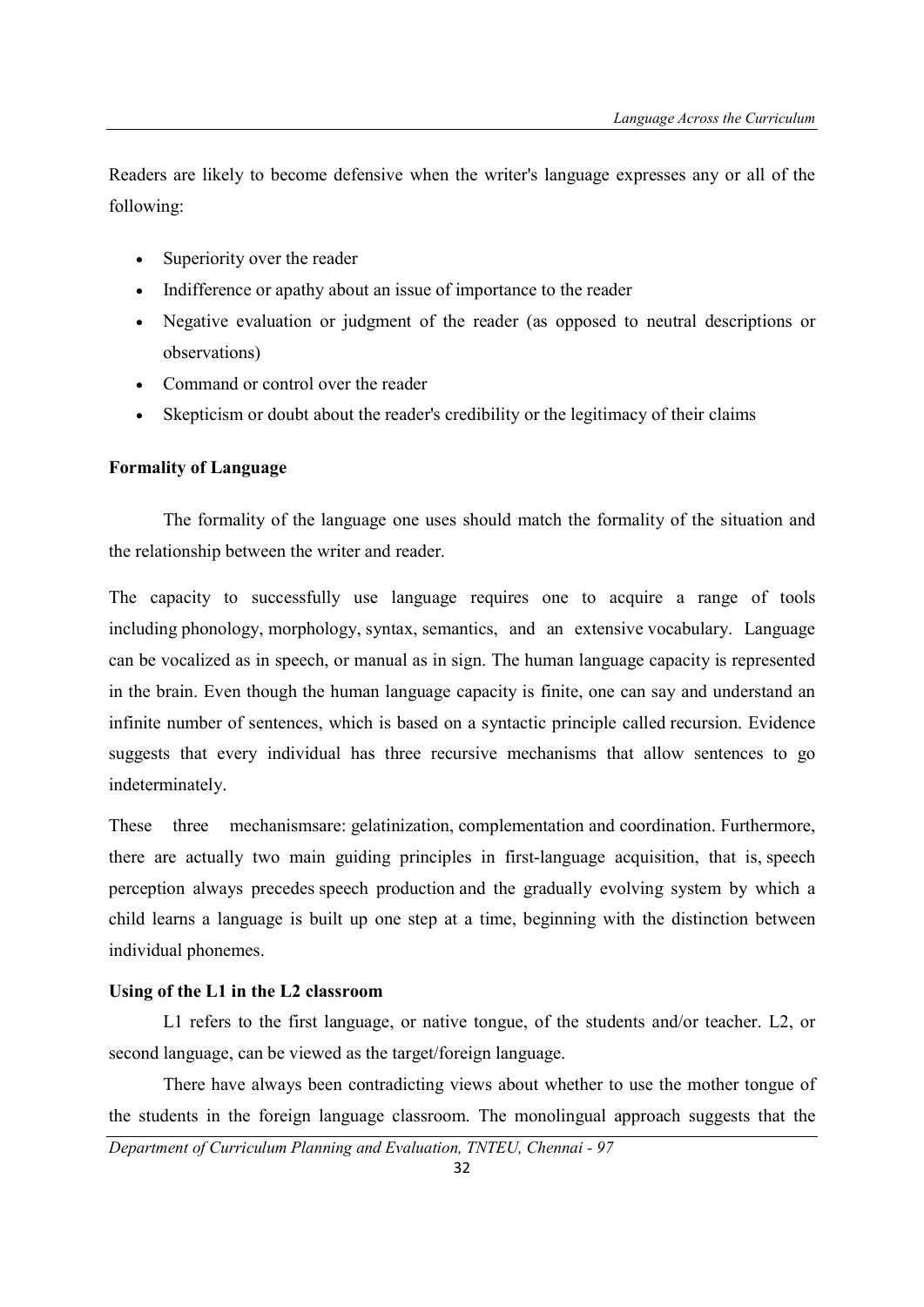target language ought to be the sole medium of communication, implying the prohibition of the native language would maximize the effectiveness of learning the target language.

In most of the roles of the L1 that we have looked at, there is the common theme that the L1 provides a familiar and effective way of quickly getting to grips with the meaning and content of what needs to be used in the L2. It is effective to utilize this proven and efficient means of communicating meaning. To do so would be directly parallel to saying that pictures or real objects should not be used in the L2 class. All the arguments against L1 use similarly apply to the use of pictures, real objects, and demonstration. The L1 needs to be seen as a useful tool that like other tools should be used where needed but should not be over-used.

In classes where learners all share the same first language or national language, teachers need to use a range of options to encourage learners to use the L2 as much as possible. The following range of options is based on the idea that there are several reasons why learners use the L1 when they should be using the L2. These reasons include low proficiency in the L2, the naturalness of using the L2 to do certain jobs, shyness in using the L2, or simply a lack of interest in learning the L2. Here are some of the ways of dealing with these obstacles to L2 use.

- Choose manageable tasks that are within the learners' proficiency.
- Prepare learners for tasks by pre-teaching the language items and skills needed.
- Use staged and graded tasks that bring learners up to the level required.
- Get learners to pretend to be English speakers.
- Make the L2 an unavoidable part of the task. Retelling activities, strip stories, completion activities, and role plays all require the use of the L2.
- Repeat tasks to make them easier.
- Inform learners of the learning goals of each task so that they can see how using the L<sub>2</sub> will help them achieve a clear short term learning goal.
- Discuss with the learners the value of using the L2 in class.
- Get learners to discuss the reasons why they avoid using the L2 and get them to suggest solutions to encourage L2 use.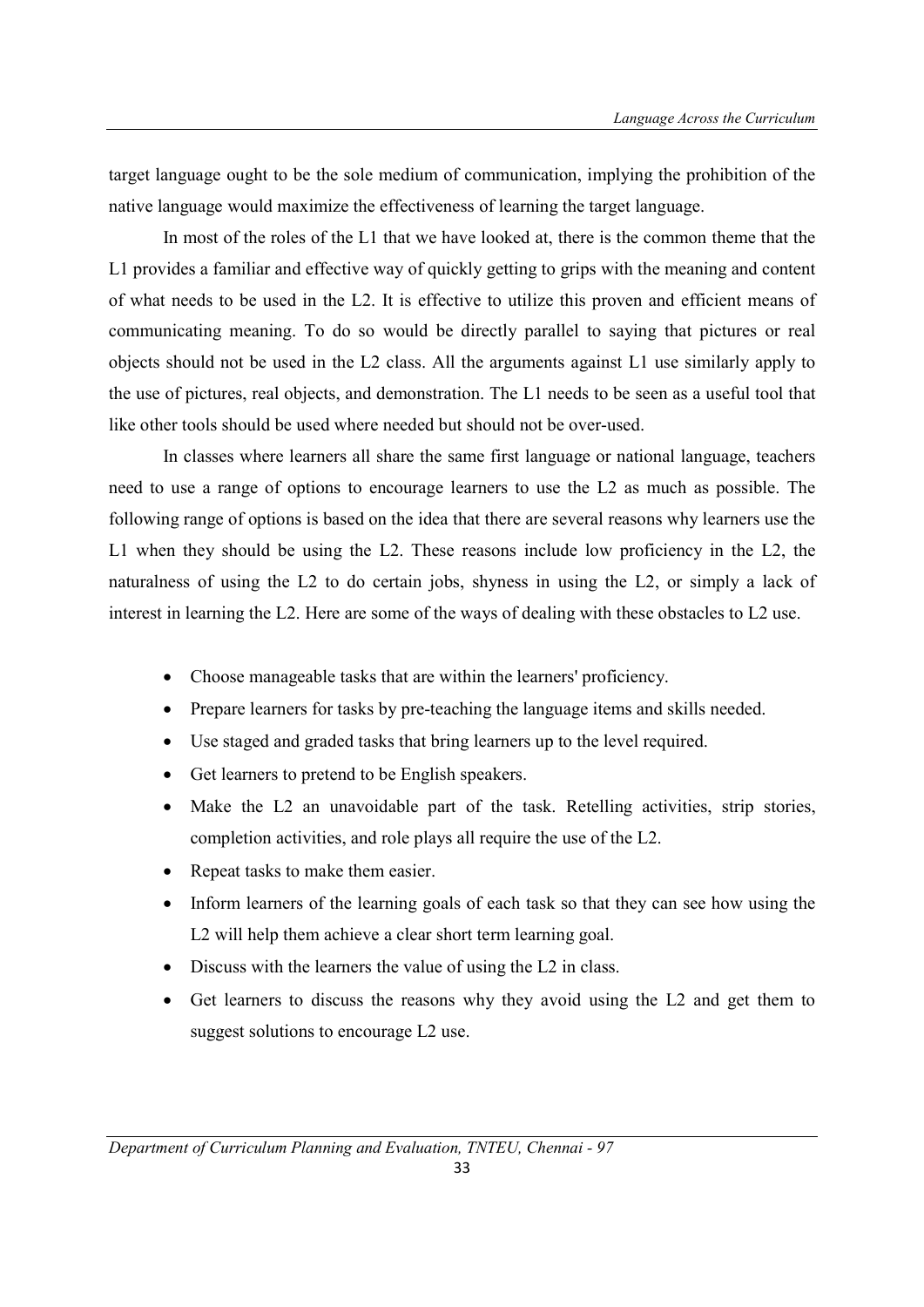- Set up a monitoring system to remind learners to use the L2. In group work speaking tasks this can involve giving one learner in each group the role of reminding others to use the L2.
- Use non-threatening tasks. Learners can choose their own groups, the teacher can stay out of the groups, allow learners to prepare well for the tasks, don't use tasks that put learners in embarrassing situations, and choose interesting, non-threatening topics. If encouraging L2 use is a problem, several of these different solutions may need to be used. These solutions cover a range of affective, cognitive, and resource approaches and thus can be seen as complementary rather than as alternatives.

In some countries, English and the L1 are in competition with each other and the use of English increases at the expense of the L1. Teachers need to show respect for the learners' L1 and need to avoid doing things that make the L1 seem inferior to English. At the same time, it is the English teacher's job to help learners develop their proficiency in English. Thus, a balanced approach is needed which sees a role for the L1 but also recognizes the importance of maximizing L2 use in the classroom.

Translation is more and more frequently evaluated as a positive form of interference aimed at enriching rather than harming learners' competence and performance skills. The use of translation in language classes might, of course, have some limitations but also benefits should be explored and taken into consideration.

Translation should not be seen, and consequently treated, as a completely different language skill as compared to reading, writing, speaking and listening because it is an activity which includes them and is, to a certain degree, dependent on them.

It is well known fact that moderate and judicious use of the mother tongue can aid and facilitate the learning and teaching of the target language, a view shared by many colleagues of mine. However, the value of using the mother tongue is a neglected topic in the TEFL methodology literature. This omission, together with the widely advocated principle that the native language should not be used in the foreign language classroom, makes most teachers,

Department of Curriculum Planning and Evaluation, TNTEU, Chennai - 97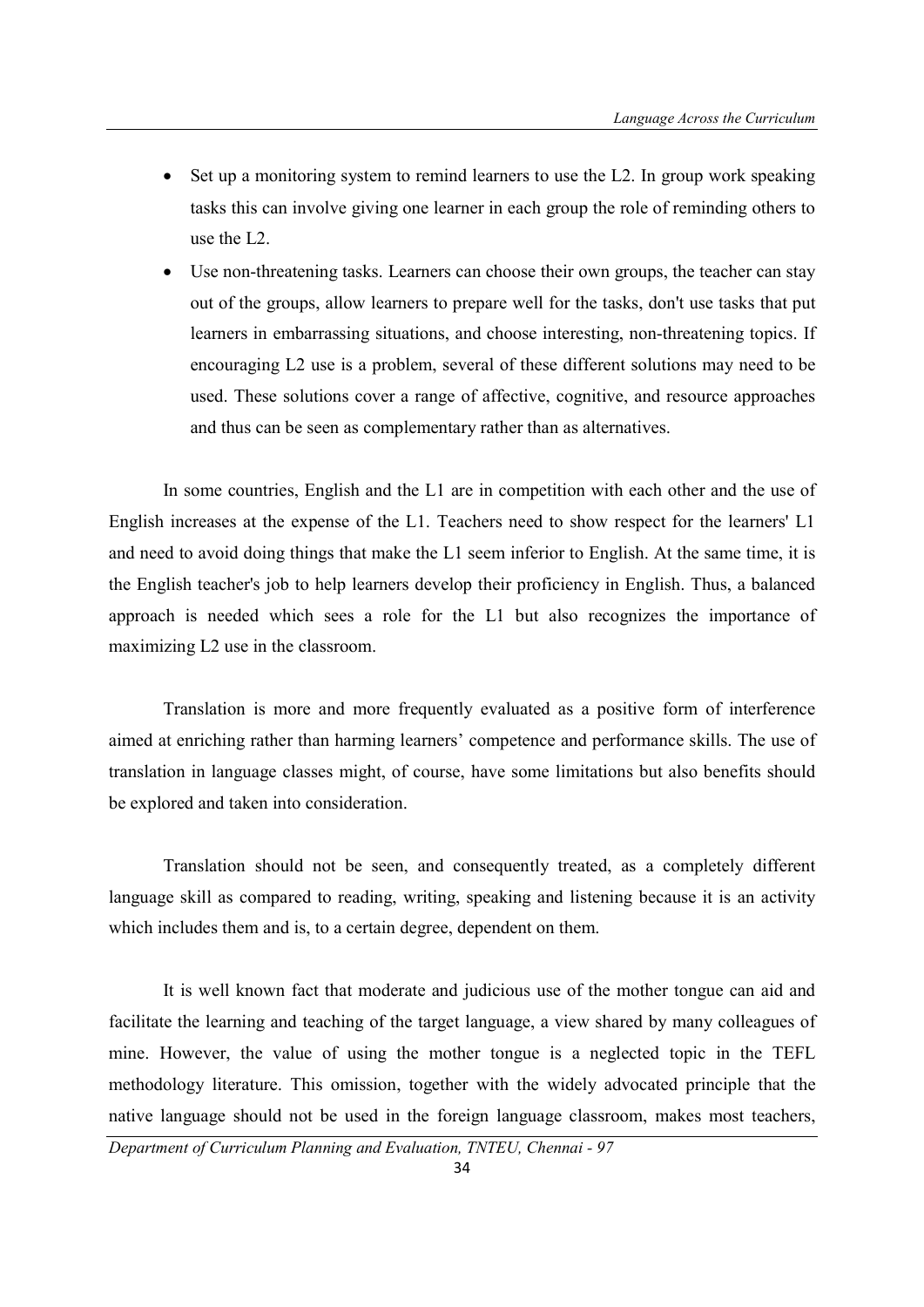experienced or not, feel uneasy about using L1 or permitting its use in the classroom, even when there is a need to do so.

#### Developing Oral and Written Language in the classroom

Language development is a process starting early in human life. Infants start without language, yet by 10 months, babies can distinguish speech sounds and engage in babbling. It is thought to proceed by ordinary processes of learning in which children acquire the forms, meanings and uses of words and utterances from the linguistic input. The method in which we develop language skills is universal; however, the major debate is how the rules of syntax are acquired. There are two major approaches to syntactic development, an empiricist account by which children learn all syntactic rules from the linguistic input, and a nativist approach by which some principles of syntax are innate and are transmitted through the human genome.

The nativist theory, proposed by Noam Chomsky, argues that language is a unique human accomplishment. Chomsky says that all children have what is called an innate language acquisition device (LAD). Theoretically, the LAD is an area of the brain that has a set of universal syntactic rules for all languages. This device provides children with the ability to construct novel sentences using learned vocabulary. Chomsky's claim is based upon the view that what children hear—their linguistic input—is insufficient to explain how they come to learn language. He argues that linguistic input from the environment is limited and full of errors. Therefore, nativists assume that it is impossible for children to learn linguistic information solely from their environment. However, because children possess this LAD, they are in fact, able to learn language despite incomplete information from their environment. This view has dominated linguistic theory for over fifty years and remains highly influential, as witnessed by the number of articles in journals and books.

The empiricist theory suggests, that there is enough information in the linguistic input children receive and therefore, there is no need to assume an innate language acquisition device exists. Rather than a LAD evolved specifically for language, empiricists believe that general brain processes are sufficient enough for language acquisition. During this process, it is necessary for the child to actively engage with their environment. For a child to learn language, the parent or caregiver adopts a particular way of appropriately communicating with the child;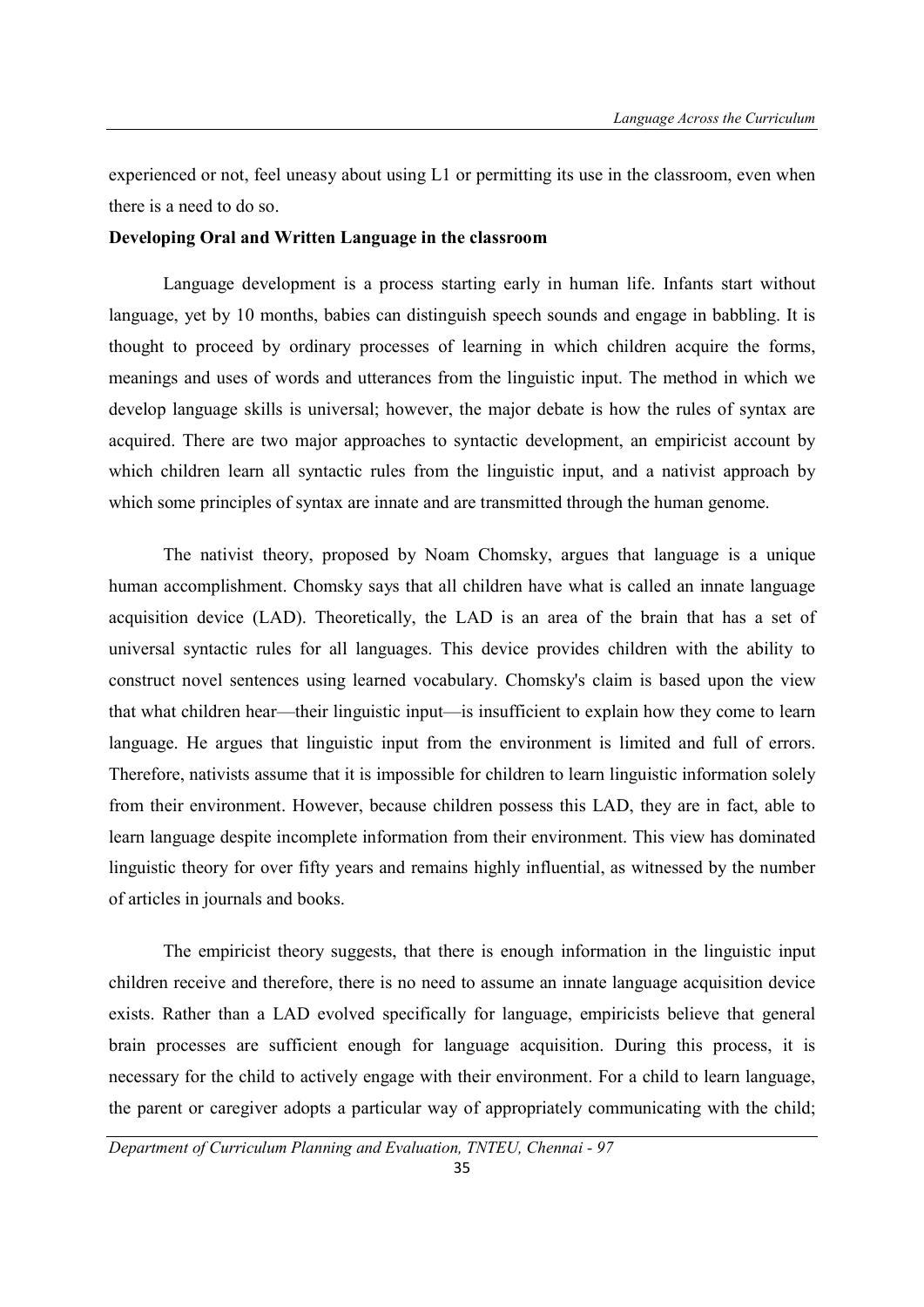this is known as child-directed speech (CDS). CDS is used so that children are given the necessary linguistic information needed for their language. Empiricism is a general approach and sometimes goes along with the inter-actionist approach. Statistical language acquisition, which falls under empiricist theory, suggests that infants acquire language by means of pattern perception.

Other researchers embrace an inter-actionist perspective, consisting of social-interactionist theories of language development. In such approaches, children learn language in the interactive and communicative context, learning language forms for meaningful moves of communication. These theories focus mainly on the caregiver's attitudes and attentiveness to their children in order to promote productive language habits.

An older empiricist theory, the behaviorist theory proposed by B. F. Skinner suggested that language is learned through operant conditioning, namely, by imitation of stimuli and by reinforcement of correct responses.

Other relevant theories about language development include Piaget's theory of cognitive development, which considers the development of language as a continuation of general cognitive development and Vygotsky's social theories that attribute the development of language to an individual's social interactions and growth.

Oral language is one of the fundamental aspects of all education. The oral language is otherwise known as spoken language or vocal language.

According to Wood, oral language development takes place in six consecutive stages:

During the first year of life the child is in a pre-speech or pre-linguistic stage. Developmental aspects related to speech would include the development of gestures, making adequate eye contact, sound repartee between infant and caregiver, cooing, babbling and crying.

The child usually reaches holophrase phase between the age of 10 and 13 months. Although the child tends to utter a single word at a time, its meaning is also supplemented by the context in which it takes place, as well as by non-verbal cues.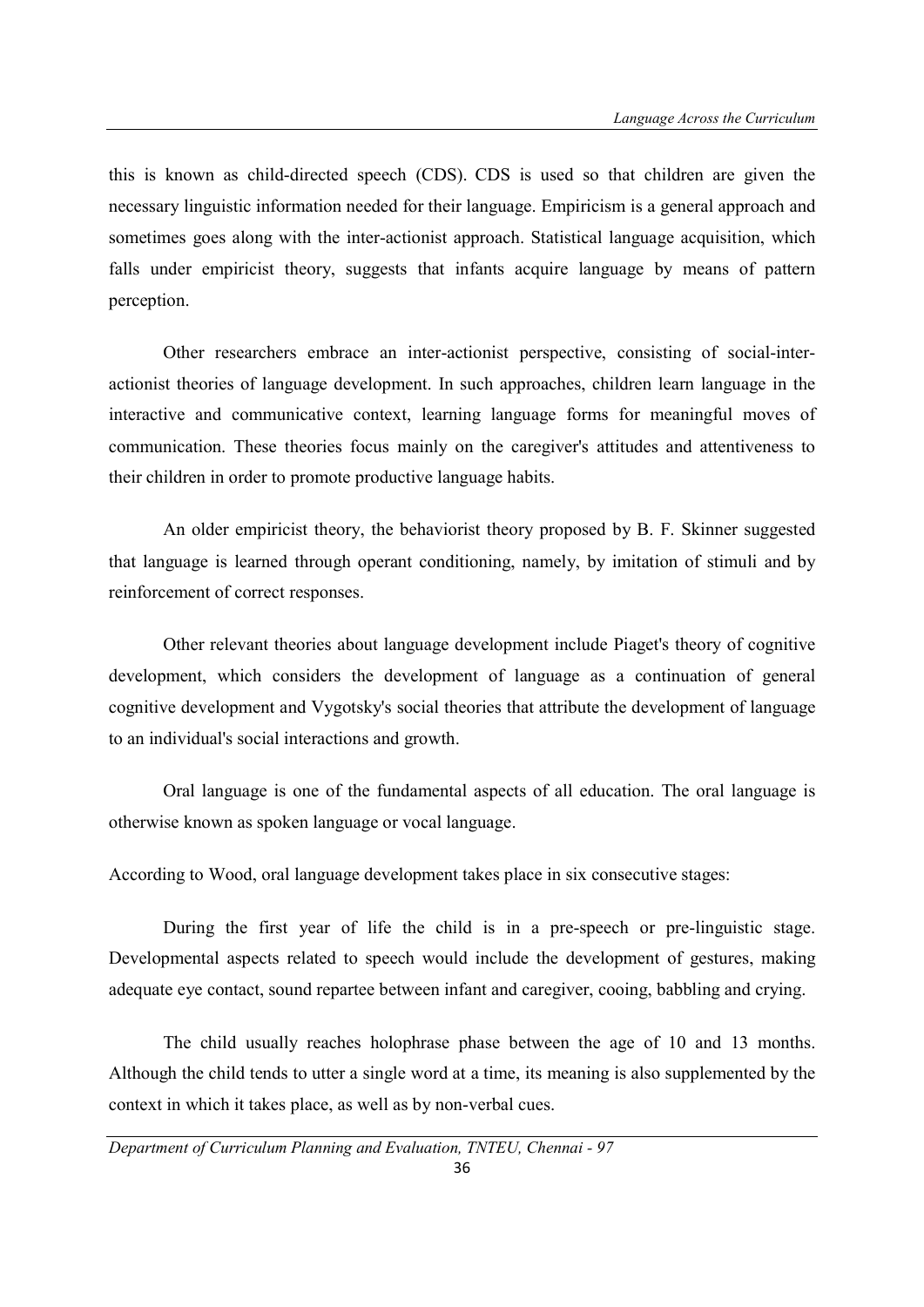By 18 months the child reaches two-word sentence stage. Child's "sentences" now usually comprise a noun or a verb plus a modifier. This enables the child to formulate a sentence which may be either declarative, negative, imperative or interrogative.

The child reaches Multiple-word sentences stage between the age of two and two and a half. Grammatical morphemes in the form of prefixes or suffices are used when changing meanings or tenses. Furthermore, the child can now form sentences with a subject and a predicate.

Children reach more complex grammatical structures stage roughly between two and half and three years of age. They use more intricate and complex grammatical structures, elements are added (conjunction), embedded and permuted within sentences and prepositions are used.

The five to six-year-old child reaches Adult-like language structures developmental level. Complex structural distinctions can now be made, such as by using the concepts "ask/tell" and "promise" and changing the word order in the sentence accordingly.

As students develop language, they go through some predictable stages. The ages at which some of these developments occur may vary from child to child; therefore the indicated age is only an approximation. During the pre-linguistic stage, babies in their first year of life are beginning to understand how to communicate. In the first half of the year, babies make random sounds, but in the second half of the year, babbling begins. Infants are able to communicate through distinct cries and mimic speech patterns, including melody, intonation, and stress. Around their first birthday, infants begin to say their first words. During the one word stage, babies are able to identify people and things. They are also beginning to communicate decisions, most often with the word, 'no.' During the combinatory speech stage, children are beginning to put words together into phrases. By their fourth birthday, children are able to use pronouns, prepositions, plurals, and tense. During kindergarten, 1st and 2nd grade, oral language skills become more advanced as the child learns to use possessives, follow directions, and tell jokes.

Department of Curriculum Planning and Evaluation, TNTEU, Chennai - 97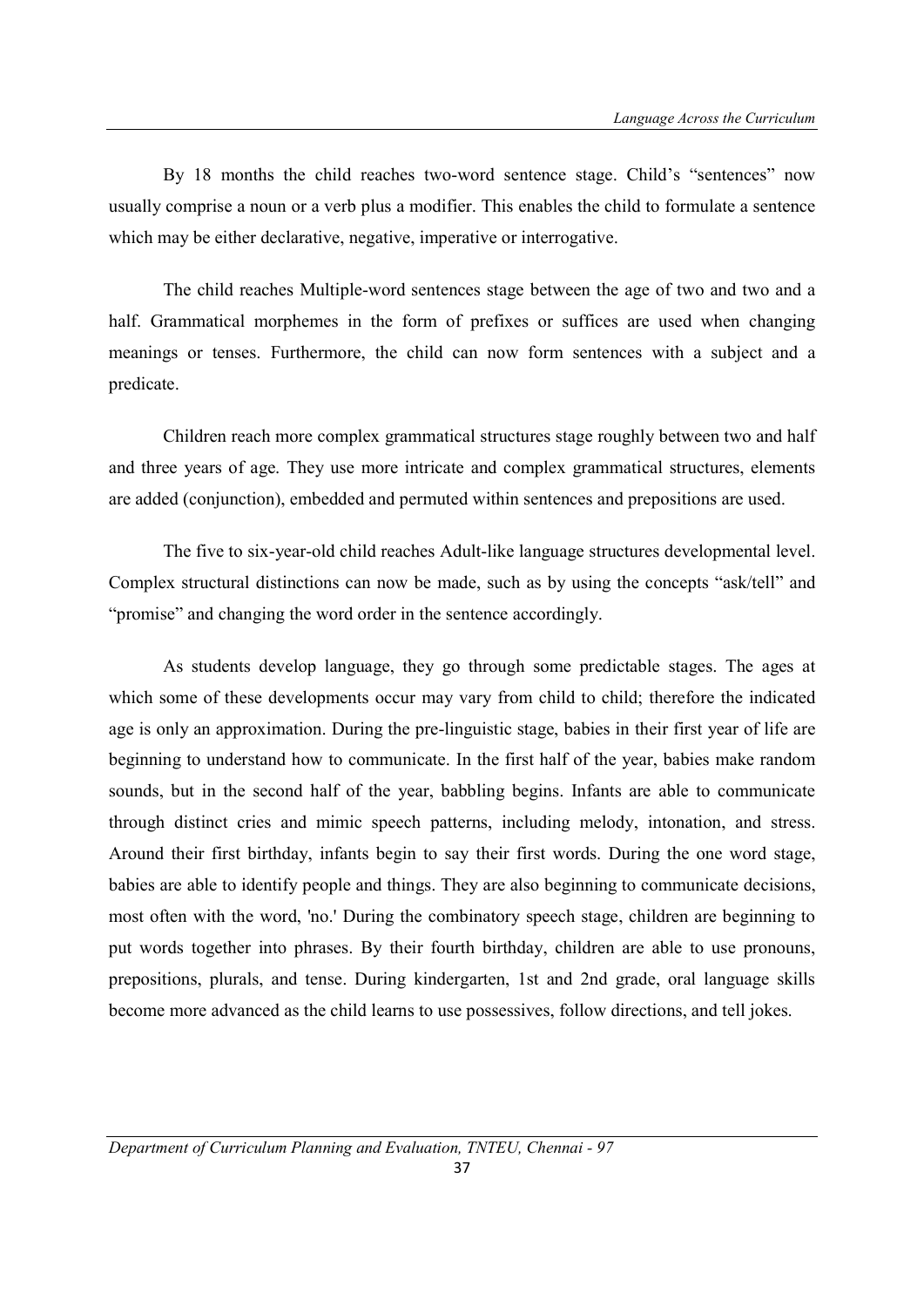There are five accepted components to effective oral language instruction.

The first is developing listening and speaking skills. A lot of this is based on modeling. To teach people how to listen and speak, the teacher have to show people how to listen and speak. Create pairs of people to act out speaking and listening and have students model this, taking turns presenting and listening to information. From here, teacher can teach students the concept of having the floor, as in 'the speaker has the floor'. From this, students learn to recognize when it is an appropriate time to talk and when it is time to listen.

The second component of oral language instruction is teaching a variety of spoken texts. According to British linguist, Michael Halliday, there are seven different functions of language. They are instrumental (language of expressing needs), regulatory (influencing others), interactional (getting along with others), personal (expressing personal feelings), heuristic (learning about one's environment), imaginary (creating stories), and representational (communicating information). So, the texts to be instructed use need to embrace all seven of these functions.

Learning requires a positive environment. There are three parts to this: the physical environment, classroom culture, and opportunities for communication. The physical environment can be enriched through creative toys, dress up boxes, and tables to display and discuss work. Classroom culture is promoted by being sensitive to cultural differences, emphasizing equality, and teaching students to take turns. Opportunities for discussion can be developed by modeling listening and speaking, reading as a class, and reciting raps, poems, or songs to introduce new sounds and rhythms.

The fourth component of oral language instruction is teaching and extending vocabulary and conceptual knowledge. The words we use to express the world around us go a long way in influencing how we think about the world. First, we start with basic words, those that most students already know by the time they have entered school. From there, we introduce slightly more conceptual words, ones and after that, we bring in uncommon words that can be physically demonstrated.

From birth on, children begin to learn about their environments and to communicate with family members. What they are learning is reflected in the ways in which they vocalize. When a person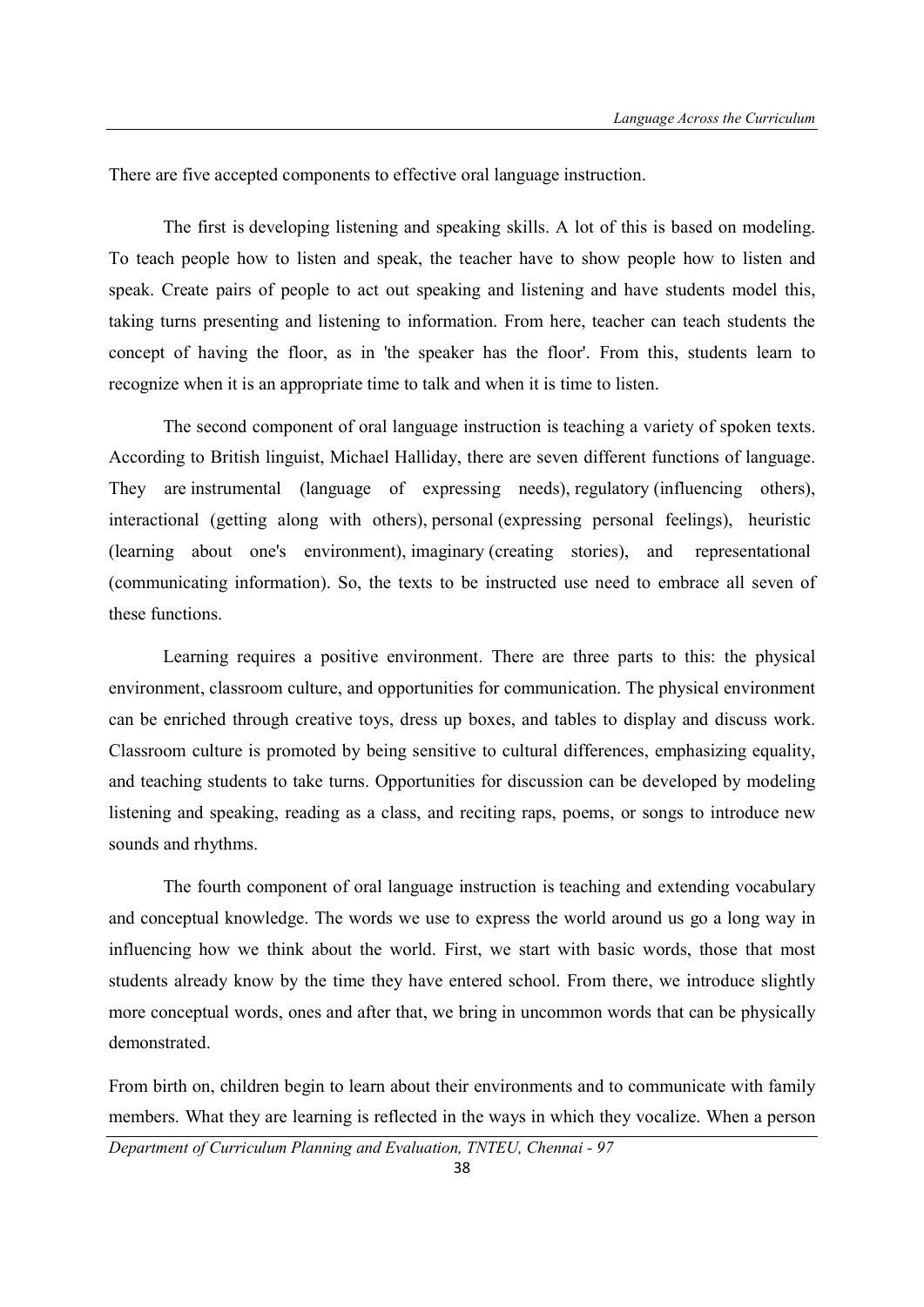begins to learn a language, they go through stages of language acquisition. These stages function differently depending on whether the person is acquiring their first or second language. Typically, first language acquisition happens during infancy, which is a time when a person cannot consciously process the stages of language acquisition. Second language acquisition often occurs between adolescence and adulthood when a person can more cognitively process through the stages and better identify their progress.

Spoken language is language produced by articulate sounds, as opposed to written language. Many languages have no written form and so are only spoken. Oral language or vocal language is language produced with the vocal tract, as opposed to sign language, which is produced with the hands and face. The term "spoken language" is sometimes used to mean only vocal languages, especially by linguists, making all three terms synonyms by excluding sign languages. Others refer to sign language as "spoken", especially in contrast to written transcriptions of signs.

In spoken language, much of the meaning is determined by the context. That contrasts with written language in which more of the meaning is provided directly by the text. In spoken language, the truth of a proposition is determined by common-sense reference to experience, but in written language, a greater emphasis is placed on logical and coherent argument. Similarly, spoken language tends to convey subjective information, including the relationship between the speaker and the audience, whereas written language tends to convey objective information.

The relationship between spoken language and written language is complex. Within the field of linguistics the current consensus is that speech is an innate human capability, and written language is a cultural invention. However some linguists, such as those of the Prague school, argue that written and spoken language possess distinct qualities which would argue against written language being dependent on spoken language for its existence.

Both vocal and sign languages are composed of words. In vocal languages, words are made up from a limited set of vowels and consonants, and often tone. In sign languages, words are made up from a limited set of shapes, orientations, locations movements of the hands, and often facial expressions; in both cases, the building blocks are called phonemes. In both vocal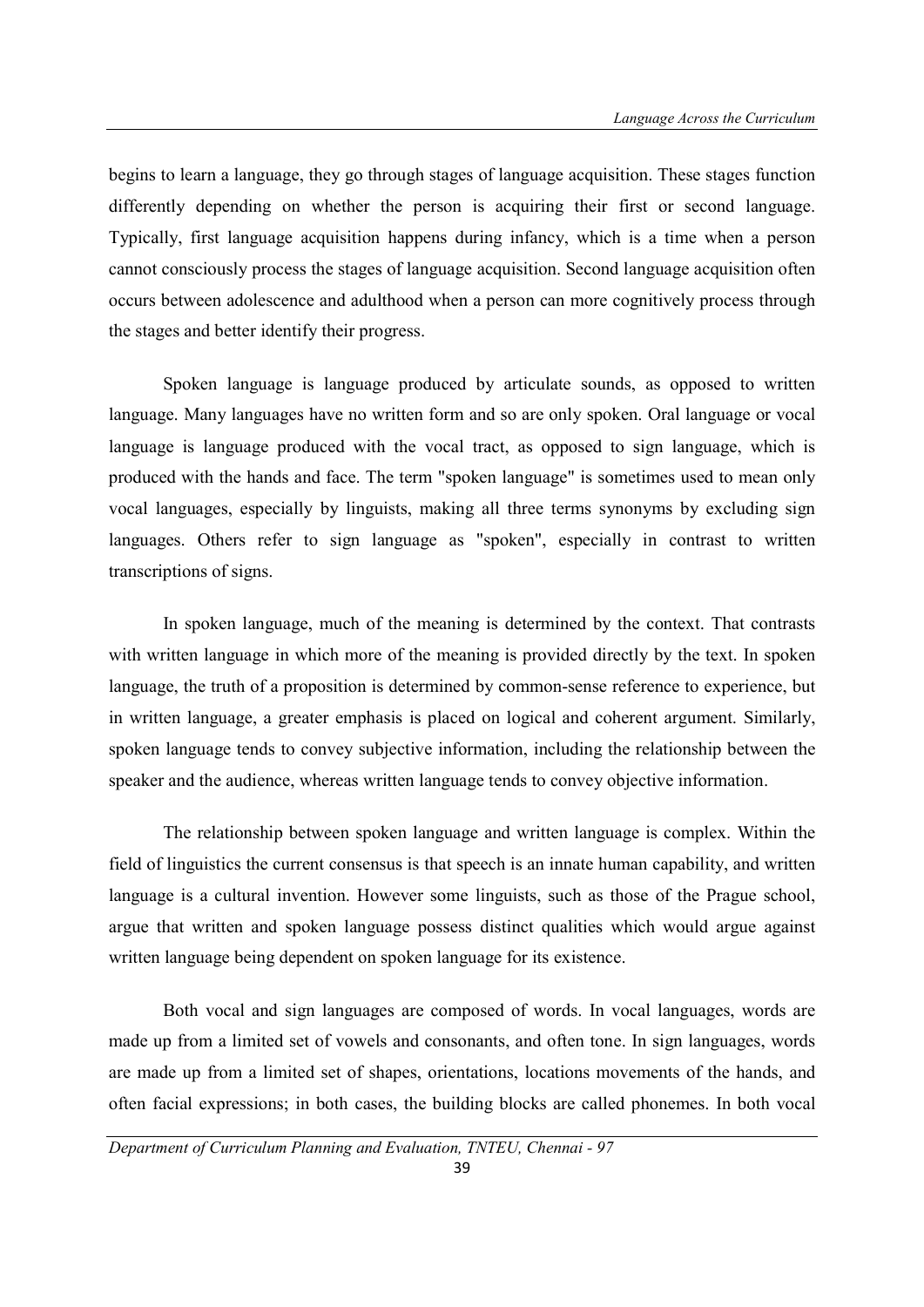and sign languages, words are grammatically and prosodically linked into phrases, clauses, and larger units of discourse.

Hearing children acquire as their first language the language that is used around them, whether vocal or signed. Deaf children will do the same with sign language if one is used around them. Vocal language must be consciously taught to them in the same way that written language must be taught to hearing children.

Intelligent vocal sounds (speech) inherent of a specific linguistic anthology, interpreted in such a way that a collection of specific recognizable created characters (alphabetical signs) were allocated to specific sounds (speech and words) indicating specific meaning (objects, subjects and verbs) and with relevant connecting rules, ideas could be formulated and preserved as simple or complex sentences in written language.

When a tongue is in a recognizable written form, the clans traditions and history (culture) is correctly preserved depending on the circumstances of the relevant period and the integrity of the historian (scribe). This contributes to the culture's self-respect, an entity of its own and in a greater cosmos, an equal to others. Written language is an easy way to enhance the inheritance of culture, standards and uniformity, to accumulate and bequeath knowledge and skills and the profit is belonging and the realization of accomplishment.

A written language is the representation of a spoken or gestural language by means of a writing system. Written language is an invention in that it must be taught to children, who will pick up spoken language (oral or sign) by exposure even if they are not specifically taught.

A written language exists only as a complement to a specific spoken language, and no natural language is purely written. However, extinct languages may be, in effect, purely written if only their writings survive

The invention of writing is one of the greatest intellectual achievements of man. Human memory does not last long and the storage capacity of the brain is limited, but this problem is overcome over distance as well as over time. Writing is essential for a people to develop literature, recorded history, and technology. Groups without writing therefore do not go beyond a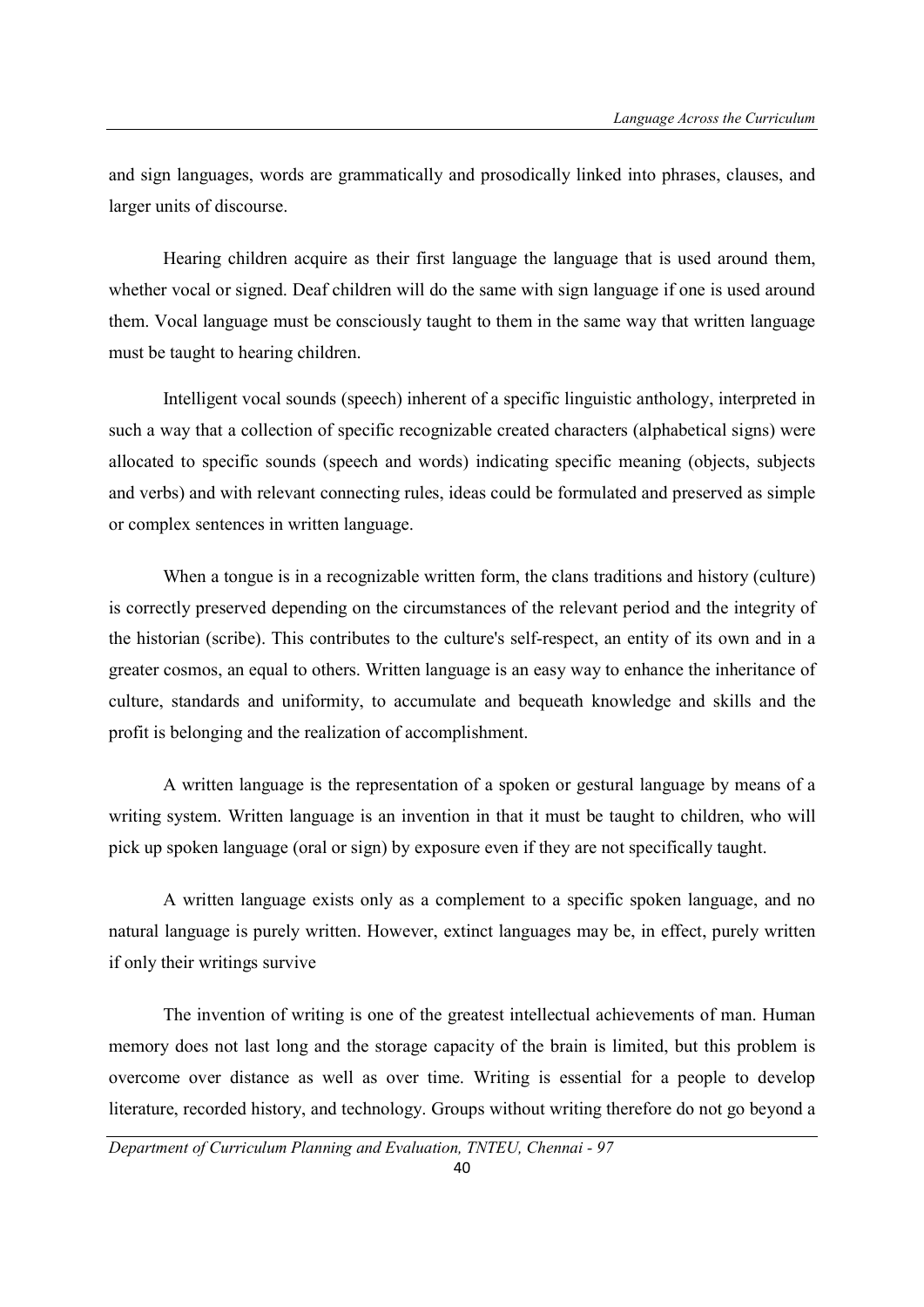certain stage in culture. Only a written language allows the possibility of information storage, so that inventions and discoveries will not be lost, but can be added to and developed further. Writing can thus be defined as follows:

"Writing is a human communication system set up by convention, which represents language as a sequence of symbols. These symbols should be able to be transmitted and received, must be mutually understood, and must represent spoken words. Writing reproduces spoken language in the form of symbols".

Writing is a medium of human communication that creates language and through the inscription or recording of signs, symbols, characters and letters. In most languages, writing is a complement to speech or spoken language. Writing is not a language but a form of technology that developed as tools advanced with human society. Within a language system, writing relies on many of the same structures as speech, such as vocabulary, grammar and semantics, with the added dependency of a system of signs or symbols. The result of writing is generally called text, and the recipient of text is called a reader. Motivations for writing include publication, storytelling, correspondence and diary. Writing has been instrumental in keeping history, maintaining culture, dissemination of knowledge through the media and the formation of legal systems.

The major writing systems—methods of inscription—broadly fall into four categories: logographic, syllabic, alphabetic, and featural.

A logogram is a written character which represents a word or morpheme.

A syllabify is a set of written symbols that represent syllables.

An alphabet is a set of symbols, each of which represents or historically represented a phoneme of the language.

A featural script notates the building blocks of the phonemes that make up a language.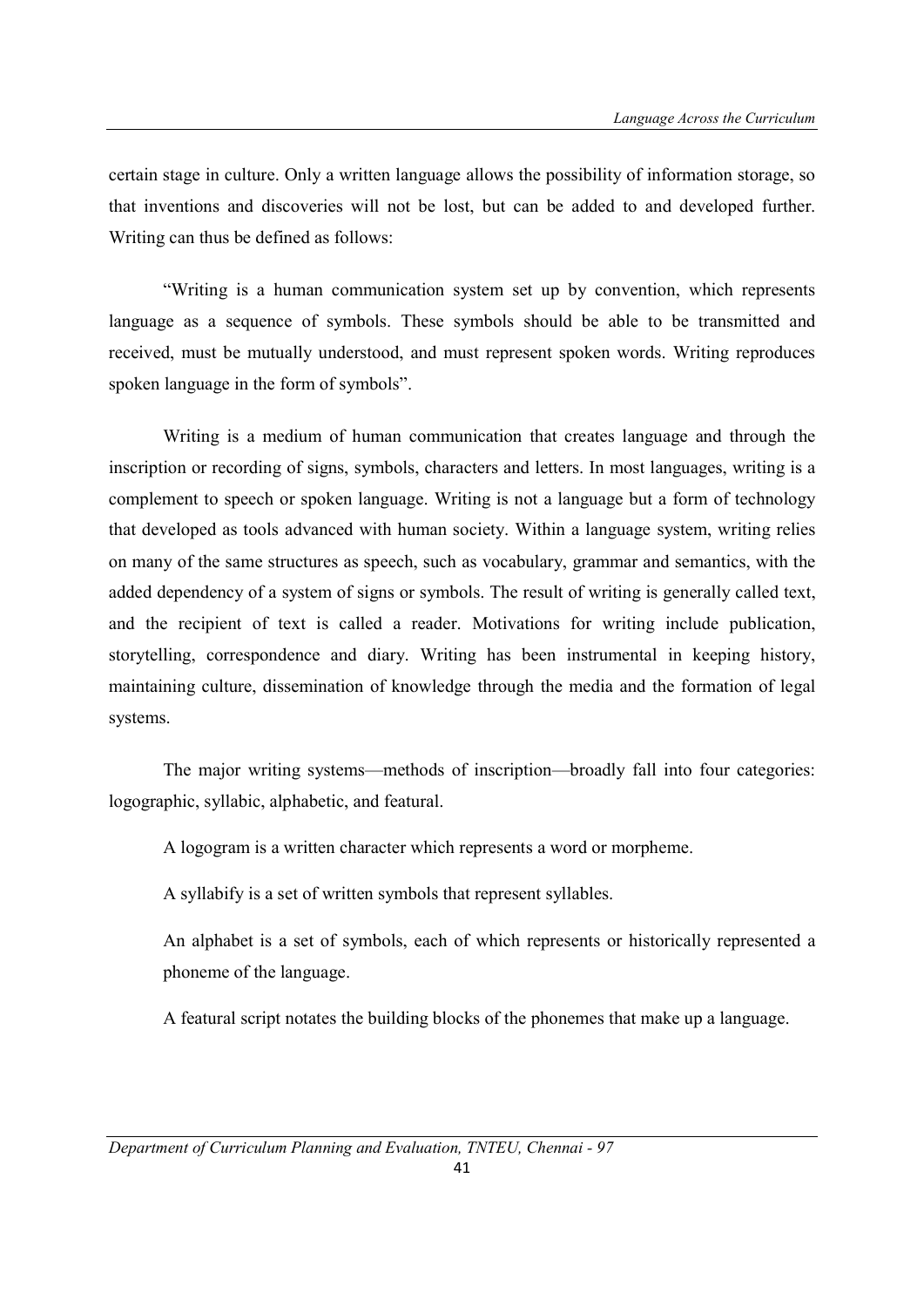Another category, ideographic (symbols for ideas), has never been developed sufficiently to represent language. A sixth category, pictographic, is insufficient to represent language on its own, but often forms the core of logo-graphics.

Good writing is essential for success in school and the 21st Century workplace. Writing is a complex combination of skills which is best taught by breaking down the process. The writing process involves a series of steps to follow in producing a finished piece of writing. Educators have found that by focusing on the process of writing, almost everyone learns to write successfully. By breaking down writing step-by-step, the mystery is removed and writer's block is reduced. Most importantly, students discover the benefits of constructive feedback on their writing, and they progressively master, and even enjoy, writing.

Steps in the Writing Process

- 1. **Pre-writing:** This is the planning phase of the writing process, when students brainstorm, research, gather and outline ideas, often using diagrams for mapping out their thoughts. Audience and purpose should be considered at this point, and for the older students, a working thesis statement needs to be started.
- 2. *Drafting:* Students create their initial composition by writing down all their ideas in an organized way to convey a particular idea or present an argument. Audience and purpose need to be finalized.
- 3. Revising: Students review, modify, and reorganize their work by rearranging, adding, or deleting content, and by making the tone, style, and content appropriate for the intended audience. The goal of this phase of the writing process is to improve the draft.
- 4. *Editing*: At this point in the writing process, writers proofread and correct errors in grammar and mechanics, and edit to improve style and clarity. Having another writer's feedback in this stage is helpful.
- 5. Publishing: In this last step of the writing process, the final writing is shared with the group. Sharing can be accomplished in a variety of ways, and with the help of computers, it can even be printed or published online.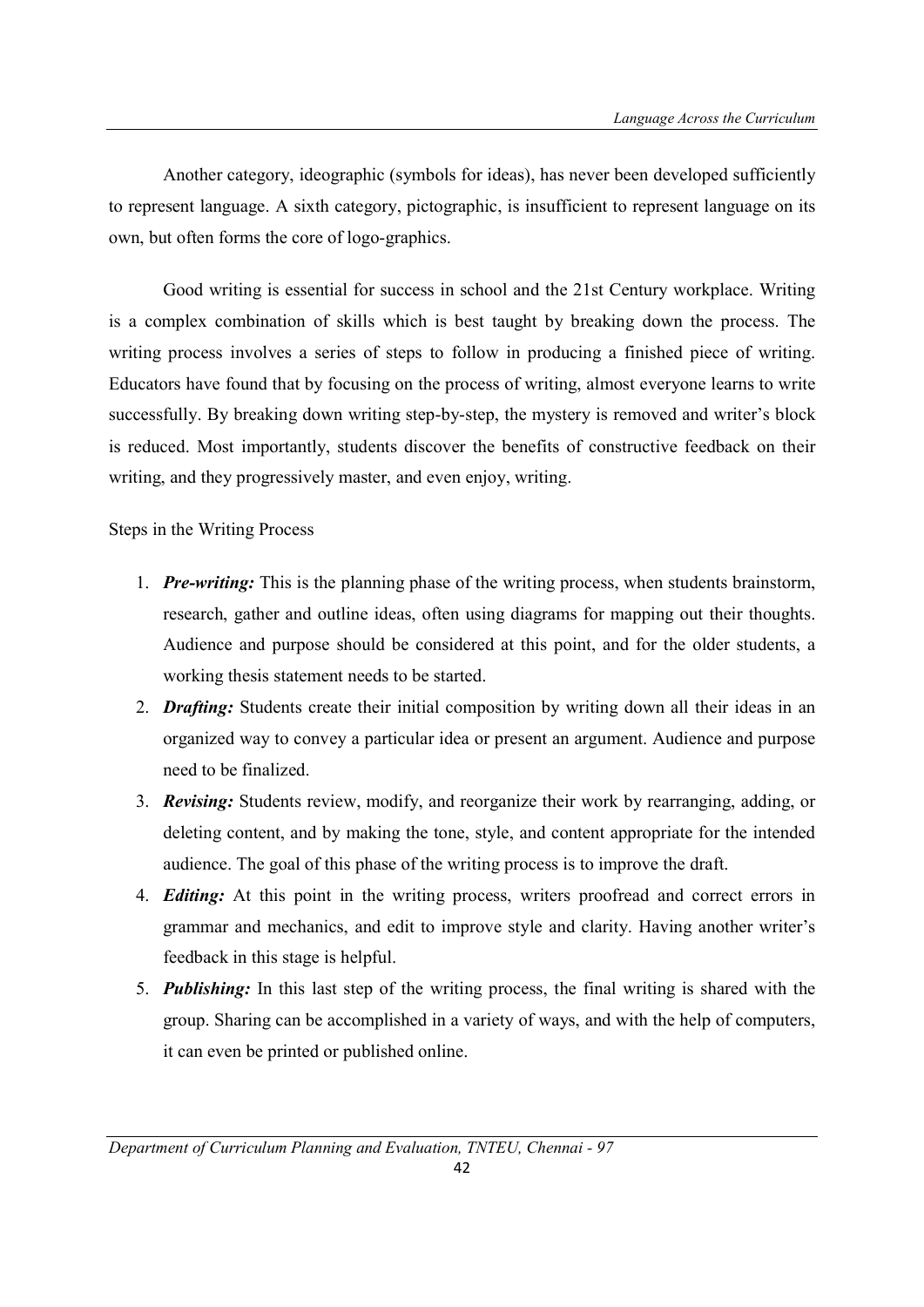## Language and Culture

A language can be defined as a system of signs (verbal or otherwise) intended for communication. It is a system since its constituent components relate to each other in an intricate and yet organized fashion. Again, it is intended for communication, for it can be safely assumed that we speak to pass on information to others. But communication is not the only function of language. In fact, language can be used for dreaming, internal monologue, soliloquy, poetry, etc. For the sake of this discussion, we take the position that, essentially, language plays a communicative role.

Language as one element of culture has a very important role in human life. Language allows a person communicating with others in meeting their needs. Thus, it can be said is the main function of language as a communication tool. This does not mean that the language has only one function. Another function is as a tool to express self-expression, a tool to make integration and social adaptation, as well as a tool to hold social control.

Based on these functions, it is inferred that "Language is a means of communication between members of the public symbol of the sound produced by means of said human". Further it is mentioned that "Language is a symbol of the sound produced by means of said human, and the system has means that are arbitrary; used by men in her life as a means of communication between each other to form, express, and communicate thoughts and feelings.

The Concise Oxford Dictionary defines culture as "customs, civilization and achievements of a particular time or people." In general terms then, culture defines a people's way of life. Indeed, it can be considered as the sum total of norms and values espoused and cherished by a particular people. If values are patterns of behavior, norms are standards of behavior.

Culture is symbolic communication. Some of its symbols include a group's skills, knowledge, attitudes, values, and motives. The meanings of the symbols are learned and deliberately perpetuated in a society through its institutions.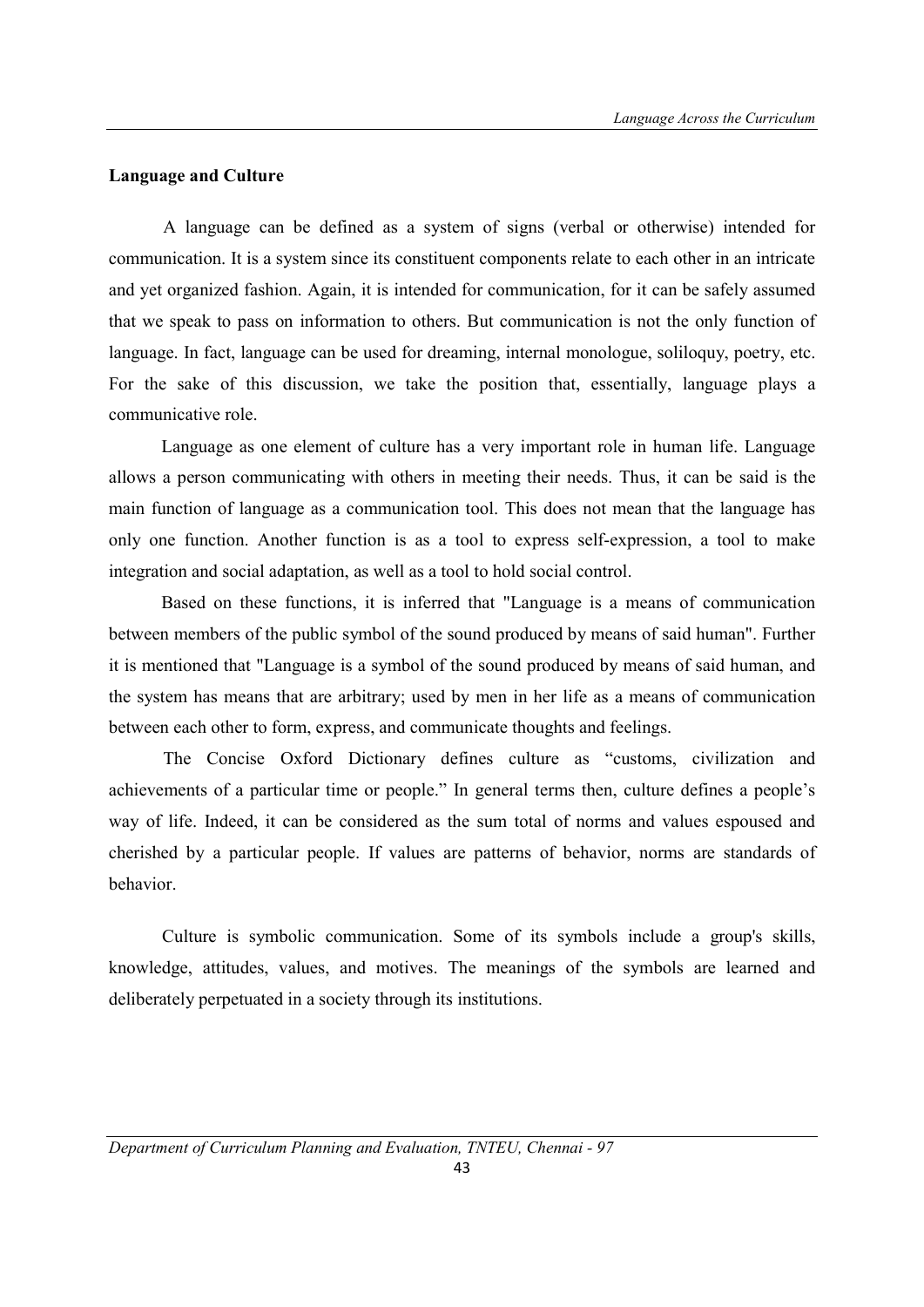## Understanding language

Language is at the heart of language teaching and learning and teachers need to constantly reflect on what language is. This is because our understandings of language affect the ways we teach languages.

### Language as code

Traditionally, language is viewed as a code. In this view, language is made up of words and a series of rules that connect words together. If language is only viewed in this way, language learning just involves learning vocabulary and the rules for constructing sentences. This understanding of language is, however, a very narrow one. It sees language as fixed and finite and does not explore the complexities involved in using language for communication.

#### Language as social practice

An understanding of language as 'open, dynamic, energetic, constantly evolving and personal' encompasses the rich complexities of communication. This expanded view of language also makes educational experience more engaging for students. Language is not a thing to be studied but a way of seeing, understanding and communicating about the world and each language user uses his or her language(s) differently to do this. People use language for purposeful communication and learning a new language involves learning how to use words, rules and knowledge about language and its use in order to communicate with speakers of the language. This understanding of language sees a language not simply as a body of knowledge to be learnt but as a social practice in which to participate. Language is something that people do in their daily lives and something they use to express, create and interpret meanings and to establish and maintain social and interpersonal relationships.

If language is a social practice of meaning-making and interpretation, then it is not enough for language learners just to know grammar and vocabulary. They also need to know how that language is used to create and represent meanings and how to communicate with others and to engage with the communication of others. This requires the development of awareness of the nature of language and its impact on the world.

Department of Curriculum Planning and Evaluation, TNTEU, Chennai - 97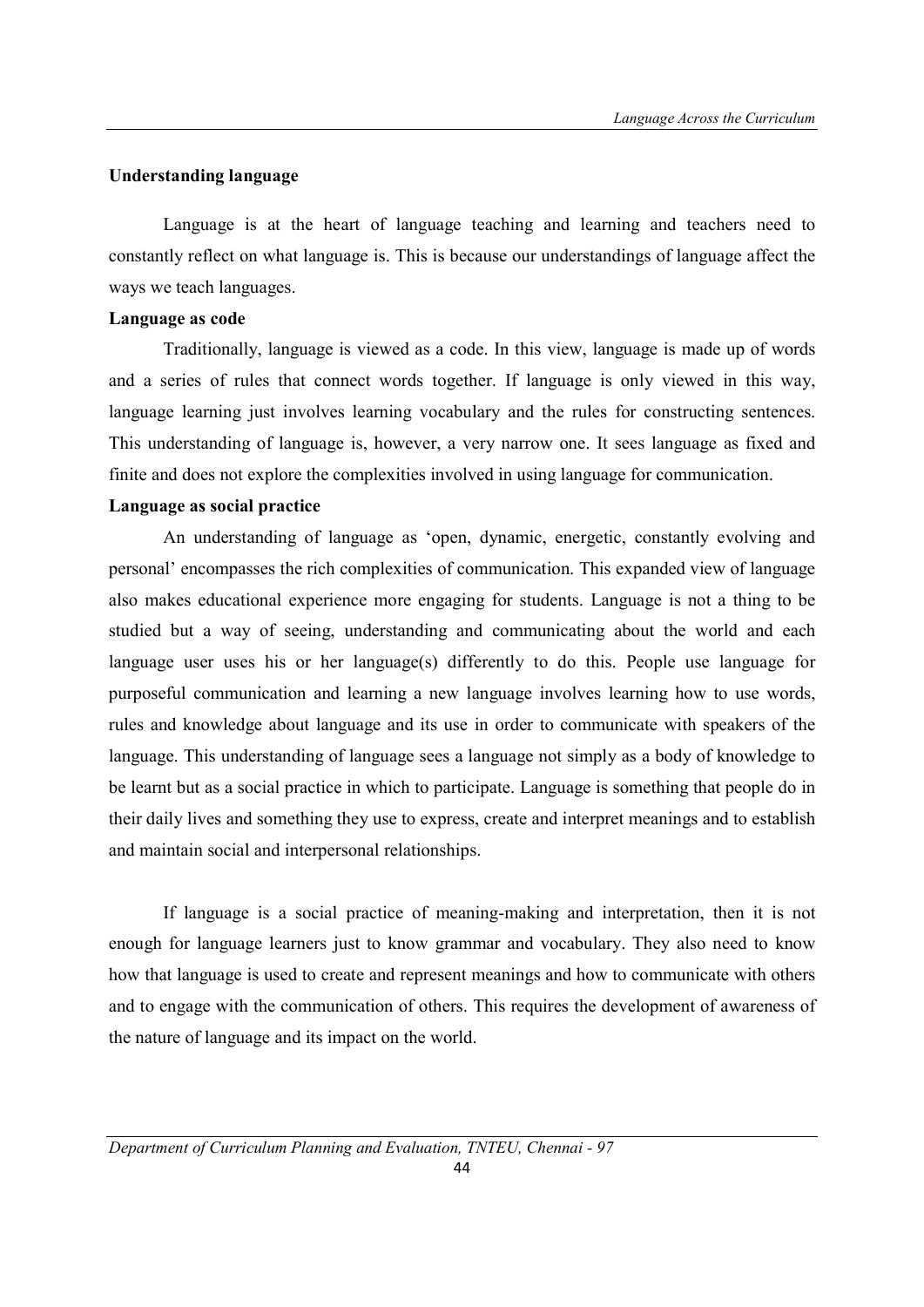Our understanding of language, as languages educators, becomes part of our professional stance and, as such, influences our curriculum, planning and classroom pedagogies. Teachers who view language simply as code make acquiring grammar and vocabulary the primary, if not the only, goal of language learning. Within such a limited approach, students do not begin to engage with language as a communicative reality but simply as an intellectual exercise or as a work requiring memorizing.

A professional stance that understands language as a social practice requires students to engage in tasks in which they create and interpret meaning, and in which they communicate their own personal meanings and develop personal connections with the new language.

The understanding of language that is part of our stance also affects what happens in the classroom and the ways in which learners begin to understand the relationship between their own languages and the languages of their learning. If the language learning program focuses on the code, then it models a theory of language in which the relationship between two languages is simply a matter of code replacement, where the only difference is a difference in words. If the language pedagogies focus on the interpretation and creation of meaning, language is learned as a system of personal engagement with a new world, where learners necessarily engage with diversity at a personal level.

Within a professional stance that understands language as a social practice, teachers need to ensure that students are provided with opportunities to go beyond what they already know and to learn to engage with unplanned and unpredictable aspects of language. Learning language as a complex, personal communication system involves ongoing investigation of language as a dynamic system and of the way it works to create and convey meanings. This involves learners in analysis and in talking analytically about language. Kramsch (1993) notes that: 'talk about talk is what the classroom does best and yet this potential source of knowledge has not been sufficiently tapped, even in communicatively oriented classrooms'. The emphasis on ongoing investigation and analysis assumes that learners are involved in learning which promotes exploration and discovery rather than only being passive recipients of knowledge as it is

Department of Curriculum Planning and Evaluation, TNTEU, Chennai - 97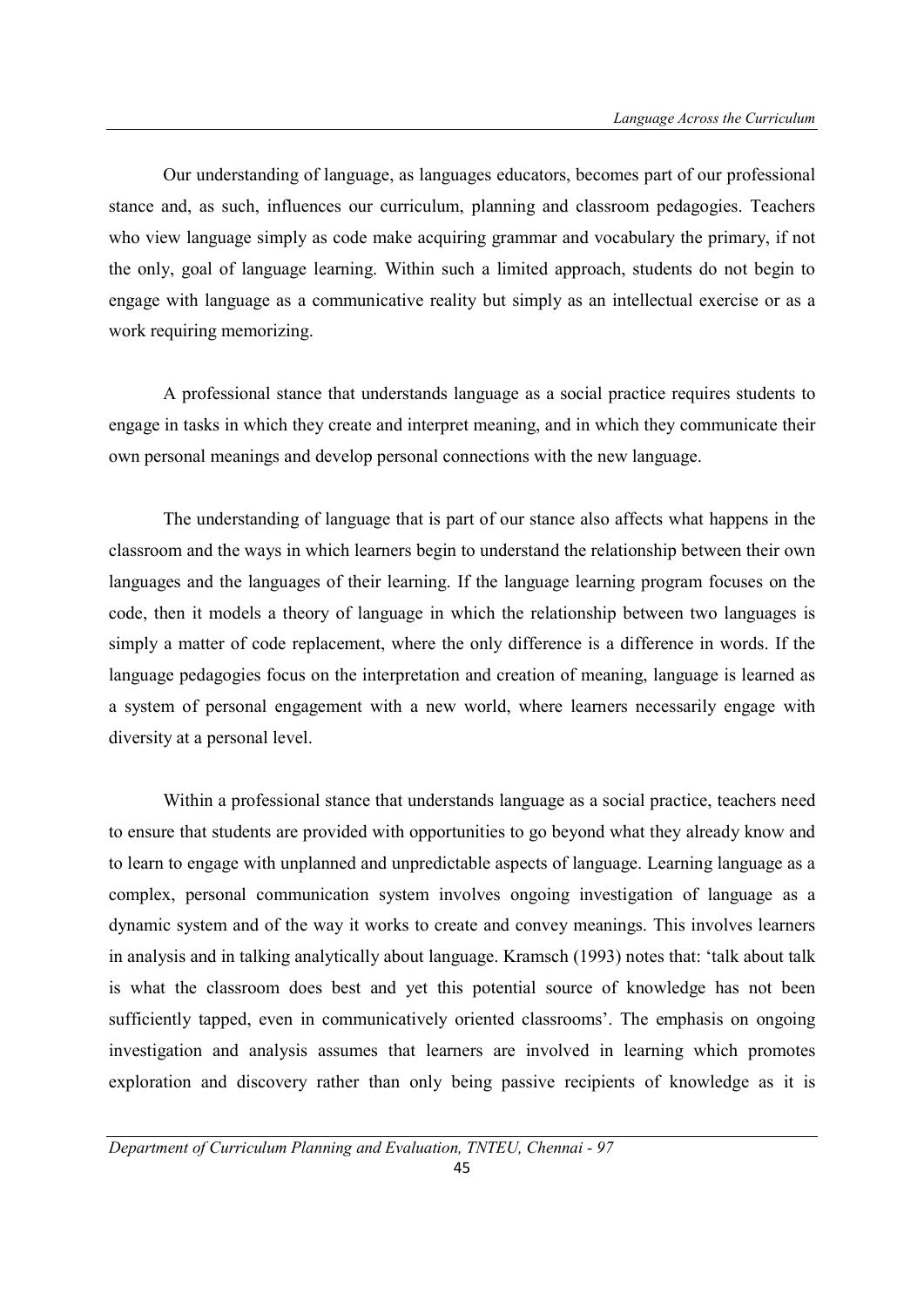transmitted to them by others. These learners require learning skills which will give them independence as users and analyzers' of language.

#### Understanding culture

Cultures varies from one another and it shares four major components, these are the communication, cognitive, material and behavioral aspects.

Communication components include language and symbols. Through having a language, a group of people interact with one another, socially sharing their thoughts, feelings or ideas to the people with same language.

Language forms the core of all cultures throughout society. The symbols are considered as the backbone of symbolic interactions. A symbol might be considered as anything that holds a particular meaning and are recognized by the people that shares the same culture. Different cultures have different symbols, it is cross-culturally and it might be change over a period of time.

The second major component of culture is the cognitive component. It includes Ideas, Knowledge and Belief, Values and Accounts.

Ideas, Knowledge and Belief are basic units of knowledge construction. Ideas are considered as mental representation and are used to organize stimulus. When Ideas are link together it will organize into larger systems of information which will become knowledge.

Knowledge now is considered as a storage of information fact or assumption, and these knowledge can be passed down from one generation to another.

Belief on the other hand assumes that a proposition, statement, description of fact are true in nature. These acceptance were influenced by the external authorities such as government, religion, or science rather than proven true from the individual's direct experiences.

Values serve as guidelines for social living. Culturally, it can be defined as the standards of desirability, goodness and beauty.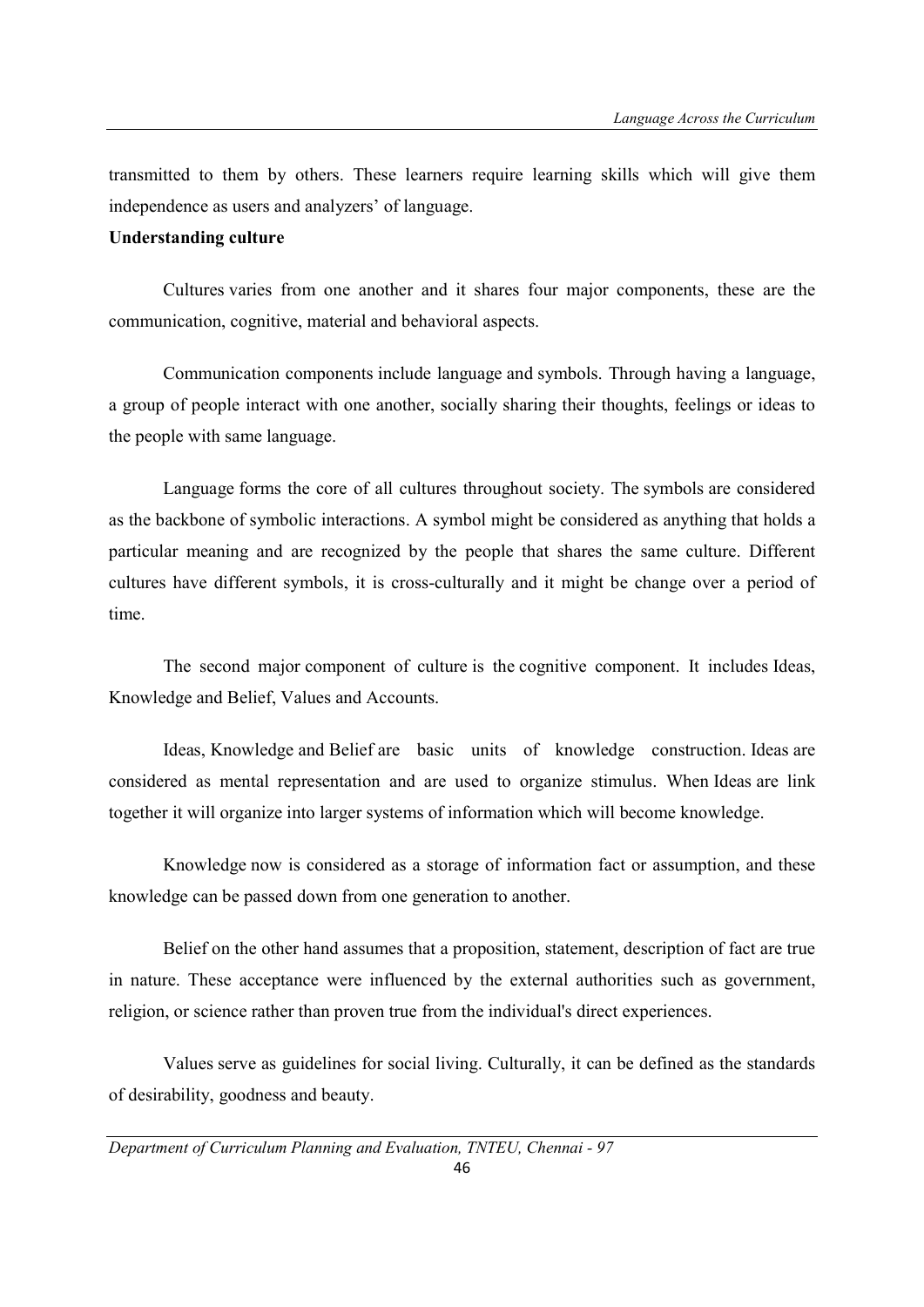Accounts are considered to be a way on how people use the language for their explanation, justification, or to rationalize, excuse, or legitimize a behavior towards themselves or to the others.

The third major component of culture is the behavioral components. Behavioral component is the major component of culture that is concerned about on how we act. It includes norms which further categorizes into Mores, Laws, Folkway, and Rituals.

Norms are considered as rules and expectations eventually set by a particular society that serve as guides to the behavior of its members. It varies in the terms of the degrees of importance and might be change over a period of time. It is reinforced by sanctions in the forms or rewards and punishments. These are standards accepted by society culturally and serves as obligatory and expected behavior's of the people in different situations in life.

Mores are kinds of norms that are considered to be as a customary behavior patterns which have taken from a moralistic value.

Laws serve as the formal and important norms that translated into legal formalizations. Folkways are considered as behavioral patterns of a particular society that is repetitive and organize. Rituals on the other hand are those highly scripted ceremonies of interactions which follows a sequence of actions. Examples are baptism, holidays and more.

The fourth major component of culture is the Material component. This includes materials or objects created by humans for practical use or for artistic reasons. These objects are called as "material culture". Material components serves as an expression of an individual culture.

One way in which culture has often been understood is as a body of knowledge that people have about a particular society. This body of knowledge can be seen in various ways: as knowledge about cultural artifacts or works of art; as knowledge about places and institutions; as knowledge about events and symbols; or as knowledge about ways of living. It is also possible to consider this aspect of culture in terms of information and to teach the culture as if it were a set of the learnable rules which can be mastered by students. When translated into language teaching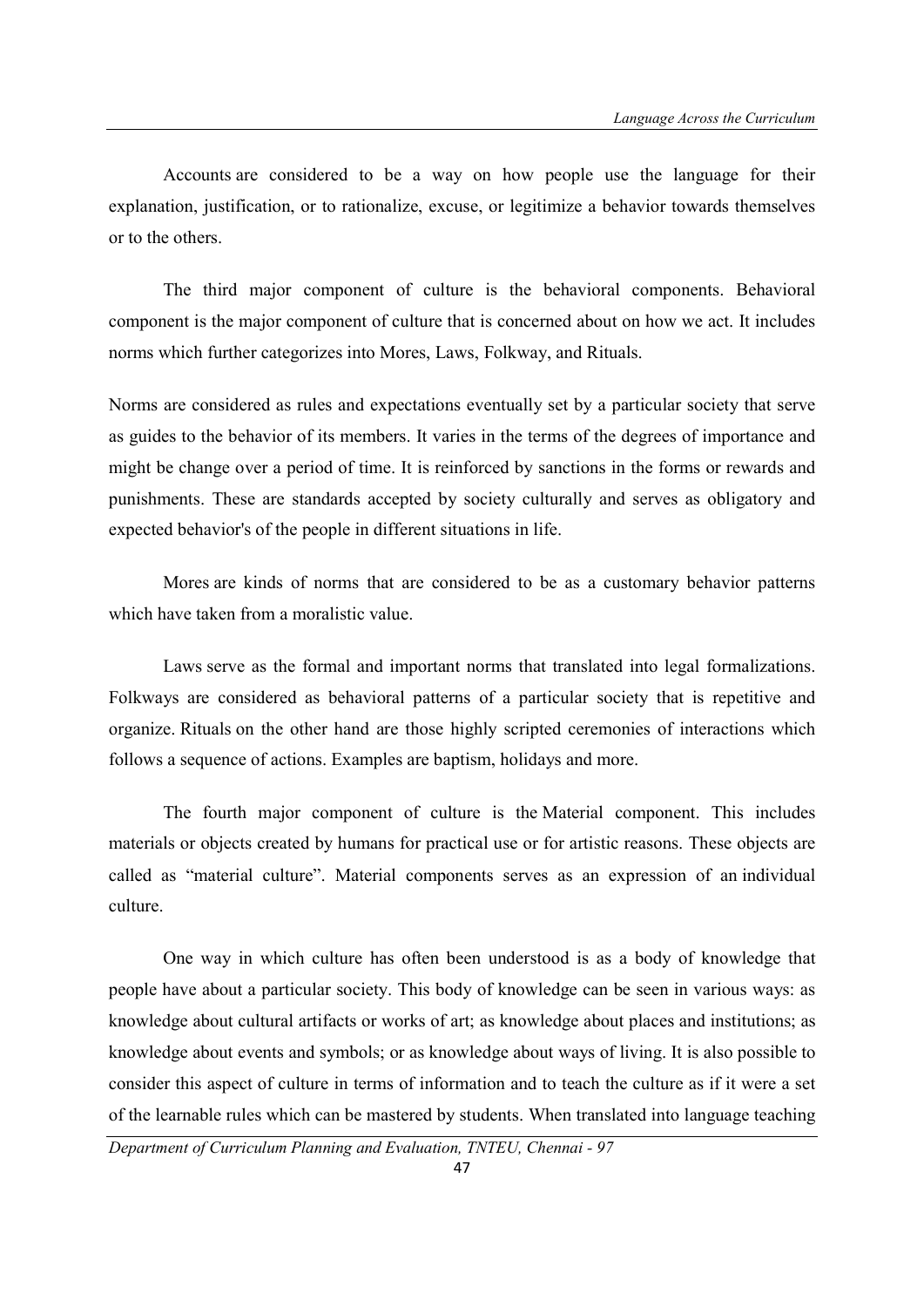and learning, this knowledge-based view of culture often takes the form of teaching information about another country, its people, its institutions, and so on. Culture is not, however, simply a body of knowledge but rather a framework in which people live their lives and communicate shared meanings with each other.

#### Static and dynamic approaches to culture

In thinking about how to teach culture in the language classroom, it is useful to consider how the ways in which culture is presented can be categorised. The diagram below (adapted from Liddicoat, 2005) is one way of thinking this through.

#### Approaches to teaching culture



- 1. Static approach to cultural learning and content.
- 2. Static approach to content dynamic approach to learning.
- 3. Static approach to learning dynamic approach to content.
- 4. Dynamic approach active engagement with practices of a cultural group.

One dimension is the axis of culture as facts or as processes: that is, whether culture is seen as a static body of information about characteristics of a society or as a dynamic system through which a society constructs, represents, enacts and understands itself. The second axis represents the way in which culture is conceived in terms of educational content. It makes a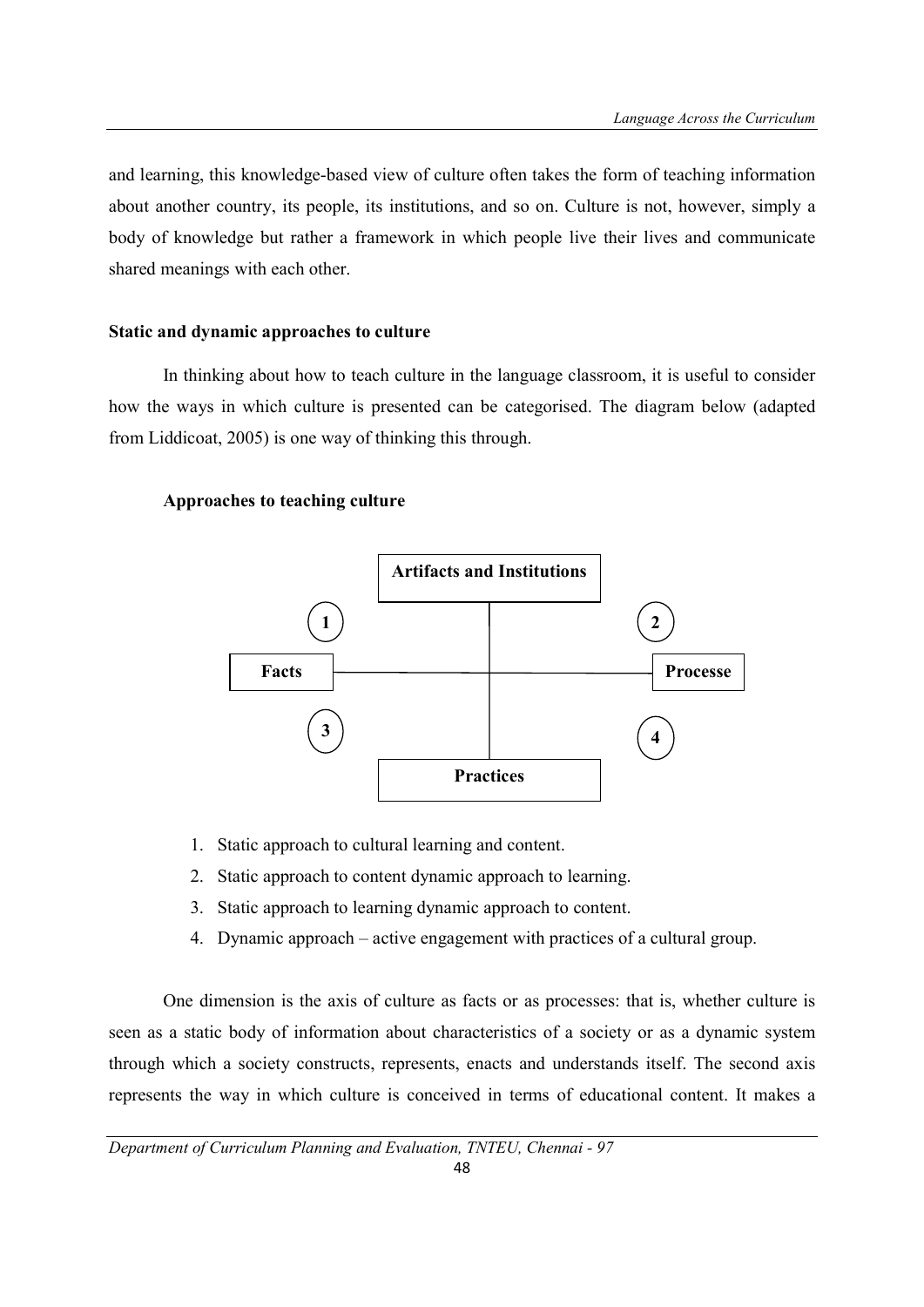distinction between artefacts and institutions and practices: that is, whether culture is seen in terms of the things produced by a society or as the things said and done by members of a society.

The most static way to approach the teaching of a culture typically emphasizes artifacts, institutions and factual knowledge. Both the approach to culture learning and the content itself are static. The lower left quadrant adopts a static approach to the nature of learning, but a more dynamic approach to the content, whereas the top right quadrant is static in terms of its content, but dynamic in terms of its approach to learning (eg as in activities in which learners engaged with cultural artifacts in a hands on way). The most dynamic approach to culture is represented by the lower right hand quadrant, which sees learners actively engage with the practices of a cultural group.

#### The intercultural dimension

Knowledge of cultures is important for facilitating communication with people. Therefore learners of languages need to learn about and understand cultures. Understanding culture as practices with which people engage becomes centrally important. This means that in the language classroom it is not just a question of learners developing knowledge about another culture but of learners coming to understand themselves in relation to some other culture. This is why there is a contemporary emphasis on 'intercultural'. Learning to be intercultural involves much more than just knowing about another culture: it involves learning to understand how one's own culture shapes perceptions of oneself, of the world, and of our relationship with others. Learners need to become familiar with how they can personally engage with linguistic and cultural diversity.

There is another way to think about culture in language teaching: the distinction between a cultural perspective and an intercultural perspective (Liddicoat, 2005).

This 'cultural' pole implies the development of knowledge about culture which remains external to the learner and is not intended to confront or transform the learner's existing identity, practices, values, attitudes, beliefs and worldview. The 'intercultural' pole implies the transformational engagement of the learner in the act of learning.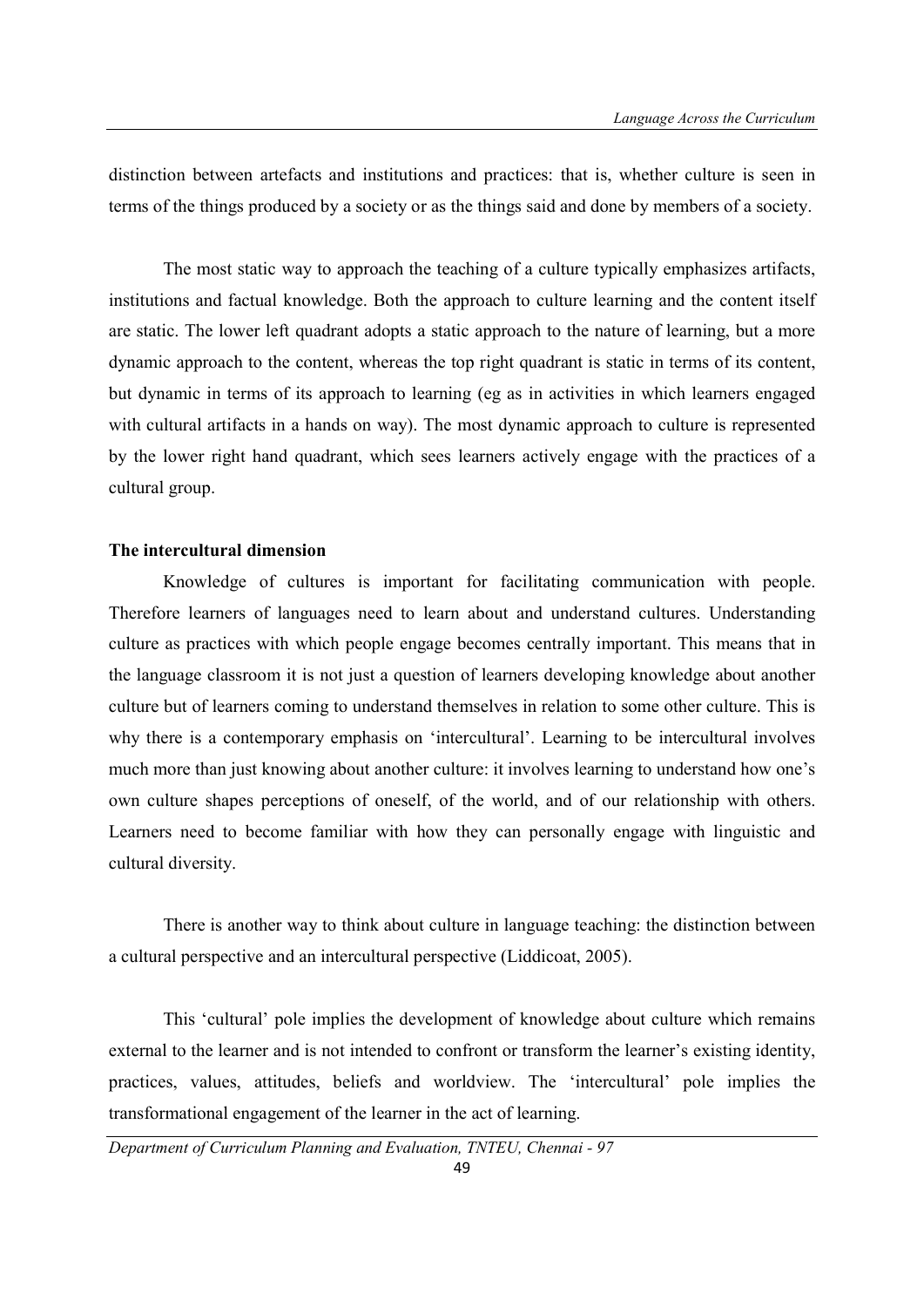The goal of learning is to decentre learners from their own culture-based assumptions and to develop an intercultural identity as a result of an engagement with an additional culture. Here the borders between self and other are explored, problematised and redrawn.

Taking an intercultural perspective in language teaching and learning involves more than developing knowledge of other people and places. It means learning that all human beings are shaped by their cultures and that communicating across cultures involves accepting both one's own culturally conditioned nature and that of others and the ways in which these are at play in communication. Learning another language can be like placing a mirror up to one's own culture and one's own assumptions about how communication happens, what particular messages mean and what assumptions one makes in one's daily life. Effective intercultural learning therefore occurs as the student engages in the relationships between the cultures that are at play in the language classroom. Such learning involves much more than just developing knowledge about some other culture and its language.

The intercultural framework proposed here, then, consists of three intersecting dimensions for understanding approaches to the teaching of culture in language learning:

- The nature of content: artifact-practice
- The nature of learning: fact-process
- The nature of the educational effect: cultural-intercultural.

In learning about culture in the language classroom, we need to draw on our own experiences of language and culture as they are encountered when trying to create and interpret meanings. The ability to learn beyond the classroom is probably more important than any particular information that students may learn about another culture during their schooling. This is because it is impossible to teach all of any culture because cultures are variable and diverse. As languages educators, we know that what we can teach in the classroom is inevitably only a partial picture of a language and culture. By acknowledging that limitation in our own teaching, we are less likely to develop stereotypical views of the cultures we are teaching about. Learning how to learn about culture means that, as people engage with new aspects of culture, they develop their knowledge and awareness and find ways of acting according to their new learning.

Department of Curriculum Planning and Evaluation, TNTEU, Chennai - 97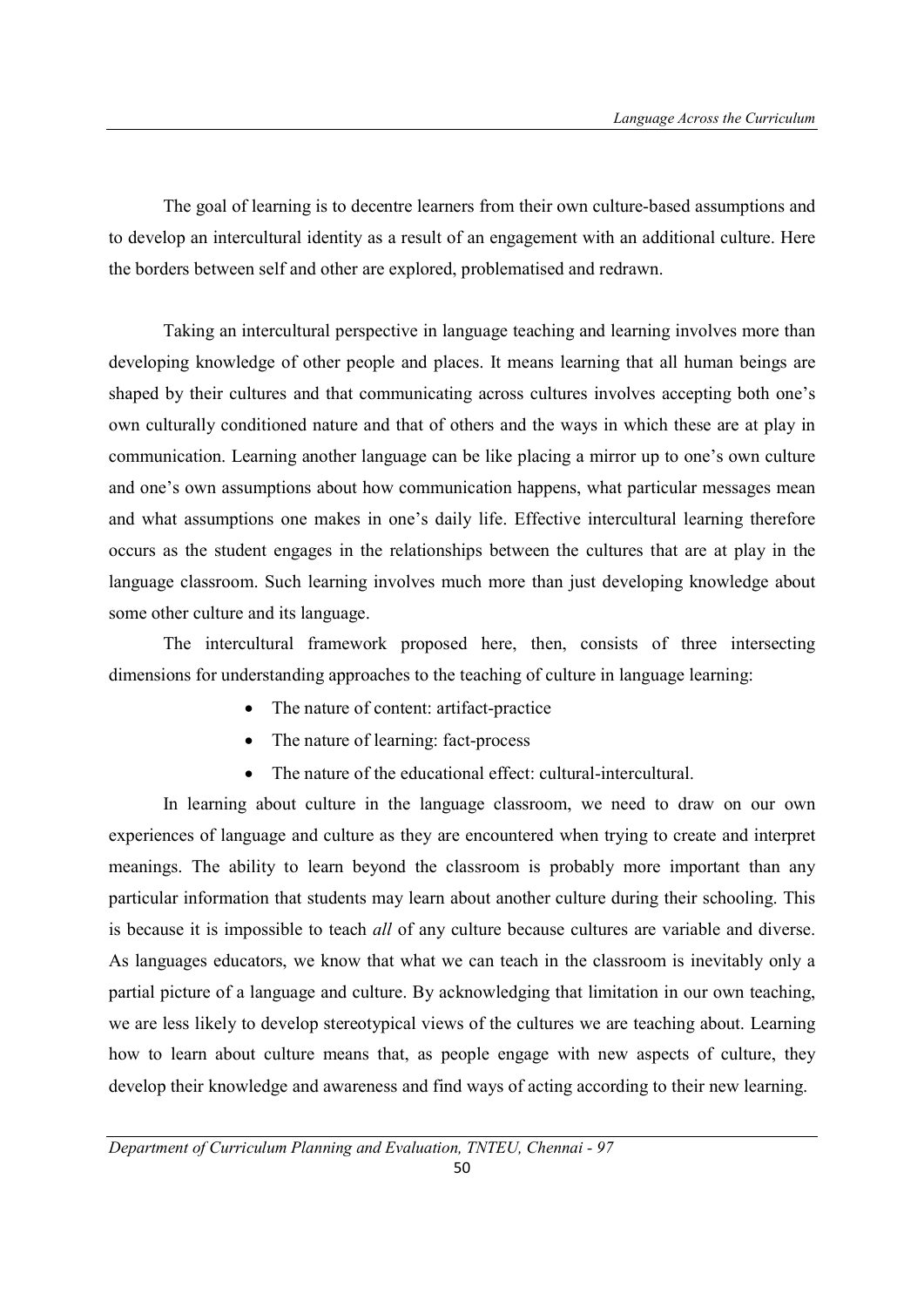One way of developing intercultural capabilities is through an interconnected set of activities involving:

- Noticing cultural similarities and differences as they are made evident through language
- Comparing what one has noticed about another language and culture with what one already knows about other languages and cultures
- Reflecting on what one's experience of linguistic and cultural diversity means for oneself: how one reacts to diversity, how one thinks about diversity, how one feels about diversity and how one will find ways of engaging constructively with diversity
- Interacting on the basis of one's learning and experiences of diversity in order to create personal meanings about one's experiences, communicate those meanings, explore those meanings and reshape them in response to others.

A dynamic relationship between language and culture is always at play. It is through exploration of the interactions of language and culture that this awareness and the ability to act on it can be developed.

### Relationship between Language and culture

Culture is a product of the human mind and it is defined, propagated and sustained through language. The relation between language and culture is indisputably symbiotic.

Language serves as an expression of culture without being entirely synonymous with it. In most cases, a language forms a basis for ethnic, regional, national or international identity.

The relationship between language and culture is deeply rooted. Language is used to maintain and convey culture and cultural ties. Different ideas stem from differing language use within one's culture and the whole intertwining of these relationships start at one's birth.

When an infant is born, it is not unlike any other infant born, in fact, quite similar. It is not until the child is exposed to their surroundings that they become individuals in and of their cultural group. This idea, which describes all people as similar at birth, has been around for thousands of years and was discussed by Confucius as recorded in the book by his followers,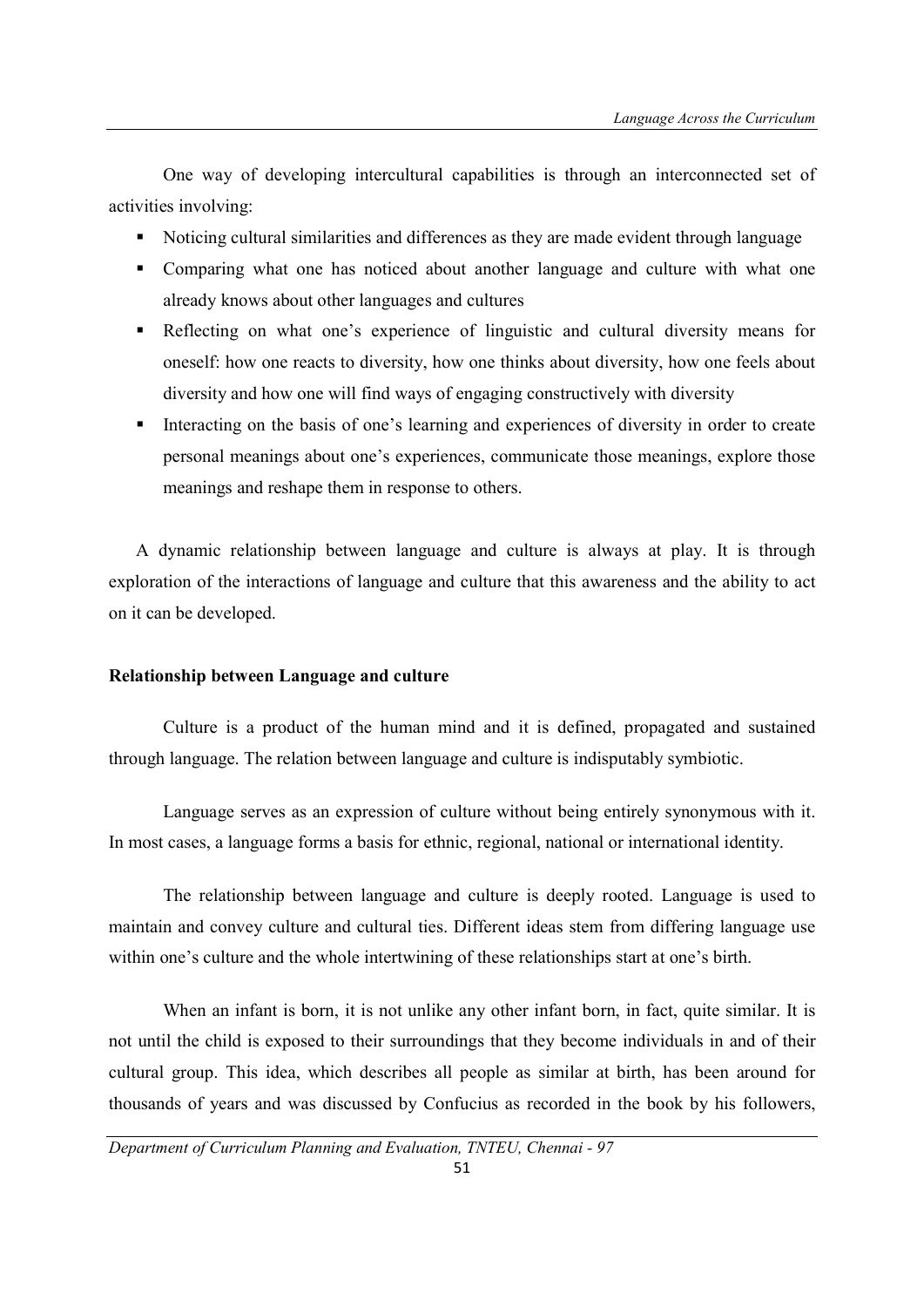Analects (Xu, 1997). From birth, the child's life, opinions, and language are shaped by what it comes in contact with. Brooks (1968) argues that physically and mentally everyone is the same, while the interactions between persons or groups vary widely from place to place. Patterns which emerge from these group behaviours and interactions will be approved of, or disapproved of. Behaviours which are acceptable will vary from location to location thus forming the basis of different cultures. It is from these differences that one's view of the world is formed. Hantrais (1989) puts forth the idea that culture is the beliefs and practices governing the life of a society for which a particular language is the vehicle of expression. Therefore, everyone's views are dependent on the culture which has influenced them, as well as being described using the language which has been shaped by that culture. The understanding of a culture and its people can be enhanced by the knowledge of their language. This brings us to an interesting point brought up by Emmitt and Pollock (1997), who argue that even though people are brought up under similar behavioural backgrounds or cultural situations but however speak different languages, their world view may be very different. As Sapir-Whorf argues, different thoughts are brought about by the use of different forms of language. One is limited by the language used to express one's ideas. Different languages will create different limitations, therefore a people who share a culture but speak different languages, will have different world views. Still, language is rooted in culture and culture is reflected and passed on by language from one generation to the next. From this, one can see that learning a new language involves the learning of a new culture. Consequently, teachers of a language are also teachers of culture.

The implications of language being completely entwined in culture, in regards for language teaching and language policy are far reaching. Language teachers must instruct their students on the cultural background of language usage, choose culturally appropriate teaching styles, and explore culturally based linguistic differences to promote understanding instead of misconceptions or prejudices. Language policy must be used to create awareness and understandings of cultural differences, and written to incorporate the cultural values of those being taught.

Department of Curriculum Planning and Evaluation, TNTEU, Chennai - 97 An understanding of the relationship between language and culture is important for language learners, users, and for all those involved in language education. For language teachers and learners in general, an appreciation for the differences in opinion regarding the relationship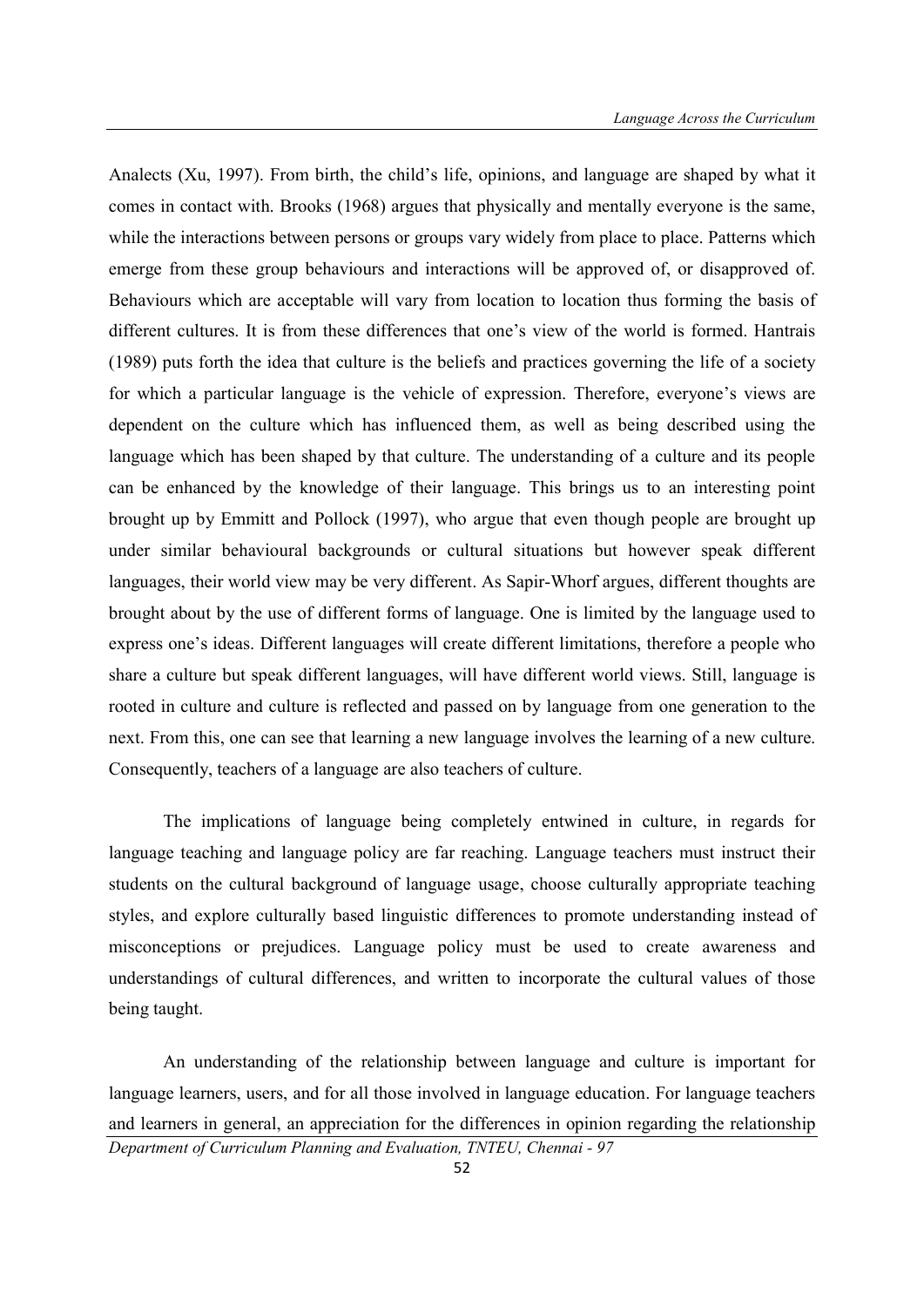between language and culture can help to illuminate the diversity of views held toward the use of language. Moreover, insight into the various views can assist not only second language learners but also first language users, as the way we choose to use language is not just important for some of us. Such insights also open the door for a consideration of how both language and culture influence people's life perceptions, and how people make use of their pre-acquainted linguistic and cultural knowledge to assess those perceptions. For all language users, the recognition of how their language affects others can greatly impact the direction and motivation for both language study and interpersonal relationships, and it can also add great insight and value to language education, program planning, and curriculum development.

Understanding the nature of the relationship between language and culture is central to the process of learning another language. In actual language use, it is not the case that it is only the forms of language that convey meaning. It is language in its cultural context that creates meaning: creating and interpreting meaning is done within a cultural framework. In language learning classrooms, learners need to engage with the ways in which context affects what is communicated and how. Both the learner's culture and the culture in which meaning is created or communicated have an influence on the ways in which possible meanings are understood. This context is not a single culture as both the target language and culture and the learner's own language and culture are simultaneously present and can be simultaneously engaged. Learning to communicate in an additional language involves developing an awareness of the ways in which culture interrelates with language whenever it is used.

According to Sapir (1921), "language is a purely human and non-instinctive method of communicating ideas, emotions and desire by means of voluntarily produced symbols." Language is a part of culture and a part of human behavior.

It is often held that the function of language is to express thought and to communicate information. Language also fulfills many other tasks such as greeting people, conducting religious service, etc.

Krech  $(1962)$  explained the major functions of language from the following three aspects:

• Language is the primary vehicle of communication;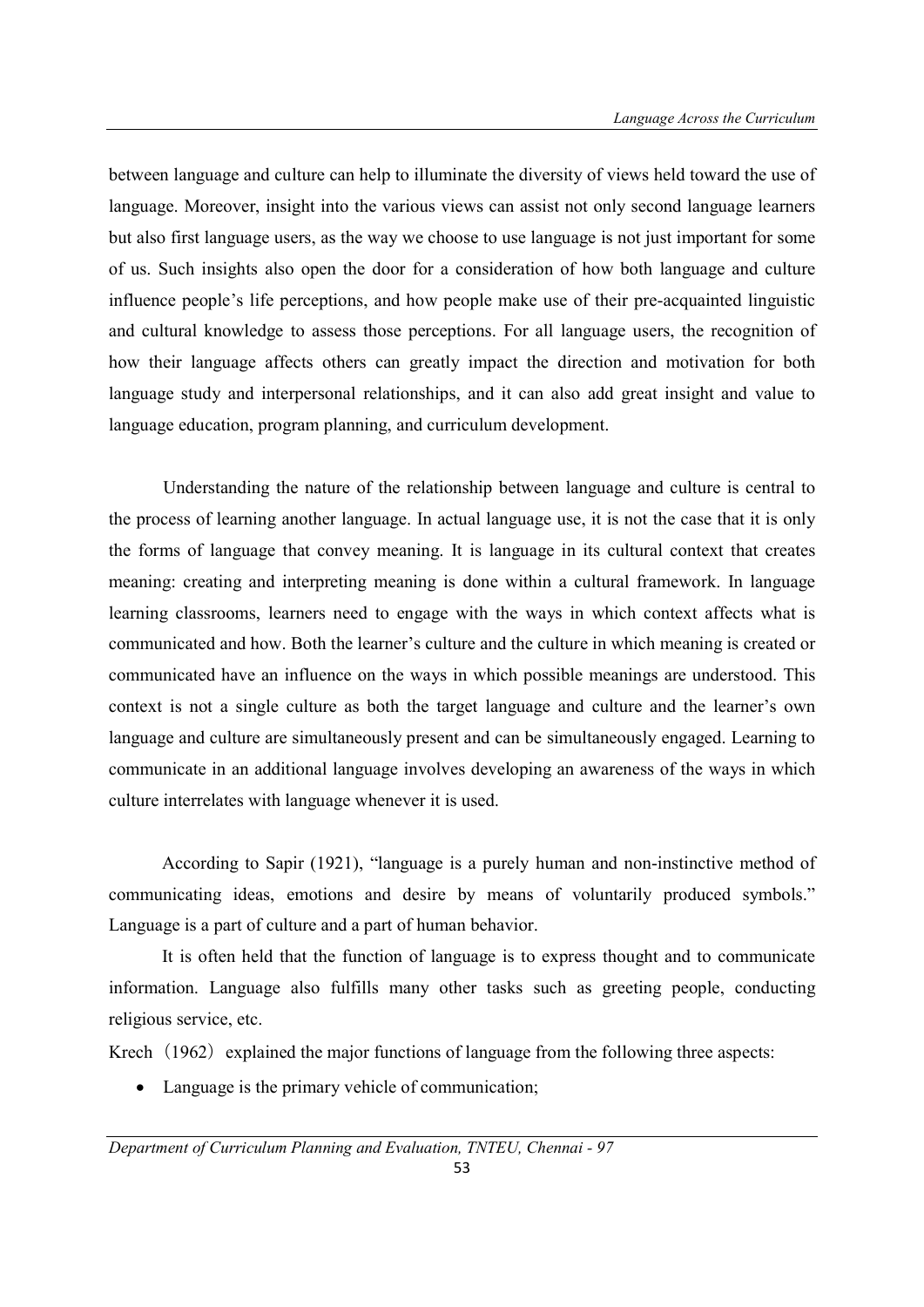- Language reflects both the personality of the individual and the culture of his history. In turn, it helps shape both personality and culture;
- Language makes possible the growth and transmission of culture, the continuity of societies, and the effective functioning and control of social group.

In developing a professional stance to language teaching, it is important to consider how language as code and language as social practice are balanced in the curriculum. In developing language capabilities, students need to develop their knowledge and understanding of the code and also to come to see language as a way of communicating between people. Both of these goals need to be present in language teaching and learning from the beginning.

Language is the principal means on which society resides. The relation between language and culture is deeply rooted in the way that language reflects culture of one society and its world views. In practice there is an unequivocal tendency of identifying language and culture. In order to identify culturing of language, one often encounters expressions such as: "language and culture are inseparable", "language and culture are intimately connected", "language is culture and culture is language." Language reflects and conveys culture and cultural connections. Language can be, of course, as a part of culture, simply defined as a sum of beliefs and practices in society. On the other hand, culture is the product of socially and historically situated discourse communities, created and shaped by language.

## **CONCLUSION**

Language is a constituent element of civilization. It raised man from a savage state to the plane which he was capable of reaching. Man could not be civilized being except by language. An essential point in which man differs from animals is that man alone is the sole possessor of language. Culture is a product of the human mind and it is defined, propagated and sustained through language. The relationship between language and culture is deeply rooted. Language is used to maintain and convey culture and cultural ties.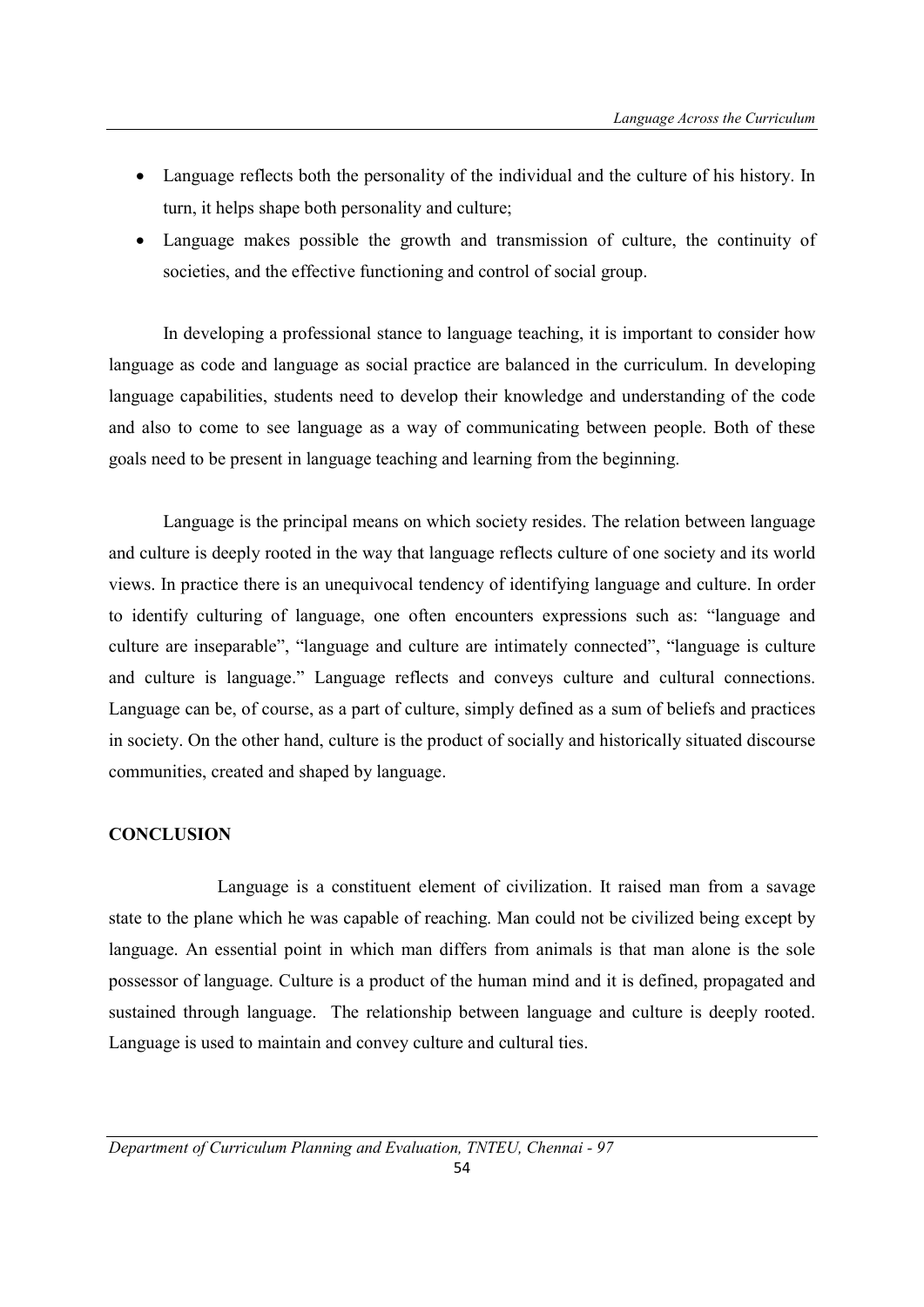# QUESTION FOR DISCUSSION AND REFLECTION

- 1. Discuss meaning of language.
- 2. Explain concept of language.
- 3. Enumerate the function of language.
- 4. What do you mean by home language? Discuss the influence of home language on learning.
- 5. What is school language? Describe the influence of school language on learning.
- 6. Discuss the importance of understanding the language background of the learner.
- 7. Compare and contrast various stages of L1 and L2 acquisition.
- 8. Discuss the relationship between language and culture.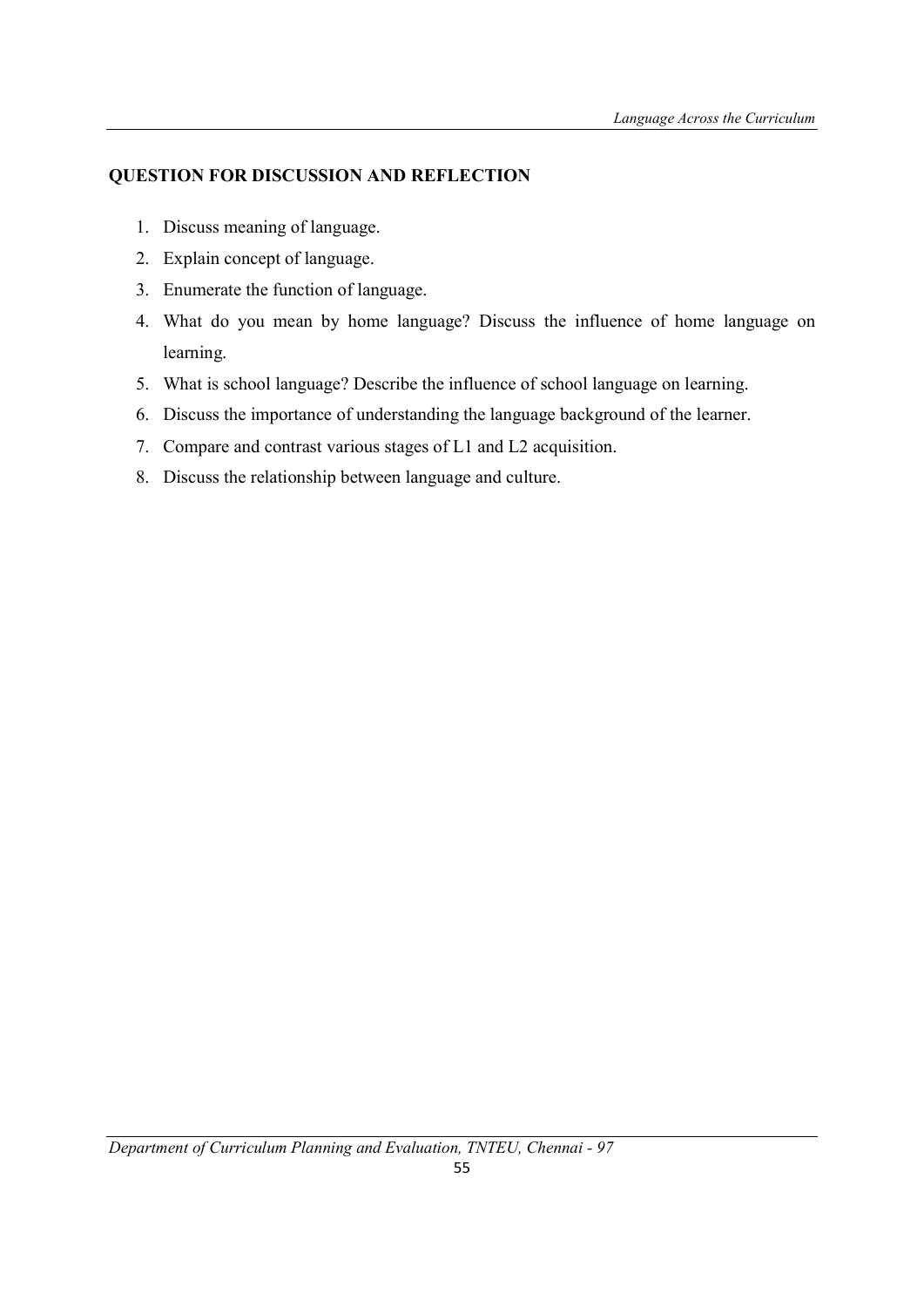## UNIT-II : LANGUAGE DIVERSITY IN CLASSROOMS

#### Course Objectives

At the end of the unit, the student – teachers will be able to

- enable the student to understand first language and second language acquisition.
- understand the relationship between language mastery and subject mastery.
- acquire the knowledge of language acquisition and development

## Introduction

Language as a subject is the designation used to refer to the teaching of a national/official language (and associated literature), e.g. the teaching of French in France, Greek in Greece, etc. Language as a subject has become increasingly multi-faceted in recent years. This has affected aims and content, with the advent of new media, new technologies and new demands on young people but the way in which the subject has traditionally been conceived also needs to change. In countries with more than one national language, the conception of language as a subject has never been simple.

# FIRST LANGUAGE AND SECOND LANGUAGE ACQUISITION

## Language and Meaning

A common starting point for talking about language is to refer to the different functions it serves to communicate ideas and to express emotion, develop understanding, cement social interaction and so on. When someone says 'pass the salt' and the salt gets passed at the table, this suggests a simple relationship between the word 'salt' and the object itself. However, a moment's reflection reveals that this is not true of less concrete terms such as 'intelligence', 'education', 'language' or 'literature' (and many philosophers would argue that this account of meaning is not true of any type of language).

Some theorists argue that to claim that language is acquired naturally is to deny the way language has meaning in cultural contexts. Others retort that this is not what is meant by the term 'natural' in that context. Differences in opinion often centre on uses of terms; the different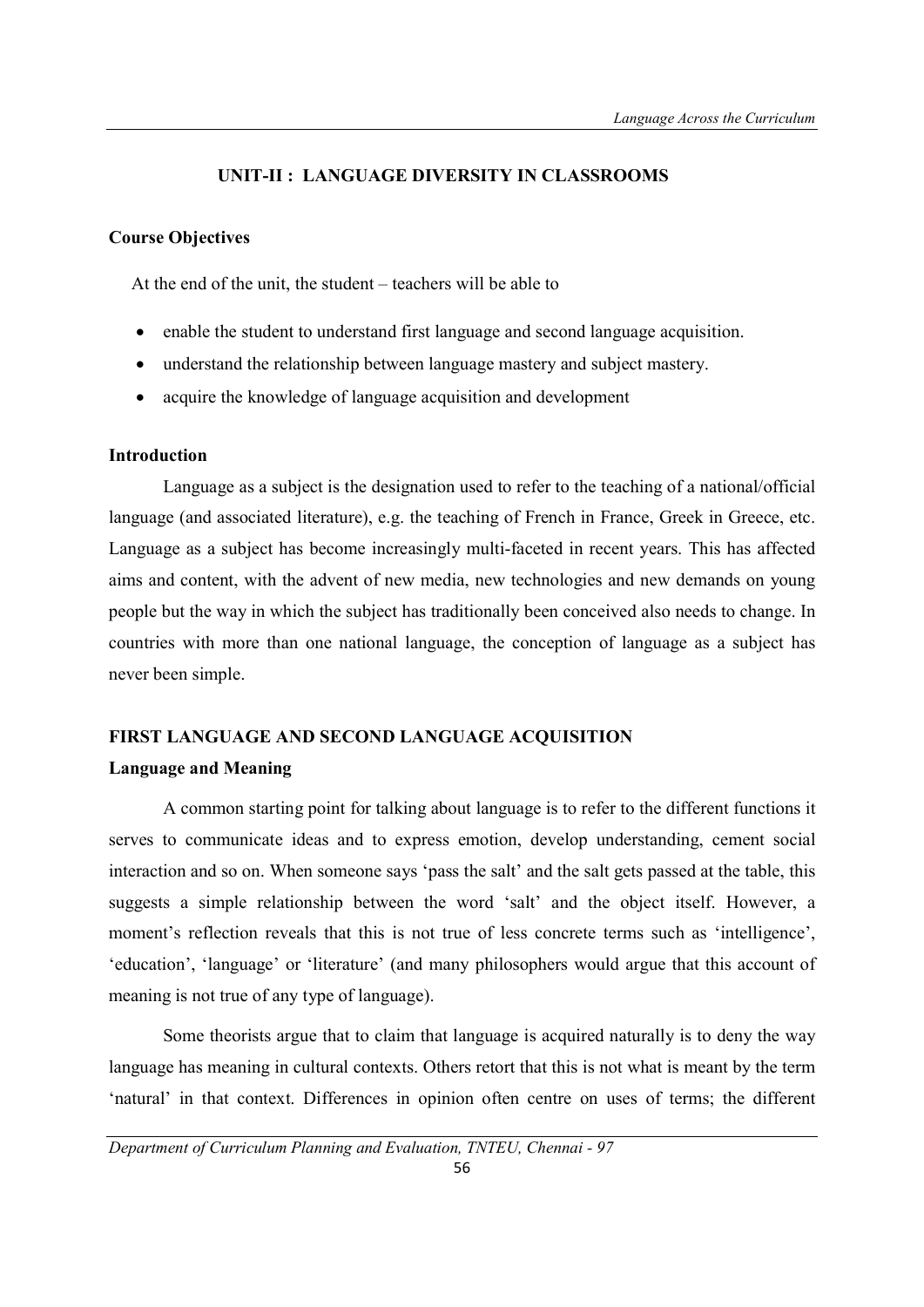intentions of speakers mean that communication is sometimes difficult. Attempting to communicate with another person in any context other than the highly trivial is not necessarily straightforward because people view the world from their own perspectives. Language users, who take the view that the meaning of language is fundamentally clear and transparent, may attribute difficulties to lack of clarity or obtuseness on the part of the listener. The view, therefore, that meaning is derived through tacit negotiation in social contexts has important pedagogical implications. It suggests that ambiguity and uncertainty should not be seen as strange, aberrant uses of language but are fundamental to the nature of language. On this view literature (where ambiguity is often celebrated) far from being an optional extra is central to a language curriculum because it explicitly addresses nuances and subtleties of language. This view of meaning also has implications for both the nature and importance of listening. Listening is not just a simple matter of decoding and understanding surface content but it means being sensitive to context, to non–verbal behavior, to intention and perhaps, above all, to the potential for misunderstanding. This type of intercultural sensitivity and ability to decentre required to understand a foreign language is also relevant to understand all languages, more so than is often thought of. This is a further argument for a holistic view and the value of seeing foreign language acquisition and language as school subject in relation to each other.

The idea that meaning arises through use, through agreements in culture or 'forms of life' and not just by attaching names to objects or phenomena in the world has been influential in much modern thinking about language. The idea that language has meaning in a 'form of life' is in total contrast to the idea of language simply as a system of signs. It emphasises instead that language is embedded in the significant behaviour (including non-linguistic behaviour) of human beings. It does not mean that grammatical structures are not important but the bedrock of meaning is in its use. On this view the starting point for teachers in the classroom must then be the use of language with technical terminology and study of the conventions of language playing a supportive rather than dominant role.

#### Language and learning

The insight that language has functions beyond communication, particularly that use of language is intricately related to the development of thought, has had important consequences for teaching, Theorists have differed on the precise relationship between language and thinking and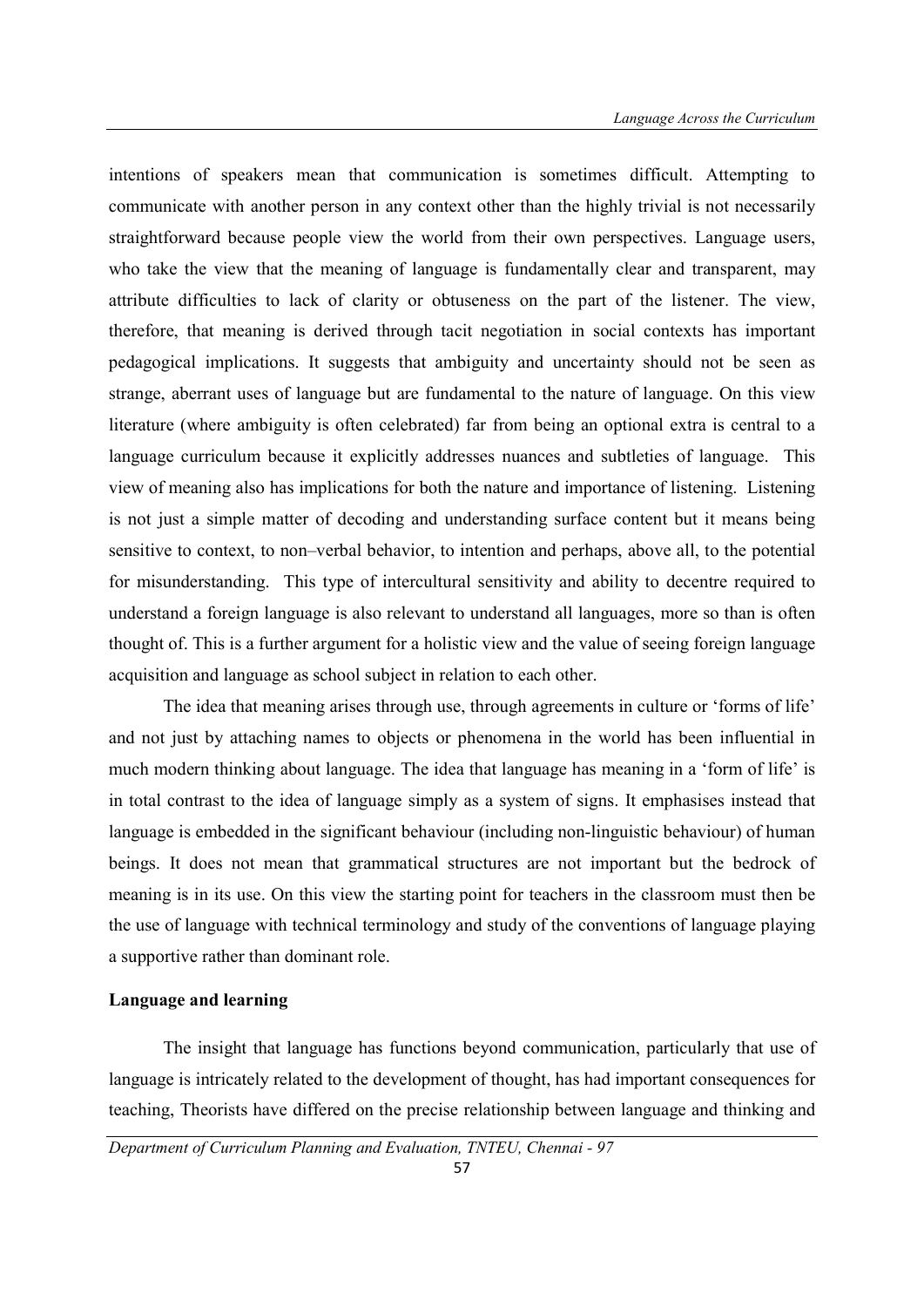in the past have perhaps over-emphasized the degree to which language actually determines thought. It is perhaps more accurate to see language and thought as interdependent rather than to assert that they are identical or to try to say whether one determines the other but acknowledgement of the way they are intricately connected has underpinned important pedagogical considerations. Realization of the nature of the relationship between language and learning meant that more stress was placed on the use of exploratory talk in the classroom in order to allow the expression and development of concepts. It is through language that learners can bring to explicit awareness what formerly they only had a sense of. If language use is seen as a primary means of learning, the learner needs to be seen as an active participant, using language to explore, develop and refine concepts not just to communicate them. This, of course, is true within all subjects of the curriculum and provides a theoretical foundation for the concept of language across the curriculum. If, in contrast, language is considered solely as a system of communication, this tends to relegate the learner to a mere passive role as a receiver of knowledge.

Language also has a key role in personal development, in exploring and defining responses and feelings. This leads to the view that one key aim of language as a school subject is the personal growth of the learner. This approach has often been related to what is referred to as the more creative or expressive uses of language e.g. writing stories, poems, personal reminiscences often in response to literature. The different aims of language as a school subject can lead to unhelpful polarization, with advocates of a personal growth view opposed by those who see that the primary aim of language as a school subject is the development of functional literacy so that the learner can meet the demands of adult society. These polarized views can be avoided, to some degree, by placing theoretical perspectives on language at the fore; language is inextricably connected with the growth of learning of all kinds and this needs to be acknowledged in the way language as a school subject is conceived.

#### Language Acquisition

Department of Curriculum Planning and Evaluation, TNTEU, Chennai - 97 The conventions of a language are learned by interacting with experienced users, i.e. adults, of that culture. However, linguistic interchange can be false or, otherwise, deceptive without prior semantic knowledge. Humans acquire perception and comprehension of language through language acquisition. This also allows them the capability to reproduce this knowledge in conversations with others. Humans are not limited to a finite vocabulary. New words and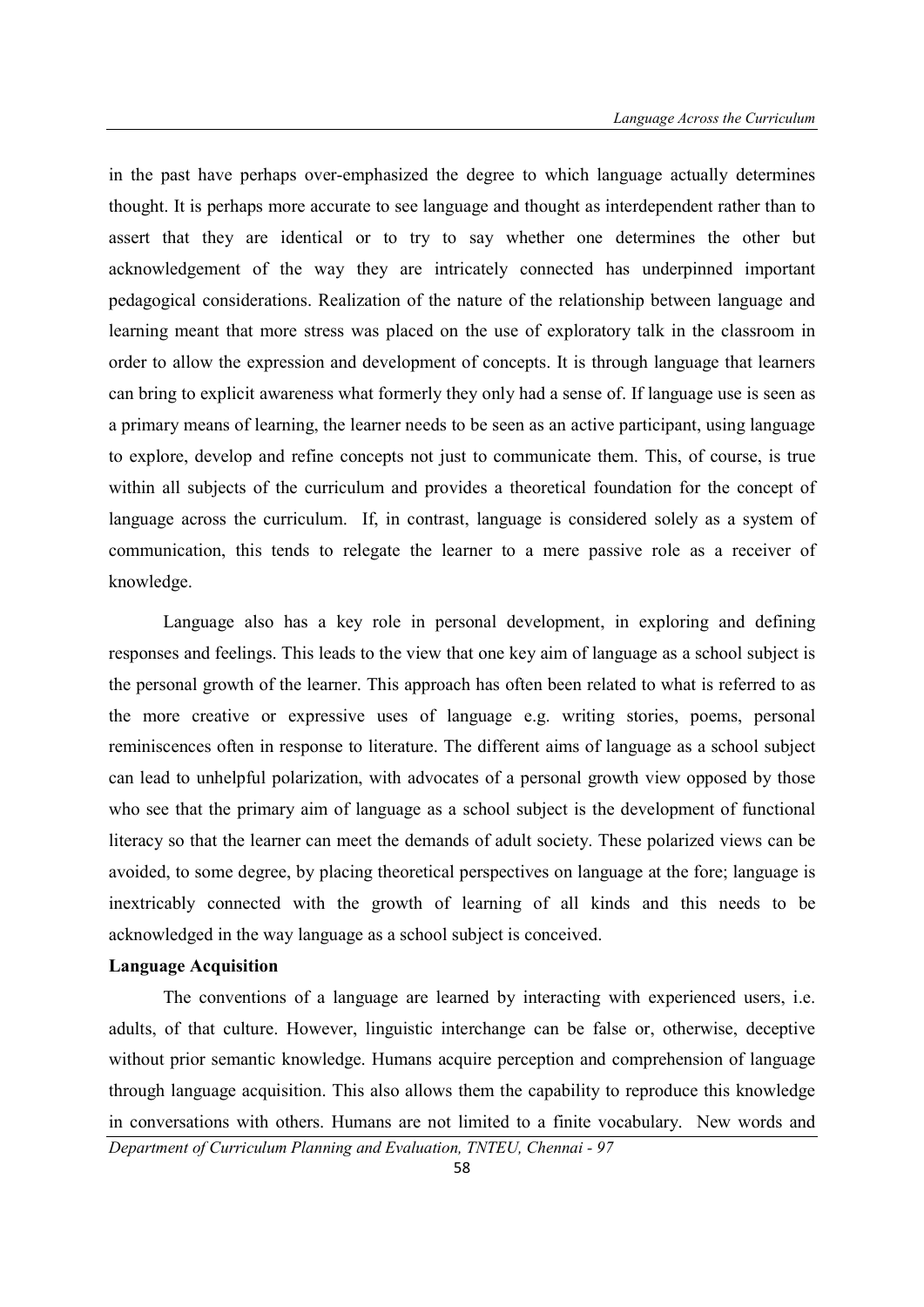phrases are constantly being coined especially with regard to scientific and technological fields. What scientists still fail to pinpoint is precisely how first and second languages are acquired. All sentences are built from syntactical units that have been assigned specific places or word order in a sentence.

#### Language acquisition and development

There is a considerable literature dealing with how children acquire language in the process of cognitive development, much of it emphasizing the importance of active use of language. In other words the child acquires vocabulary and rules of language within situations in which language is used. Psychological perspectives on language acquisition, therefore, relate to philosophical ideas about language and meaning in that both stress the importance of social and cultural contexts. A central idea which has had a significant effect on the teaching of language as a school subject is that language develops by its active use in meaningful contexts rather than just by narrow instruction in skills. This does not mean, however, that there is an easy consensus on the precise balance between the two. Some critics have taken the view that 'language in use' approach can be taken to extremes. A traditional error in teaching language as a school subject was to concentrate on de-contextualized grammar exercises and skills at the expense of meaning; but to many critics it was equally mistaken to concentrate exclusively on the use of language without taking opportunities to focus on language itself. A Framework for Language Education would have a role in laying out the different positions and suggesting how, in practice, they can be integrated in order to inform practice.

Changing perspectives in linguistics also had a significant influence on thinking about the teaching of language. The fact that language is a rule-governed system can lead to a prescriptive view of language which seeks to lay down the rules of 'correct' usage and asserts that one type of language is superior to another. The move to more descriptive approaches aimed at not evaluating different uses of language but instead describing them, to say how people actually do speak, not how they should speak. The dismissal of prescriptivism is a standard theme in books both in linguistics and language teaching but the polarization between 'descriptive' and 'prescriptive' approaches does not necessarily resolve all the issues for the teacher of language as a school subject. The abandonment of notions of 'right' and 'wrong', 'correct' and 'incorrect'

Department of Curriculum Planning and Evaluation, TNTEU, Chennai - 97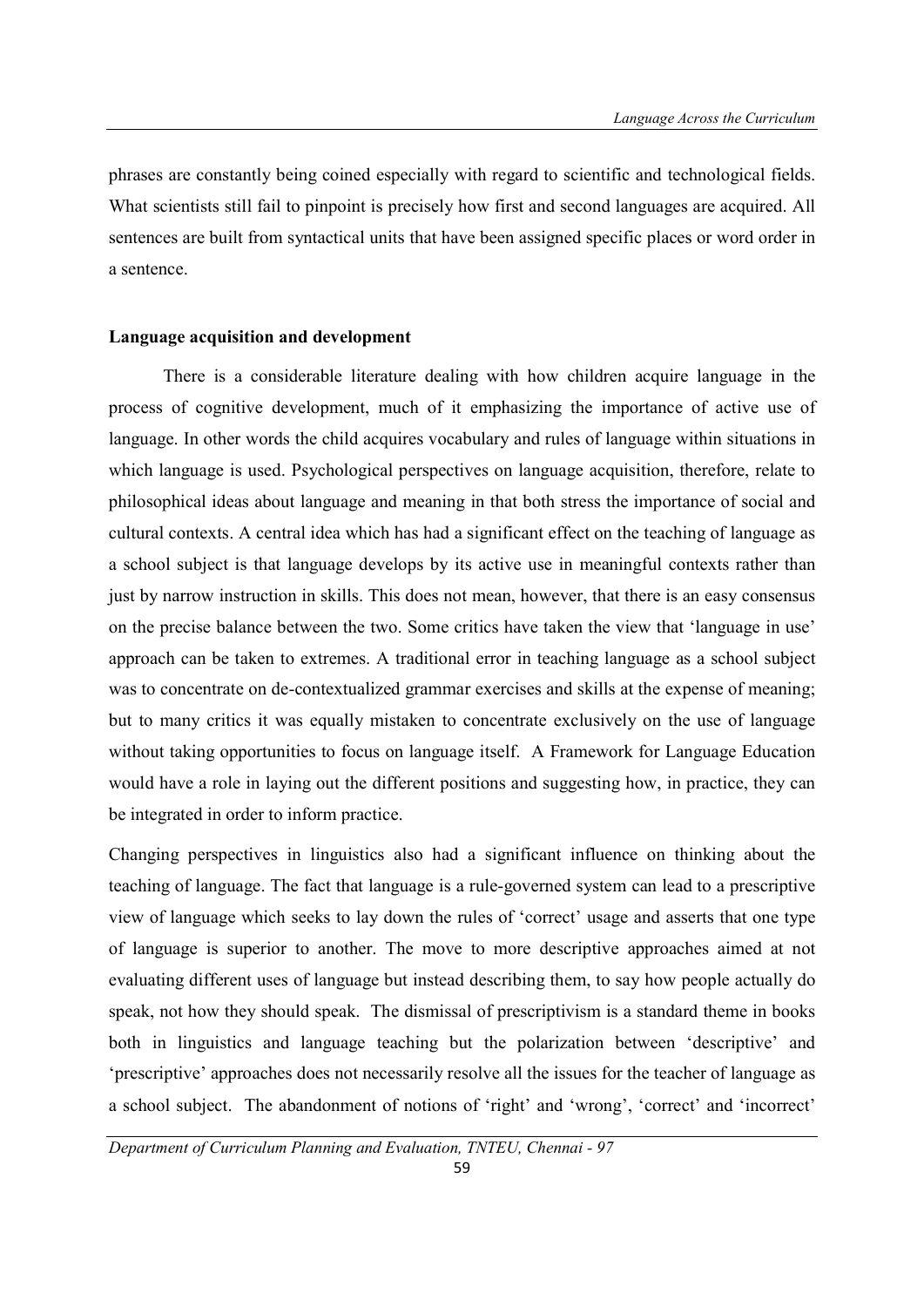which do not sit comfortably within a descriptive approach to language can leave the teacher feel rootless and directionless in terms of actual classroom practice where common sense suggests that notions of 'accuracy' in language use still has relevance.

## Theory and pedagogy

 There is unlikely to be a simple causal relationship between theory (including the results of empirical research) and practice in the classroom or the formation of policy. Many questions about the teaching of language as school subject are inextricably tied with questions of value and priorities. It is important, however, to have some understanding of the different debates and how theoretical perspectives have influenced them to ensure that thinking is broadened and judgments are appropriately formed.

There is no one correct way of describing general approaches to the teaching of language as a school subject. Broad summaries will inevitably oversimplify but may be useful in identifying patterns of practice. What might be termed a 'progressive' approach recognized the importance of emotion and subjectivity in learning but some critics erred in its overemphasis on undisciplined self expression. More traditional approaches which identified the importance of tradition, criticism and the public element in learning could be said to have placed insufficient emphasis on the importance of subjectivity and creativity. Approaches to the teaching of language as school subject which have been highly influenced by socio-linguistics recognized the importance of the active use of language and of allowing pupils to formulate their own responses but have been criticized for reducing the content of lessons to a form of social studies and neglecting the aesthetic dimensions of language. A Framework for Language Education would help the users to evaluate the type of emphasis in their own approach.

#### Subject skills

Department of Curriculum Planning and Evaluation, TNTEU, Chennai - 97 Aims for developing skills in language as a subject concern a balance between receptive skills (listening and reading) and productive skills (speaking and writing). Both the skills are equally important and they are interconnected. When the students read a text, they also speak or write about what they read or listen to their peers' opinions about the text. In this way, their own understanding about the text is enriched. Nevertheless, there can be different contexts of learning and different perspectives on the importance of certain skills. For example, in education systems,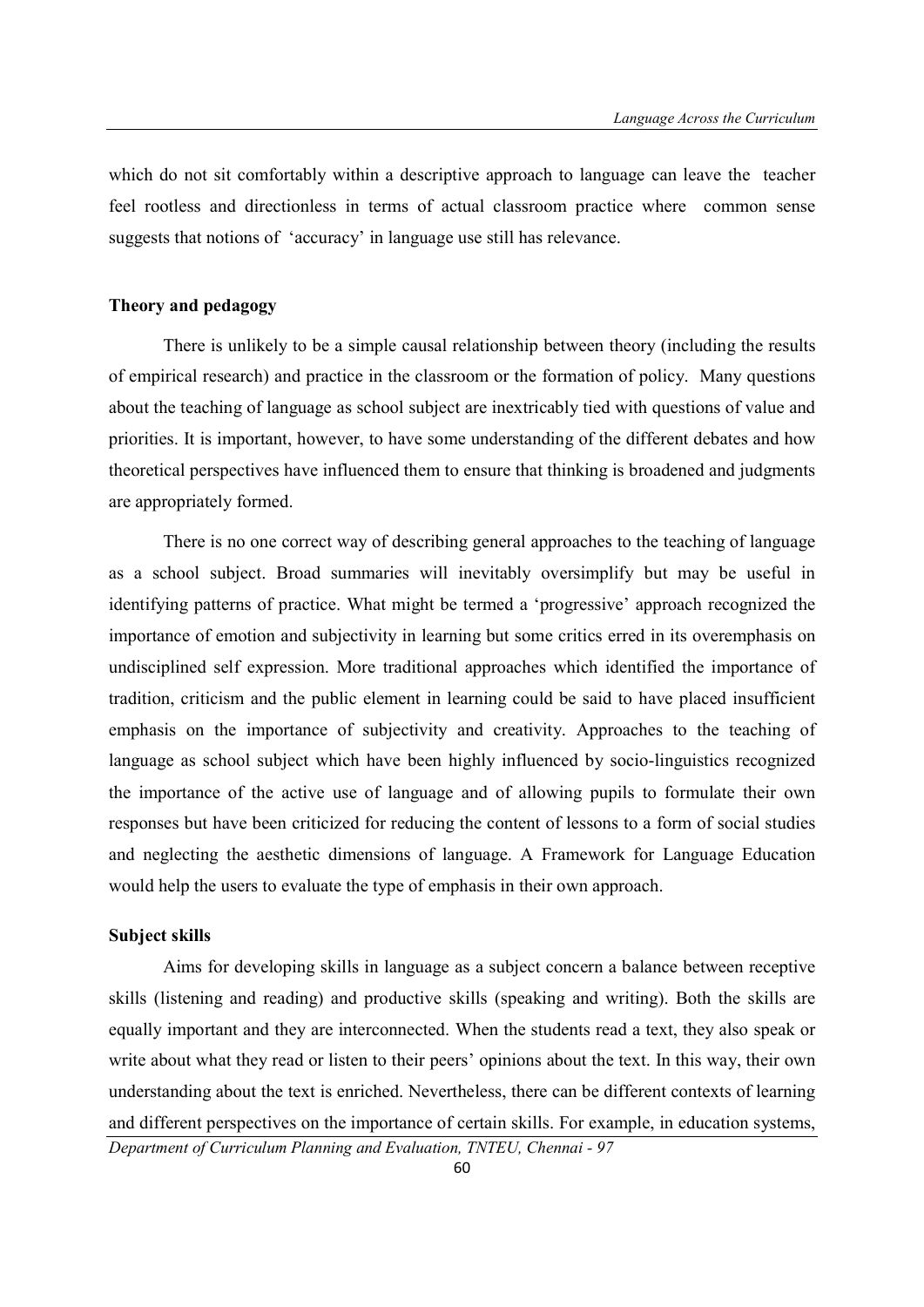which have vocational as well as academic schools, the priority given in practice to oral or written communication may differ.

#### Language and literature

Language can be embodied in a curriculum as 'system of language', implying a descriptive academic approach or as 'language in use', associated with a communicative perspective. Both approaches are used in different degrees in many curricula. Some knowledge of grammar and vocabulary is a necessary basis for developing linguistic competences. Reflection on language evolution or on the linguistic varieties of a language is also based on information to be analyzed and compared. To strengthen learners' linguistic competence, it is important to build on their knowledge of different languages or variety of languages and to provide a diversity of contexts in which languages are used.

#### Teaching approaches in language as subject: genres and tasks

The main difficulty in this field is to find an appropriate balance between competences, values and attitudes, on the one hand, and contents, on the other, bearing in mind that the process of teaching and learning is to be a formative one. Teachers have to deal with students' linguistic knowledge to develop their linguistic competences, to develop and use their textual knowledge for strengthening reading competence and to stimulate interest in cultural knowledge in order to develop students' participation in culture. They may use analytic and holistic approaches, textoriented, process-oriented or learner-oriented strategies, formative and summative assessment.

In practical terms different broad approaches to planning of the language as subject curriculum tend to be used, based, for example, on themes, specific texts or language skills. The concept of 'genre' has also emerged as a key consideration when thinking about approaches to language as subject. At one level the term 'genre' seems straight-forward, referring to 'types' or 'kinds' of text or utterances; its appeal, therefore, as an organising principle for the curriculum is evident. Literature used to be conceived in terms of the three traditional genres: poetry, prose, drama which are sub-divided further (tragedy, comedy etc.). The teaching of writing is often conceived in terms of different genres (reports, letters, poems) or as writing for different purposes (to inform, persuade, entertain). However, the way genres are conceptualized should

Department of Curriculum Planning and Evaluation, TNTEU, Chennai - 97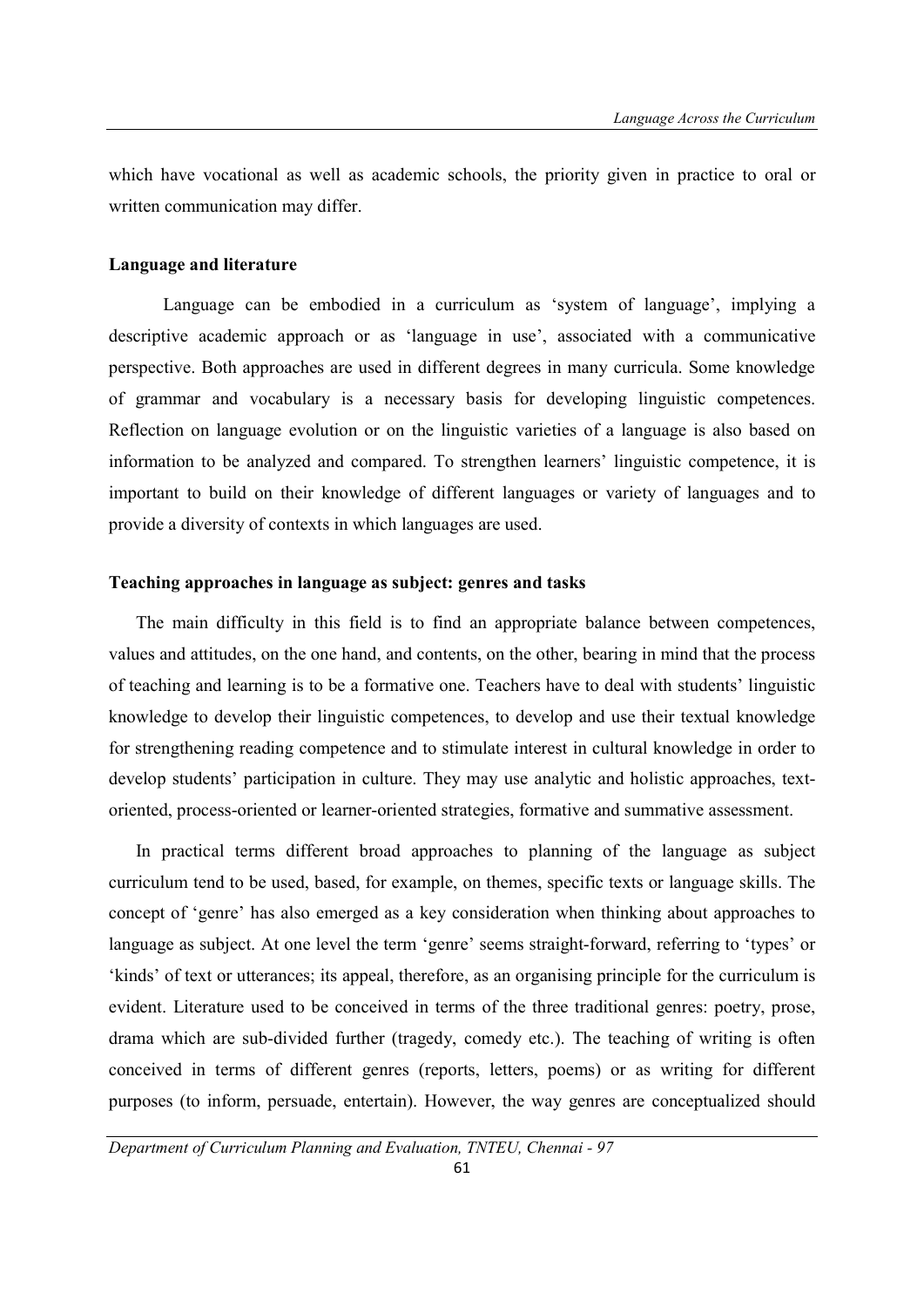not be static. Genre categories overlap and to assume that genres can be taught narrowly and explicitly as discrete entities in a linear fashion may lead to oversimplification. The coherence and specificity of genres may vary. For example, within the media there is a difference between simply reporting the news and commenting on the news. Within an approach which stresses the communicative function of language the notion of 'discourse genre' is enlightening. This moves beyond mere text types and takes into account various situations of oral and written language use where structural patterns arise. Because subjects can be conceived in terms of acquisition of 'genre competence', the concept is central to forging links between language as a subject and language in other subjects.

#### The domains of language as a subject

Language as a subject is usually described in terms of the different domains of writing, reading, speaking and listening and knowledge about language. In practice, these elements are often integrated, as when a text for reading is used as the basis for oral discussion which then becomes a stimulus for a writing task. When describing the language as subject curriculum, the different elements are usually addressed separately; each one raises a variety of issues. For example, the ability to write in a variety of different contexts and for different purposes does not come automatically just from being acquainted with texts through reading. There is a need for systematic approaches to the teaching of writing both at the initial stages of schooling and in later years. Language development in the early years, particularly pre-school, with emphasis on emerging reading and writing is important in providing adequate foundation for the future. Teaching programmes need to ensure progression and a broadening of scope throughout the years of school.

There has been an increasing awareness of the broad contexts of reading within life (in school and beyond) and it has become an aim of formal schooling to cover a wide range of texts. Thus, the domain of reading needs to cover an introduction to the use and understanding of various forms of texts, including expository and literary texts, the media and a wide range of genres. Reading can be described as a cognitive constructive process. It is not enough to describe making meaning when reading a text simply as text reception but it is the result of a complex

Department of Curriculum Planning and Evaluation, TNTEU, Chennai - 97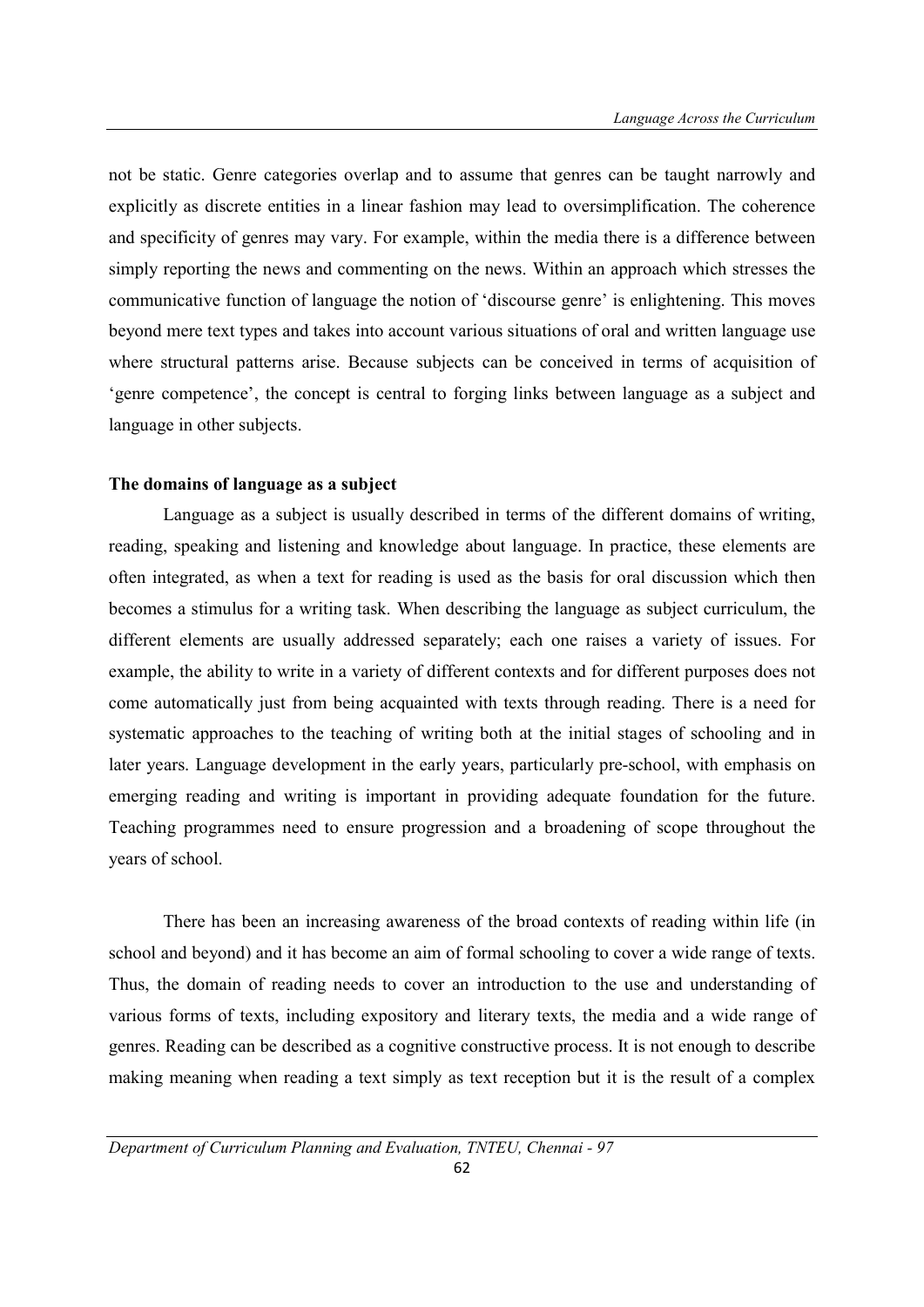text-reader-interaction. Good readers benefit from meta-cognition which allows them to monitor their understanding.

Speaking, interacting and listening competences traditionally have little specific attention in the language as subject curriculum, although the importance of oral activity is now more widely acknowledged. All students need to develop their oral language. Being able to speak and understand a language on a basic level or in a way that indicates fluency does not mean that the student has sufficient competence to master oral genres in a broad sense. The variety of mother tongue backgrounds in many languages as subject classrooms calls for more systematic approaches to enhance proficiency of speech for various purposes and understanding of oral language.

Knowledge about language is often less explicitly distinguished in the language as subject curriculum than speaking and listening, reading and writing, particularly where a language-in-use-approach is more dominant than a focus on language as a system. Aspects of language awareness and reflection are often integrated into working with texts. However, in planning the language as subject curriculum there needs to be consideration of what aspects of knowledge about language and reflection on language need to be included.

# DIFFERENCES AND SIMILARITIES BETWEEN FIRST AND SECOND LANGUAGE ACQUISITION

The crucial difference between first and second language acquisition according to many is the success of first language acquisition versus the failure of second language acquisition, summed up by Bley-Vroman (1989):

'The lack of general guaranteed success is the most striking characteristic of adult foreign language learning. Normal children inevitably achieve perfect mastery of the language; adult foreign language learners do not… one has the impression of ineluctable success on the one hand and ineluctable failure on the other' (Bley-Vroman, 1989, 42-44)

Ellis (1994, 107) summarised nine differences between L1 acquisition and L2 acquisition, using Bley-Vroman (1988):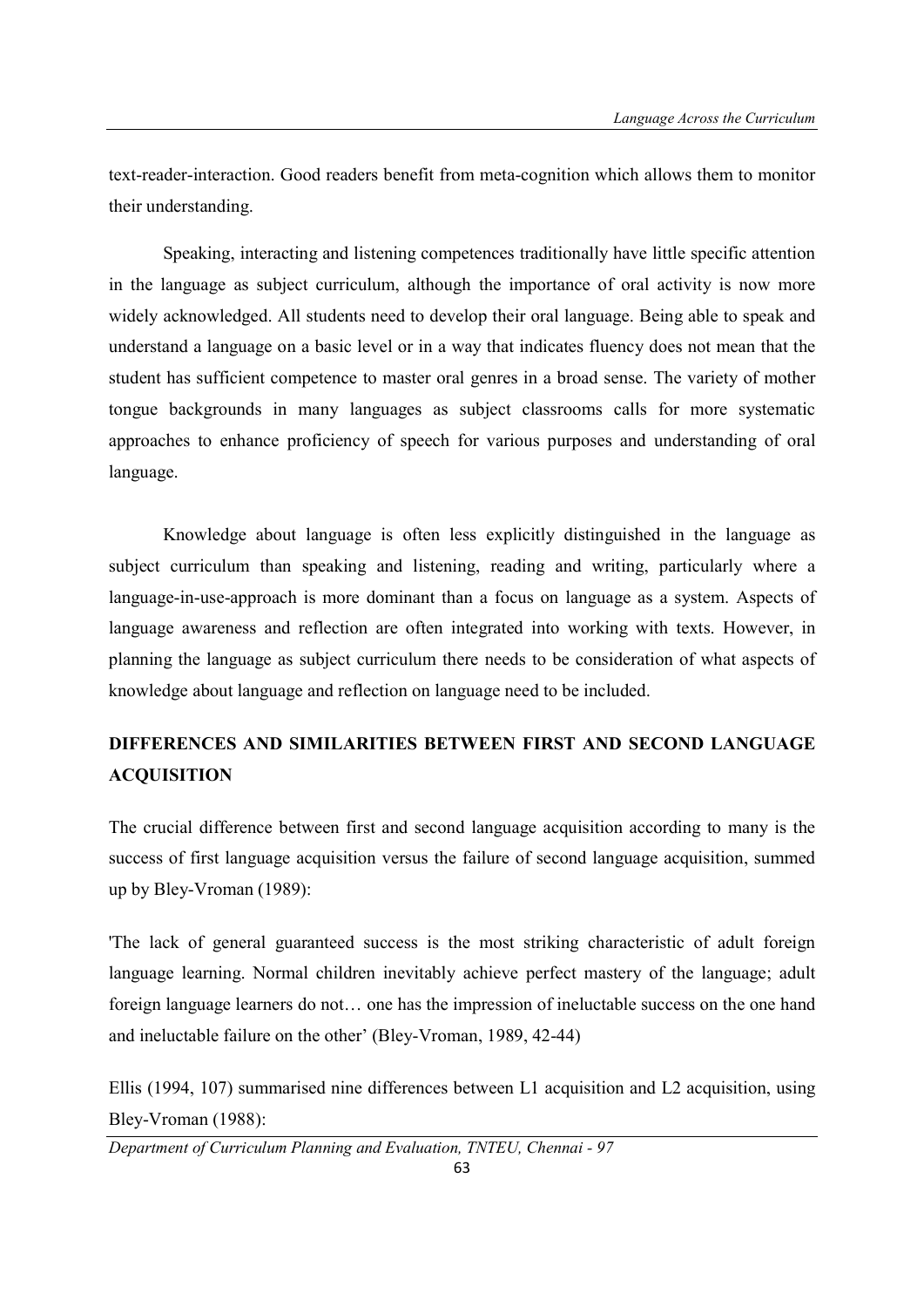- 1. overall success (L2 learners don't achieve 'perfect mastery')
- 2. general failure (in L2 acquisition 'complete success is very rare')
- 3. variation ('L2 learners vary… in success …')
- 4. goals ('L2 learners may be content with less than target competence …')
- 5. fossilisation ('L2 learners often cease to develop and also backslide …')
- 6. intuitions ('L2 learners are often unable to form clear grammaticality judgements …')
- 7. instruction ('there is a wide belief that instruction helps L2 learners'
- 8. negative evidence (in L2 'correction generally viewed as helpful…')
- 9. affective factors ('…play a major role in determining proficiency' in the L2)

Points (1)-(3) are directly concerned with the lack of success of L2 learners. (4) is about lack of 'target competence', presumably another form of failure. Success is implicitly measured in 1-6 as speaking like a native speaker – 'perfect mastery', 'complete success', 'target competence'; point (9) is about proficiency, ambiguous but likely to mean native proficiency. Five of the points boil down to the fact that L2 learners do not speak like native speakers. Incidentally, it is also moot whether the remaining categories actually represent sharp L1/L2 differences: L1 attrition also occurs in various circumstances (point 5); L2 bilingual children are better at grammaticality judgements than monolingual children (point 6); instruction is only one stream of L2 learning (point 7); L2 interactional techniques such as recasts are actually derived from L1 learning research (point 8).

Other explanations put the lack of success down to features of the environment.

- the concentration on the here and now in conversations with children is lost in adult conversation.
- Adults are more likely to be learning in formal classrooms that are less conducive to natural acquisition.

These are in principle changeable; we could treat L2 learner like L1 children linguistically and socially, reducing them to child-like dependence etc. The most extreme suggestion from McNeill (1965) was that L2 learners should memorise the two-word sentences of young L1 children like *more up* to provide them with the 'deep structure' missing in L2 learning.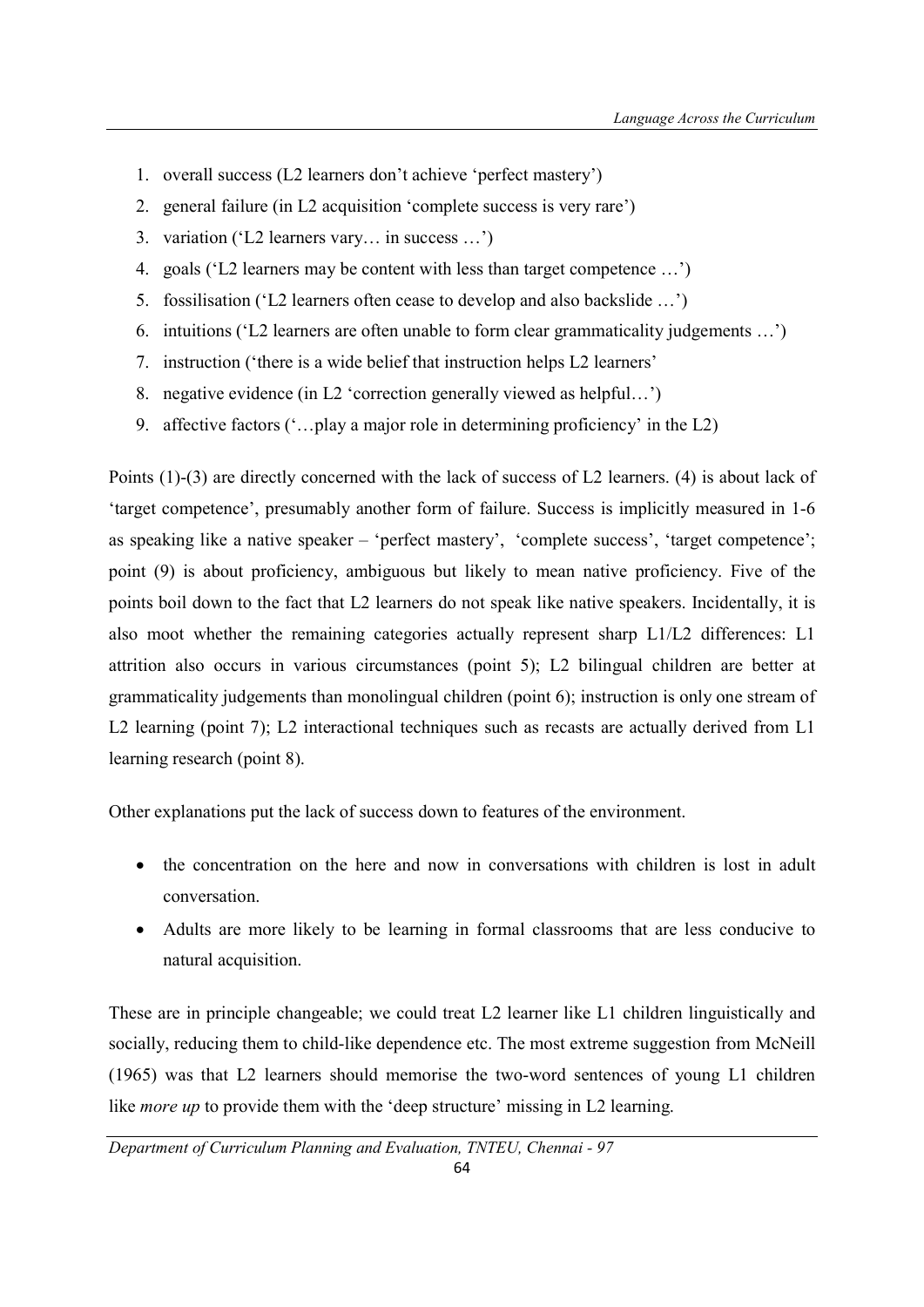## Facts concerning first and second language acquisition

- 1. The level of competence acquired with SLA (second language acquisition) depends not so much on the time spent learning a language as the time at which one begins.
- 2. In general, linguists maintain that the first language is acquired, i.e. the knowledge is stored unconsciously and the second language is learned, i.e. the knowledge is gained by a conscious study of the structure of the second language. However, this distinction is not watertight and SLA can involve acquisition to a certain degree. FLA (first language acquisition) is learned without any instruction. Remember that you know your first language before you start school.
- 3. There is a critical period, that of puberty, around 12 or 13 years of age, after which it is difficult, if not impossible, to acquire a second language with the same degree of competence as the first language. The decline in ability to acquire a second language may also be connected with the lateralisation of the brain just before puberty, i.e. with the fixing of functions in one or the other of the two halves of the brain. The decline in acquisition ability after lateralisation/puberty is a widespread phenomenon and it affects other activities such as sports, playing music, etc.
- 4. Because SLA is very largely conscious, it is dependent on factors such as motivation and personality. This does not apply to FLA which is triggered by birth, i.e. it is an instinct in the biological sense of the word. Remember that no-one ever refuses to acquire one's first language and that no-one dislikes one's own first language. Because FLA is an instinct, there is no choice involved. Contrast this with the second language.
- 5. Note that something which is acquired does not require conscious decisions when activated. However, if you have learned something, like the rule of chess, then you must Raymond Hickey First and second language acquisition: A brief comparison Page 2 of 2 think consciously about how to move the pieces. An unconscious activity, apart from language, acquired in childhood would, for instance, be the ability to ride a bicycle.
- 6. Your first language is acquired without too much input from your surroundings. Furthermore, this input does not have to be ordered. Children make sense of what they hear and create the order needed to store knowledge of their first language themselves. It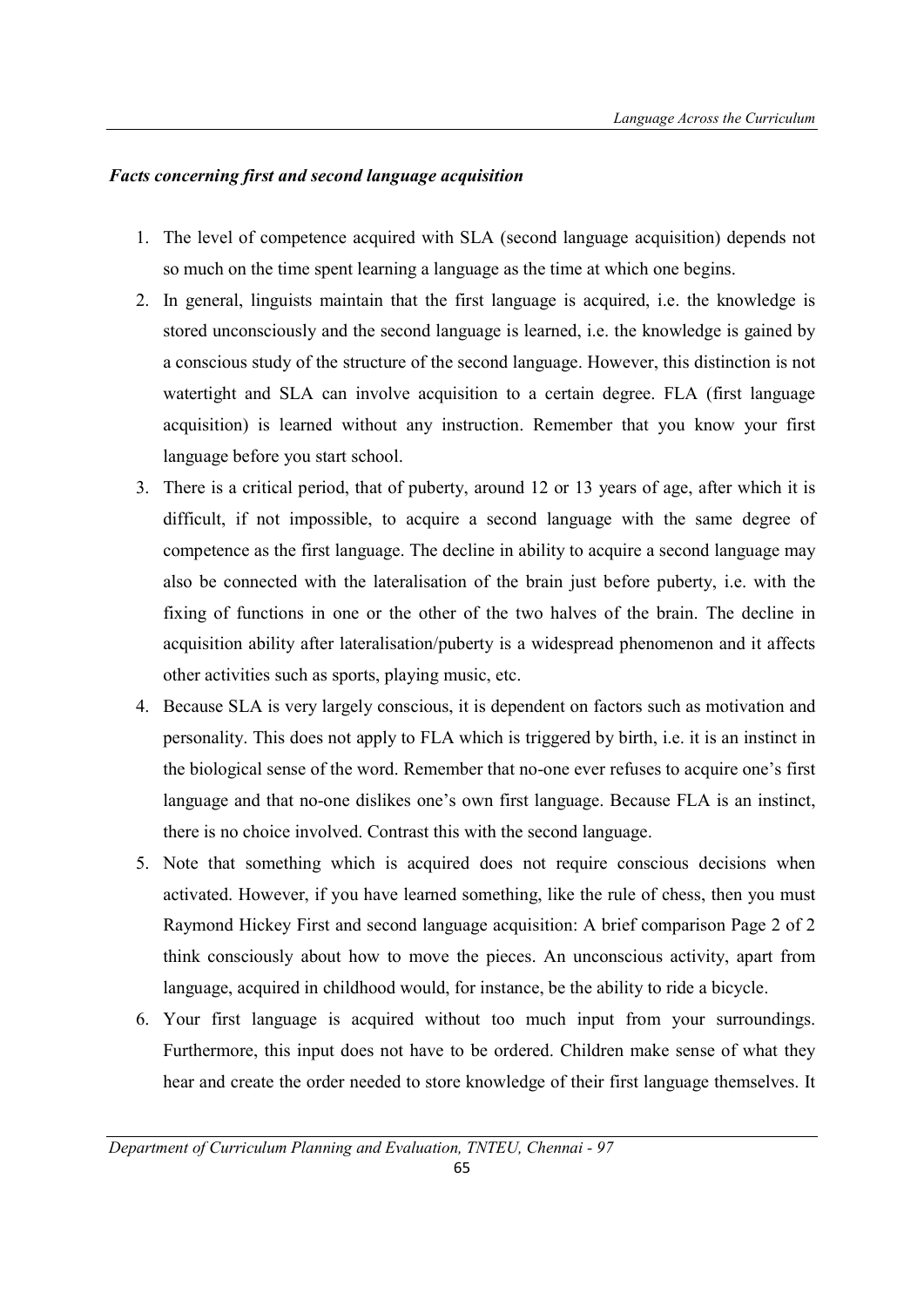is not necessary to speak to young children in a babyish way. Children do not end up speaking like this any way.

- 7. First language acquisition is not dependent on intelligence or special ability for languages. Everyone acquires their native language fully and properly. What is true is that some people have a greater stylistic range and larger vocabulary in their native language but that is not connected with first language acquisition. You learn style in school when you learn how to write the standard of your language and you learn specialised words consciously after childhood.
- 8. First language acquisition is connected to cognitive development with the latter preceding the former somewhat. With the second language (acquired after puberty) you have all the cognitive structures necessary to deal with the language.
- 9. You cannot forget your first language although it may become inactive if you spend many years speaking just a second language. Backsliding, reverting to a lower level of competence, making mistakes you know mistakes are features of second language acquisition only.
- 10. There are certain phases in first language acquisition: one-word, two-word and multiword stages. Furthermore, in early childhood children make maximally simpler generalisations about language, e.g. that all verbs are weak. After a while they correct themselves (when they just hear the adult forms). Once they have acquired the latter, they remember them.
- 11. In FLA children make errors, systematic ill-formed structures based on the level of acquisition on which they happen to be. In post-puberty SLA individuals make mistakes which are often random and erratic though a degree of regularity can be recognised here. With SLA there can be interference from the first language, i.e. structures from L1 are carried over into L2 where they do not occur natively. Interference obviously does not occur in FLA.
- 12. FLA children build up competence, the internalised knowledge of one's native language, from the performance of others, i.e. by accepting spoken input from those people surrounding them. The parents are obviously important here but siblings and playmates can play an equally important role if they are present.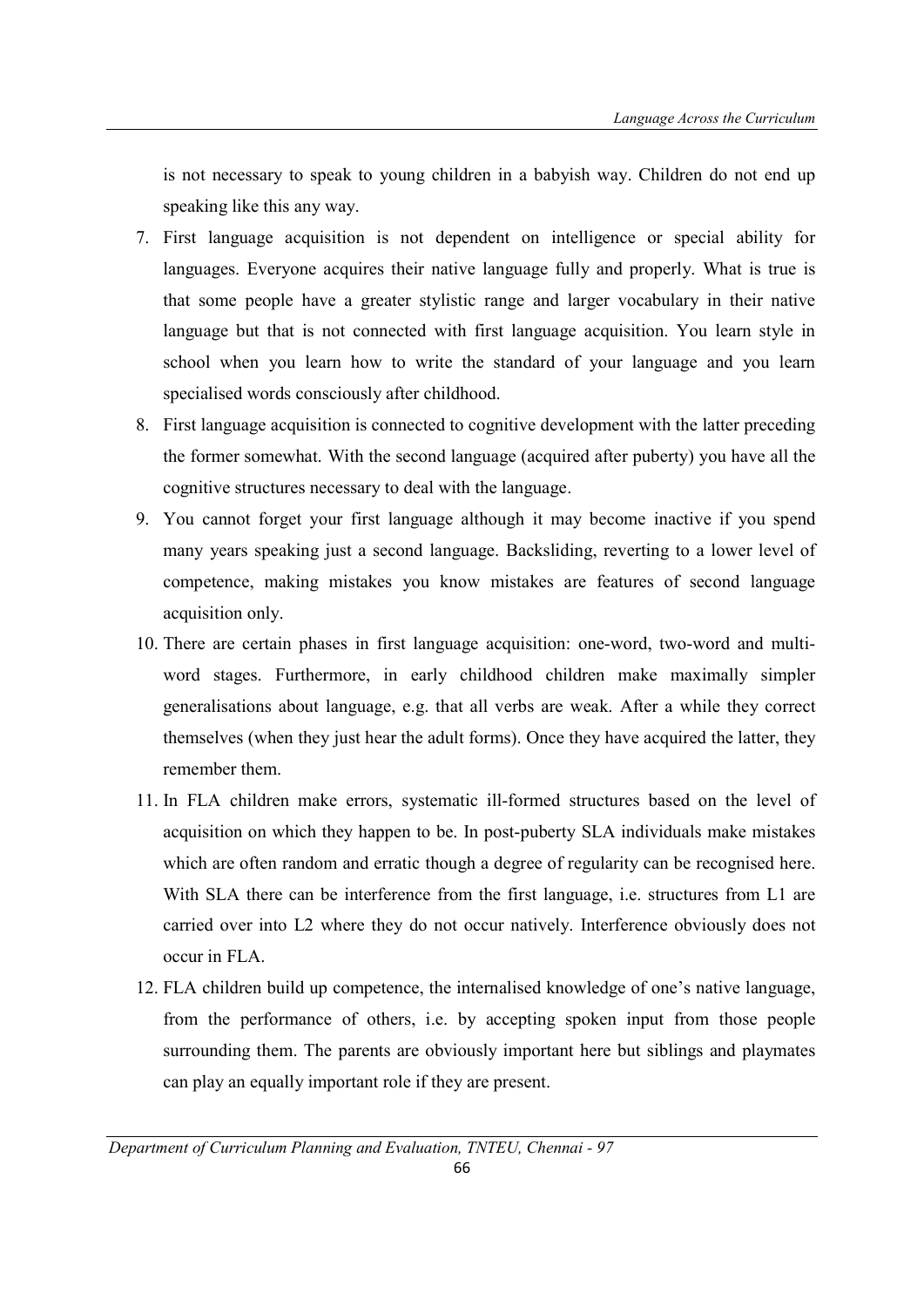13. In a strict sense bilinguals are those individuals who have acquired two languages simultaneously in early childhood. Normally, one of these languages will be dominant, but the degree of competence in the non-dominant language is still very high and it far exceeds that of a second language learned after puberty.

## USING OF FIRST AND SECOND LANGUAGES IN THE CLASSROOM

Steven Krashen, with his Natural Approach to language acquisition, proposed that students learn their second language much in the same way that they learn their first and that L2 is best learned through massive amount of exposure to the language with limited time spent using L1. Research has shown that the occasional use of L1 by both students and teachers increases both comprehension and learning of L2.

#### Teacher's use of L1:

Teachers often use L1 in beginning and intermediate classes to:

- give instructions
- explain meanings of words
- explain complex ideas
- explain complex grammar points

#### Student's use of L1

Students often use L1 when doing pair work to construct solutions to linguistic tasks and evaluate written language. The use of L1 allows them to work within their Zone of Proximal Development, as proposed by Vygotsky. By working in pairs and using L1 intermittently with L2, students may be cognitively processing at a higher level with regard to linguistic tasks than if they were limited only to communicating in the language they are trying to learn. L1 vocabulary allows learners to use language which they may not yet possess in L2 in order to process ideas and reach higher levels of understanding. This applies both to social talk between partners and private talk intended for the learner alone. Social talk, as the name implies, is talk between peers for the purpose of conversing. Private talk is when learners talk themselves through a learning process. For example, in private talk, they might utter a non-standard L2 phrase and then selfcorrect: "No, wait, … (L2 phrase corrected)." Private talk can also be used to deconstruct

Department of Curriculum Planning and Evaluation, TNTEU, Chennai - 97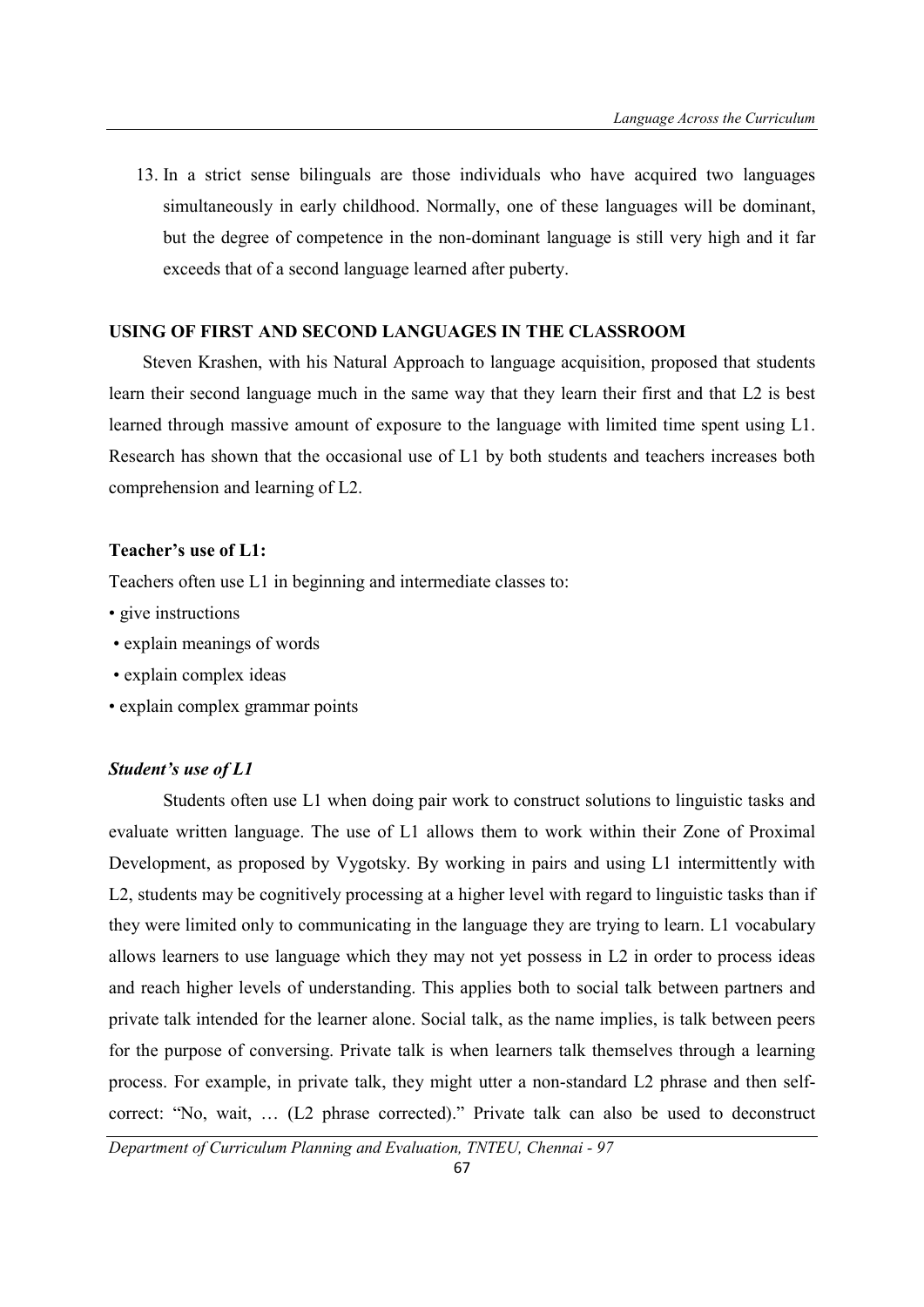grammar in real-time as the speaker is using it, such as: "I like the milk…the milk? No, I like milk." However, it is important to point out that students who use L1 for communicative purposes in the classroom must also be expected to use L2 in the classroom to practice its use.

#### Student's use first language while speaking in order to:

- ask each other clarifying questions
- express frustrations concerning their lack of understanding
- clarify meaning of words in L2
- find new words in L2 which correspond to already known words in L1
- use language to process complex concepts
- build shared meaning while evaluating written tasks through shared discussion

L1 use in written tasks is especially valuable because it helps to clarify and build meaning. It allows learners to repeatedly evaluate and clarify communication with regard to choice of content and register appropriate to the task. This re-evaluation is often done orally, in conversation with a peer or teacher or in private talk.

# DIFFERENCE BETWEEN LANGUAGE AS A SCHOOL SUBJECT AND MEANS OF **COMMUNICATION**

Communication is any form by which two people exchange information. They could use language, but they could also use gesture, facial expressions, signals, mimicry, visual or dramatic art or any number of ways to express that information. Communication is the car and language is the road. The car can go off road or take a different road (a different language).

#### Meaning of Communication

Communication is the exchange of information between two or more people by speech, sign, signal or behaviour. There are always 4 important elements in communication: transmitter, signal, channel, and receiver. **Transmitter** is the person who transmits the message and message is known as the signal. Channel is the medium in which the message is transmitted. Finally, Receiver is the one who receives the message.

Department of Curriculum Planning and Evaluation, TNTEU, Chennai - 97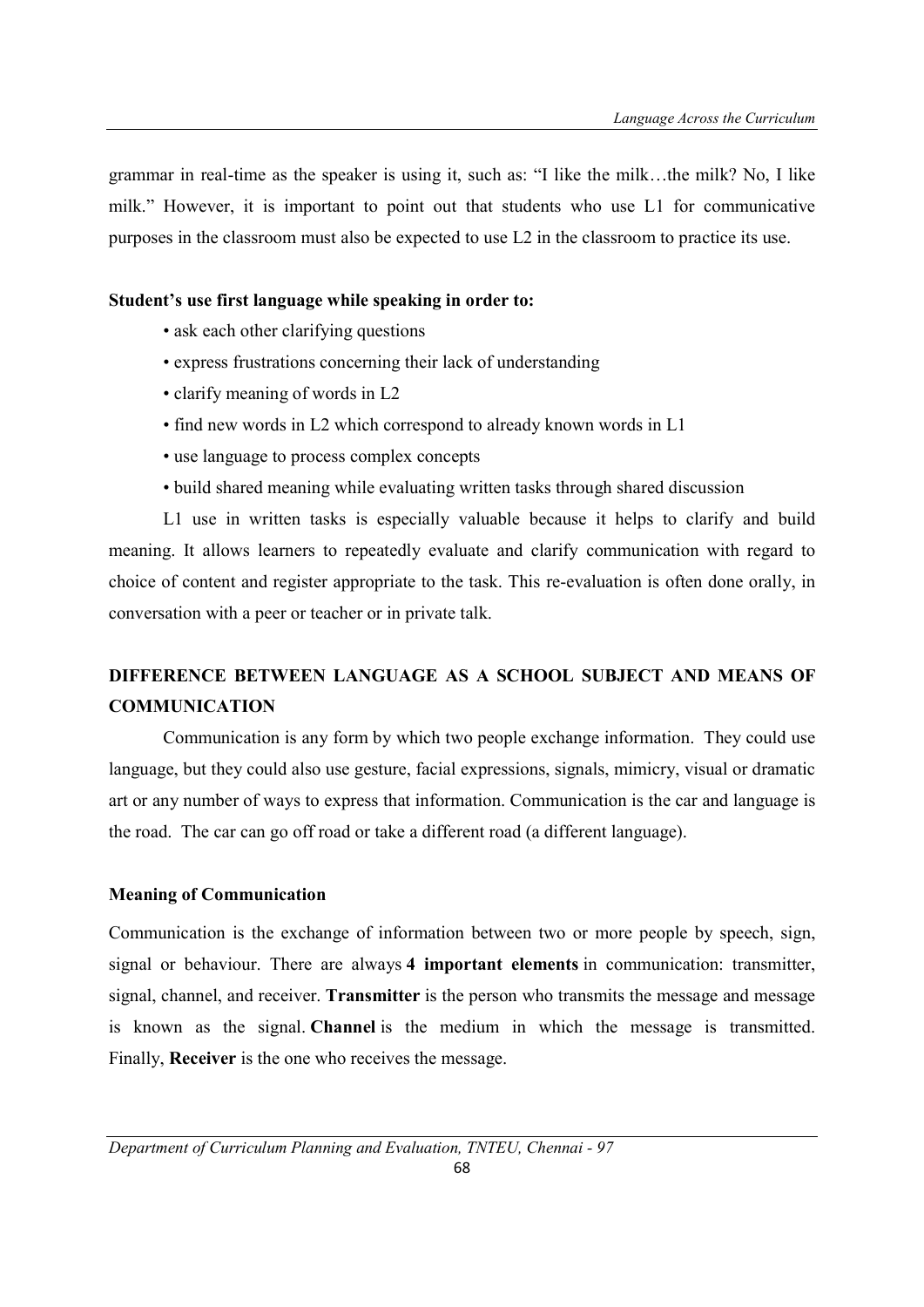# Methods of Communication

- Written communication involves traditional pen and paper letters and documents, typed electronic documents, e-mails, SMS etc. conveyed through written symbols such as language.
- Oral communication involves spoken word, face-to-face or through phone, voice chat, video conferencing or any other medium.
- Non-verbal Communication includes facial expressions, body language and gestures as well as quality, tone, pitch of the voice etc.
- Oral and written communication can also be introduced as linguistic communication while non-verbal communication can be named as non-linguistic communication.

## Main Difference – Language Vs Communication

Though communication and language are two interrelated aspects in our day to day life, it is very important to discern the difference between these two terms.

The main difference between language and communication is that communication is the exchange of information by speaking, writing or by using other medium while language is a tool used for communication.

| Language                                                                                                                                                                                                                                                                                                 | Communication                                                                                                                                                                                                                                                                        |
|----------------------------------------------------------------------------------------------------------------------------------------------------------------------------------------------------------------------------------------------------------------------------------------------------------|--------------------------------------------------------------------------------------------------------------------------------------------------------------------------------------------------------------------------------------------------------------------------------------|
| 1. Language is an abstract system of symbols<br>and meaning governed by grammatical<br>rules.<br>2. Language can be used by just one person.<br>3. Language is a method of communication.<br>4. Language gives more importance to signs<br>and symbols.<br>5. A living language does not stay static; it | 1. Communication is the exchange<br>of<br>information between two or more people by<br>speech, sign, signal or behaviour.<br>2. Communication involves interaction<br>between two or more people.<br>3. Communication is a vast area.<br>4. Communication gives more priority to the |
| changes everyday.                                                                                                                                                                                                                                                                                        | message.<br>5. The basic of communication does not<br>change.                                                                                                                                                                                                                        |

# Difference between Language and Communication

Department of Curriculum Planning and Evaluation, TNTEU, Chennai - 97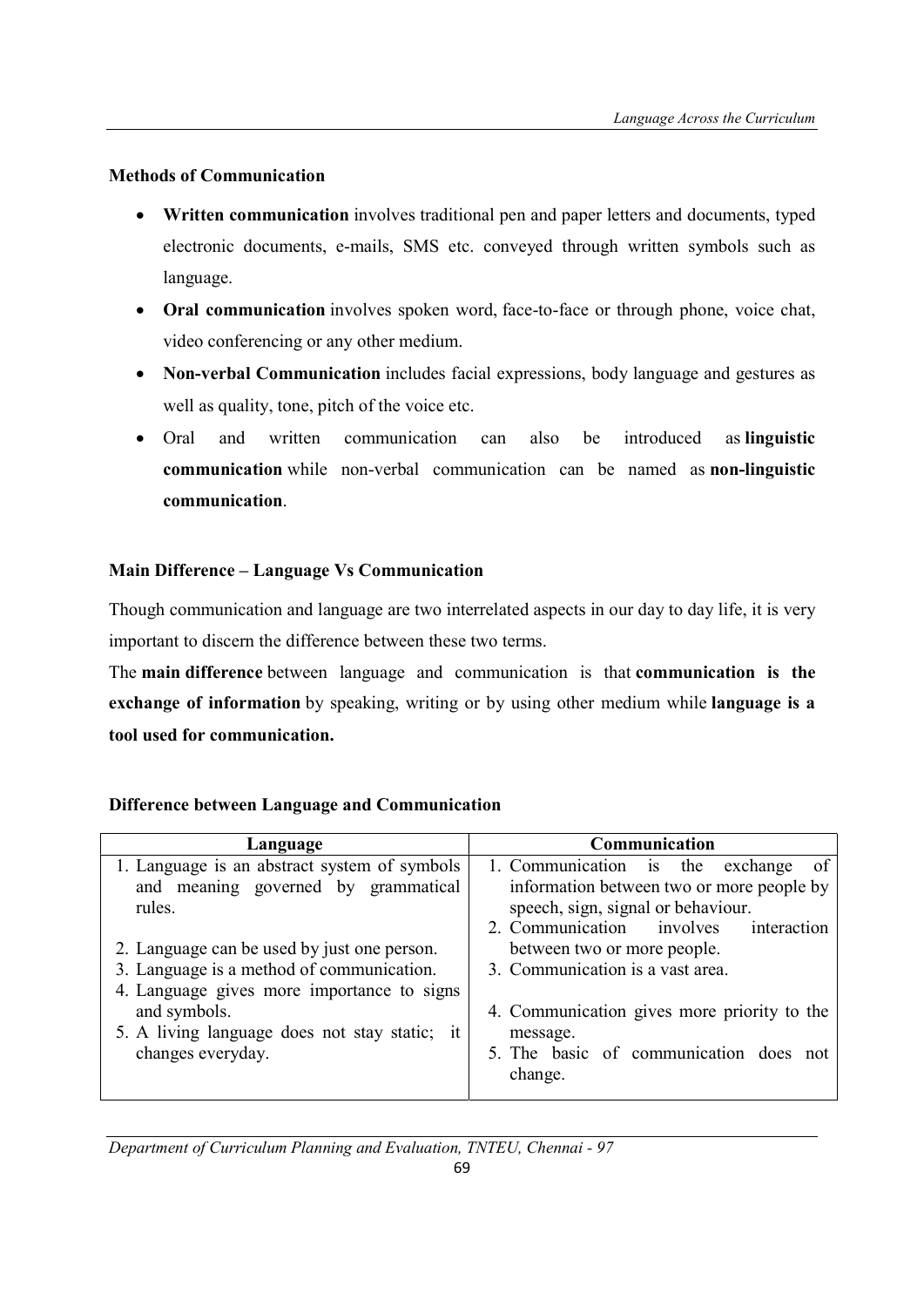#### Definition of Mastery

Mastery is effective transfer of learning in authentic and worthy performance. Students have mastered a subject when they are fluent in using their knowledge, skills and understanding in key performance challenges and contexts.

Thus, effective transfer of learning, done with creativity, polish and grace is the essence of mastery. Mastery is not just technical knowledge. You haven't mastered a subject if you only possess skills and facts in isolation and can only produce them on demand in response to prompts. Mastery must be tested using authentic tasks and scenarios at the heart of "doing" the subject. And instruction for mastery must be designed backward from these corner stone tasks (Wiggins & McTighe, 2005).

#### MASTERY IN FIRST LANGUAGE AND SUBJECT

 There are three main theoretical approaches to a child's first language acquisition. All of them have merit but none can fully explain the phenomenon of child language acquisition.

#### 1. Cognitive theory-- Jean Piaget (1896-1980)

 This theory views language acquisition within the context of the child's broader intellectual development. A child first becomes aware of a concept, such as relative size, and only afterwards it acquires the words and patterns to convey that concept. Simple ideas are expressed earlier than more complex ones even if they are grammatically more complicated. Conditional mood is one of the last.

 There is a consistent order of mastery of the most common function morphemes in a language. Example from English: first -ing, then in and on, then the plural -s, last are the forms of the verb to be. Seems to be conditioned by logical complexity: plural is simple, while forms of the verb to be require sensitivity to both number and tense.

Department of Curriculum Planning and Evaluation, TNTEU, Chennai - 97 Pros and cons: clearly there is some link between cognitive development and language acquisition. Piaget's theory helps explain the order in which certain aspects of language are acquired. But his theory does not explain why language emerges in the first place. Apes also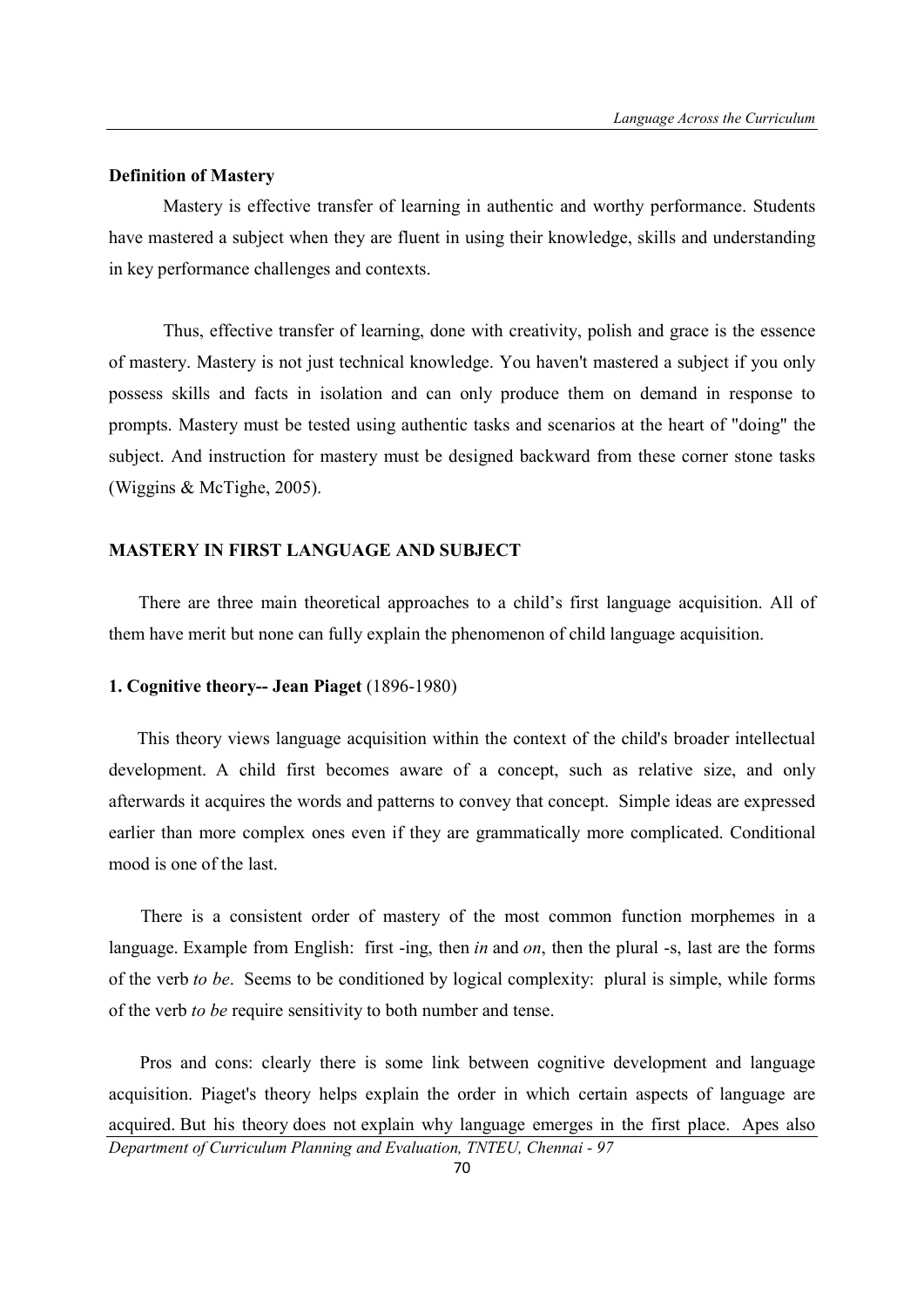develop cognitively in much the same way as young children in the first few years of life but language acquisition doesn't follow naturally from their development. Bees develop the cognitive ability to respond to many shades of colour, but bees never develop any communication signals based on shades of colour.

## 2. Imitation and positive reinforcement

Children learn by imitating and repeating what they hear from adults. Repetition of new words and phrases is a basic feature of children's speech. This is the behaviourist view popular in the 40's and 50's but challenged since imitation alone cannot possibly account for all language acquisition.

 Con: 1) Children often make grammatical mistakes that they couldn't possibly have heard: Cookies are gooder than bread. Bill taked the toy. We goed to the store, Don't giggle me.

 2) This hypothesis would not account for the many instances when adults do not coach their children in language skills. Positive reinforcement does not seem to speed up the language acquisition process. Children do not respond to or produce meta-language until 3 or 4, after the main portion of the grammar has been mastered. (Children don't comprehend discussions about language structure.)

3. The final theory we will discuss involves the belief in the innateness of certain linguistic features. This theory is connected with the writings of Noam Chomsky although it has been around for hundreds of years. Children are born with an innate capacity for learning human language. Humans are destined to speak. Children discover the grammar of their language based on their own inborn grammar. Certain aspects of language structure seem to be preordained by the cognitive structure of the human mind. This accounts for certain very basic universal features of language structure: every language has nouns/verbs, consonants and vowels. It is assumed that children are pre-programmed, hard-wired to acquire such things. (The "gavagai" experiment.)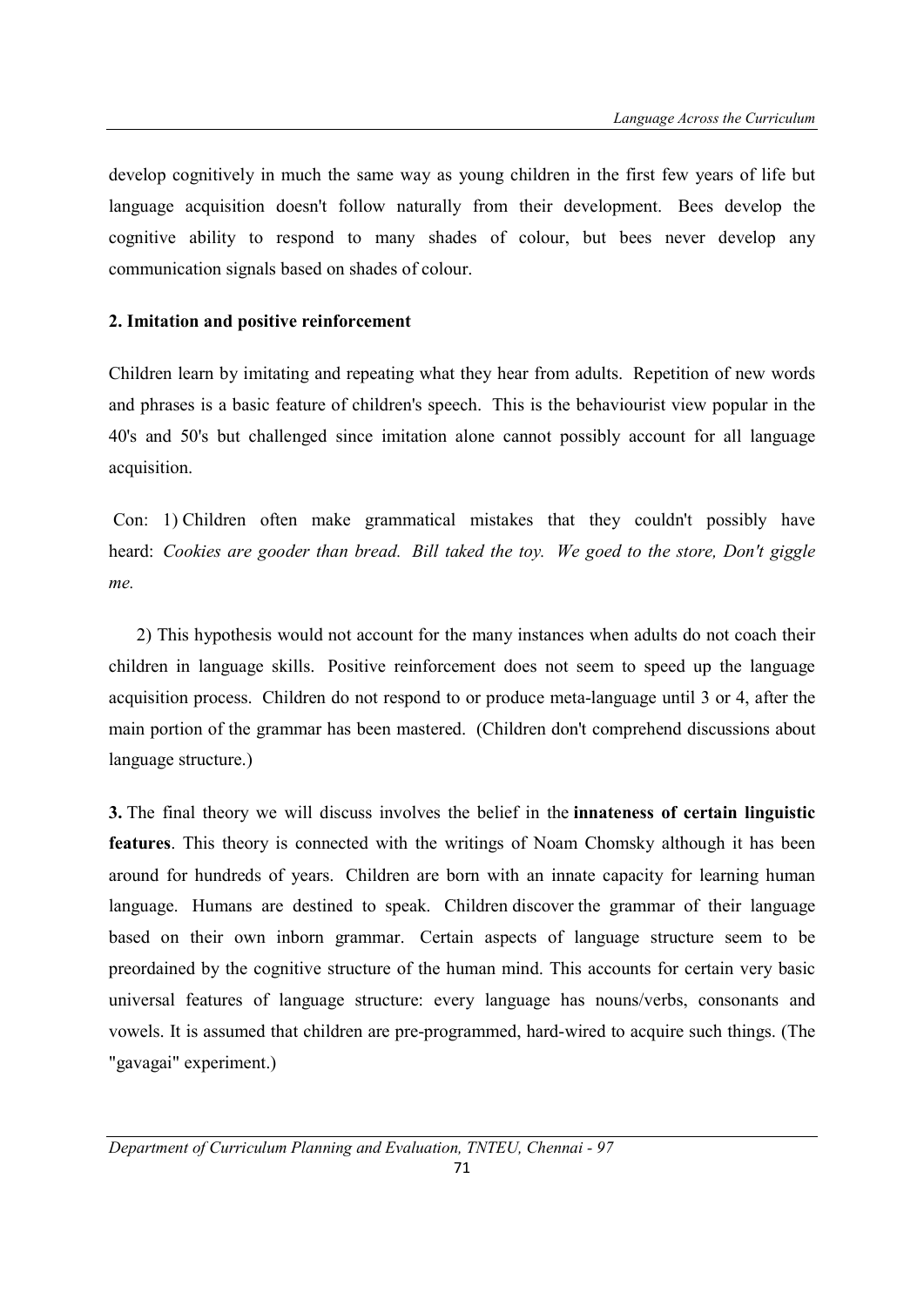#### Stages in child language acquisition -- Universal

1. Pre-speech: Much of the importance goes on even before the child utters his first word: infants learn to pay attention to speech, intonation and the rhythm of speech long before they begin to speak.

 Infants respond to speech more keenly than to other sounds. Speech elicits greater electrical activity on the left side of the 2 month old infant's brain than do other sounds. Experiments with microphone and nipple showed that infants suck more vigorously if the action triggers a human voice as opposed to music or other sounds.

 Children learn to recognize the distinctive sounds, the phonemes of the language they hear from birth long before they are able to pronounce them. Infants can distinguish between /p/ and /b/ at three or four months (in an experiment with /ba/ played vs. /pa/ a two month infant showed awareness of the change). But children do not learn how to use these sounds until much later - around the second year or later -- as shown by the experiment with /pok/ and /book/. The same is true of rising vs. falling intonation which only becomes systematically functional much later. Infants know the difference between one language and another by recognition of phonological patterns.

2. Babbling stage. Begins at several months of age. Characterized by indiscriminate utterance of speech sounds, many of which may not be used in the given language but are found in other languages. clicks. Many native speech sounds may be absent -- some are naturally harder to pronounce -- /r/ /th/. Very few consonant clusters and repeated syllables are common.

Department of Curriculum Planning and Evaluation, TNTEU, Chennai - 97 3. One word (holophrastic) stage. Infants may utter their first word as early as nine months: usually mama, dada (these words resemble babbling). Deaf babies whose parents use sign language begin making their first word/gestures around eight months. This stage is characterized by the production of actual speech signs. Often the words are simplified: "du" for duck, "ba" for bottle. When the child has acquired about 50 words, he develops regular pronunciation patterns. This may even distort certain words -- turtle becomes "kurka". Incorrect pronunciations are systematic at this time: all words with /r/ are pronounced as /w/. sick -- thick, thick -- fick. Children tend to perceive more phonemic contrasts than they are able to produce themselves.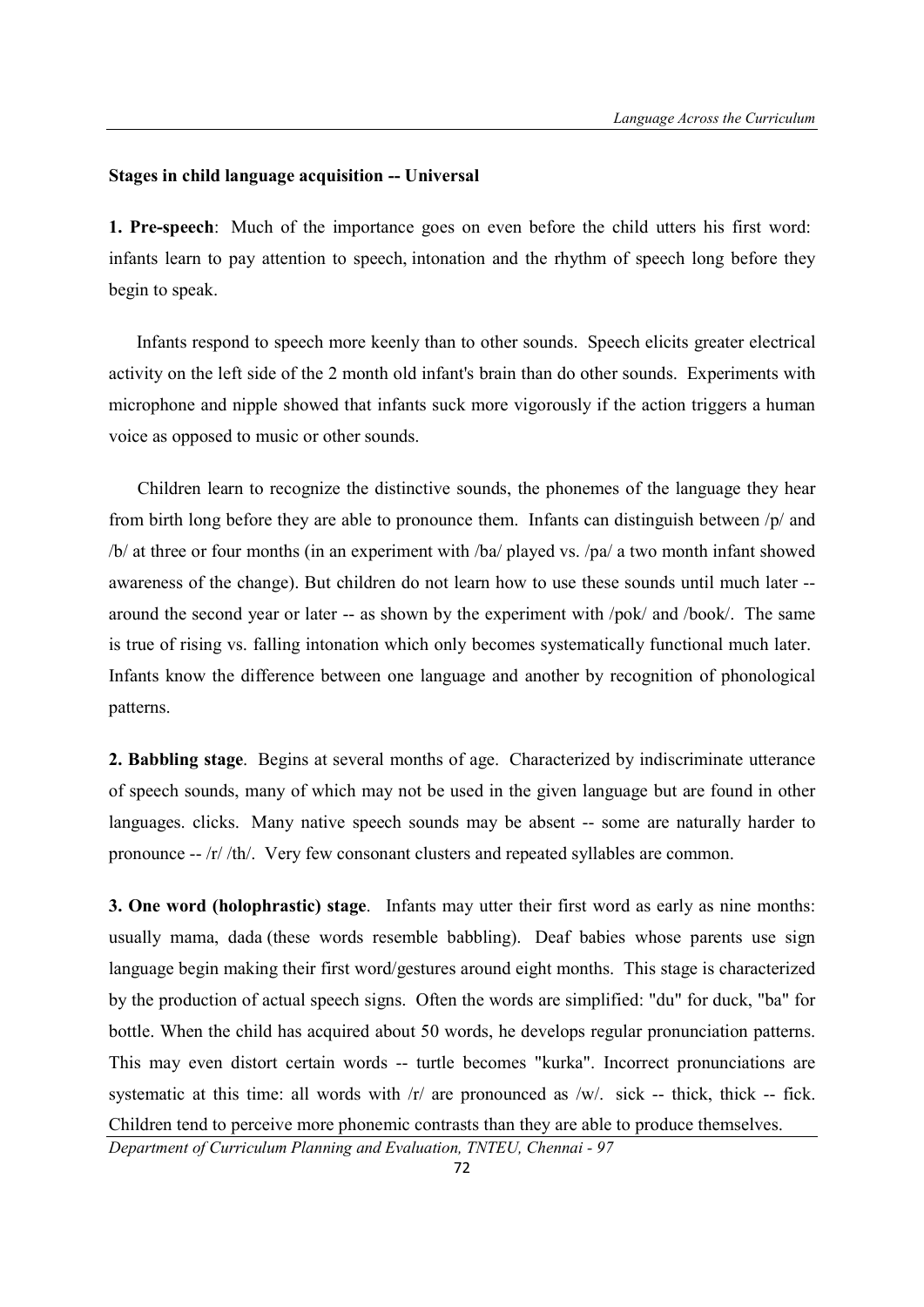The first 50 words tend to be names of important persons, greetings, foods, highlights of the daily routine such as baths, ability to change their environment - give, take, go, up, down, open.

 Overextension – 'dog' may mean any four legged creature. 'Apple' may mean any round object. 'Bird' may mean any flying object. A child can still distinguish between the differences, simply hasn't learned that they are linguistically meaningful. Dissimilarities linguistically redundant.

Two patterns in a child's word learning:

 Referential -- names of objects. Expressive -- personal desires and social interactions: byebye, hi, good,

 This is a continuum. A child's place on this continuum is partly due to parent's style: naming vs. pointing. The extra-linguistic context provides much of the speech info. Rising and falling intonation may or may not be used to distinguish questions from statements at the one-word stage. Words are left out if the contexts make them obvious. At this stage, utterances show no internal grammatical structure (much like the sentence yes in adult speech which can't be broken down into subject, predicate, etc.)

4. Combining words-- 18 months -- 2 years. By two and a half years most children speak in sentences of several words but their grammar is far from complete. This stage rapidly progresses into what has been termed a fifth and final stage of language acquisition. All hell breaks loose stage. By six the child's grammar approximates that of adults.

### Grammar

Grammar is the study of words and their function. In its wider sense it may include phonology (pronunciation), morphology (inflectional forms), syntax (the relation of words to other words in phrases, clauses, and sentences) and semantics (meaning of words). In its narrower sense it may deal only with the uses of words.

On the other hand, grammar is the support system of communication and we learn it to communicate better. Grammar explains the why and how of language. We learn it because we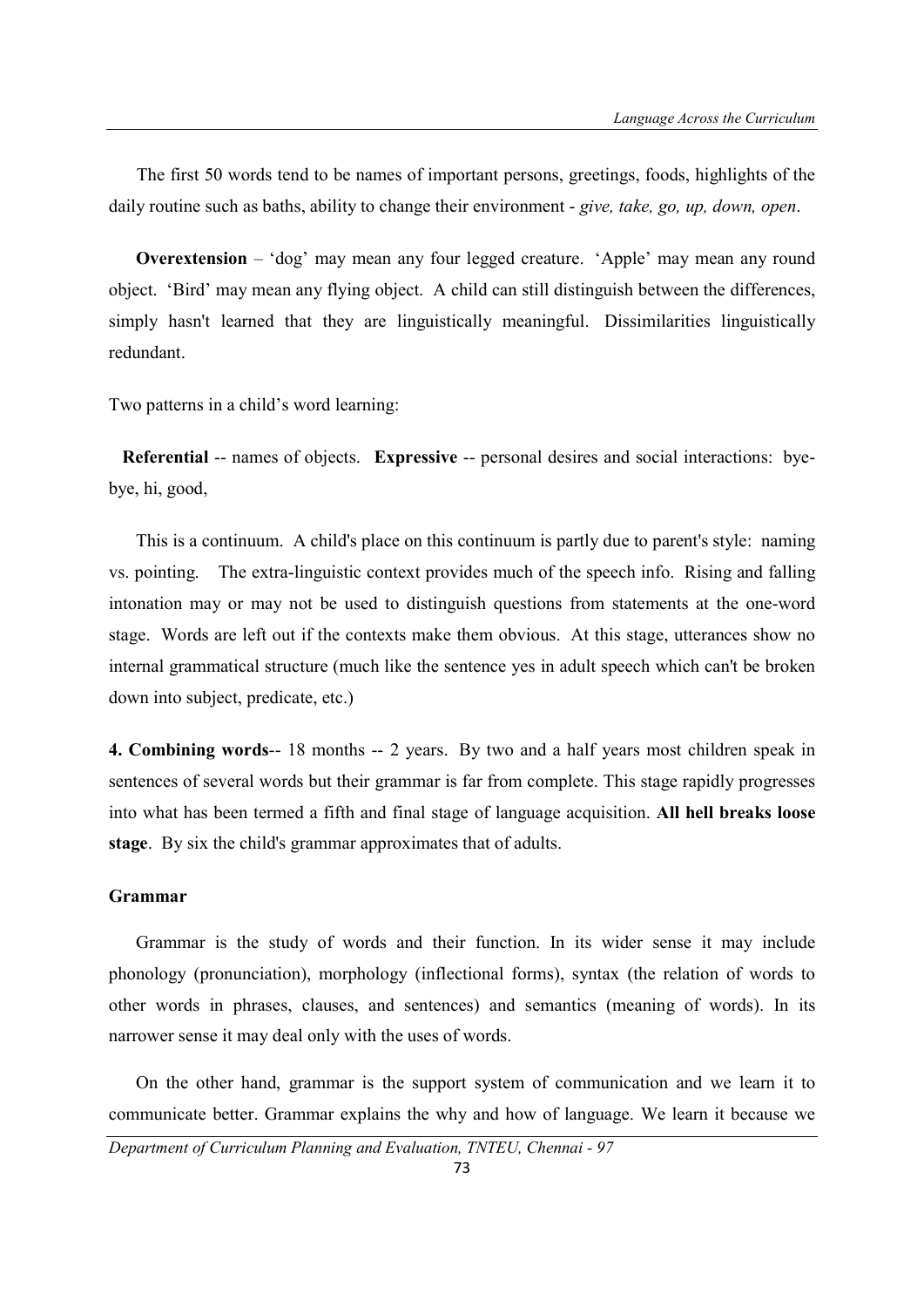just cannot do without it. Or we can say that grammar is the rules for forming words and making sentences.

Moreover, grammar is a description of the structure of a language and the way in which linguistic units such as words and phrases are combined to produce sentences in the language. For example, the English sentence: They walk to school would be a grammatical sentence according to a grammar of Standard English but the sentence: They walks to school would be considered ungrammatical according to such grammar.

## UNDERSTANDING OF MULTICULTURALISM IN CLASSROOM

### Nature of Multilingualism

Indian multilingualism dates back historically to ancient times when ethnic groups and races came in contact with one another through migration from one region to another. Although political compulsion and social restructuring might have contributed a little to its growth, multilingualism in India was largely a product of close contact between the four language families from the earliest recorded history. This contact had resulted in the growth of India as a linguistic area with certain common features.

 Co-existence of many languages, races, cultures and religions has been the essence of Indian heritage. In contrast to this, language uniformity is considered necessary for the economic development in the west. To dissolve the linguistic diversities in the melting pot, and accepting exclusively the dominant language for all purposes such as education, law, administration and mass, communication, is not truly an Indian model.

### Multilingual Communication

 Globalization has thrust communities into greater contact with each other and compelled us to understand multilingual communication. Developments such as diasporas communities, trans-national relations, migration and digital communication have created more multilingual interactions. As we see the way people negotiate language relationships and develop proficiency in diverse languages, we begin to realize that traditional models of language acquisition and competence lack the capacity to explain contemporary experiences. Less known scholarship on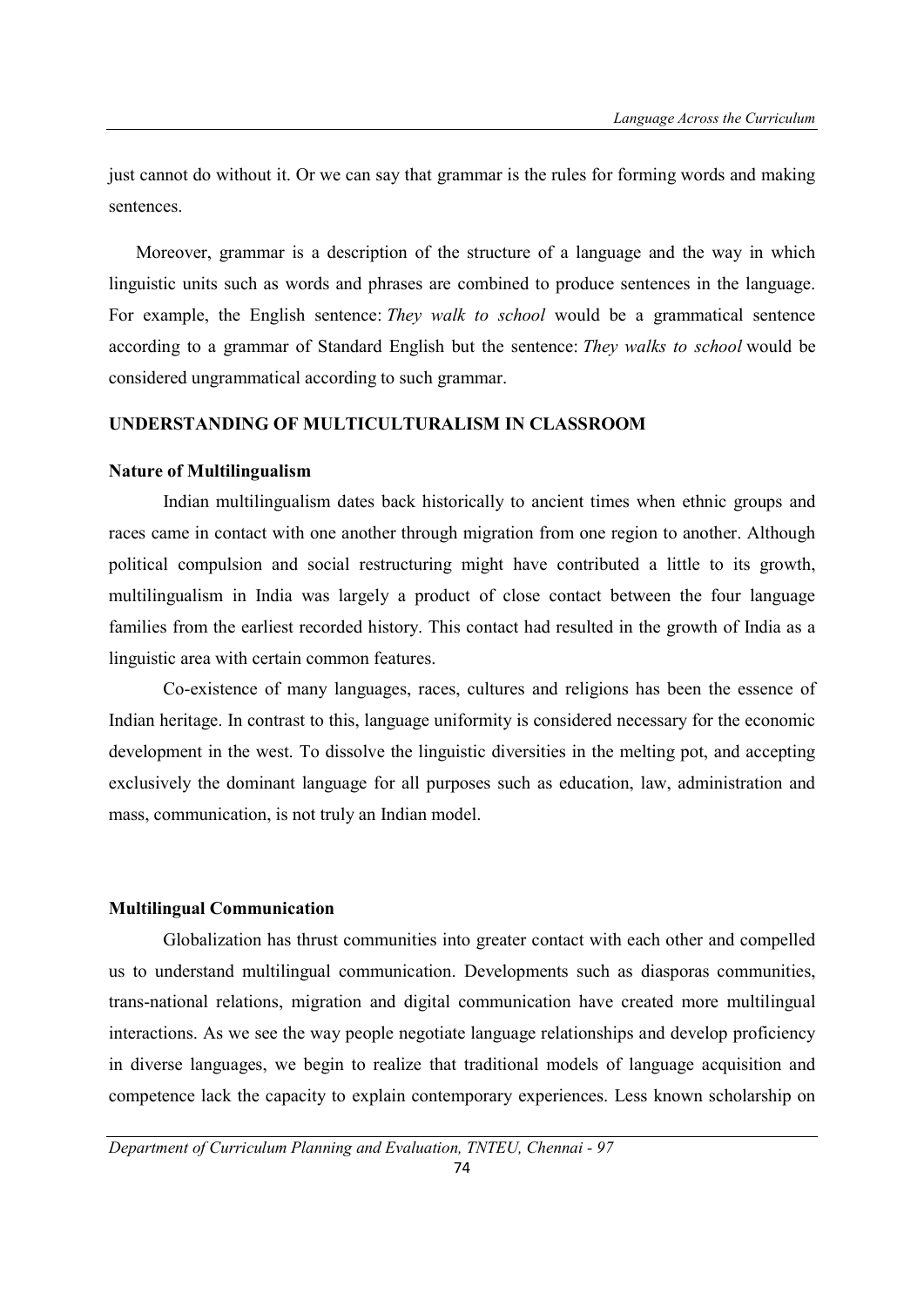how language relationships and learning work in non-western communities suggests that what we see around us now is not new. Such forms of multilingual contact and acquisition are characteristic of other multilingual communities from pre-colonial and /or pre-modern times. The assumptions modern linguistics is based on reflect homogeneity and mono-lingualism, and to take account of multilingual realities in diverse contexts and communities.

### **CONCLUSION**

This narrow conception of language as a subject is no longer tenable. Language as a subject is one dimension of the language(s) of schooling which also includes language in other subjects. The languages of education perspective is even wider and it includes the importance of regional, minority and migrant languages. In this unit highlights the first language and second language acquisition. It also signifies to mastery in first language and subject and understanding of multiculturalism in classroom.

## QUESTIONS FOR DISCUSSION AND REFLECTION

- 1. Define the domains of language as a subject.
- 2. What is language acquisition?
- 3. Differentiate between first and second language acquisition.
- 4. Describe the facts concerning first and second language acquisition.
- 5. Discuss the relationship between language mastery and subject mastery.
- 6. Discuss the nature of multilingualism and describe the features of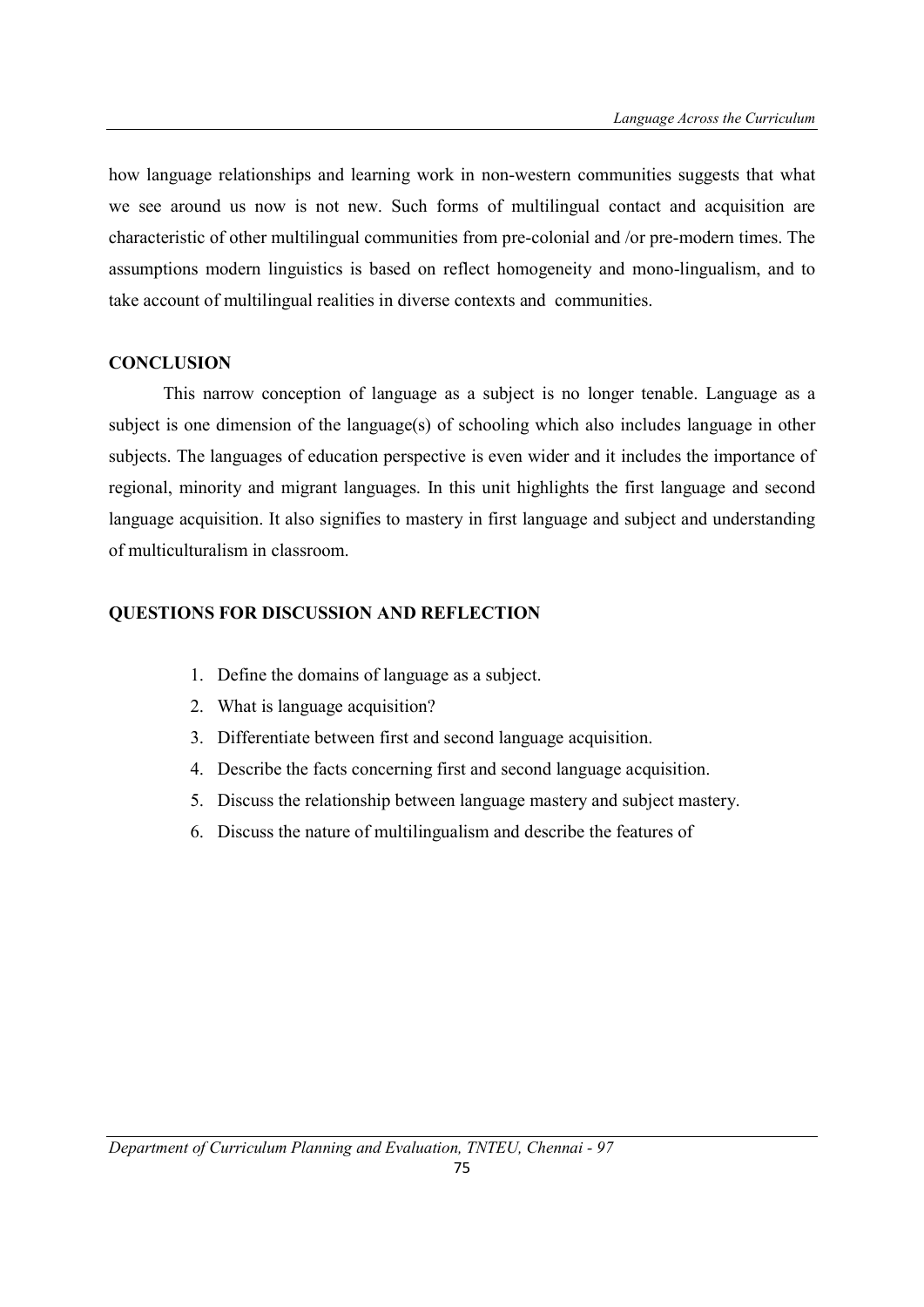## UNIT-III POSITION OF MOTHER-TONGUE IN CLASSROOM INSTRUCTION

### Course Objectives:

At the end of the unit, the student-teachers will be able to

- understand the position of Mother-Tongue in classroom Instruction.
- develop oral language in the classroom .
- recognize the tools for learning.
- Comprehend the types of questions and teacher control.

### INTRODUCTION

One main reason for support of the use of Mother –Tongue as a medium of instruction in lower primary schools was also as a result of the need to preserve Indian cultural. Although Mother-Tongue has been encouraged it has been given a lukewarm reception in the post independence period. In some cases schools have decreed that children be taught in English even in areas where Mother-Tongue should be used.

There is a wonderful proverb in Swedish "Kart barn har manga namn". The literal translation being "A beloved child has many names", which is very true for what is generally called the "mother-tongue".

## THE RISK OF A FOREIGN LANGUAGE OF INSTRUCTION

 It is not hard to grasp all that is at stake, parents not enrolling their children in school at all, children not able to engage successfully in learning task, teachers feeling overwhelmed by children's in ability to participate, early experience of school failure and on. Some children do succeed, perhaps through a language transition programme that helps them to acquire the language of instruction. But there is the risk of negative efforts whereby children fail to become linguistically competent members of their families and communities and lose their ability to connect with their cultural heritage.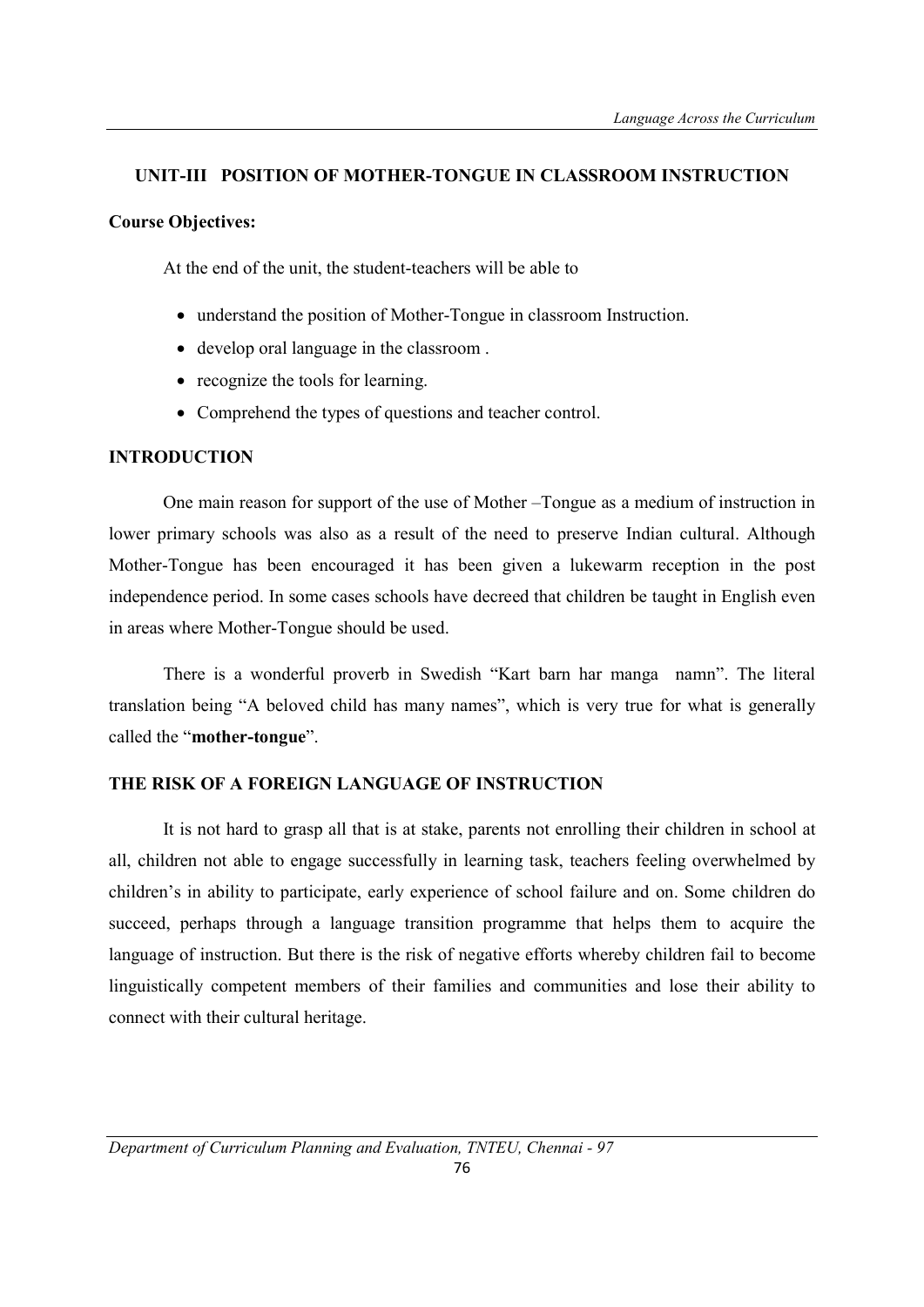#### CHILDREN LEARN BETTER IN THEIR MOTHER-TONGUE

UNESCO has encouraged mother-tongue instruction in primary education since 1953 and UNESCO highlights the advantages of mother- tongue education right from start. Children are more likely to enrol and succeed in school. Parents are more likely to communicate with teachers and participate in their children's learning. Girls and rural children with less exposure to a dominant language stay in school longer and repeat grades less often. Some educators argue that only those countries where the student's first language is the language of instruction are likely to achieve the goals of Education for all.

### Preserving Mother-Tongues

 Many linguistic groups are becoming vocal about the need to ensure that the youngest members of their communities keep their linguistic heritage. Some governments, such as in many foreign countries have recently established language-in-Education policies that embraces children's first languages. A compendium of examples produced by UNESCO (2008b) attests to growing interest in promoting mother tongue- based education, and to the wide variety of models, tools, and resources now being developed and piloted to promote learning programs in the mothertongue.

#### COMMUNICATION PROCESS IN THE CLASSROOM

 Communication plays an important and essential role in any formal or informal teachinglearning process. In many ways, teaching is communication and in this sense, all good teachers are good communicators. Communication can be defined as the process of sending and receiving messages that have meaning. In the words of Broker (1949),"Communication is anything that conveys meaning that carries a messages drastically from one person to another"

#### The communication process

 At first glance the communication process, or the steps taken to get message from one mind to another, seems enough.

Department of Curriculum Planning and Evaluation, TNTEU, Chennai - 97 The process is more complex, though. When communicating, sender encodes the message. That is, he/she chooses some tangible sign (something which can be seen, heard, felt, tasted, or smelled) to carry the message to the receiver. The receiver, in turn, decodes that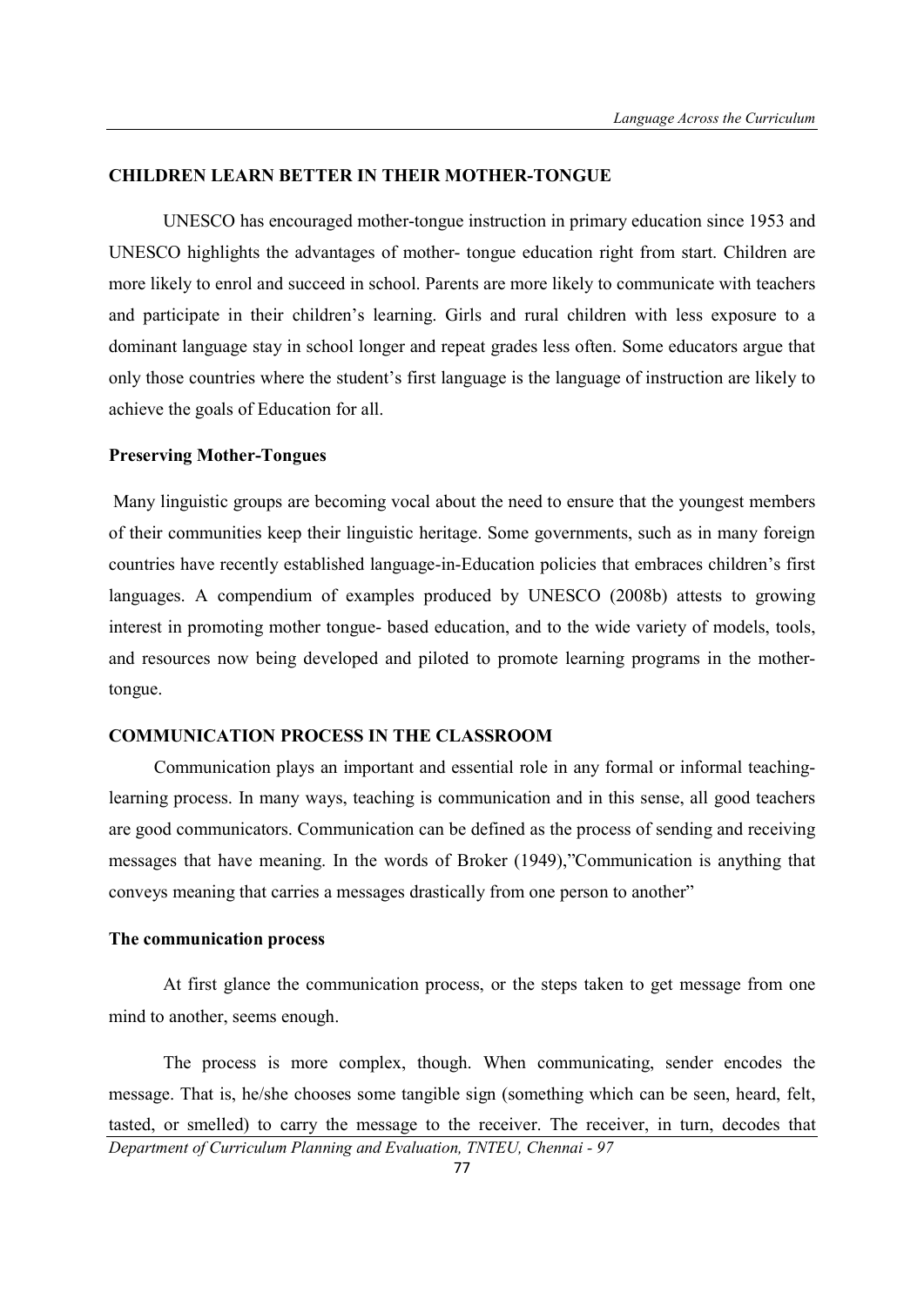message, that is, he finds meaning in it. Yet he signs used in messages have no inherent meaning, the only meaning in the message is what the sender or receiver attributes to it.

 Thus, communication is a very complex process that involves the following six elements or factors: -

- 1. The source or sender:
- 2. The sender is the person who initiates the messages. The communication process essentially begins with a source or Seder, technically known as encoder.
- 3. The Message or signal: the message refers to the information or meaning that is transmitted from the sender to the receiver. The message implies the contents of communication-that is the ideas and feelings conveyed to another person. These are a set of verbal or non-verbal cues sent by a sender.
- 4. The media or channel: The media or channel is the means or medium used to send or receive the message.
- 5. The Receiver: The receiver is the person who interprets a message sent by a source or sender. In other words, the receiver is the person to whom the message is targeted.
- 6. Noise or Interference: wherever two people interact, miscommunication can occur. Any stimulus that interferes with accurately expressing or understanding a message is termed as noise. Sources of noise include environment factors (street traffic, loud music), and physical factors (poor hearing, poor vision). Noise can also have semantic origins.

## Types of Communication

There are different types of communication. The most significant types are mentioned below

### 1. Intra-personal and Inter-personal communication:

 The dictionary meaning of the word "intra" is within. The intra -personal communication therefore, means the communication that takes place within the individual or within a group.

An individual before communicating his ideas to others must understand his own ideas and decide about those ideas that he wishes to introduce.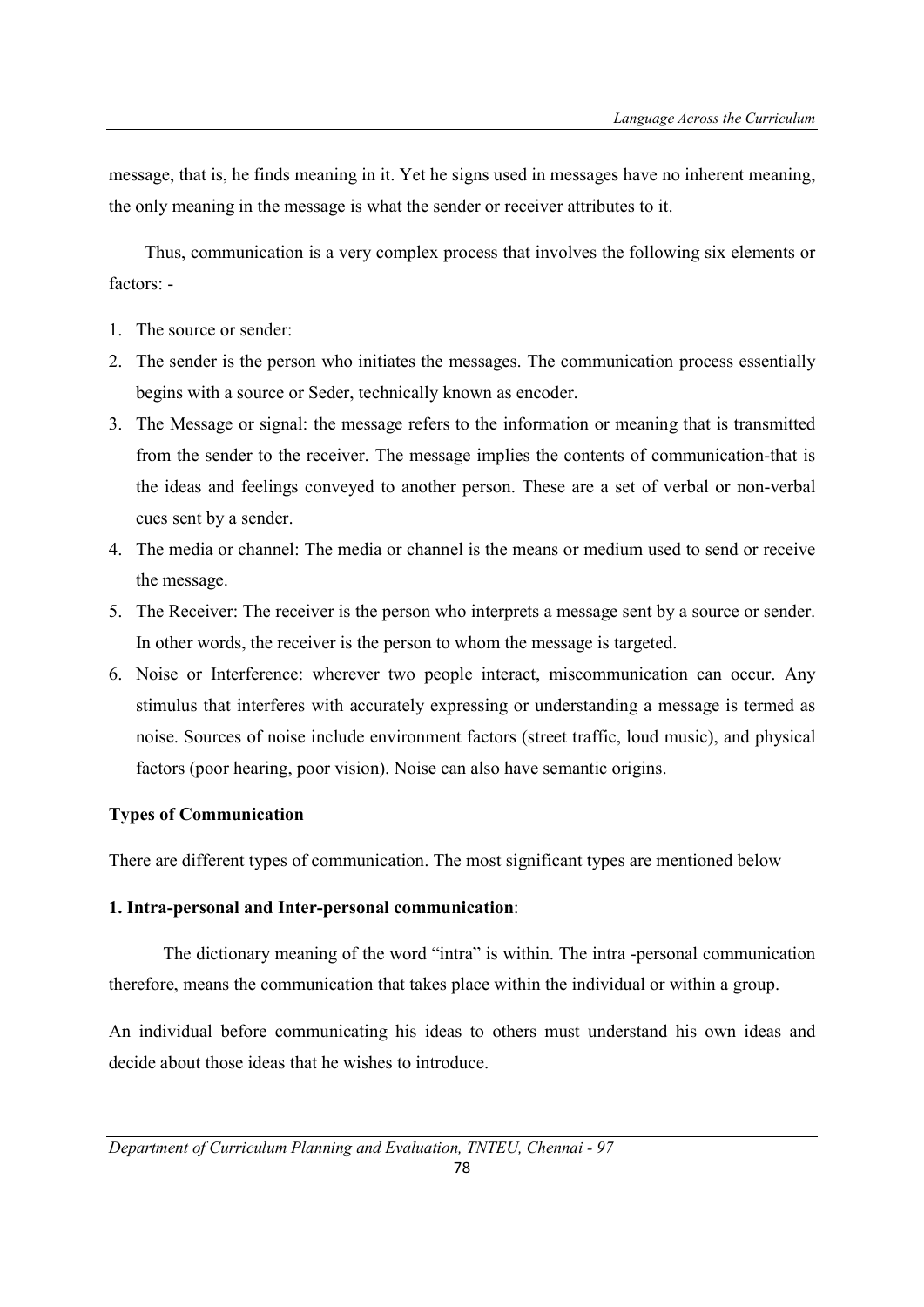### 2. Verbal and Non-verbal communication:

 Verbal communication is a form of communication in which language is used as the key base . Every society has developed one or more forms of language for communication with each other. Non-verbal communication serves a variety of purposes, including sending first impressions such as warm handshake. It also signals emotions and when one wants to either take or relinquish a turn a turn in conversation. On-Verbal signals can also signal when someone is lying; for example, when being deceptive, vocal pitch often rises.

### Barriers of effective communication in the classroom:

 A" communication barrier" or "a barrier to communication" is anything that interferes intended information from one sender to a receiver.

A communication barrier is anything that impedes the communication process. These barriers are inevitable. While they cannot be avoided, both the sender and receiver can work to minimize them.

Interpersonal communication barriers arise within the sender or receiver. For example, if one person has biases against the topic under discussion, anything said in the conversation will be affected by that perceptual factor.

Organizational barriers arise because of the interaction- taking place within the large work unit. The classic example is the serial transmission effect.

### Ways and Means to Make Classroom Communication Effective

- 1. Consider circumstances: Communication should depend entirely on the situation at hand and the recipient to whom they are given.
- 2. Emphasize request or suggestion: To the extent possible, classroom communication should be framed as "requests" or "suggestions" rather than abrupt orders. Few students will fail to respond to a formal request from the teacher. On the other hand, suggestions play to the receiver's sense of responsibility. This style is particularly useful with the over sensitive recipient.
- 3. Give reasons: "selling" a request is recommended whenever feasible. If the recipient understands the reasons behind the request or suggestions, he or she is more likely to respond in the desired manner.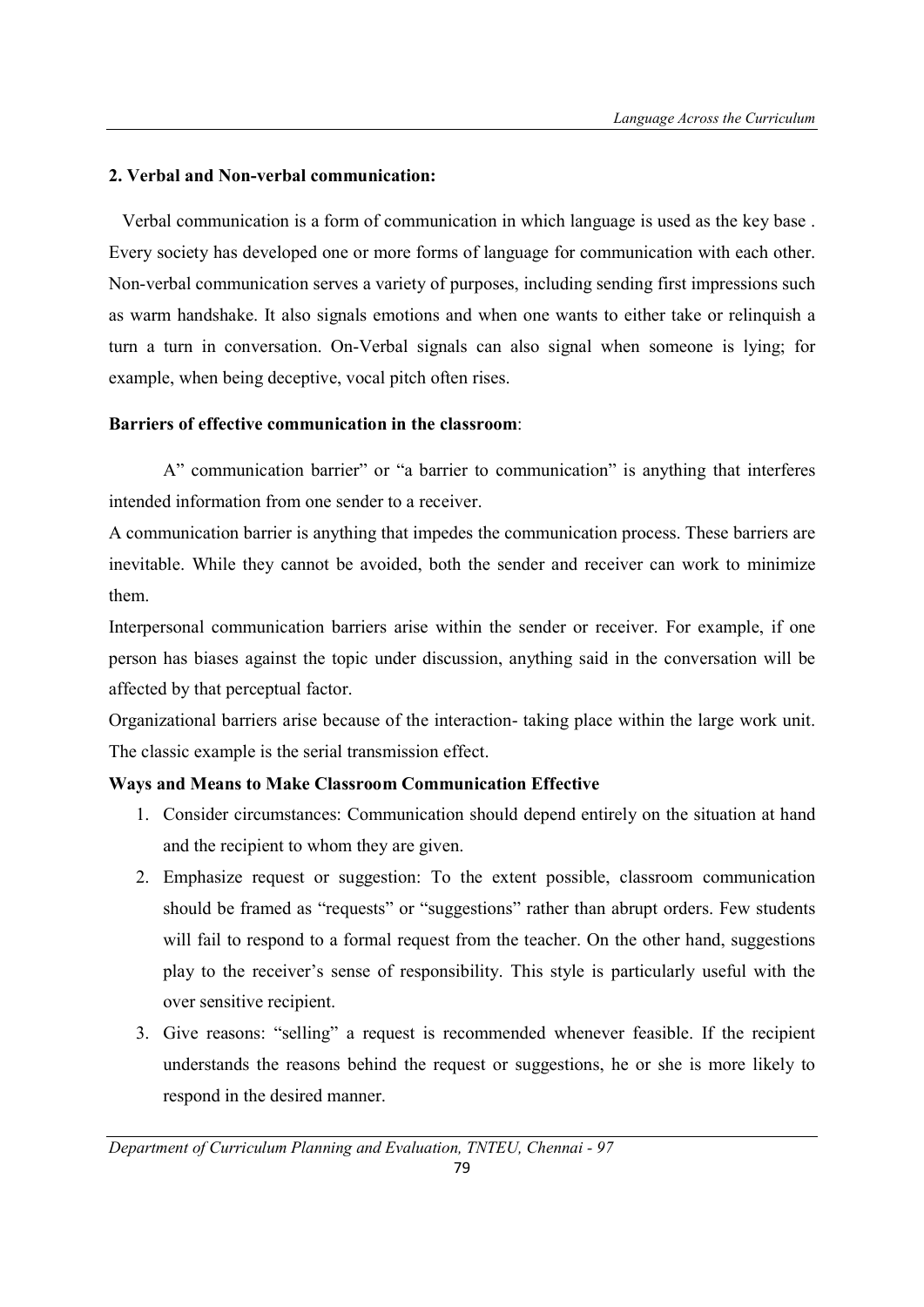- 4. Avoid Threats: Effective communication should avoid threatening the receiver. Threats stun and confuse recipients, and are likely to cause resentment and antagonism.
- 5. Avoid Excessive Solicit or Excuse: Communication that smack "apple-polishing" should be avoided, since they detract from colleague's respect for the initiator.

# THE NATURE OF CLASSROOM DISCOURSE, ORAL LANGUAGE IN THE CLASSROOM

### The Classroom Discourse

Classroom Discourse is a special type of discourse that occurs in the classroom.

Special features of classroom discourse include – unequal power relationship, turn- taking at speaking, patterns of interaction, etc. Classroom Discourse is often different in form and function from language used in other situations because of particular social role which learners and teachers have in the classroom and the kind of activities they usually carried out there.

Analysis of the patterns of interaction characteristics of most classrooms has shown that, on average, teachers talk more than two- thirds of the time, a few students contribute most of the answers, boys talk more than girls, and those sitting in the front and centre of the class are more likely to contribute than those sitting at the back and sides. Bracha Alpert (1991) has identified three different patterns of classroom discourse:

1. SILENT (the teacher talks almost all the time and asks only an occasional question),

2. CONTROLLED (as in the excerpt above), and

3. ACTIVE (the teacher facilities while the students talk primarily to each other)

Recent attempts to reform teaching based on constructivist views of learning have called for teachers to ask fewer questions and for students to learn to state and justify their beliefs and argue constructively about reasons and evidence. One fundamental aspect of classroom discourse is that the teacher talks most of the time.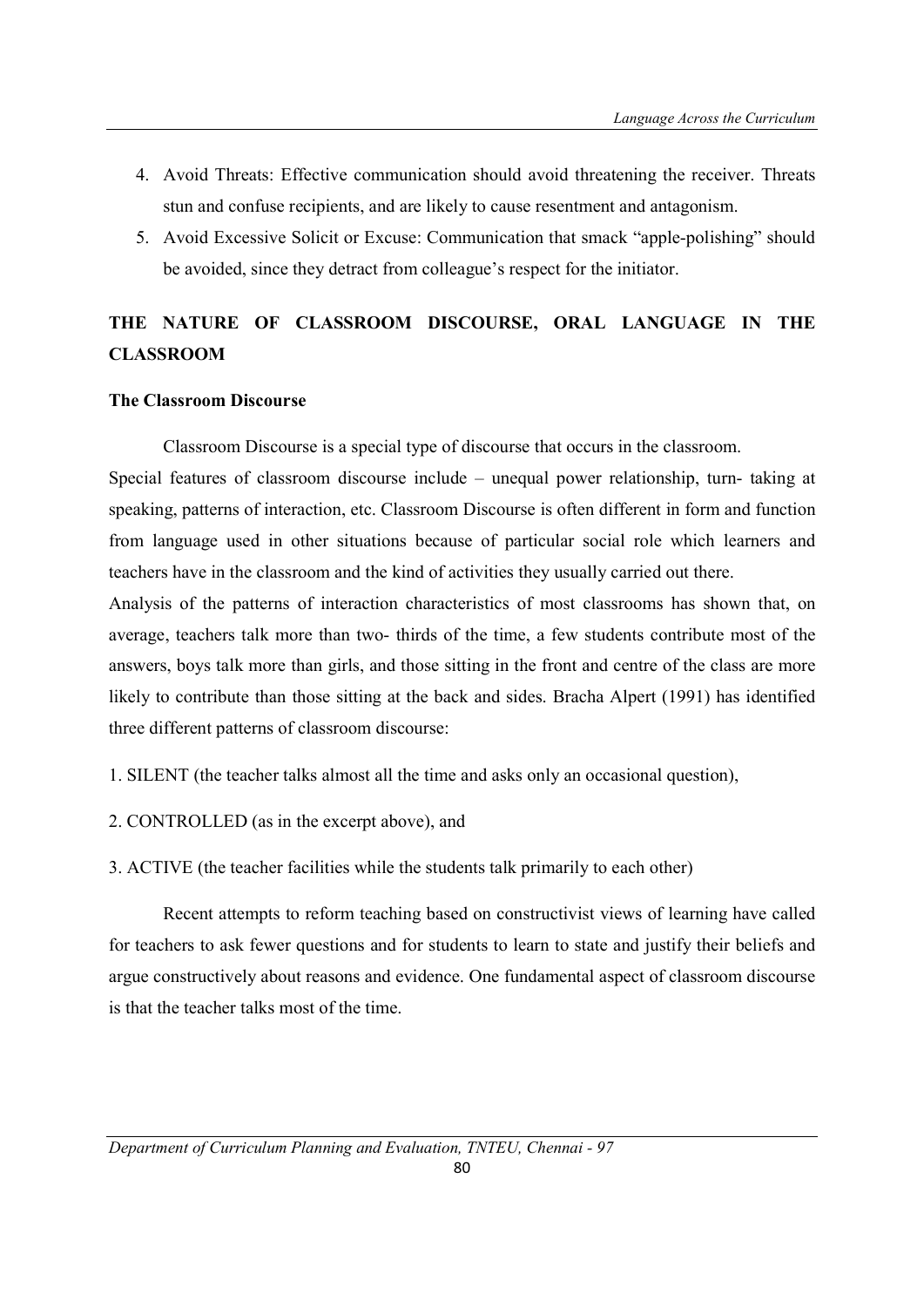### TYPES OF CLASSROOM DISCOURSE

Neil Mercer (1996) identified three ways of talking and thinking in classrooms:

- Disputation talk (in which knowledge is not developed; learners dispute without seeking any consensus or understanding).
- Cumulative talk (interlocutors make attempts to establish shared frames in which knowledge is built, but unquestioning).
- Exploratory talk (partners engage critically but constructively with each other' ideas; knowledge is built through critical interrogation and reflection, in a relationship of shared power)

### ORAL LANGUAGE IN THE CLASSROOM

Oral language skills make a very large contribution to literacy skill. There is a strong relationship between understanding of oral language, word knowledge and reading comprehension. The child's level of skill in producing oral language is likely to be reflected, in time, in the written work he or she is able to produce. It is not the case, though, that just any classroom talk will benefit children's literacy development. Some types of talk are more beneficial than others. Researchers interested in this area have suggested that some types of oral language are more 'literate' than others. By this, they mean that some types of oral language share more features with written language than do other types of oral language. What are these features? If we think about written texts, we can identify three important characteristics:

• Written language is always removed from the context – writing is about things that are not present in the environment. • Written language provides no opportunities for the reader to ask questions about things which may not be clear. • Written language is organised in particular ways, different ways for different types of text.

Department of Curriculum Planning and Evaluation, TNTEU, Chennai - 97 These features mean that, in writing, language has to be used in particular ways. The overall structure of the piece of writing is important, and providing enough information (using specific language) is also important. It is also true that written language often uses quite complex sentence structures. All very interesting, but how does it relate to oral language? If we think about types of talk, it is clear that some sorts of talk are more 'formal' than others, and that these more formal sorts of talk share the important characteristics of written language. Long turns at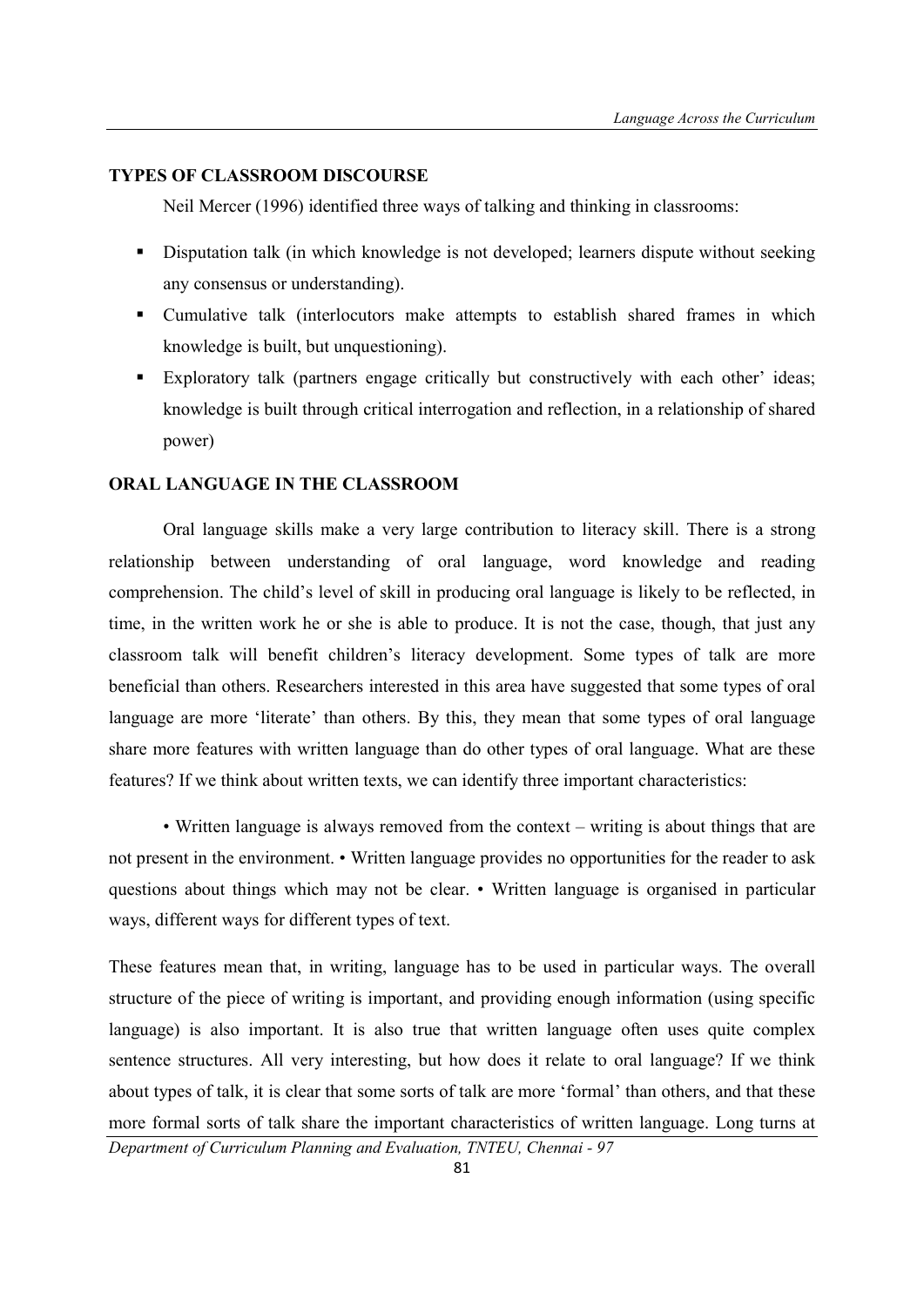talk, such as those found when children talk about their experiences, need to have an overall structure. The information needs to be organised in ways that make it easier to understand. Talk about things that are not present at the time of talking requires children to use more specific language, and often more complex sentences, than they do when the topic of their talk is available for all to see. In short, classroom activities that provide children with the best foundation for literacy are those that provide them with the opportunity to use long turn talk about topics that are not present in the classroom. Researchers tell us that spoken and written texts are organised in different ways in different languages, and in different dialects.

#### IMPORTANCE OF ORAL LANGUAGE

Oral language is important for learning a language. It is one of the skills connected with spoken skill. Oral language is the ability to speak in an appropriate way with correct pronunciation and stress. Speaking to learn orally is the vehicle of increasing knowledge. All classroom activities based on Oral language with listening capacities. If you are good at Oral skill it will help you to read well in the classroom. Oral skill pave for good extensive reading. By attainting good oral proficiency we will learn good number of active and passive vocabularies. This will also help you to develop writing skill which is high in the hierarchy of the four skills namely listening, speaking, reading and writing.

#### DISCUSSION AS A TOOL FOR LEARNING

 Classroom discussions are important to building comprehension. Teachers use discussions to engage students and to encourage them to evaluate ideas, justify interpretations, or compare information from several sources, as well as to discuss their own ideas and feelings about what they have learned. Elementary students typically learn new vocabulary through direct experience with concrete objects and events in the environment, high-school students typically learn through verbal interaction with teachers and peers. For high- school students, new words are both the means of communication and the focus or object of communication. By providing an impetus for communication, classroom discussions create opportunities for the introduction, exploration, and use of new vocabulary.

Department of Curriculum Planning and Evaluation, TNTEU, Chennai - 97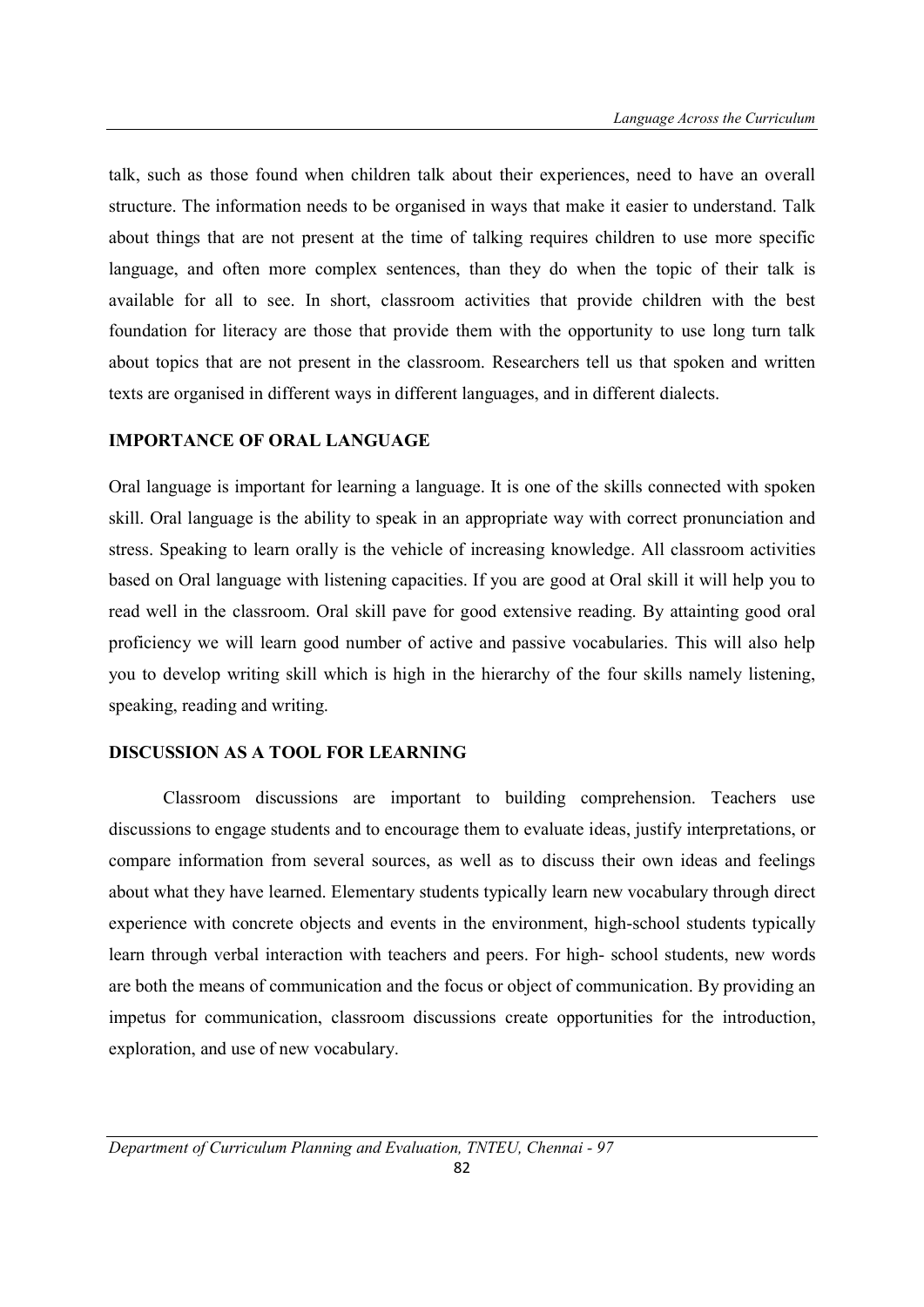The instructional language that the teachers use during classroom discussions include focusing (focusing on the key aspects of discussion), naming (naming ideas, strategies, or phenomena), and elaborating (elaborating on comments and questions with the intent of eliciting more complex verbal responses of reasoning). In moderating classroom discussions, teachers also use the following types of instructional language: overlapping (with the comments of others to keep conversation flowing), directing (the attention of students to preserve the instructional structure to build relationships).

### THE NATURE OF QUESTIONING IN THE CLASSROOM

A question is any sentence which has an interrogative form or function. In classroom settings, teacher questions are defined as instructional cues or stimuli that convey to students the content elements to be learned and directions for what they are to do and how they are to do it. The present review focuses on the relationship between teachers' classroom questioning behaviors and a variety of student outcomes, including achievement, retention, and level of student's participation. This means that certain other subtopics within the general area of questioning are excluded from the present analysis. It does not deal, for example, with the effects of textual questions or test questions, and it is only incidentally concerned with methods used to impart study skills, including questioning strategies, to students. What are the purposes of teachers' classroom questions? A variety of purposes emerge from analysis of the literature, including:

- To develop interest and motivate students to become actively involved in lessons
- To evaluate student's preparation and check on homework or seatwork completion
- To develop critical thinking skills and inquiring attitudes
- To review and summarize previous lessons
- To nurture insights by exposing new relationships
- To assess achievement of instructional goals and objectives
- To stimulate students to pursue knowledge on their own
- These purposes are generally pursued in the context of classroom recitation, defined as a series of teacher questions, each eliciting a student response and sometimes a teacher reaction to that response. Within these recitations, students follow a series of steps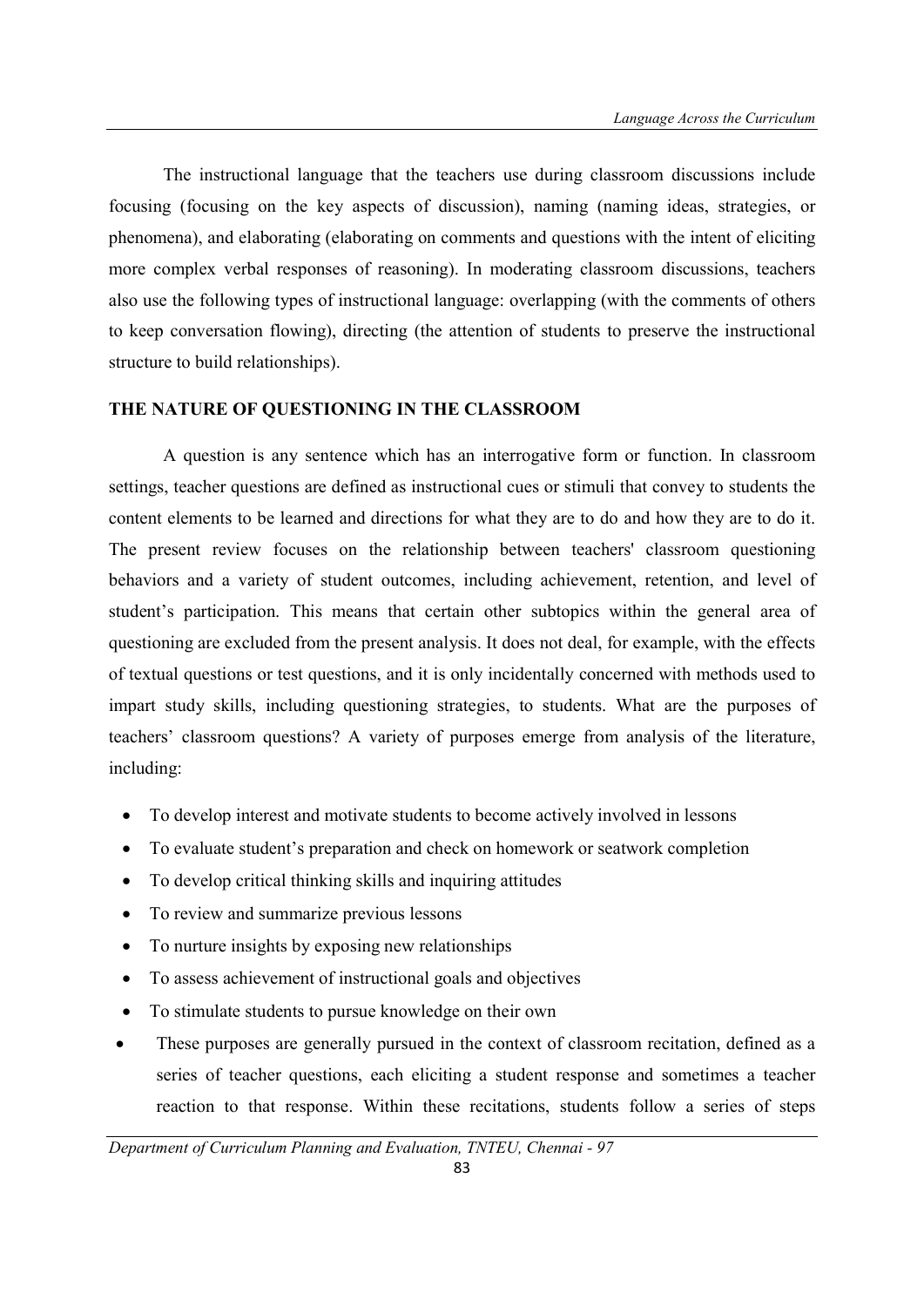(consciously or unconsciously) in order to produce responses to the questions posed. These steps include:

- Attending to the question
- Deciphering the meaning of the question
- Generating a covert response (i.e., formulating a response in one's mind)
- Generating an overt response; and often
- Revising the response (based on teacher probing or other feedback)

## TYPES OF QUESTIONING AND TEACHER CONTROL.

### Question Types

The major types of questions fall into four categories:

- Managerial: questions which keep the classroom operations moving;
- Rhetorical: questions used to emphasize a point or to reinforce an idea or statement;
- Closed: questions used to check retention or to focus thinking on a particular point; and
- Open: questions used to promote discussion or student interaction.

Following is a list of question types you can use to analyze your questioning strategies and develop a variety of questions to help students think.

## I. Probing Questions

Series of questions which require students to go beyond the first response. Subsequent teacher questions are formed on the basis of the student's response.

## Types:

1. Clarifying

Ex: "What, exactly do you mean?"

"Will you please rephrase your statement?"

"Could you elaborate on that point?"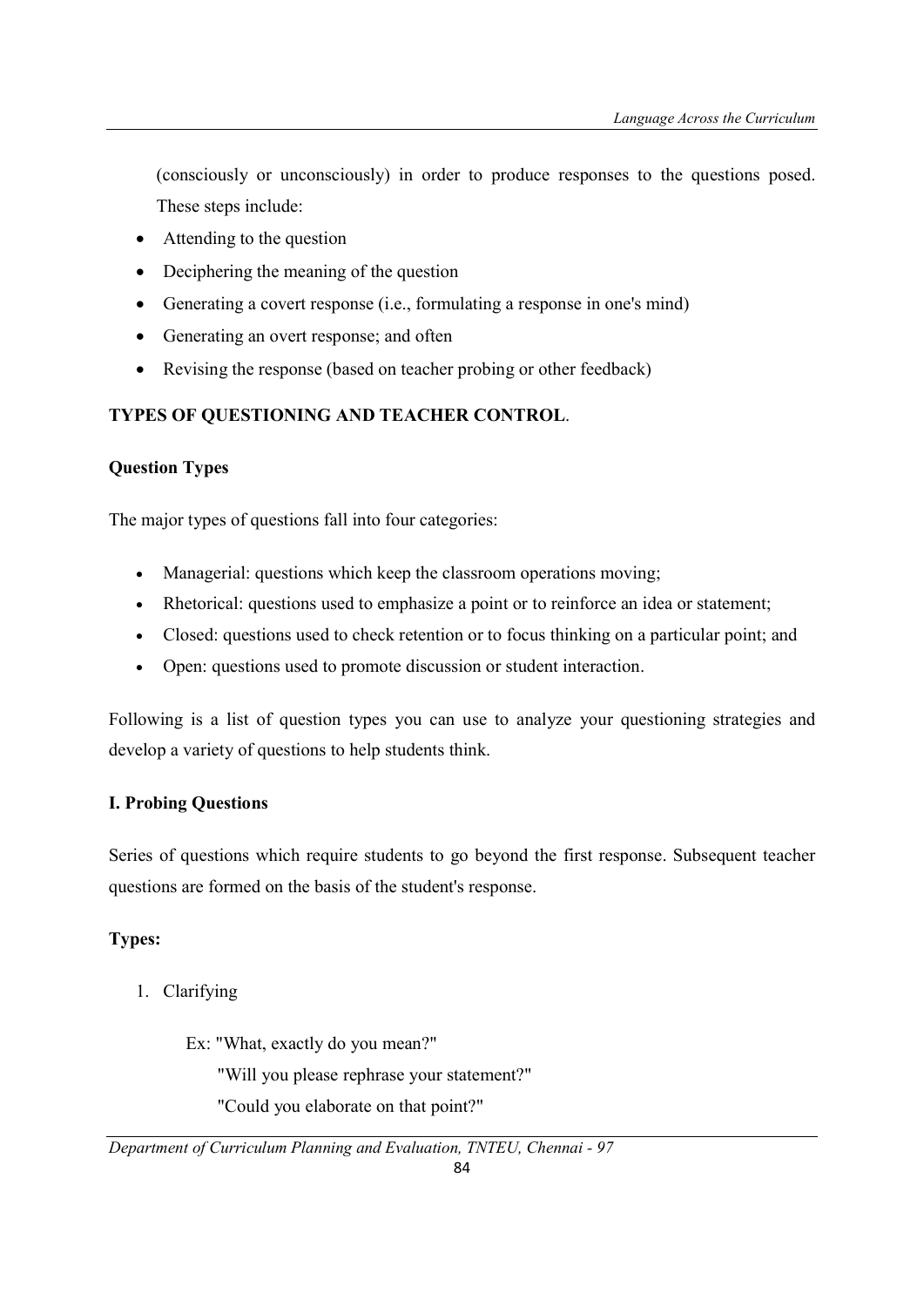"What did you mean by the term. . .?"

2. Increasing Critical Awareness

Ex: "What are you assuming?"

"What are your reasons for thinking that is so?"

"Is that all there is to it?"

"How many questions are we trying to answer here?"

"How would an opponent of this point of view respond?"

#### 3. Refocusing

 Ex: "If this is true, what are the implications for . . .?" "How does John's answer relate to . . .?" "Can you relate this to . . .?" "Let's analyze that answer."

### 4. Prompting

Ex: Teacher: "John, what's the square root of 94?" John: "I don't know." Teacher: "Well, what's the square root of 100?" John: "Ten." Teacher: "And the square root of 81?" John: "Nine." Teacher: "Then what do we know about the square root of 94?" John: "It's between nine and ten."

5. Redirecting to Another Student

Ex: Teacher: "What is the theme of Hemmingway's 'Old Man and the Sea'?" Sam: "It's about an old man's courage in catching a fish." Teacher: "Mary, do you agree?" or: "Mary, do you think it's that simple?" or: "Mary, can you elaborate on Sam's answer?"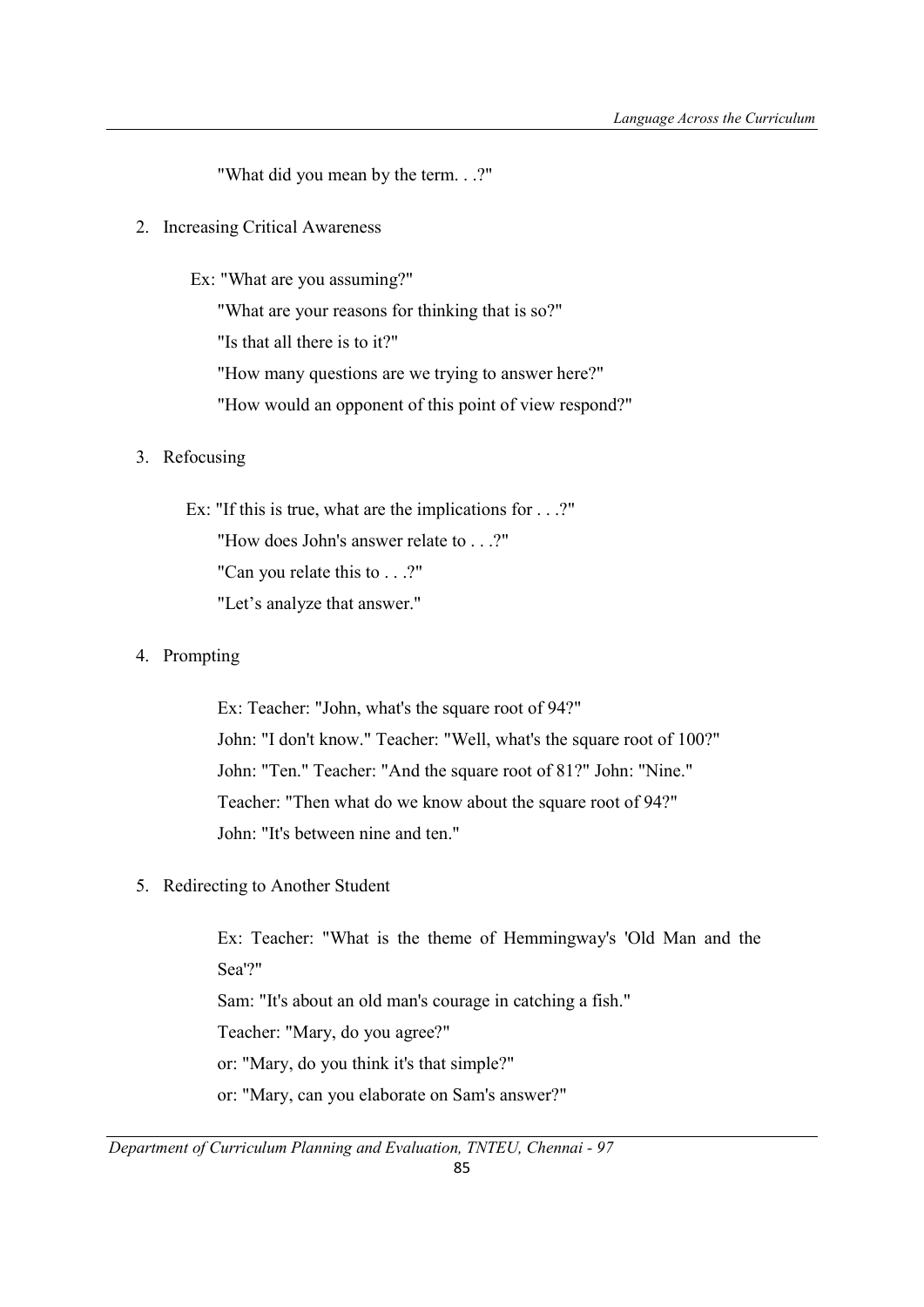## II. Factual Questions

Questions which require the student to recall specific information s(he) has previously learned. Often these use who, what, when, where, etc.

## Types:

1. Simple Bits of Information

Ex. "Who was the leader of the Free French forces during W.W.II?" "Who is the main character in Margaret Mitchell's novel, Gone with The Wind?" "During which century did Shakespeare live?" "What is the Spanish verb meaning to run?"

2. Facts Organized into a Logical Order (Sequence of Events)

Ex. "What are the steps a bill goes through before it becomes a law?" "How were the American and French forces able to bottle up Cornwall and the British at Yorktown?"

"How did Robinson Crusoe react when he discovered footprints in the sand?"

"What is the commercial method for producing hydrochloric acid?"

## III. Divergent Questions

Questions with no right or wrong answers, but which encourage exploration of possibilities. Requires both concrete and abstract thinking to arrive at an appropriate response

Ex. "What might happen if Congress passes a law preventing the manufacture and sale of cigarettes in the United States?"

"How would the story have been different if John had been a tall, strong boy instead of disabled?"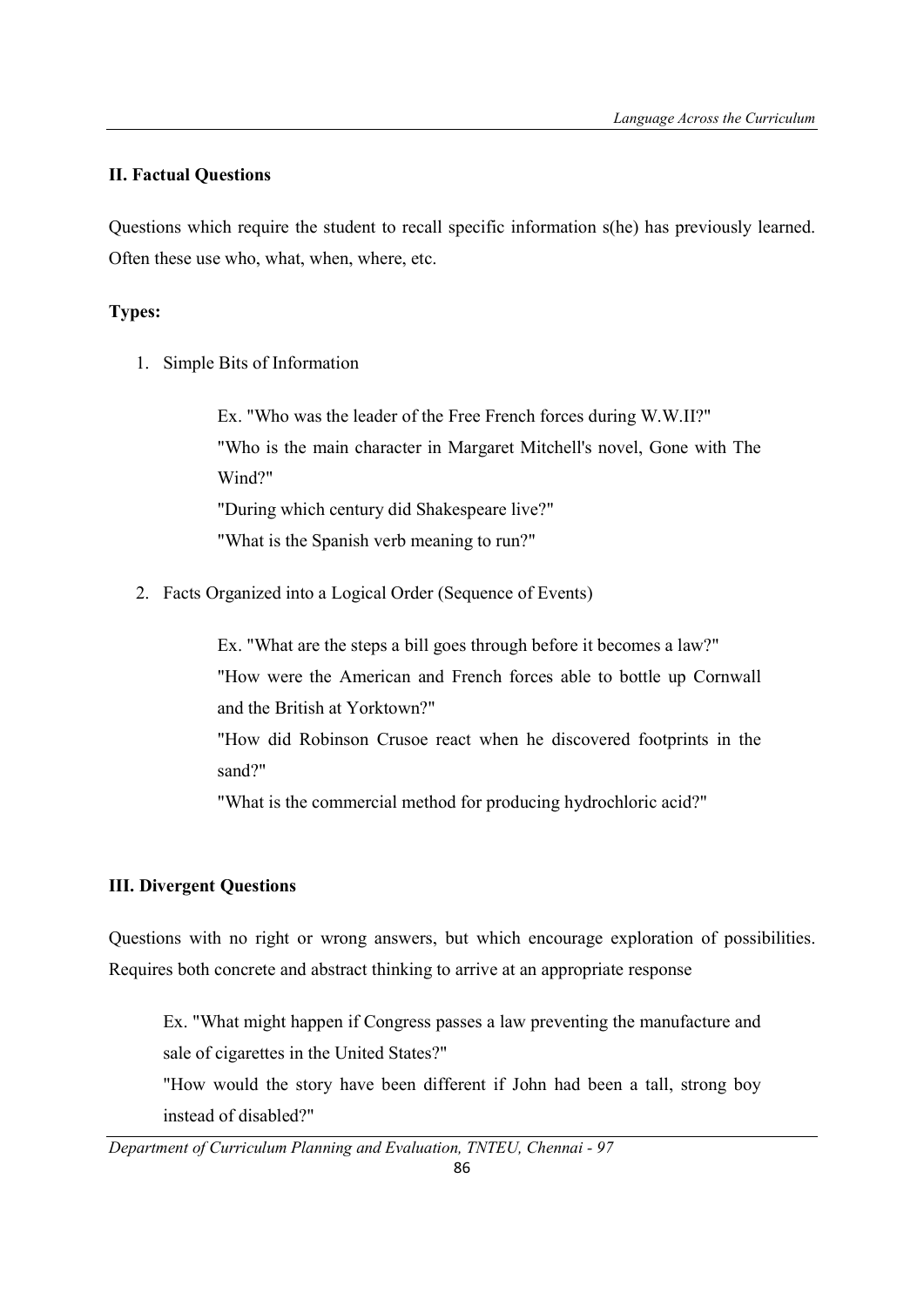"If you were stuck on a desert island and the only tool you had was a screwdriver, what use might you make of it?"

"In what ways would history have been changed had the Spanish Armada defeated the English in 1588?"

### IV. Higher Order Questions

Questions which require students to figure out answers rather than remember them. Requires generalizations related to facts in meaningful patterns.

### Types:

1. Evaluation: Requires judgment, value or choice based upon comparing of ideas or objects to established standards.

> Ex: "Which of the two books do you believe contributed most to an understanding of the Victorian era? Why?"

> "Assuming equal resources, who would you rate as the most skillful general, Robert E. Lee or Ulysses S. Grant? Why?

2. Inference: Requires inductive or deductive reasoning

Inductive: Discovery of a general principle from a collection of specific facts.

Deductive: Logical operation in which the worth of a generalization is tested with specific issues.

Ex: "We have examined the qualities these world leaders have in common. What might we conclude, in general, about qualities necessary for leadership? Why?" (Inductive)

"If the temperature of the gas remains the same, but gas is taken to an altitude of 4000 feet higher, what happens to the pressure of the gas? Why?" (Deductive)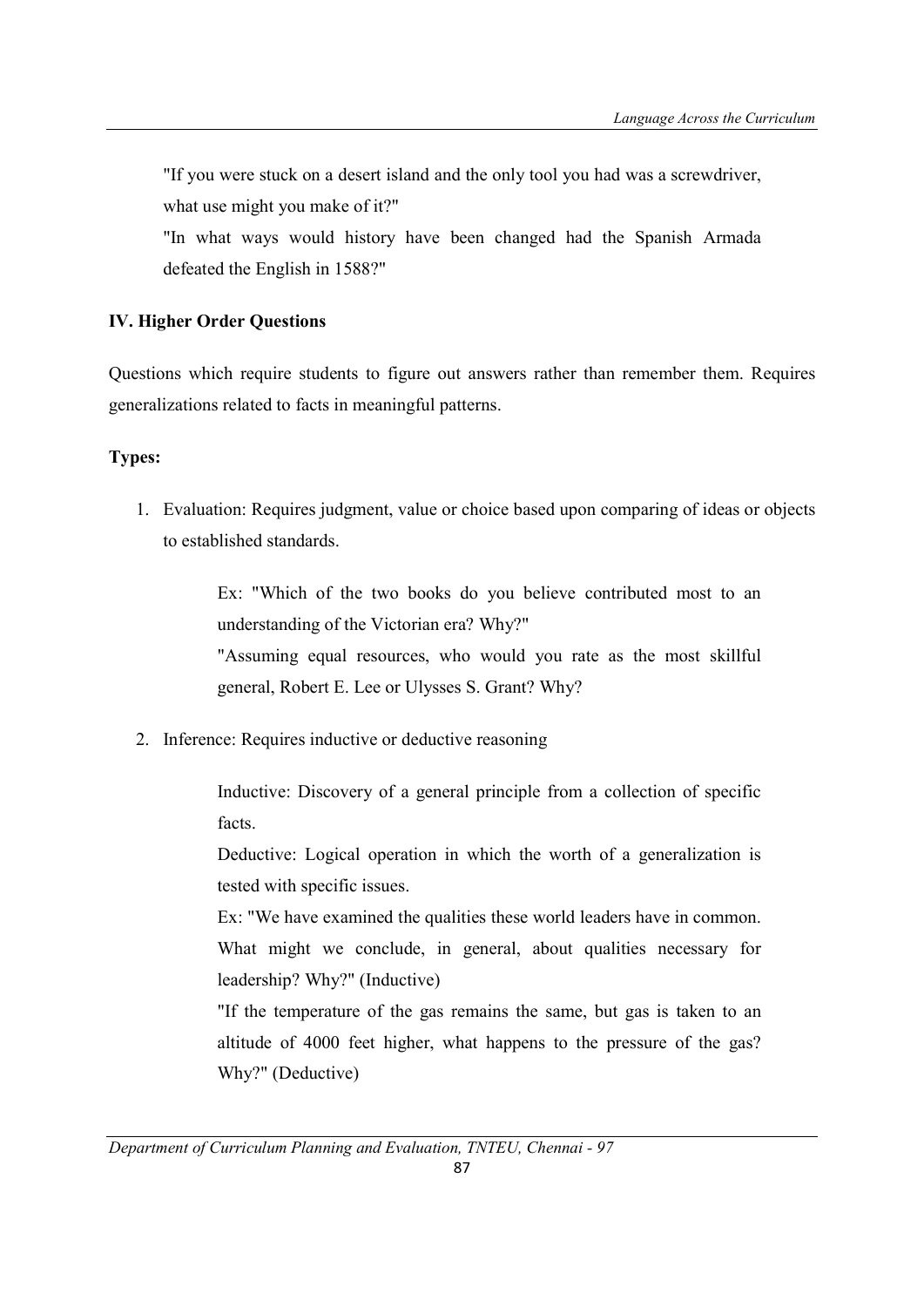3. Comparison: Requires student to determine if ideas/objects are similar, dissimilar, unrelated, or contradictory.

> Ex: "Is a mussel the same thing as a clam?" "What similarities and differences exist between Lincoln's Gettysburg Address and Pericles' Funeral Oration?" "What is the connection between Social Darwinism and the Supreme Court actions of the late nineteenth century?"

4. Application: Requires student to use a concept or principle in a context different from that in which she/he learned it.

> Concept = Classification of events/objects that have common characteristics. Principle = A relationship between two or more concepts. Ex: "How was Gresham's Law demonstrated in the Weimer Republic of Germany?" "Can you think of an example to fit this definition?"

5. Problem-solving: Requires a student to use previously learned knowledge to solve a problem. Students must see relationships between knowledge and the problem, diagnose materials, situations, and environments, separate problems into components parts, and relate parts to one another and the whole. This question may generate answers the teacher hasn't anticipated.

> Ex: "Suppose you grow up with the idea that dogs were bad. Out of the many dogs you came into contact with, none bit you when you were quite young. How would you react towards dogs now? Would the type, size, etc., of the dog make any difference as to how you react? Explain the notion of prejudices using this example."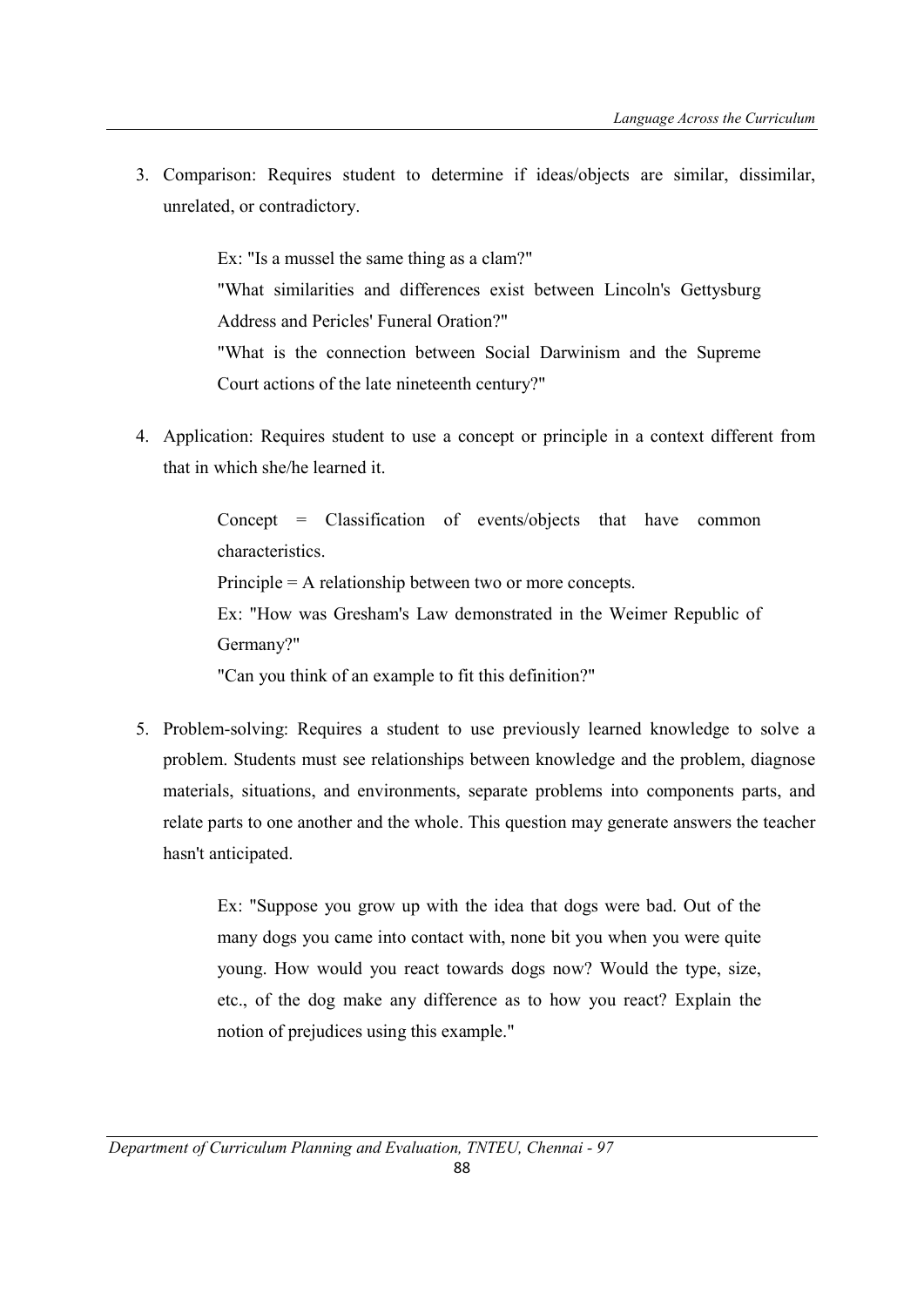## V. Affective Questions

Questions which elicit expressions of attitude, values, or feelings of the student.

Ex: "How do you feel about that?" "Is that important to you?" "Would you like to . . .?"

## VI. Structuring Questions

Questions related to the setting in which learning is occurring.

Ex: "Are there any questions? "Any further comments?"

"Is the assignment clear?"

"Would you repeat that?"

"Are we ready to continue?"

## **CONCLUSION**

 This unit highlights the significance of the mother- tongue in classroom. It also signifies to what extent communication skill is important for the students. This unit also deals with discourse skill, oral language skill and types of questions in a vivid manner, as to enlighten the minds of the students.

## QUESTIONS FOR DISCUSSION AND REFLECTION

- 1. Position of mother-tongue". Discuss the importance of mother-tongue in today's Classroom Instruction.
- 2. Briefly explain about types of questions and teacher control?
- 3. Explain communication process in the classroom?
- 4. What are the most common difficulties with Indian students in acquiring correct speech habits?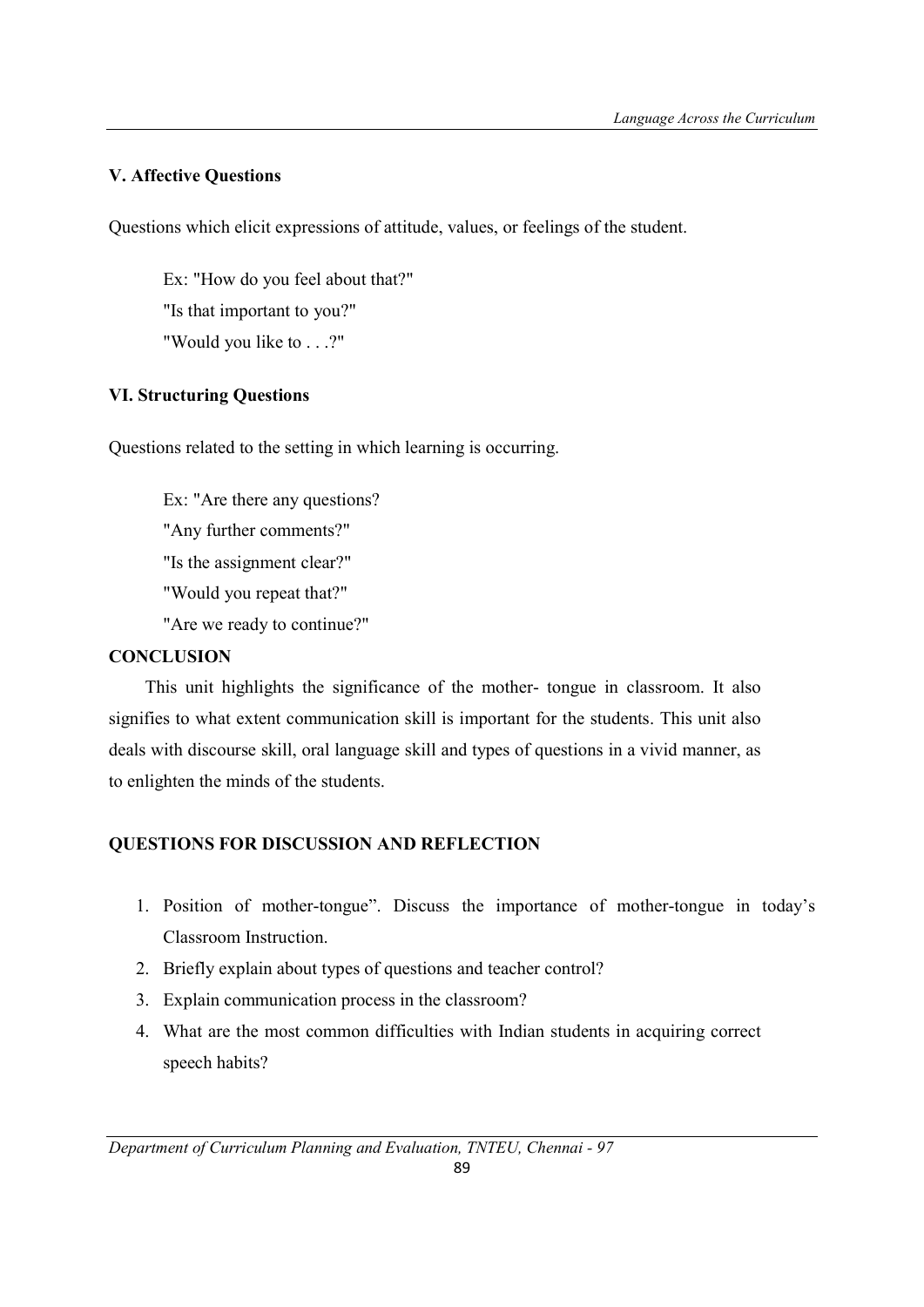## Unit IV LANGUAGE ACROSS CURRICULUM

### Course Objectives

At the end of the unit, the student – teacher will be able to

- discuss about uses of language in various subjects;
- find effectiveness of medium of instruction in language across curriculum;
- find need and important of reading comprehension and comprehension strategies;
- know about Deficit Theory Discontinuity Theory and its uses;
- find uses of classroom interaction and Strategies of Promoting Classroom Interaction.

### Introduction

 Language is most helpful to communicate our thoughts and feelings. But educational context to understand the significant of language in a deeper way we need to examine it in a multi-dimensional space, giving due importance to its structural, literary, sociological, culture, psychological, and aesthetic aspects. This unit discuss about uses of language in various subjects, effectiveness of medium of instruction, need of reading comprehension, some language theory etc.,

### Language for specific purpose:

Language for Specific Purposes has been primarily used to refer to two areas within applied linguistics

- 1. One focusing on the needs in education and training
- 2. One with a focus on research on language variation across a particular subject field

### Education and training:

Language for Specific Purpose is a widely applied approach to second or foreign language teaching and training that addresses immediate and very specific needs of learners who need that language as a tool in their education, training or job.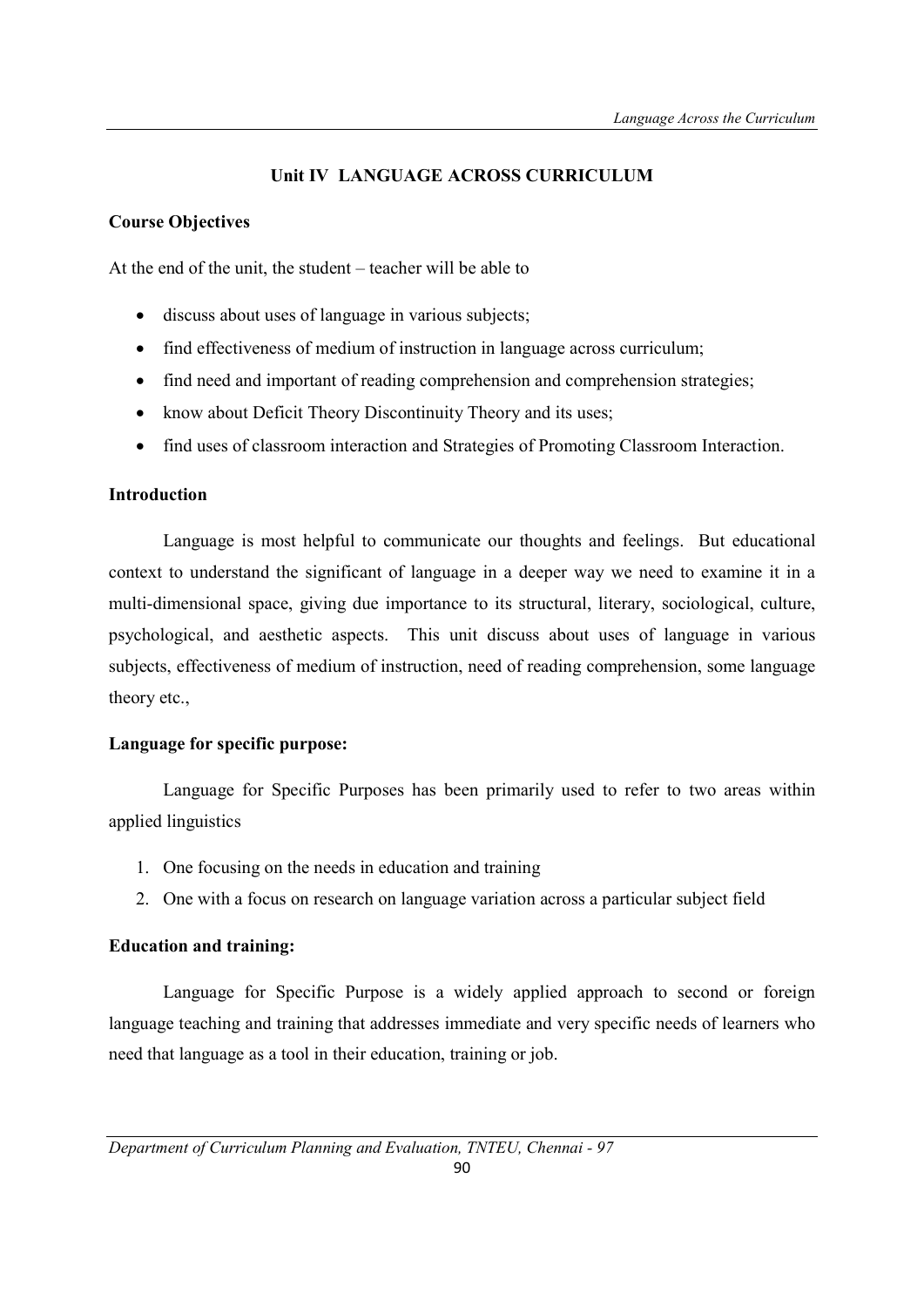A negotiated syllabus means that the content of a particular course is a matter of discussion between teacher and students, according to the wishes and needs of the learners in conjunction with the expertise, judgment, and advice of the teacher.

#### Research:

"Language for Specific Purposes" has also been used to refer to a branch of *applied* linguistics which deals with a variety of language used by members of a particular subject field, concentrating on its genres, stylistic features and technical lexis. This research is relevant for such problem-based areas as language education, translation and the design of specialised dictionaries. Some in the training area consider such research on Professional Communications as LSP-related research when it is paired with or applied directly to an LSP training program.

Applied linguistics is an interdisciplinary field of linguistics that identifies, investigates, and offers solutions to language-related real-life problems. Some of the academic fields related to applied linguistics are education, psychology, computer science, communication research, anthropology, and sociology.

#### Relationship to content-based instruction:

Content-based language instruction (CBI) is also sometimes confused with ESP. At the post-secondary level it is frequently used to motivate groups of learners who may be interested in the same professional field, providing meaningful communication opportunities. However, as in their regular studies they are usually not studying through a foreign/ second language (except for sheltered courses), they do not need English as a tool in their immediate studies. "Content-based instruction (CBI) is the integration of selected content with language teaching aims".Thus, when trying to identify which approach being taken, the question is: "Is it English for Specific Purposes or English through specific content themes or content areas?"

### Specific purpose of language in mathematics:

Understanding the Problem/Reading the Story. Students should be encouraged to think of word problems as short stories. Thus, they can apply the same reading strategies they use for making meaning from other texts. Engaging students in asking questions and discussing the word problems is very beneficial for English Language Learners.

Department of Curriculum Planning and Evaluation, TNTEU, Chennai - 97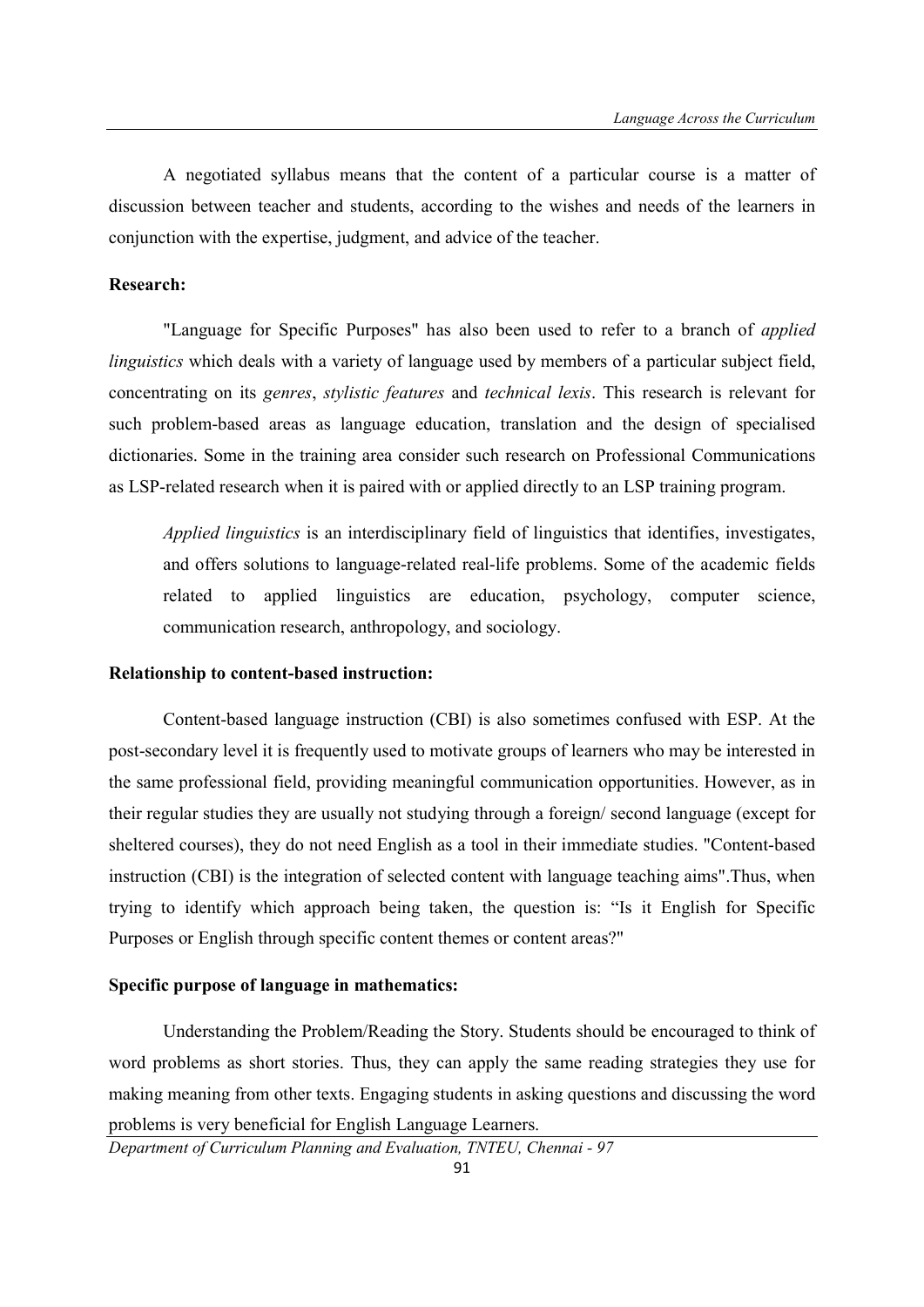Another important step is to encourage students to make connections to prior experience, to the world, and to their important mathematical ideas. After the students have made sense of the problem, they must plan how to solve it.

Guiding students to consider different representations (manipulative, pictures, graphs, written language, symbols, tables, equations, action movement, oral language, or mental images of real world situations) will be especially beneficial for English Language Leaners (Hyde, 2006).

Writing problems, giving students opportunities to write their own problems, specifically word problems, will support numerous writing skills. When students engage in writing problems, they demonstrate their understanding of the mathematics but also their understanding of sentence structure, vocabulary, grammar, and punctuation. Writing problems demands clear, concise, and complete ideas. After writing problems, their peers should read them to make sure they are complete and make sense. Students can then revise their problems based on that feedback.

Deciphering the Language of Mathematics. Language can be confusing because some words are used in both everyday English and mathematics (square, similar, range). Also, certain terms learned together can be challenging (equation and expression, hundreds and hundredths, intersect and intercept). One strategy to use with students is a partnering activity where students study the terms and uncover the differences between them. They focus on these differences and create a poster, skit, web page, or other product that highlights what each term means and how the terms are different. Some type of visual artifact may be posted on a word wall for future reference (Hunsader, Kersaint, Richards, Rubenstein, and Thompson, 2008).

Use of Graphic Organizers. Graphic organizers are an instructional tool that visually organize information so that it can be understood, remembered, and applied. These organizers aid students in reading comprehension, writing, and oral conversation. In mathematics, concepts webs, charts, and Venn diagrams are particularly useful.

Graphic organizers allow students to make sense of the important ideas of mathematics. Students make connections between existing knowledge and new concepts to be learned. They are able to organize information obtained from written or oral texts, develop and practice reading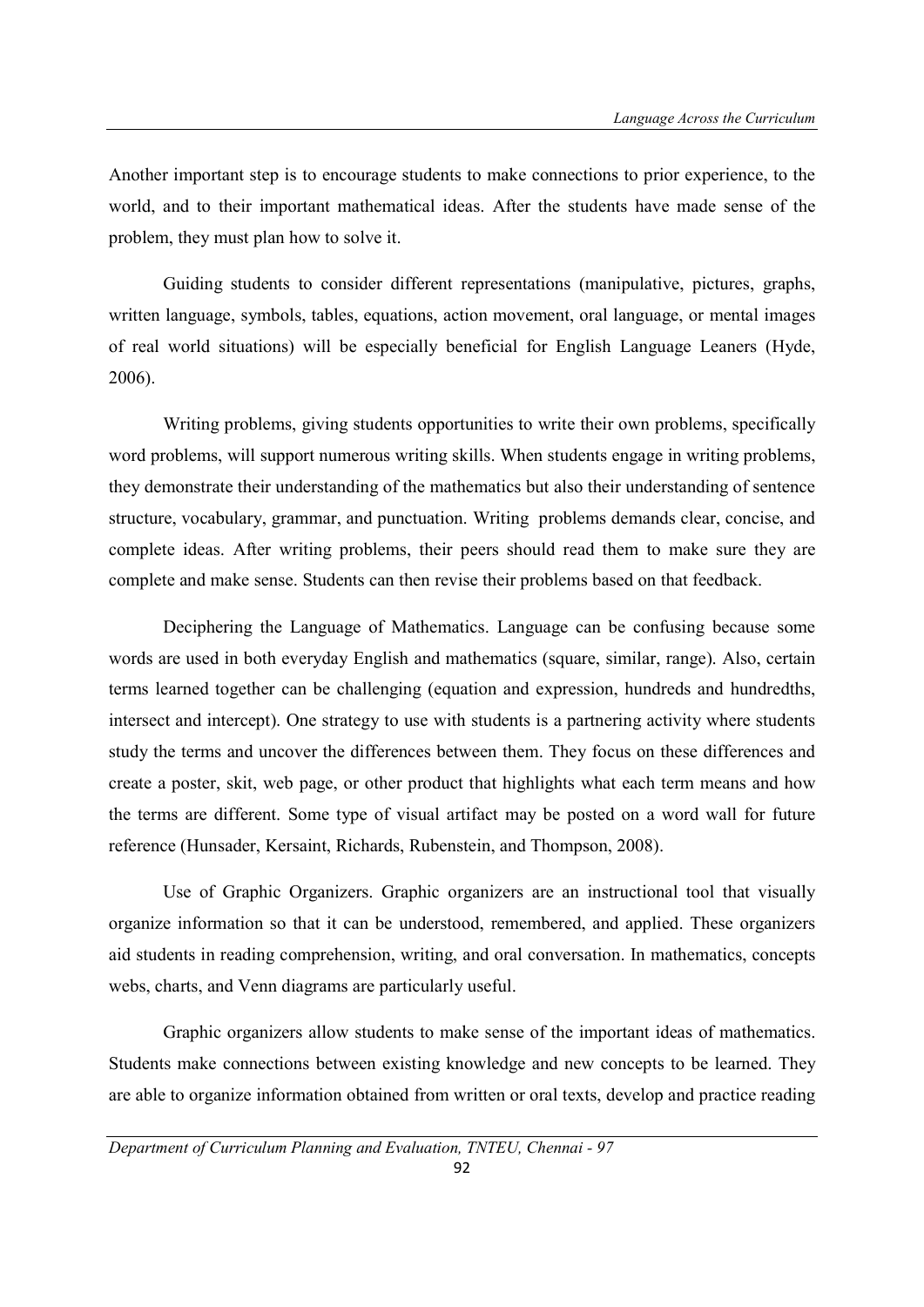strategies, increase retention, activate schema as a pre-reading or pre-listening activity, and organize ideas for writing or discussion. Multiple Representations Charts support students in vocabulary and language development. These charts help students develop conceptual understanding through writing by giving them an opportunity to explain and make connections among vocabulary symbols, concepts, and procedures (Hunsader, Kersaint, Richards, Rubenstein, and Thompson, 2008).

7. Modeling of Think Alouds. Teachers should use the strategy of thinking aloud as they read through a problem so students can experience the thought processes. After the teacher models it several times, students can practice a think aloud with a partner. Students will be supported not only in the problem-solving process but also in the ability to express themselves.

8. Learning Journals. Learning logs can be beneficial in helping students to explain their thinking, use new mathematical vocabulary, and demonstrate their learning. ELLs may need some scaffolding by providing them with writing frames to assist them with organization. When introducing any new tool, it is important for the teacher to model its use. If students have difficulty organizing their thoughts before writing, the teacher can initiate a talk time first. Sometimes if students discuss what they want to write first, they are more confident and successful in transferring their thoughts to paper.

9. Academic Language Scaffolding. Language Scaffolding is a step-by-step process of building student's ability to complete tasks on their own. Students identify mathematics vocabulary by participating in an introductory activity. Scaffolding consists of several strategies used in conjunction to "shelter" curriculum content for ELLs. These strategies include modeling the use of academic or technical language; contextualizing academic or technical language through the use of visuals, gestures, graphic organizers, and demonstrations; and using hands-on learning activities that involve the use of academic or technical language.

10. Directed Reading-Thinking Activity. This activity engages students in the processes of reading and is applicable when reading a mathematics textbook. Students take a quick look at the titles, captions, charts, pictures, or graphs in the lesson. Students predict what they think the main ideas of the lesson will be. Then students read the text of the lesson to determine how accurate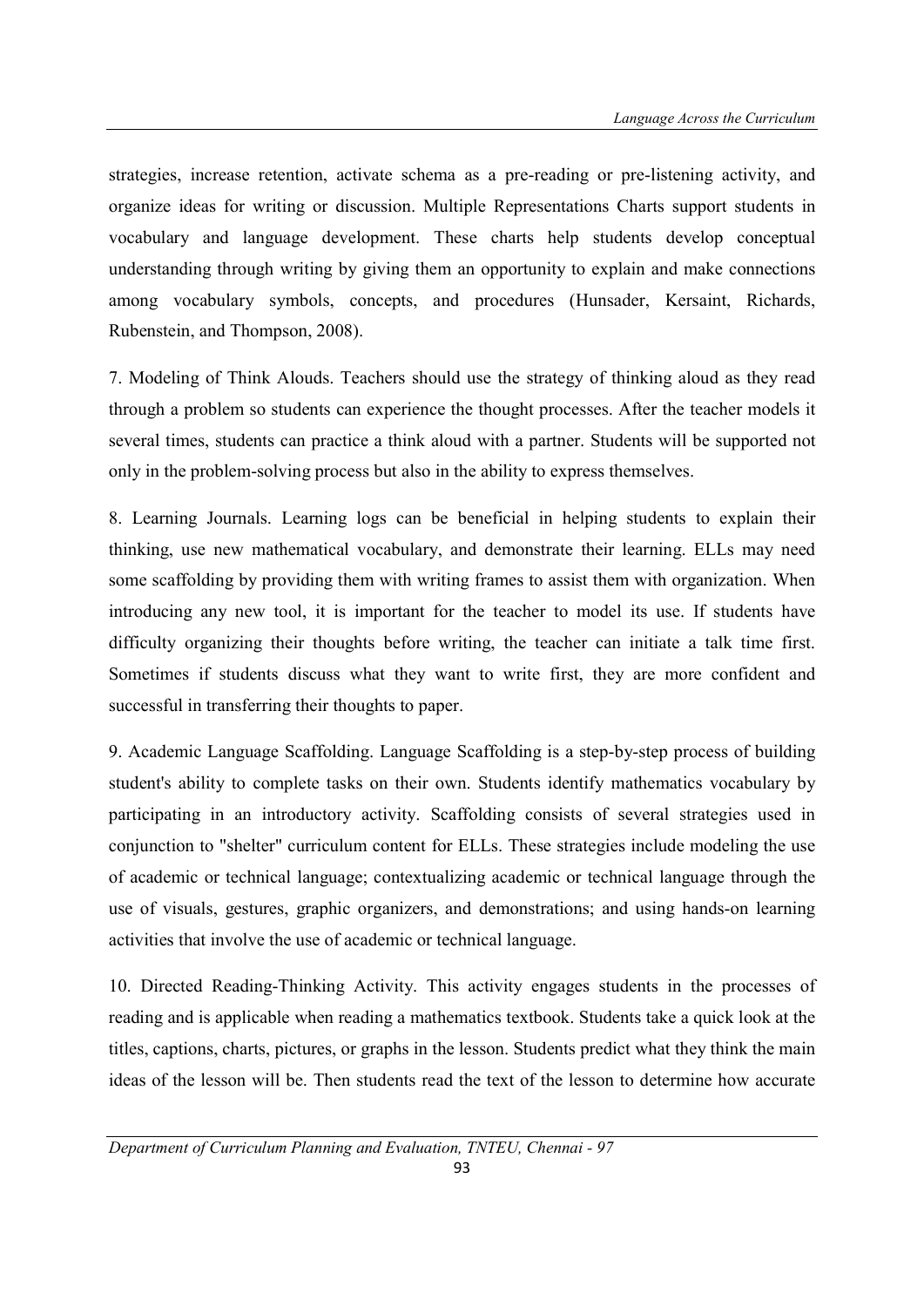their predictions were. This strategy enables students to get personally involved with the text and gives them a purpose for reading.

### Mathematics - A Language:

 Mathematics is a language. The factors like letters, writing, reading and grammar in language can be seen in mathematics as well. Through this language, communication and translation also take place. Just like the discourse forms in language, we come across discourse forms such as figures, tables and graphs in mathematics. Therefore, the child has to use these discourse forms in order to understands mathematical ideas and communicate through them. The learner must be enabled to use mathematics to form new mathematical relations and to clarify his/her thoughts. This skill helps in problem solving.

Language skills in mathematics include the ability to perform basic computations, to use basic mathematical concepts in practical situations, to make reasonable estimates, to understand graphs, charts and numerical concepts in language, to manage data, to handle money and do stock inventories. They may, in addition, need to represent world problems mathematical concepts, evaluate or construct mathematical arguments and interpret and explain proofs.

### Language and History:

History is a language rich subject. Language plays a significant role in learning and making history. Historical records are based in language and so for understanding the fellings and reasons for why thing happened in the past. Because language changes, there may also be a need for some vocabulary that captures the past meaning of words and expressions that are not in current use by students today. Language in History typically deals with recounts, accounts, explanations, exposition, rebuttal challenges and discussion.

 Language outcomes in History should include explicit teaching of writing argumentative essays that draw upon historical events and evidence accurately and concisely. Linguistically, students should be able to decode concepts and vocabulary by using their understanding of word roots, prefixes, suffixes and nomenclature and common expressing. Students in History need to be able to read for context clues. Common grammatical structures include passive voice and conversions of verbs into nouns.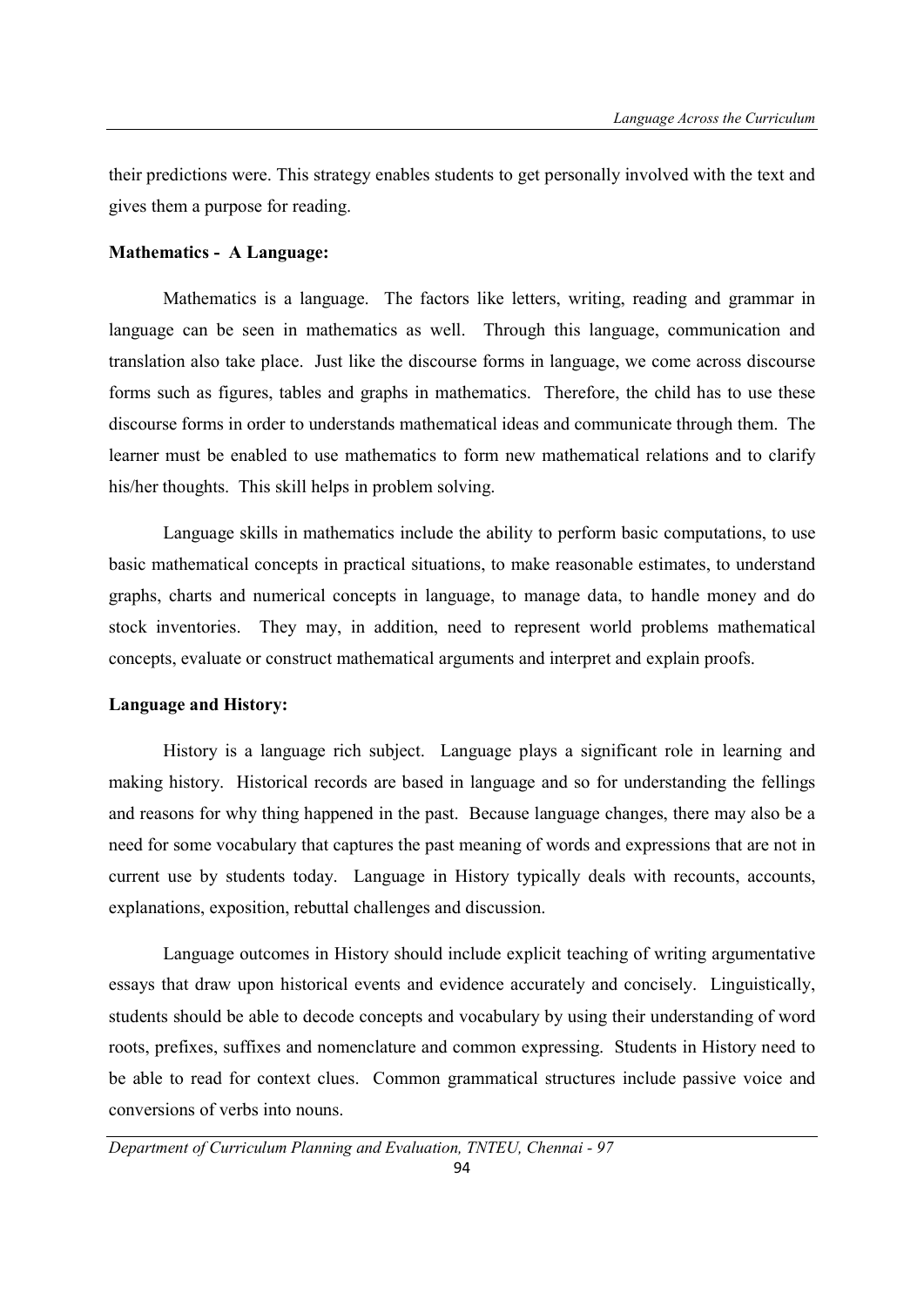### Science and Language development:

 Language plays two crucial roles in science learning: 1. It facilitates the communication of conceptual and procedural knowledge questions, and propositions ( external, public), and 2. It mediates thinking, a process necessary for understanding (internal, private).

For students, language development is intimately involved in their learning about the natural world. Science provide a real and engaging context for developing literacy, and language arts skills and strategies support conceptual development and scientific practice. For example, the skills and strategies used for reading comprehension, writing expository text, and oral discourse are applied when students are recording their observations, making sense of science content, and communication their ideas. Student's' use of language improves when they discuss, write and read about the concepts explored in each investigation. The scientific and engineering practices are listed below, along with a sample of the language functions that ate exercised when effectively engaged in that practice.

#### Science and Reading domain:

In the kindergarten, you can enhance science learning by using trade books and other read-aloud resources to engage students and provide topics for lively discussions. Reading aloud helps primary students understand the science content and lets you model reading comprehension strategies such as asking yourself questions and summarizing a paragraph just read.

#### Medium of instruction:

Medium of Instruction means the language through which all the subjects are taught. In a multilingual country like India there are various mediums of instructions used to give education. Mostly medium of instruction is either the regional language (e.g. Gujarati, Marathi, Tamil, Kannada, Kashmiri, Konkani, Maithili, Malayalam, Manipuri, Marathi, Nepali, Oriya, Punjabi, Sanskrit) & English.

Department of Curriculum Planning and Evaluation, TNTEU, Chennai - 97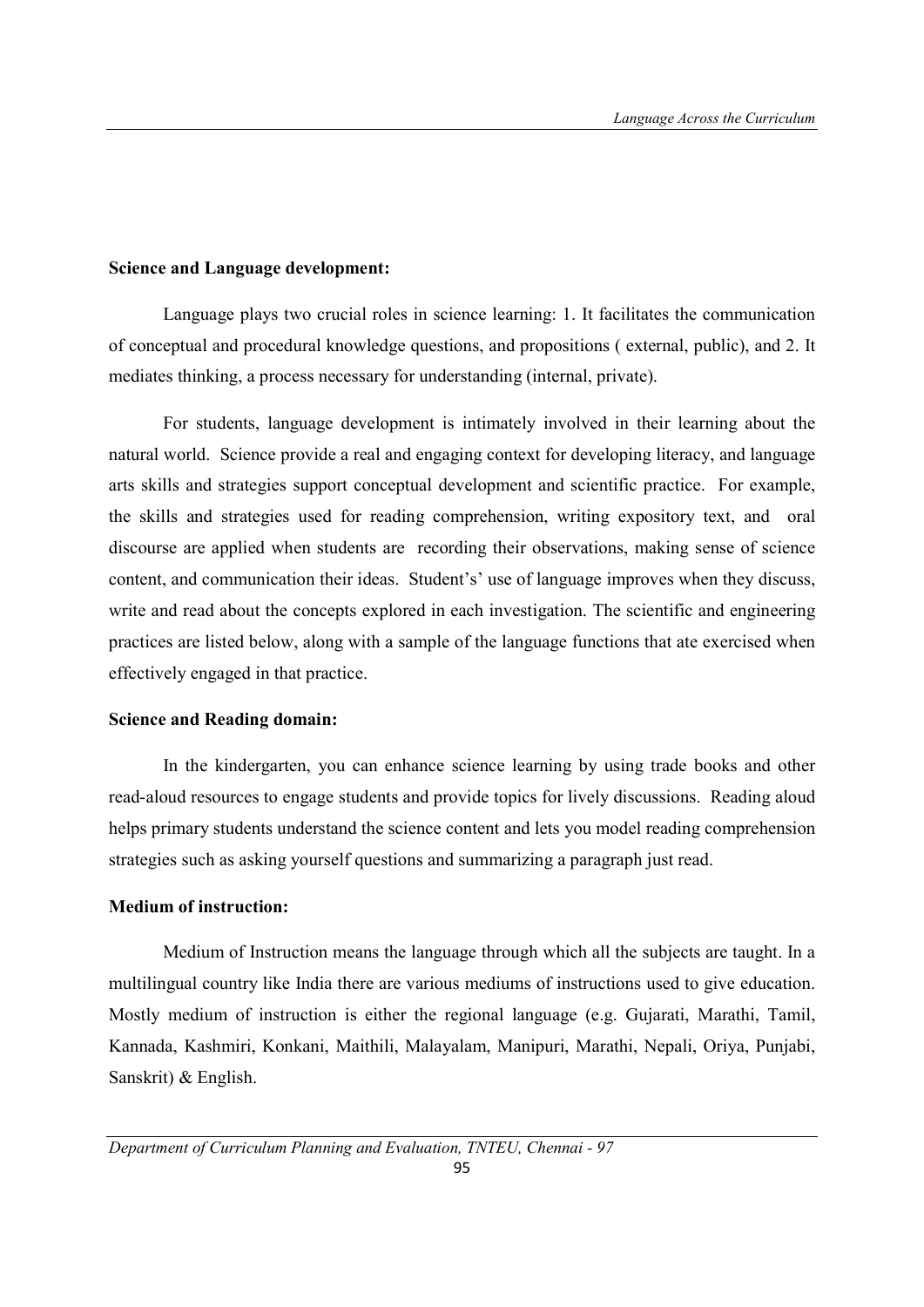Hindi is also medium of instruction at some colleges. Regional languages being mother tongues are easy to learn and learners find easy to express themselves, Whereas English language has its own advantages but sometimes learners face difficulty in learning and expressing themselves in that language.

### Mother Tongue as the Medium of Instruction:

India is multilingual country. In India different languages are spoken in different states. There are 22 languages recognized by the Constitution of India, of which Hindi is the official national language and a primary language of 30% of the people in the country; the other languages are Assamese, Bengali, Bodo, Dogri, Gujarati, Hindi, Kannada, Kashmiri, Konkani, Maithili, Malayalam, Manipuri, Marathi, Nepali, Oriya, Punjabi, Sanskrit, Santhali, Sindhi, Tamil, Telugu, Urdu. In addition, there are 844 different dialects used in various parts of the Country.

English often forms the most important language for national, political, and commercial communications. Every state has colleges having different medium of instructions for example, Gujarat has Gujarati, Maharashtra has Marathi, Tamil Nadu has Tamil, Kerala has Malayalam, Rajasthan, M.P, and U.P has Hindi, Assam has Assamese, Goa has Konkani, Punjab has Punjabi, and West Bengal has Bengali language as the medium of instruction. As the researchers, study center was Anand District, the Medium of Instruction in most of the colleges here is Gujarati.

#### English Language as the Medium of Instruction:

Colleges having English language as medium of instruction are found throughout the country. As even after independence, it was viewed by leaders and educationists that knowing and using English language will be an additional advantage for Indians in modern competitive but globalised world.

The following reasons are given by Maulana Abdul Kalam Azad (1974) that English language is an international language, link language, important for social mobility, essential for personal growth and development, essential for personality development, essential for higher studies, library language, has wide and rich literature, essential for getting better jobs. That's why there are more and more colleges having English as the medium of instruction. English is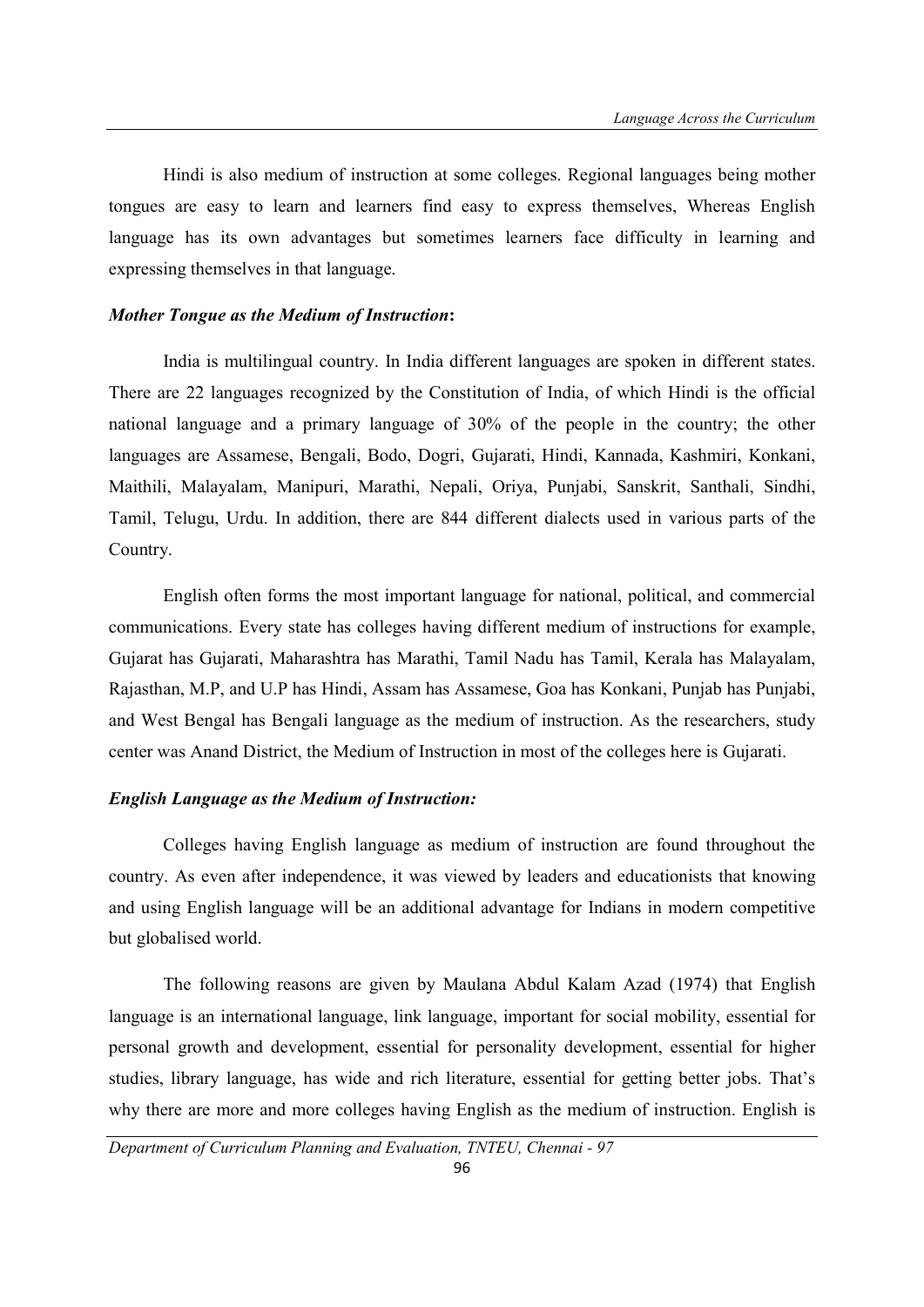the language of rationality not emotion. Lord Macklay has started English during (1835). Till freedom all were studying English for higher education. And even after freedom we are still using English language. The parliament has also recognized English as official language in addition to Hindi. English has become the status symbol as all desire to send the children to English medium school in order to have proficiency in English language. This language attracts people because of the wealth of literature and knowledge. People who go abroad to study can only have English as medium of study.

### Significance of Medium of Instruction:

- 1. In multilingual country like India, problem of medium of instruction is major problem because every state wants to have its regional language as the medium of instruction.
- 2. Whereas some nationalist argues Hindi, being the national language should be the medium of instruction.
- 3. Educationists having faith in globalization and technical development advocate that education received through English medium can lead to faster and more rapid growth.

### Reading comprehension:

Reading comprehension is a much less natural act than listening comprehension. Moreover, language use differs between oral and written language with a tendency for more complex forms to occur in writing. Therefore, while reading comprehension depends on listening comprehension ability, it also requires that additional strategies be brought to bear.

In formal terms, successful reading comprehension depends on the construction of a rich and elaborate mental model of the text that is read. This is often referred to as the situation model (Kintsch and Rawson, 2005). The situation model can be thought of as an integrated summary of the contents of the text, which can be scrutinised in response to questioning.

### Factor related to the poor reading comprehension:

There are three main reasons why children will poor to progress in reading comprehension:

- 1. Inefficient word-level reading skills
- 2. Poor oral language skills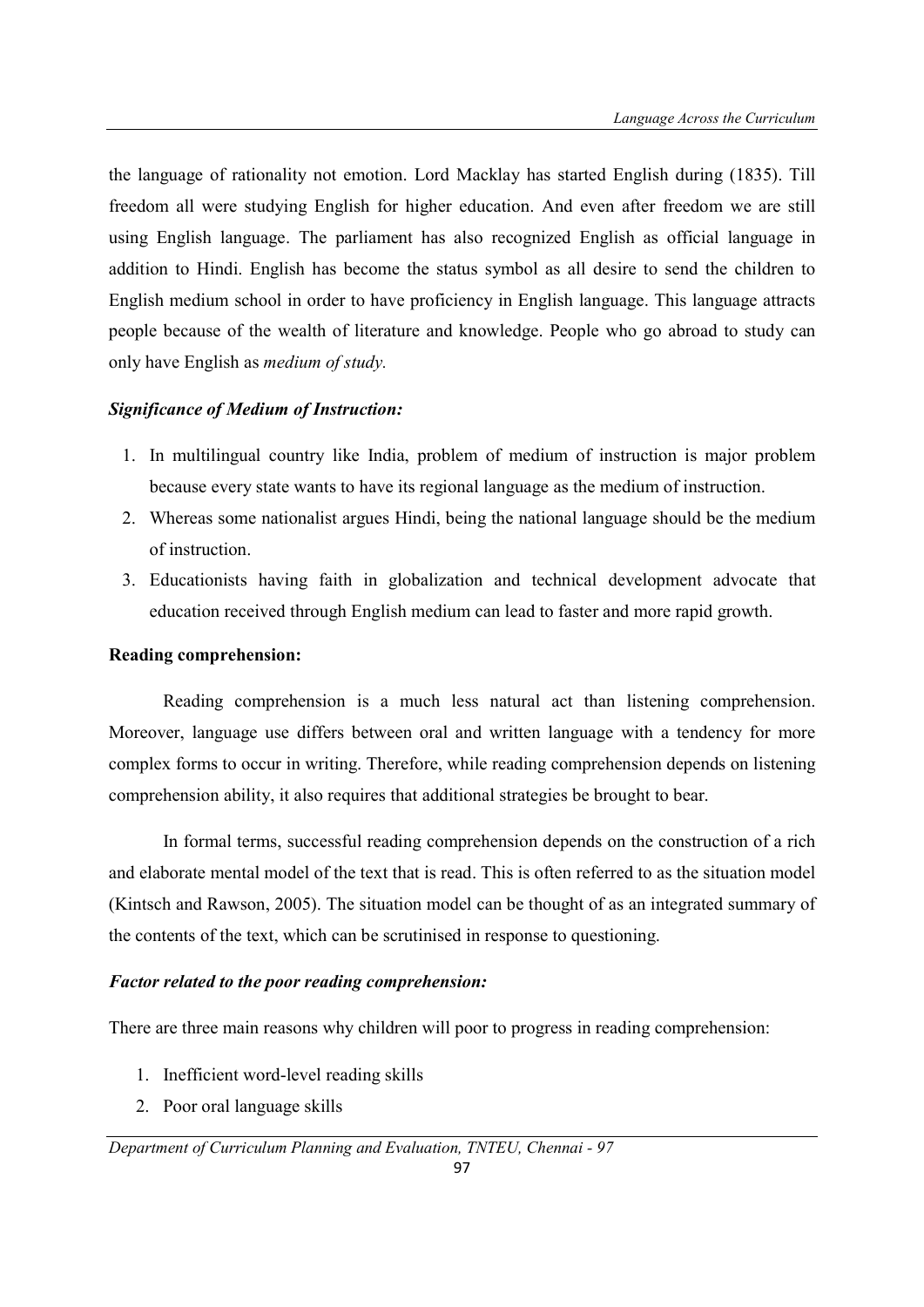3. Lack of print experience and/or negative attitudes to reading.

When trying to understand a particular child's difficulty, teachers should ask themselves a simple set of questions, as follows. Is the child able to?

- 1. read the text at the independent or easy level
- 2. complete the task when listening but not when reading
- 3. understand and follow the instructions given
- 4. complete the task at a more simple level or with an easier text
- 5. demonstrate a concept or strategy but not be able to explain it adequately
- 6. complete part of the task but not be able to orchestrate a final full answer
- 7. complete the task at a slower rate
- 8. complete the task when provided with a model or supported step by step
- 9. detect where an error has been made?

Note: 'task' is used in the above list to cover a wide range of possibilities, from understanding a simple set of instructions to understanding a complex theme running through a novel. It does not imply only comprehension exercises.

More specifically, in order to set up teaching targets, the following set of questions should be applied.

- 1. Which part of the task is the child not able to complete accurately?
- 2. What are the small steps needed to complete the task: can the child complete any of the steps?
- 3. What vocabulary might the child need to complete the task: has the child got the appropriate vocabulary?

Teachers then need to match teaching strategies to identified areas for development. For example, a child who is failing to recognise another person's feelings in the text could be supported by completing an emotions graph for the character. In this way children can be encouraged to acquire a range of known comprehension building strategies that they can then apply when they experience a failure in comprehension. This supports them in becoming strategic and intentional learners.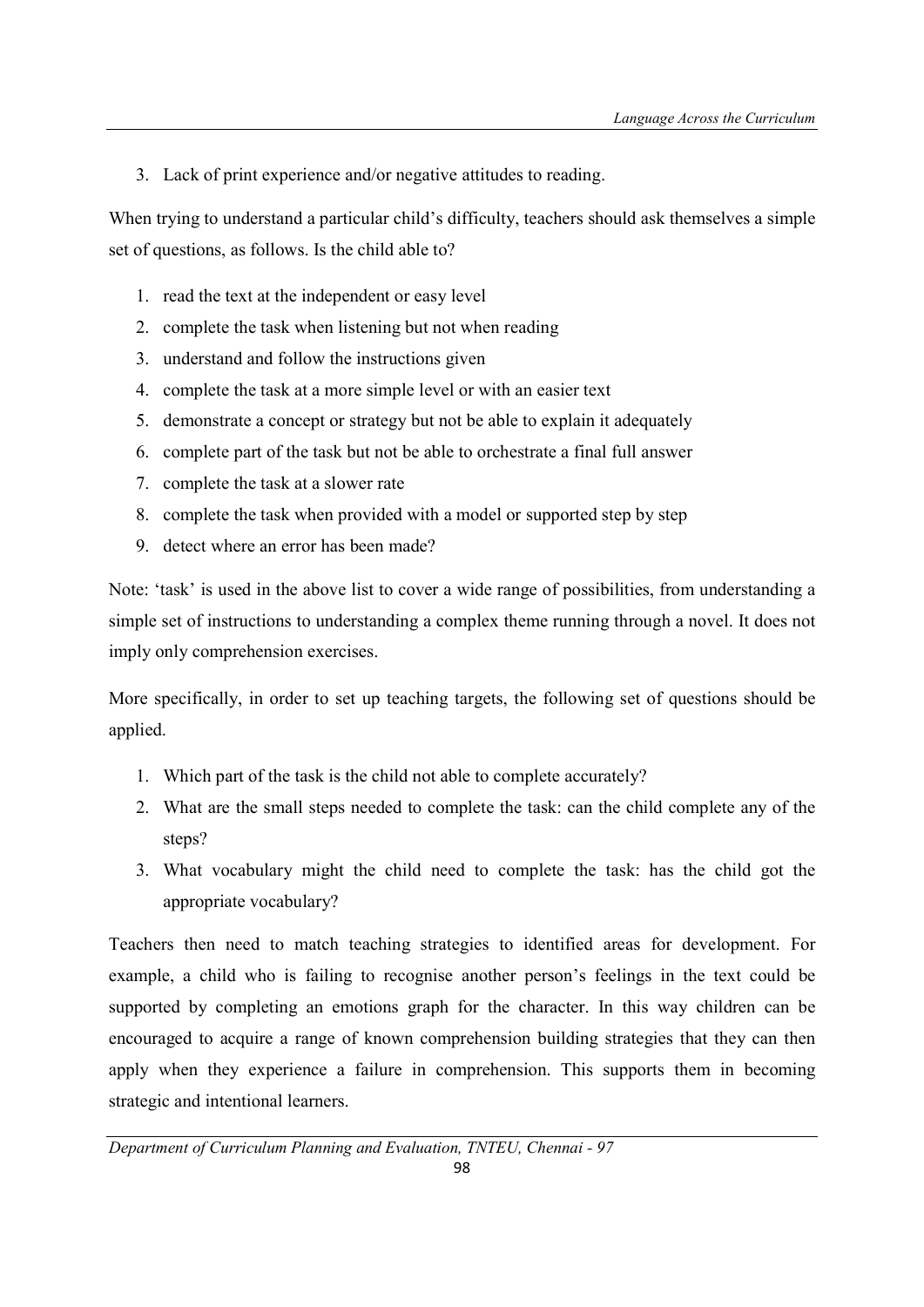The nature of the text may also affect children's comprehension:

- 1. Is it too dense?
- 2. Are there too many unknown or difficult words?
- 3. Is the author's style accessible?
- 4. Is the genre familiar?
- 5. More specific causes of reading comprehension failure follow from an understanding of the cognitive and experiential prerequisites of progression through the literacy framework. These are detailed in Progression incomprehension.

#### Comprehension strategies:

According to the USA National Reading Panel's (2000) report on the teaching of reading, five strategies should be taught to ensure good reading comprehension. These are: prediction, questioning, clarifying ,imagining and summarisation. To varying extents, these skills draw upon linguistic and cognitive resources. In concert they can be used to ensure that children are able to build coherent mental models of the texts they read.

#### Prediction:

It could be argued that the ability to predict what a text entails is the first step to successful comprehension. A reader obtains the first clues to what a text is about via its title. Together with the opening sentences this can help the reader decide if the text is appropriate to their purpose (in the case of non-fiction) or to activate a story schema (in the case of fiction). The good reader then actively looks for cues to enrich their mental model of the text as reading proceeds. In turn, the developing representation of the text can be used to set up expectancies at the word, sentence and text levels. This will facilitate reading fluency and deepen understanding.

### Questioning and clarifying:

An actively engaged reader can use self-questioning to monitor their reading comprehension and to help clarify points that they fail to understand. Closely related to this is the use of the look back strategy to find information that is needed to resolve ambiguities. A successful comprehended knows how to generate pertinent questions, and can fall back on their mental model of the text to know where to locate relevant information.

Department of Curriculum Planning and Evaluation, TNTEU, Chennai - 97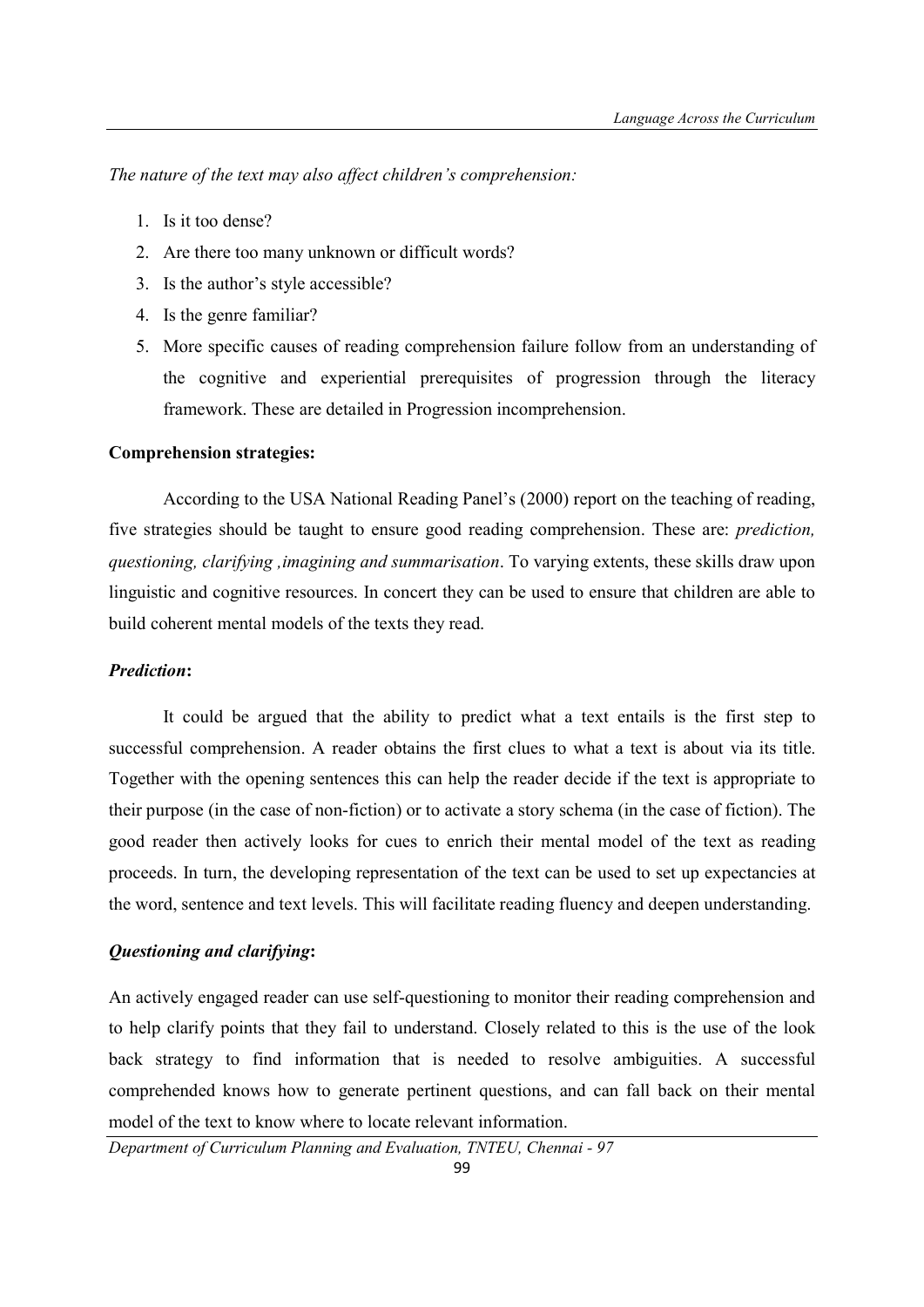## Imagining:

Imagining refers to the use of mental imagery to enhance text comprehension by enriching the mental model of a text. Many successful comprehenders translate the story they are reading into a series of images, almost like a film that can be replayed during story recall. Children who do not do this spontaneously can be taught to use the strategy to incorporate the details of what they read around a central theme.

## Summarization:

The process of summarization is perhaps most closely allied to the development of the situation model. Summarization involves the extraction of the gist and main themes of what is read (while putting aside their relevant details), and integrating the details into a coherent whole. Additional processes may include the evaluation of style and mood and making generalizations. Summarization depends on basic language skills, inferential abilities and knowledge and engagement with texts.

Reciprocal teaching (Brown and Palinscar, 1985) is a classic method for teaching reading comprehension strategies. Children are first shown how to apply the strategies by their teacher who models the process. Children then read a piece of text, paragraph by paragraph, and they learn to practice the strategies of:

- 1. generating questions
- 2. summarizing
- 3. attempting to clarify word meanings or confusing text, and
- 4. predicting what will happen in the next paragraph

The teacher supports the student while they practice, giving feedback and additional modeling (guiding) as necessary. Gradually it is intended that the guided practice becomes a dialogue in which groups of students work together with a text, asking questions of one another, commenting on answers, summarising and improving the summary. In a similar vein, activities can include helping one another to infer the meaning of a word or to reason about story events.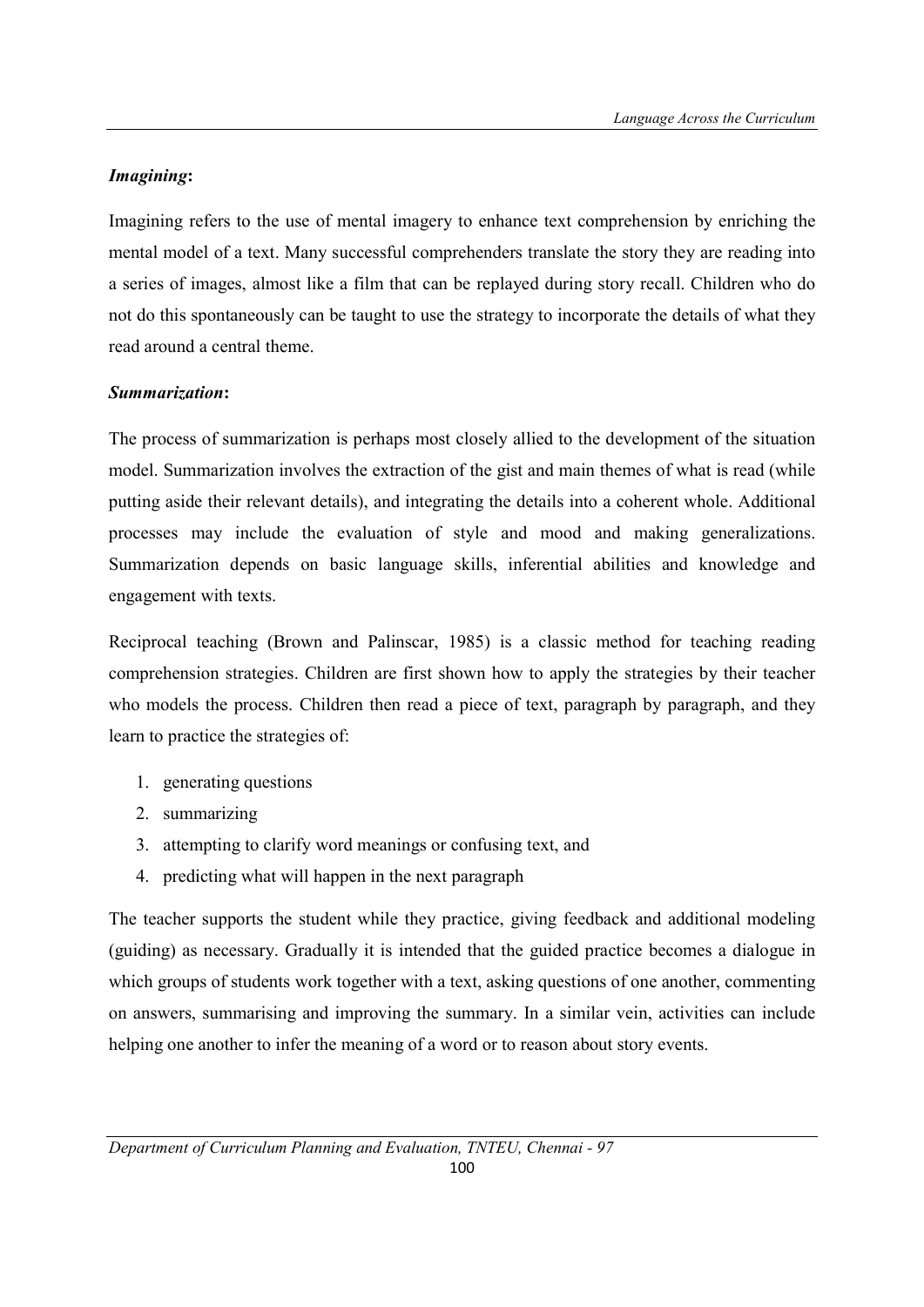### Developing skills of reading comprehensive:

Comprehension is a fundamental purpose of reading. From beginning readers who struggle to decode print to skilled readers with fluent skills, understanding the meaning motivates readers to interpret and analyze the text.

### What is comprehension?

 It includes making sense of words, connecting ideas between text and prior knowledge, constructing and negotiating meaning in discussions with others, and much more. Comprehension in this context is difficult to define because it involves so many aspects of thinking. According to Kintsch (1998), readers have two tasks. One is constructing a "text model" of the literal meaning of words as they read, and the other is building a broader representation, or "situation model," of the meaning implied by the text. Skilled readers learn to decode words automatically so they can devote time and thinking to these two kinds of constructive activities.

### Important Key point about developing skills or reading comprehensive:

- 1. Conceptual knowledge. Children need familiarity with the topics they read and some understanding of the main concepts in narrative and expository texts. For example, children in K-1 who understand the ideas in narrative picture books, the story plot and characters' thoughts, develop good reading comprehension one to two years later (Paris & Paris, 2003).
- 2. Language skills. Effective oral language skills, both expressive and receptive, predict later reading comprehension. For example, children with good vocabulary skills who understand many words in text have better reading comprehension Dickinson & Tabors, 2001).
- 3. Text features. Beginning readers need to know how titles, pictures, captions, and headings relate to the meaning of text. They develop concepts about print, concepts about genres, and concepts about text structures that help them construct meaning from different types of text (Duke, 2004).
- 4. Strategies. Comprehending text requires readers to use a variety of strategies such as making and checking predictions, asking and answering questions, looking back in text to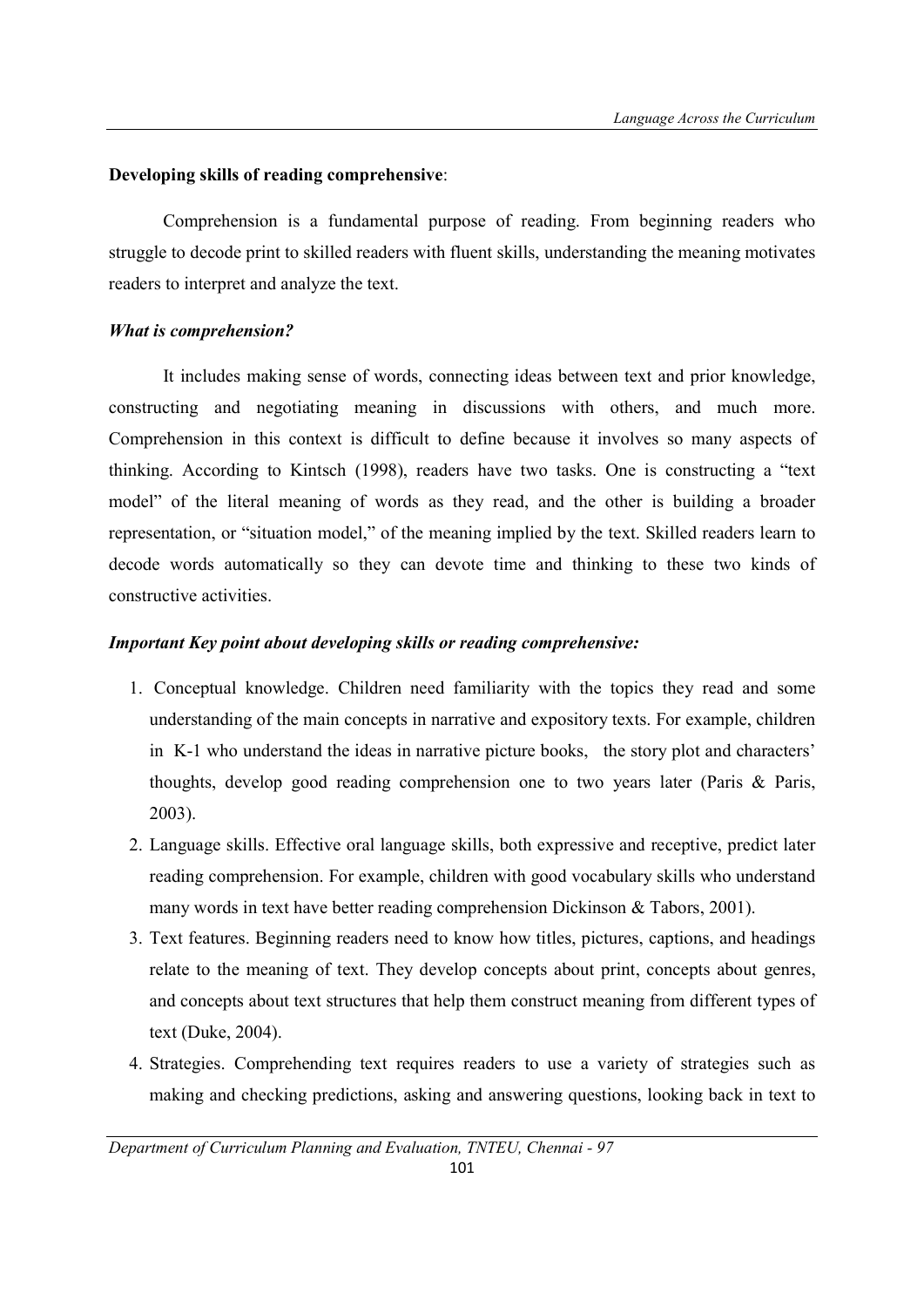monitor understanding, and occasionally stopping to paraphrase or summarize the important information (Block& Pressley, 2002).

5. Fluent decoding. Comprehension is difficult when children focus all their energy and cognitive resources on saying the words correctly. Comprehension is easier when decoding is automatic so young readers must learn to recognize words quickly and accurately(Kuhn & Stahl, 2003).

### Deficit Theory

According to Otto, numerous researchers have studied language differences between economically privileged children and children who live in poverty. These researchers have described differences in terms of dialect, ways in which children use language to describe aspects of their lives and communicative patterns in the families of these children. The researchers noted that children from economically deprived communities did not succeed in school as well as the children from middle- and upper-class environments.

Linguistic deficit theories hold that certain linguistic varieties are inherently superior and that children who are raised in environments where such varieties are lacking will acqire deficient modes of thought, resulting in deficits which will have to be corrected in order for them to be able to participate fully in society.

 Broughton et al. (1978) define the Deprivation Hypothesis as "the sociolingustic view that some children are linguistically handicapped because they belong to social groups which have a poor linguistic repertoire." Similarly, Bernstin (1977) takes the deficit Theory to be "a set of propositions which attempt to account for educational failure by locating its origins solely in surface features of the child's family and local community."

 The former definition is confined to linguistic deficiency whist the latter ascribes educational failure in general to the background of the child.

 In an attempt to explain deficiencies in lower socioeconomic students' success rate, some researchers in the 1990s began to postulate that failure among those students occurred because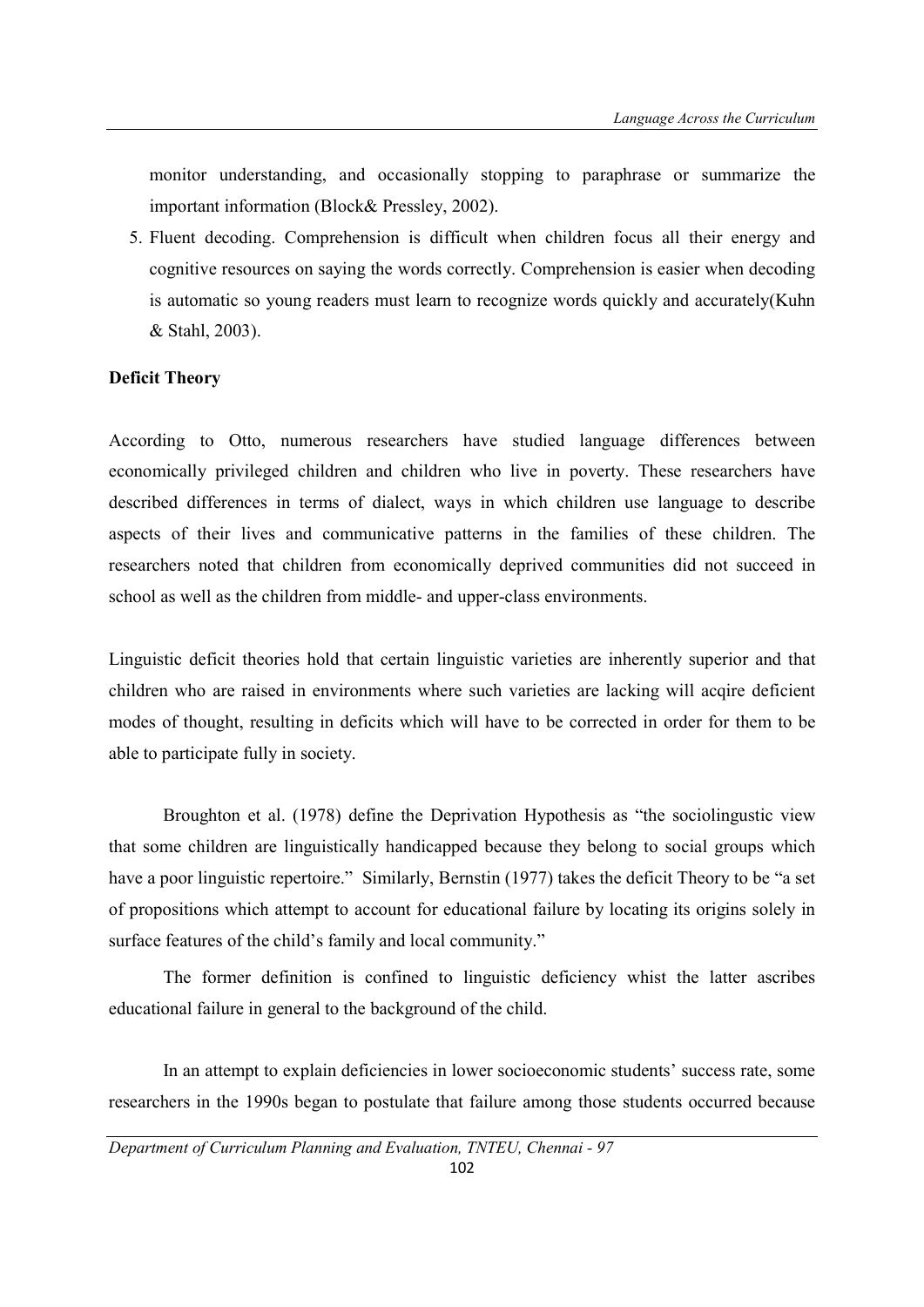there was not sufficient verbal foundation in the home for success (Eller, 1989). Eller rightly adds that all children who enter school "are highly competent language users…" but because of language and culture diversity, they may not always be in a position to demonstrate their abilities. Eller told the difficult truth, that "their language may be perceived as deficient". Discontinuity Theory:

 Both a continuity approach and a discontinuity approach exist in the debate of the origin of language. The continuity approach has a Darwinian perspective of language suggesting the potential for language to have evolved from more primitive forms of animal communication. This theory makes a connection between our human such as bird and whale songs. Experiments were conducted in chimpanzee with respect to learning of sign language. Researchers found that the chimpanzeeds were able to communicate with lab stags and fellow chimpanzees and their own off springs using sign language they taught.

 However the approach of discontinuity depicts language as too complicated to have ever come from mere animals, expressing that language is unique to humans and far more complex than other forms of communication on Earth. Noam Chomsky defends this position and suggests the concept of a 'language organ' or 'language device'. Chromsky suggests that language could be due to a sporadic mutation in our species and not evolved from the lower level species and their primitive forms of animal communication. According to Chomsky (1968) 'human language appears to be a unique phenomenon, without significant analogue in the animal world. If this is so. It is quite senseless to raise the problem of explaining the evaluation of human language form more primitive systems of communication that appear at lower levels of intellectual capacity.

 The essence of discontinuity theory is that the developed full-fledged language faculty of human beings are not a product of Darwinian evolution, but a unique development occurred to the human species.

# Department of Curriculum Planning and Evaluation, TNTEU, Chennai - 97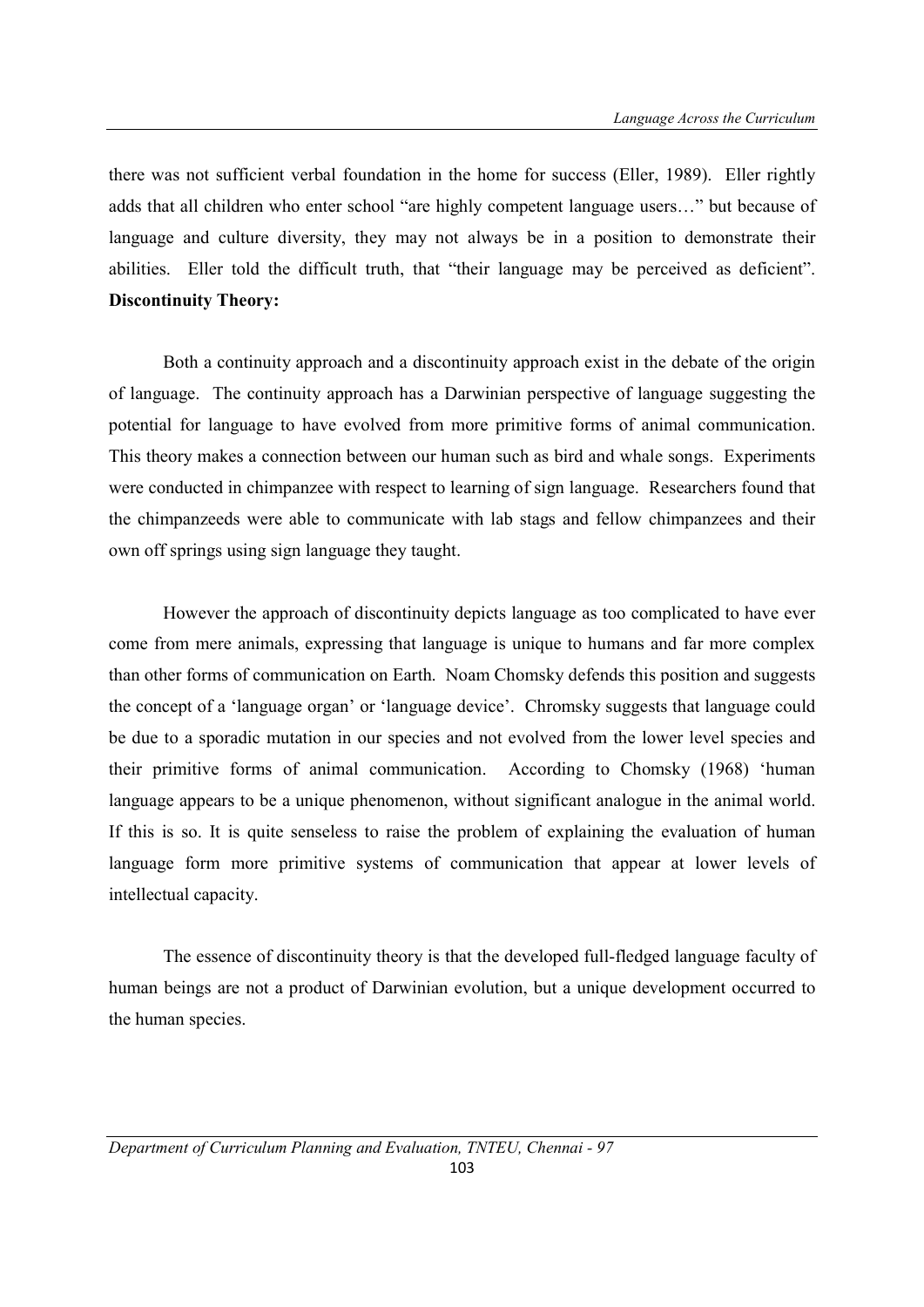The advocates of continuity claims (e.G Lock, 1980), that 'wors develop as direct transformations of gestures'. But discontinuity approach argues that gesture, as a 'primitive system plays no role in the acquisition of language.

 Discontinuity theory is more discussed with respect to learning of grammar. The emphasis of continuity approach is on communication as a continuous domain of development, and little is actually claimed about where a developing language might get its grammatical structure from. Those who see language as being mostly innate, such as Steven Pinker, hold the precedents to be animal cognition, whereas those who see language as a socially learned tool of communication, such as Michael Tomasello, see it as having developed from animal communication, either primate gestural or vocal communication.

Understanding the nature classroom interaction:

The classroom interaction has three components. It provides learners with opportunities both to encounter input and to practice the L2. It also creates in the learners "a state of receptivity," defined as "an active openness, a willingness to encounter the language and the culture it represents."

Teacher-learner interaction has broad sense and narrow sense. In broad sense, teacher-learner interaction is the interaction between the teacher and learner. In narrow sense, it is the interaction between the teacher and learner or the teacher and learners in teaching situation.

Learner-learner interaction is based on peer relationships, which allows the maximum degree of Communication. Carefully structured learner-learner interactions provide a forum for extended, Meaningful exploration of ideas, which exposes learners to more varied and complex language from their peers than does traditional teacher-fronted classroom interactions. Through interaction with other learners in pairs or groups, learners can have more opportunities to make use of linguistic resources in a relaxing and uncontrolled manner and use them to complete different kinds of tasks.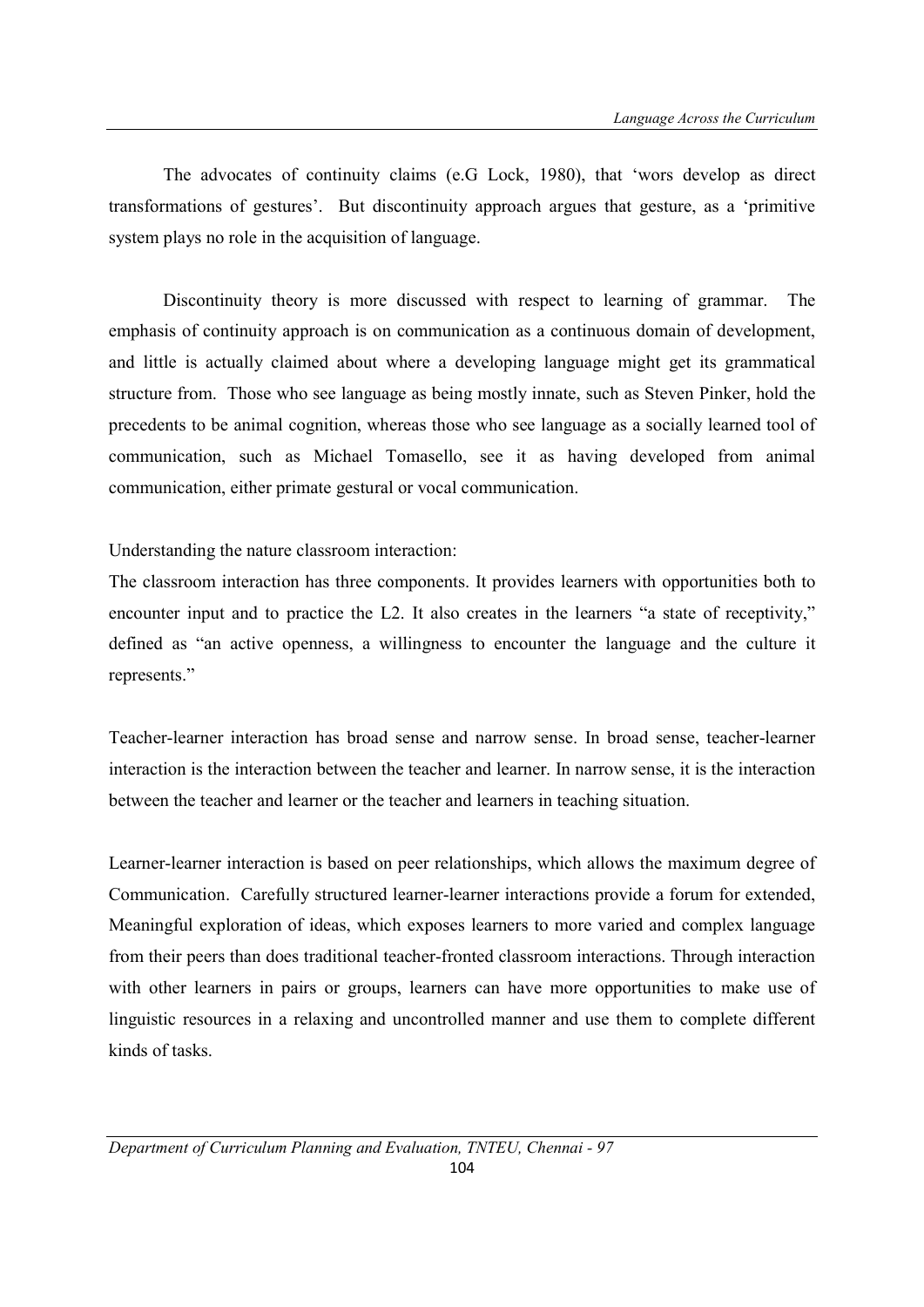According to the focus point of learner's language competence and the benefit of learner activities, there are two types of classroom interaction: language output and language input. Language output mainly concerns foreign learners' competence of using language. Language input aims to improve learners' mastering of target language and speed up their language acquisition. Classroom interaction tends to be scientific and diverse.

#### Strategies of Promoting Classroom Interaction:

### Improving Questioning Strategies

Actually many learners are not confident of themselves in an English class and they are afraid of losing face before their peers. In such a situation, the teacher's interaction with individual learners is based on his own selection. In addition, he tends to ask active ones to answer questions. This inevitably discourages poorer or inactive learners. To activated the teacher-learner interaction and ensure all learners participate; attention should be paid to the protection of learners' self-esteem and the development of their self-confidence. It is preferable to ask learners questions that they can answer. While questioning, it is necessary for the teacher to tailor his questions to the different levels or abilities of the learners.

#### Attending to Learners' Linguistic Levels

One obvious difference in the way we teach different levels is language. Beginners need to be exposed to fairly simple language which they can understand. Intermediate learners know all this language already and so well not ask them to concentrate on it. The activities we offer learners often depend on their language level. For beginners, we will not suggest abstract discussions. For advanced learners, a drill focusing on simple role-play with ordinary information questions may be a good target for beginners to aim at; the focus or advanced learners will have to be richer and more subtle. Teachers react both overtly and subconsciously to different levels. The material they are use—and the activities they are get learners to engage in—reflect the unique needs of those learners at the level they have reached. Working cooperatively not only helps learners develop important social skills, it is an excellent way to help them relate appropriately to others with backgrounds different from their own. Learners with varied social backgrounds, intellectual skills, and physical capabilities work together to

Department of Curriculum Planning and Evaluation, TNTEU, Chennai - 97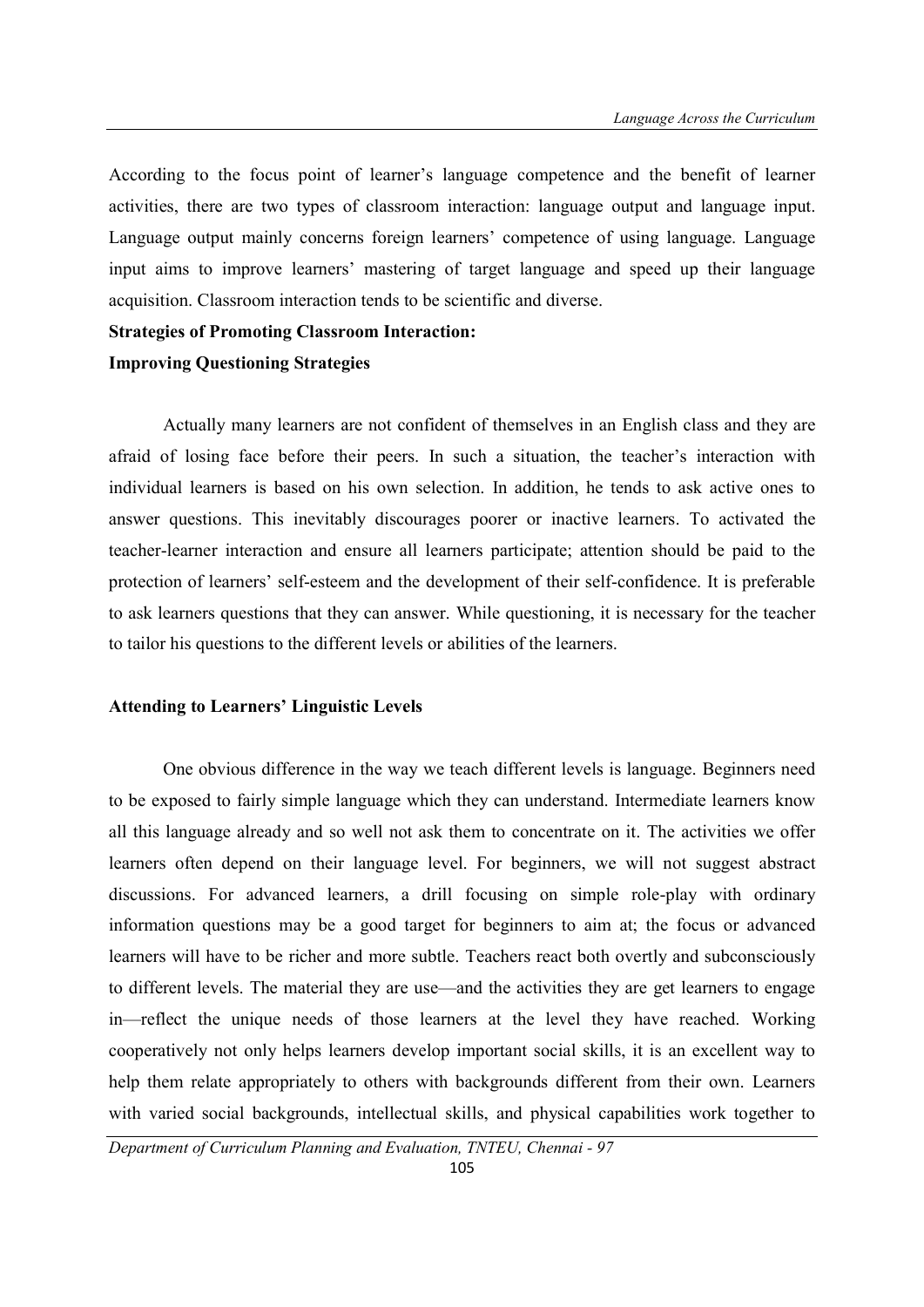learn subject matter, solve problems, and accomplish tasks. They learn to accept and value individual differences. Cooperative learning means that every member of the group is included, and differences among group members are resolved by the group members. Further, group members work toward solving problems and completing tasks within minimal teacher assistance. The social skills that group membership develops are critical to life within and beyond the classroom.

#### Building Positive Teacher-learner Rapport

In order to make classroom interaction more effective, the importance of the relationship between the teacher and the learners cannot be overestimated. A good teacher ought to know his learners well, for having knowledge and understanding of the learners' background provides an important basis for the teacher's planning at each steps of the teaching process. A sound relationship needs to be established on the basis of mutual respect between the teacher and the learners. Respect for people is considered as an essential part of education and the most important contributors to good rapport between the teacher and the learners. As a result, both the teacher and the learners will become equally responsible for themselves and the class. The more harmonious the relationship between the teacher and the learners grows, the more conspicuous the dynamic qualities of classroom learning become.

#### Reducing Classroom Anxiety

In EFL classrooms, learners are reluctant to speak out in English, and to participate in the classroom interaction with the teacher, or even with their classmates, owing to their personality types and their cultural backgrounds, their English proficiency, their interest in the teaching materials and classroom activities, to name just a few. The teacher should help learners understand that language anxiety episodes can be transient and do not inevitably develop into a lasting problem, boost the self-esteem and self-confidence of learners for whom language anxiety has already become a long-term trait by providing multiple opportunities for classroom success in the language, and encourage moderate risk-taking and tolerance of ambiguity in a comfortable, non-threatening environment.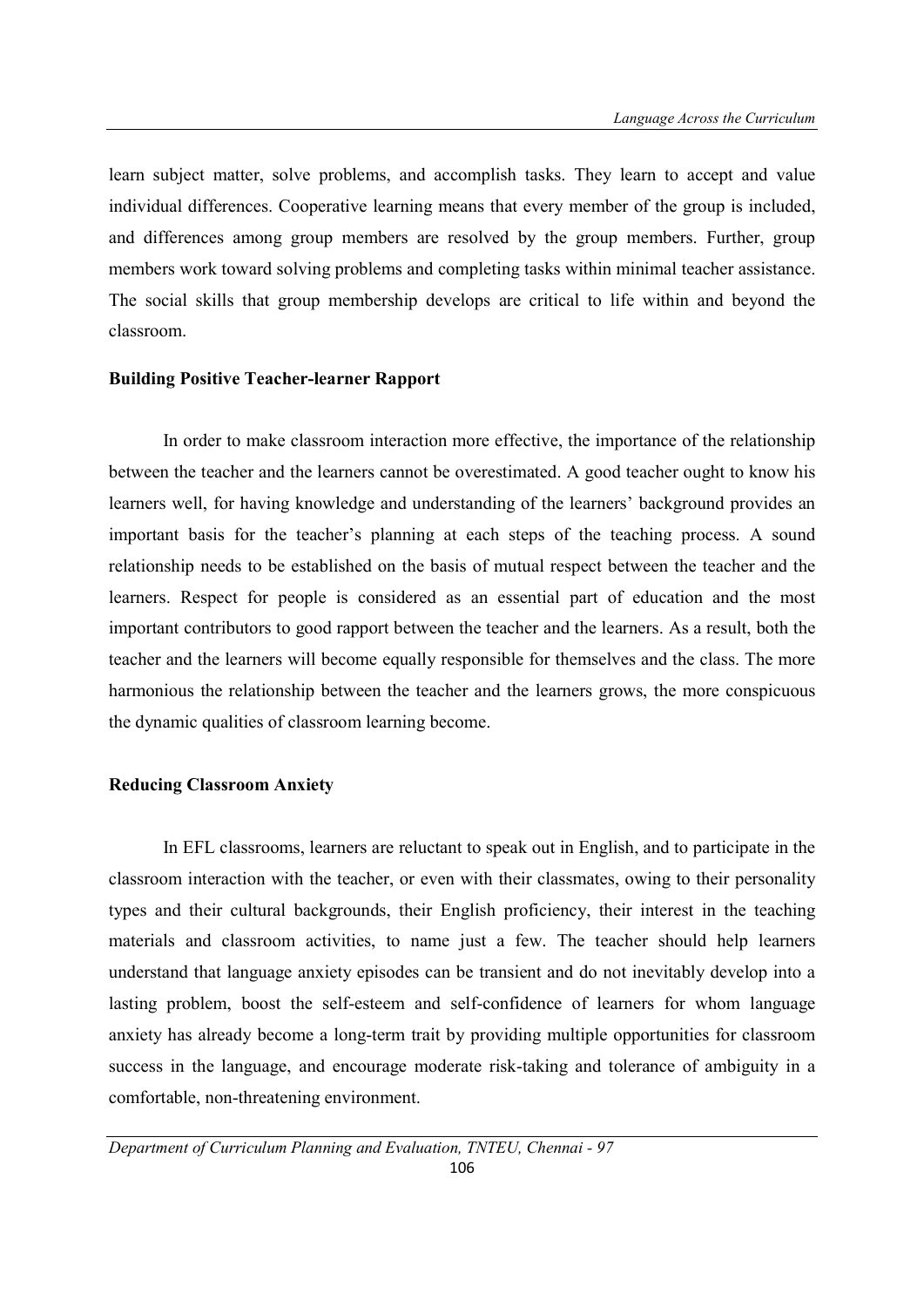## Conclusion

After completion of content student should follow all the aspects of the Social Science, Science and Mathematics subjects in Language and also develop their comprehension skills day -by–day. By using language student improve their classroom interaction also.

## QUESTION FOR DISCUSSION AND REFLECTION

- 1. Explain uses of language in various subjects.
- 2. Explain effectiveness of medium of instruction in language across curriculum.
- 3. Explain advantage mother language as a medium of instruction and why?
- 4. Discuss about need and important of reading comprehension and comprehension strategies
- 5. Explain about Deficit Theory Discontinuity Theory and its uses.
- 6. Explain uses of classroom interaction and Strategies of Promoting Classroom Interaction.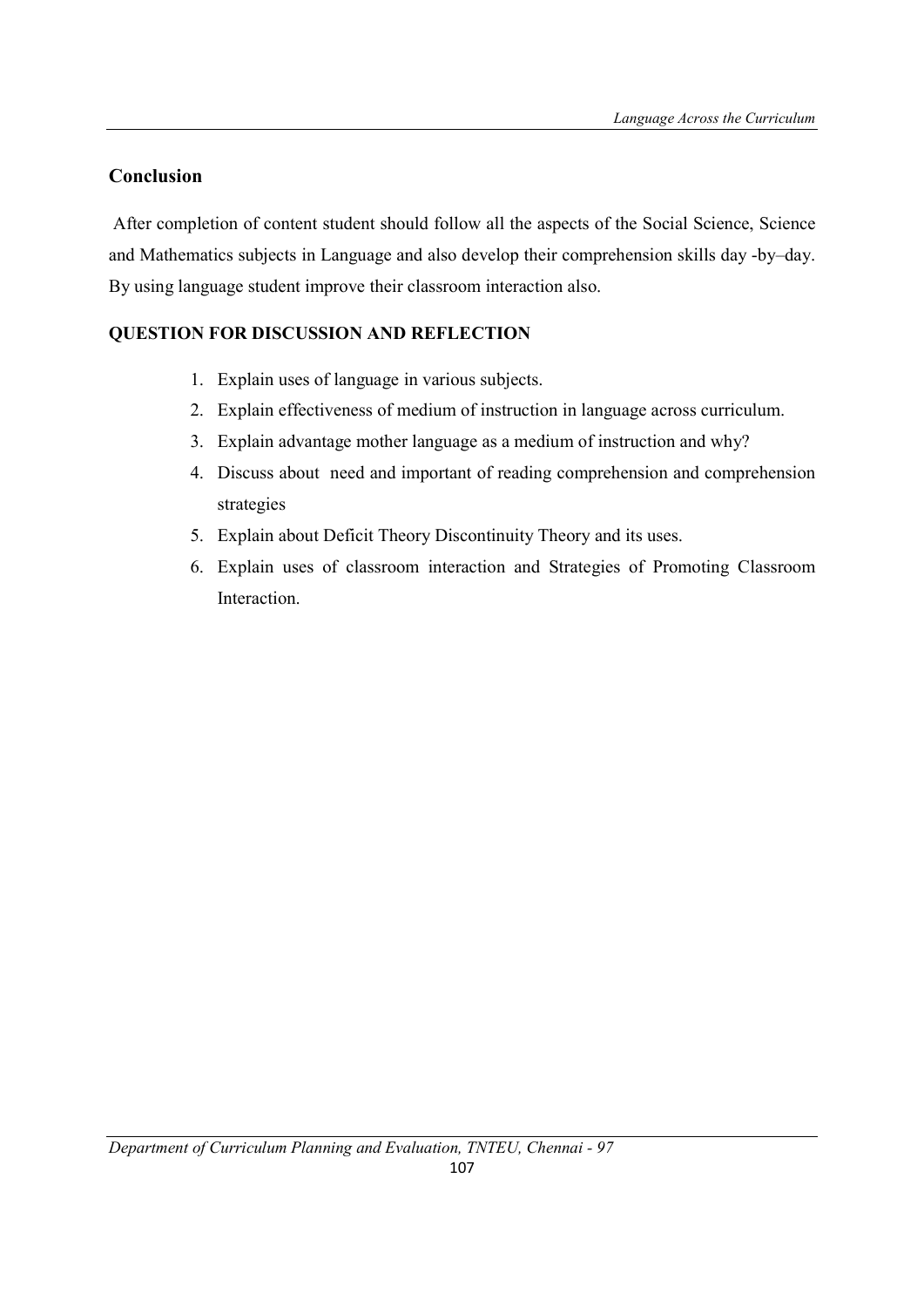#### UNIT- V LANGUAGE- RELATED ISSUES

#### Course Objectives

At the end of the unit, the student-teacher will be able to

- spell out the concepts of bilingualism, multilingualism
- explain the strategies of developing writing skills related to school subjects
- explain the strategies writing skills to the students of secondary school
- explain Schema theory
- explain the process of writing.

#### **INTRODUCTION**

Language plays a very important role in human lives. It is a social phenomenon. One of the main goals of language is to communicate with people and to understand them. When someone speaks, he intends a specific purpose. He wants to convey a message through that language. A person uses his language to many different purposes for example, to express his feelings, to ask for help and to apologize.

#### BILINGUALISM

Bilingualism is commonly defined as the use of at least two languages by an individual (ASHA, 2004). It is a fluctuating system in children and adults whereby use of and proficiency in two languages may change depending on the opportunities to use the languages and exposure to other users of the languages

#### MULTILINGUALISM

Multilingualism is the use of two or more languages, either by an individual speaker or by a community of speakers. Multilingual speakers outnumber monolingual speakers in the world's population. Multilingualism is becoming a social phenomenon governed by the needs of globalization and cultural openness. Owing to the ease of access to information facilitated by the Internet, individuals' exposure to multiple languages is becoming increasingly frequent, thereby promoting a need to acquire additional languages. In recent years, linguistic research has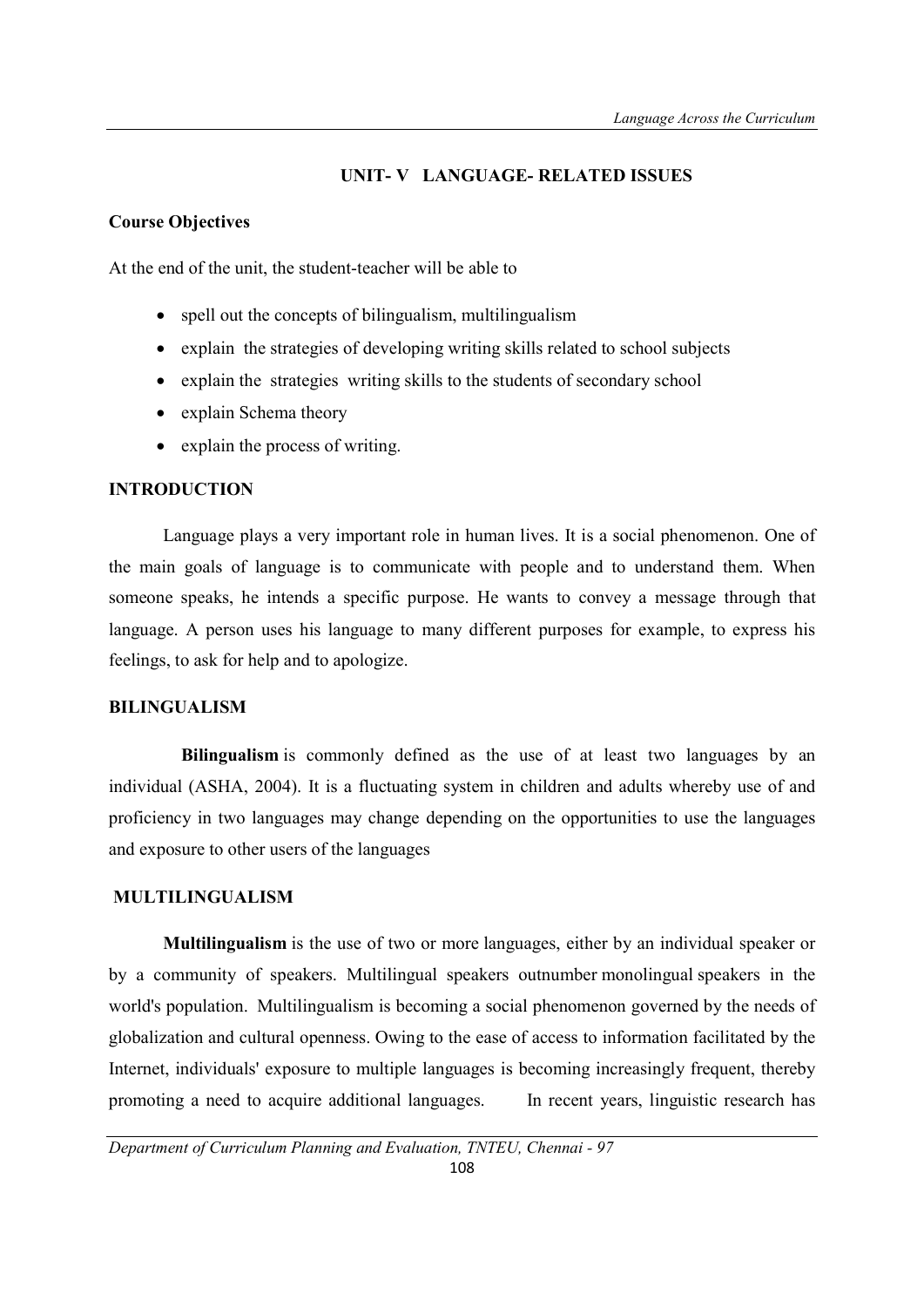focused attention on the use of widely known world languages such as English as lingua franca, or the shared common language of professional and commercial communities. In lingua franca situations, most speakers of the common language are functionally multilingual.

## The Challenges of Teaching in the Multicultural Classroom

When addressing the academic and emotional concerns of international students, it is important to consider that these two areas work in conjunction with each other as the international student struggles with emotional adjustment and academic achievement in a new and different environment.

- 1. International students frequently need more help understanding Carleton's specialized academic vocabulary. In particular, concepts such as distribution requirements, major requirements, and liberal arts are new to many international students.
- 2. Advisors may wish to double-check to make sure international students grasp fully the options they have in:
	- dropping, adding, and withdrawing from courses
	- selecting the S/CR/NC option
	- distribution requirements
	- extensions
	- independent study
	- Off Campus Study
- 3. Non-immigrant students must take a full course load each semester in order to comply with Immigration and Naturalization Service regulations governing their student status; it might be helpful to remind students of this.
- 4. International students need to be encouraged to plan a balanced program for themselves at Carleton: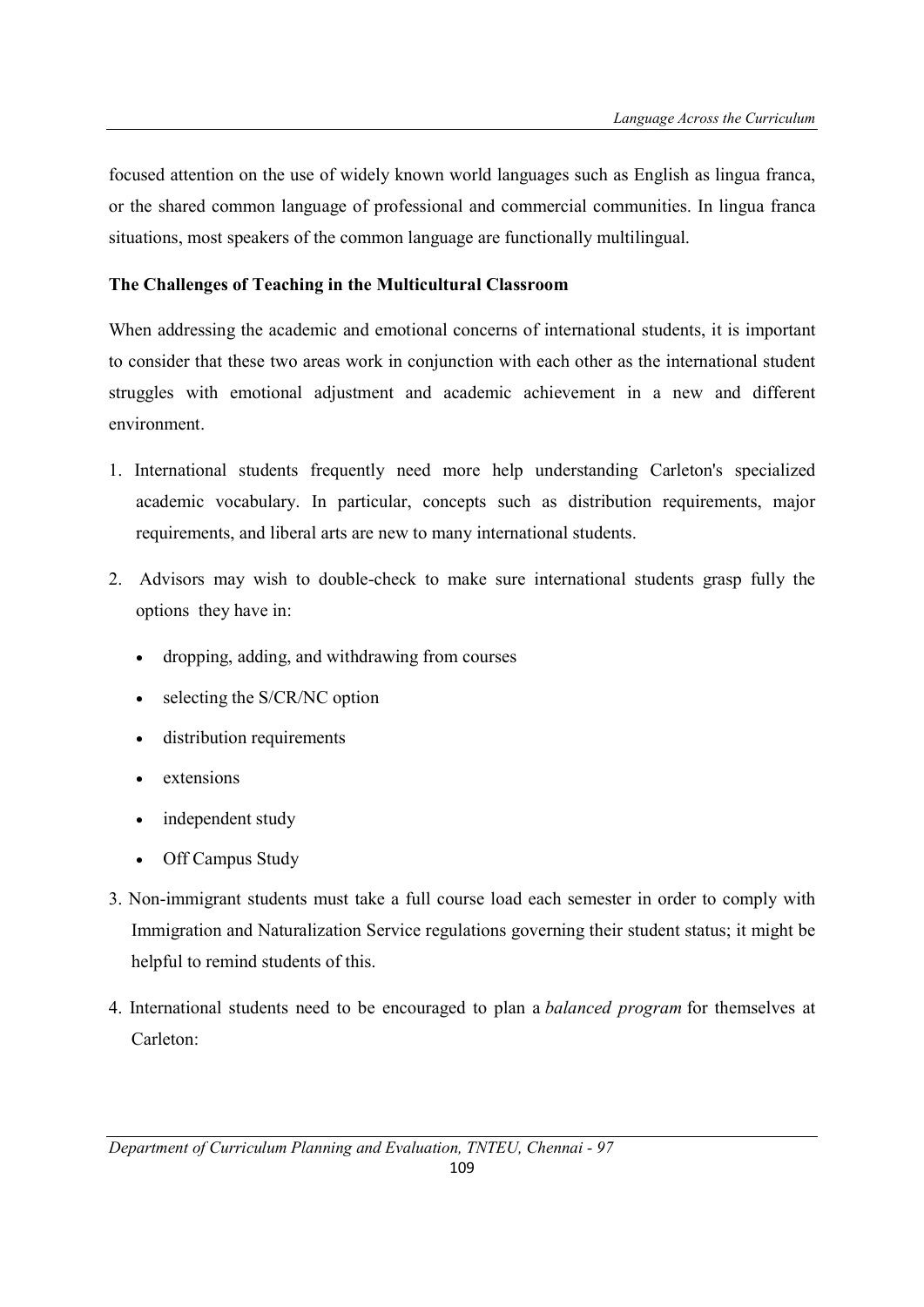- A *balanced work load*, taking into consideration relative amounts of readings, writing and lab work, with particular consideration of the student's English language skills
- A balance *among courses* in the student's major, distribution requirements, and electives within keeping of a liberal arts education.
- Nature of Reading comprehension in the content areas

## Content Area Reading and The Importance Of Skillful Reading Comprehension

What was the last thing you read before you began reading this article? Was it a chapter in a novel? A recipe? An analytical report? Your favorites blog? Though you probably didn't realize it, you used a certain reading strategy to gather meaning based on the genre of the text. For instance, reading a novel employs a different skill set than what you may use to read a technical manual.

Understanding you need to switch skills based on genre is common to all good readers. That's why it's so important for students to develop **reading comprehension** skills that will help them "switch" in various content

## Reading comprehension and expository text

Whether it's science, social studies, or mathematics, all content area books are expository or informational. That means students need to use different strategies for comprehension than they would use if they were reading a story. Think about the difference between a mystery novel and a science textbook. In a novel, each page looks pretty much the same. In other words, each written page is made of paragraphs, which are made of sentences, which in turn are made of words.

Now think back to your high school biology textbook. Obviously there are chapters and paragraphs but there is much more. Content area textbooks make use of headings, subheadings, illustrations, tables and graphs, and summary sidebars. Each component of the textbook is designed to deliver important information that either summarizes, clarifies, or adds to the written content.

Not only is the layout in a textbook different from a novel or story, the purpose and method of delivery is different as well. Novels are plot and character driven and depend largely on dialogue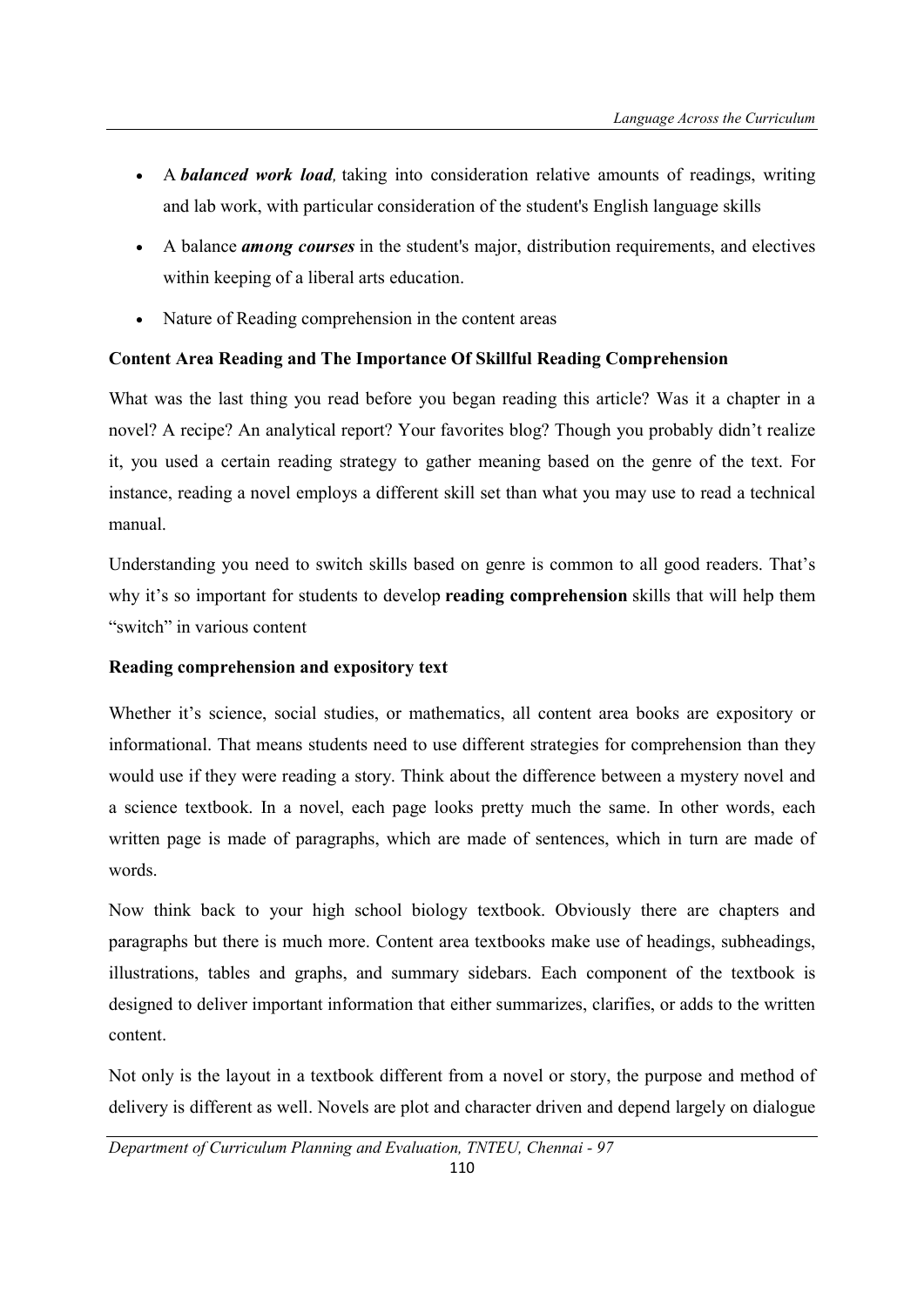to get the message across. However, content area textbooks are written to inform, explain, persuade or describe. There are no cliffhangers or page-turners to keep the student engaged while reading expository texts. For that reason readers need to have specific strategies they can use to focus and comprehend meaning.

#### Developing content area comprehension skills

It's been said that in grades 1-4 children 'learn to read' and after that they 'read to learn.' While there may be some merit in that, actually the two are interchangeable. In other words, budding readers can learn new information as they are developing their reading skills and even skillful readers can develop new strategies to increase comprehension.

How? While all content area textbooks have content, how that content is structured and organized determines how challenging or easy it will be for students to understand. It's critical that developing readers have well structured textbooks meaning there is a logical structure at the paragraph level. One reason students often struggle with expository text is because there are many different structures involved. Some paragraphs describe while others compare and contrast. Some show cause-and-effect relationships. This is why reading comprehension in content areas relies on increasing awareness of the structure in the textbook and showing students how to use that structure to understand what the author is trying to say.

## Content area reading strategies

Everyone agrees that sound reading and comprehension skills are essential for learning. However, content area textbooks often provide more of a challenge, especially as students reach middle and high school. That's when the reading volume and level of difficulty increases. The results can be a negative impact on content learning which will largely determine academic success.

One strategy for boosting reading comprehension involves helping students recognize word clues that point to a specific structure. For example, compare/contrast paragraphs may contain the words "however" and "both." This is where visual organizers such as Venn diagrams can help students compare and contrast concepts. Then students can write summaries to clarify meaning in their own minds.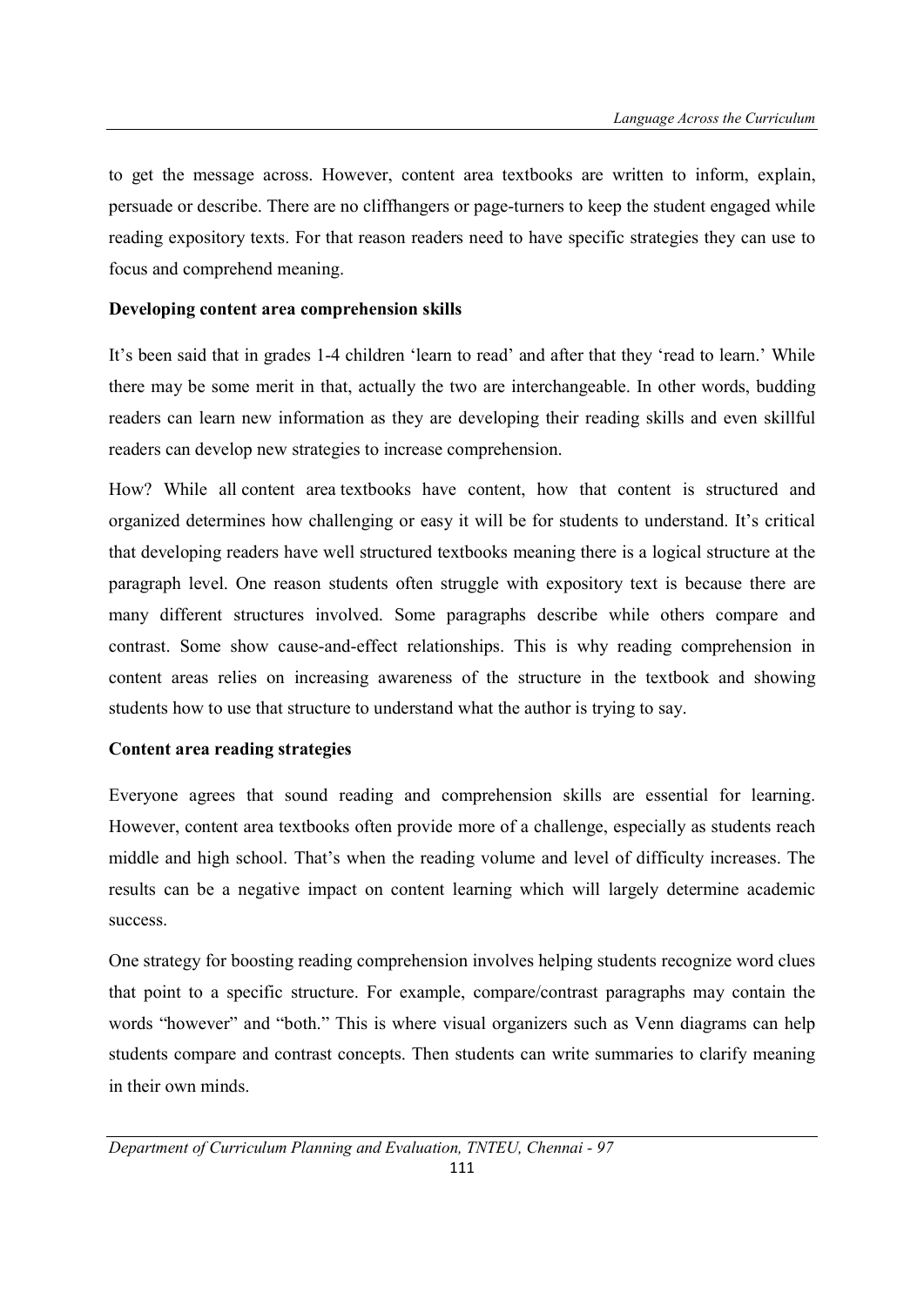Students also need comprehension skills that include learning new vocabulary prior to reading, learning how to use text clues to identify critical information (such as titles, subheadings, graphics, and summary statements), and recognizing key terms that imply relationships between ideas.

Over time, these strategies will become second nature. A good reader will use these tools subconsciously in order to understand what they're reading. However, struggling readers have to be taught what strategies to use, when to use them, and how to go about it. With practice, harnessing these strategies will become second nature for them regardless on the content area.

Developing writing skills for writing in specific content areas

## Get Students Writing Right: Tips for the Content Area Classroom

Writing opportunities within the content area classroom can be exciting and motivational, but some content area teachers feel they are not up to the task of "teaching writing." The first step in assuaging this authentic concern is to let content area teachers off the hook. They are not writing teachers. Content area teachers can appreciate strongly supported arguments and easily spot a well-turned phrase, but they should not be held accountable for teaching the skills needed to accomplish these writing goals. Their field of expertise may be science or history or math, and because these teachers have done quite a bit of writing in their own academic careers, they are experts in the type of writing required in their respective disciplines. These rich backgrounds help content area teachers make indispensable contributions to the refinement of writing skills. Here are a few thoughts and suggestions that might encourage more content area teachers to infuse writing into their curriculum.

## Strategies for Developing Oral Language

Oral language is not just speaking. It is a large set of skills that encompasses listening comprehension, understanding and producing complex language, vocabulary and word knowledge, grammatical knowledge, phonological skills, and so much more.

A Few Strategies for Building Oral Language Skills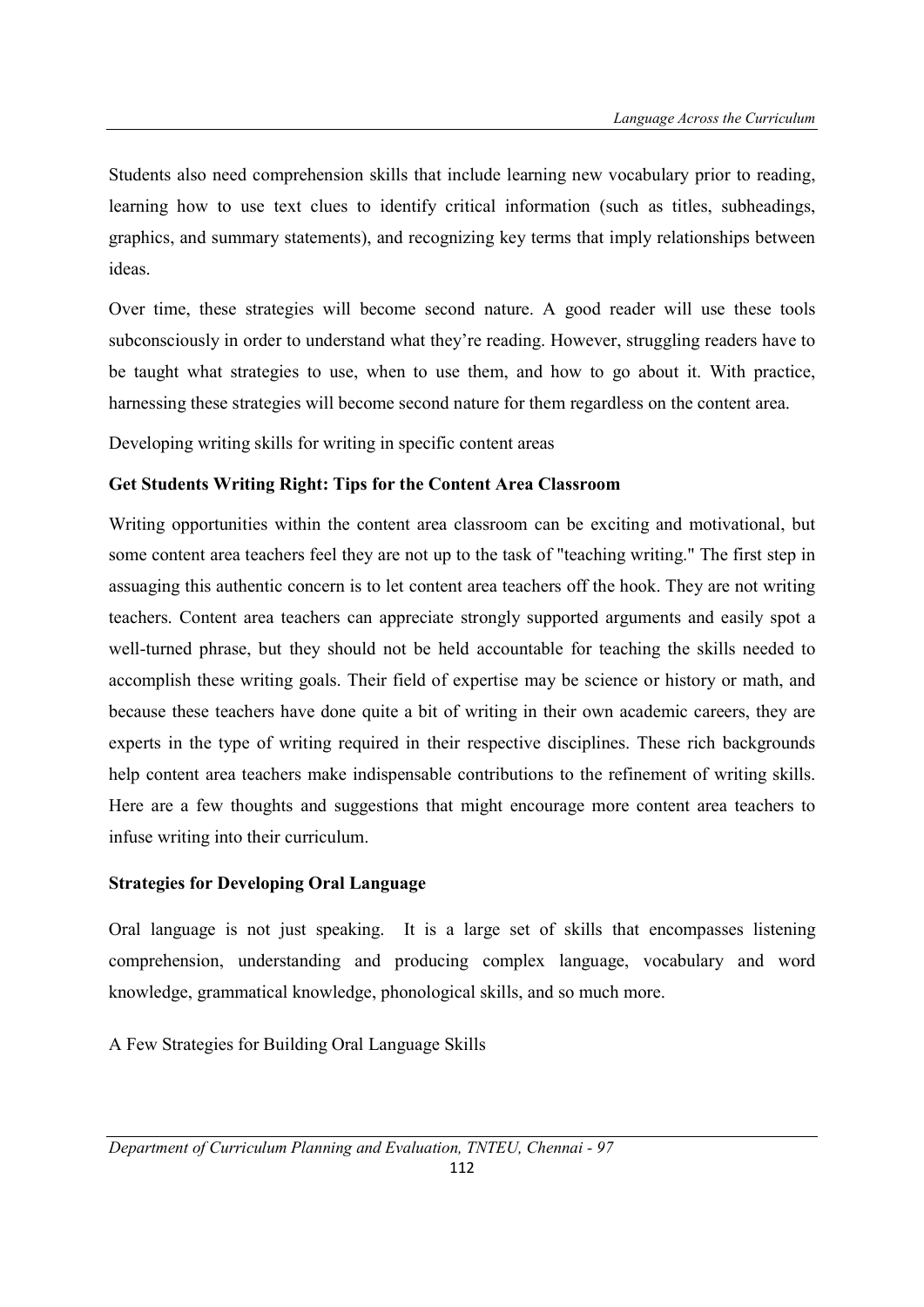1) Show and Tell: Students bring an item from home that they want to talk about and there is a precious question and answer session that ensues.

2) Daily Oral Language: Traditionally, this is an activity where each day, there is a prompt written on the board for students, such as a sentence written with incorrect grammar for students to correct individually.

For example, give the words "Since" "Robert" and "party" and have the students come up with a grammatically correct sentence and discuss as a whole group.

Another example is to pre-teach a vocabulary word that could be used that day or in the next lesson. Show the vocabulary word and have students talk about its meaning together in a small group and have them draw a group picture representing that word. Share out with the large group.

3) Dramatic Vocabulary. The students get in a circle and the teacher has a set of cards with that week's vocabulary words on them. The teacher pulls a card and gives it to one student, who must act out the vocabulary word for the other students to guess. After it is correctly guessed, the students say, spell, and write the definition of the word together on the board.

4) Word Wall: It is used in secondary classrooms with added elements, such as grouping by prefix, suffix, roots, etc. Basically, it is a wall of words that are frequently used in the classroom that are posted for easy reference. Teachers, feel free to comment on how you elaborate on the classic Word Wall.

5) Debates and "Take A Stand" activities. This can be done by making a start out by providing a prompt for a related lesson, such as "Every student should wear uniforms to school" for a lesson on persuasive writing.

Group the students to form teams for a debate on the issue From there, we can provide reading materials for the students to support their argument, or begin a research project for students to find their own material for a debate.

Department of Curriculum Planning and Evaluation, TNTEU, Chennai - 97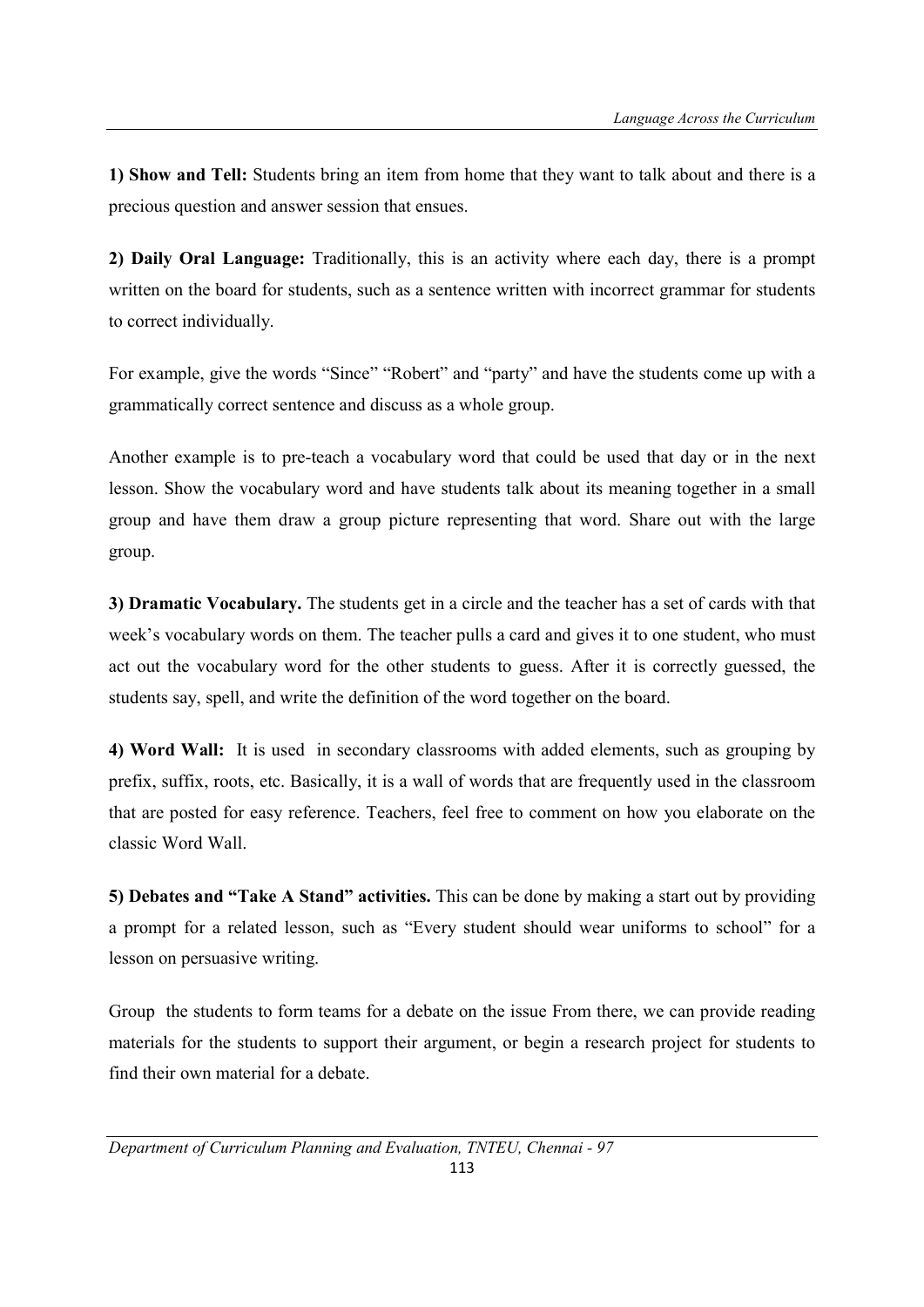6) Listening Activities. For the little ones, this can be done with 'telephone" where the kids get in a circle and the teacher whispers a sentence to the first kid, and they have to whisper the sentence to the next kid. The goal is to have the sentence be in tact at the end.

For older students, teaching listening skills can be in the form of teaching good note-taking skills during lecture. Give the class a list of key phrases that they want to listen for in a lecture such as, "This is important..", "One of the main things…" "The first thing you have to do is…, etc", "You will need to know…" To begin, you could ring a little bell or something when you use the key phrase, then transfer that job to a student.

Reading in the content areas

#### Content area reading strategies

Everyone agrees that sound reading and comprehension skills are essential for learning. However, content area textbooks often provide more of a challenge, especially as students reach middle and high school. That's when the reading volume and level of difficulty increases. The results can be a negative impact on content learning which will largely determine academic success.

One strategy for boosting reading comprehension involves helping students recognize word clues that point to a specific structure. For example, compare/contrast paragraphs may contain the words "however" and "both." This is where visual organizers such as Venn diagrams can help students compare and contrast concepts. Then students can write summaries to clarify meaning in their own minds.

Students also need comprehension skills that include learning new vocabulary prior to reading, learning how to use text clues to identify critical information (such as titles, subheadings, graphics, and summary statements), and recognizing key terms that imply relationships between ideas.

Reading in the Content Areas : Math Science Social Studies

Department of Curriculum Planning and Evaluation, TNTEU, Chennai - 97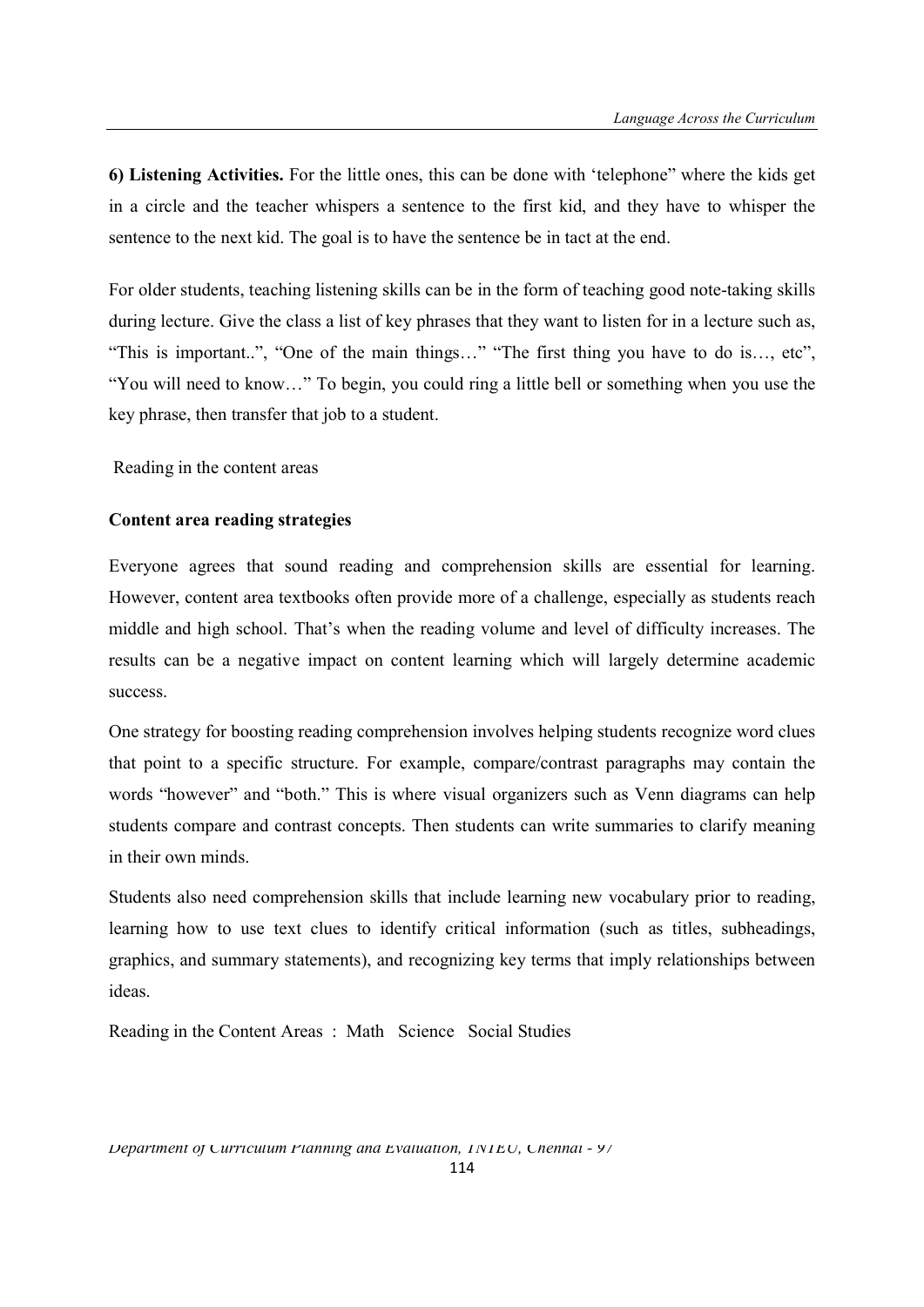## Develop key strategies for comprehending content-area textbooks

- $\triangleright$  Improve state test performance with questions in standardized test format
- $\triangleright$  Coordinate your reading program with content classrooms
- $\triangleright$  Build comprehension strategies to support content-area reading

Based on the best-selling Six-Way Paragraphs books, these individual titles help students master the essential skills needed to organize, understand, and apply information in math, science, and social studies.

## Focus on nonfiction reading in the content areas

- $\triangleright$  Social Studies history, geography, anthropology
- $\triangleright$  Science biology, earth science, physics
- $\triangleright$  Mathematics consumer and computer topics, puzzles, math facts

## Focus on essential skills for understanding content-area selections

Expository text Vs Narrative text

Expository (Informational) Text Structure: Reading for information involves the engagement of the reader with aspects of the real world and is most commonly associated with textbooks, primary and secondary sources, newspaper and magazine articles, essays and speeches

## Narrative text type

Based on perception in time. Narration is the telling of a story; the succession of events is given in chronological order. Based on perception in space. Impressionistic of landscapes or persons are often to be found in narratives such as novels or short stories. Example: About fifteen miles below Monterey, on the wild coast, the Sido family had their farm, a few sloping acres above the cliff that dropped to the brown reefs and to the hissing white waters of the ocean...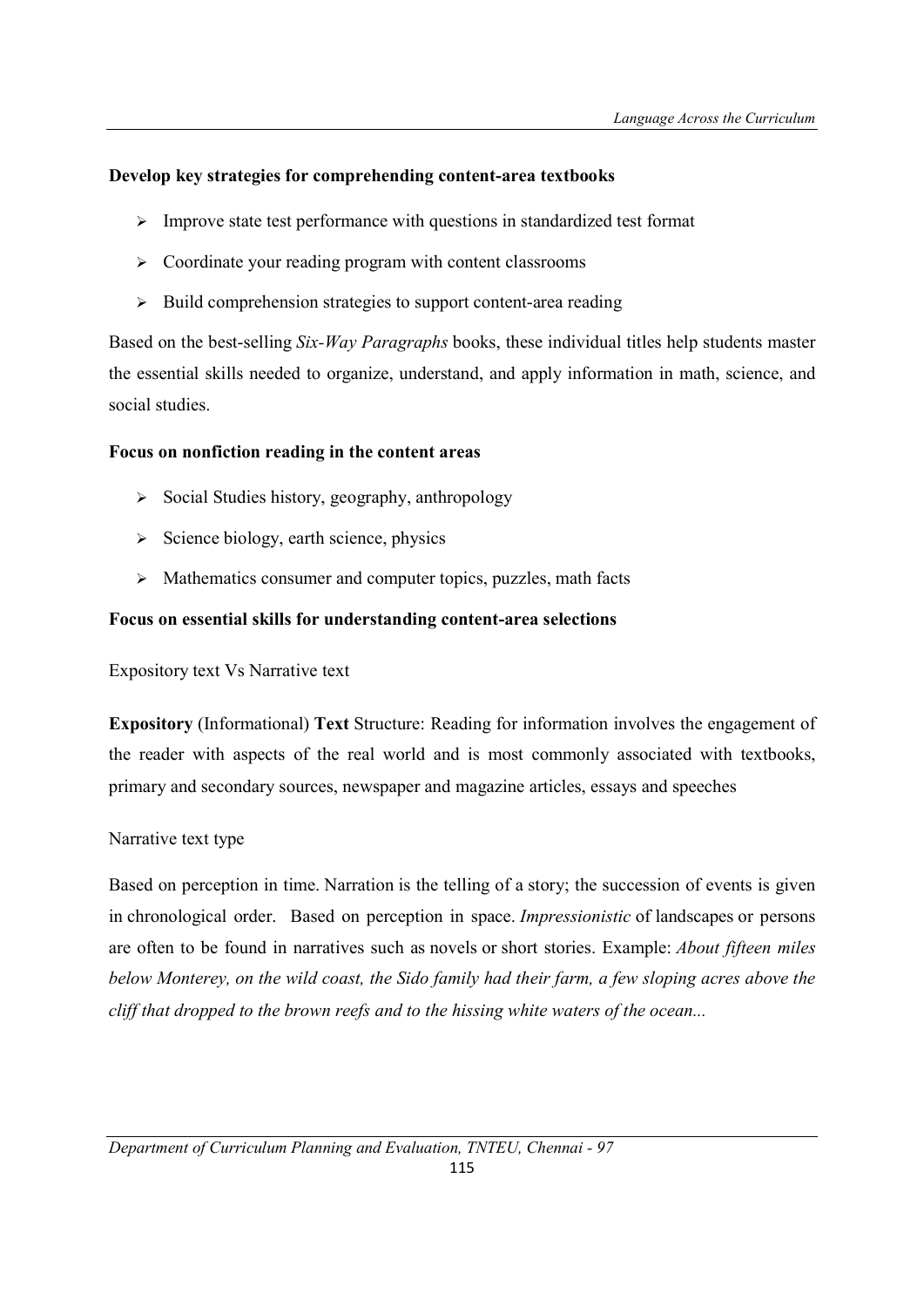#### Narrative form of text Tells a story

Focuses on one moment or day in time.

This is where you will see explode the moments, show not tell, etc.

The Purpose of narrative text is to entertain

Reader's Purpose is to be entertained

Transactional Vs reflective text

Transactional Texts

Transactional writing texts are either a response or an initiation of a response. As implied, these are 'transaction texts' - a friendly letter of appreciation will possible yield a response, as much as a speech will get the audience won over or yelling in disagreement

Transactional texts are divided into Longer and Shorter texts. The kinds of texts are listed and explained below:

Reflective Text

In a reflective text the writer contemplates an idea and gives his or her emotion

In a reflective essay the writer contemplates an idea and gives his or her emotional reactions and feelings. The writer could, for example, reflect on dreams or aspirations.

Types and structures with examples in brief

## Schema Theory

 Schema theory, one of the cognitivist learning theories, describes how knowledge is acquired, processed and organized. The starting assumption of this theory is that "very act of comprehension involves one's knowledge of the world".

Department of Curriculum Planning and Evaluation, TNTEU, Chennai - 97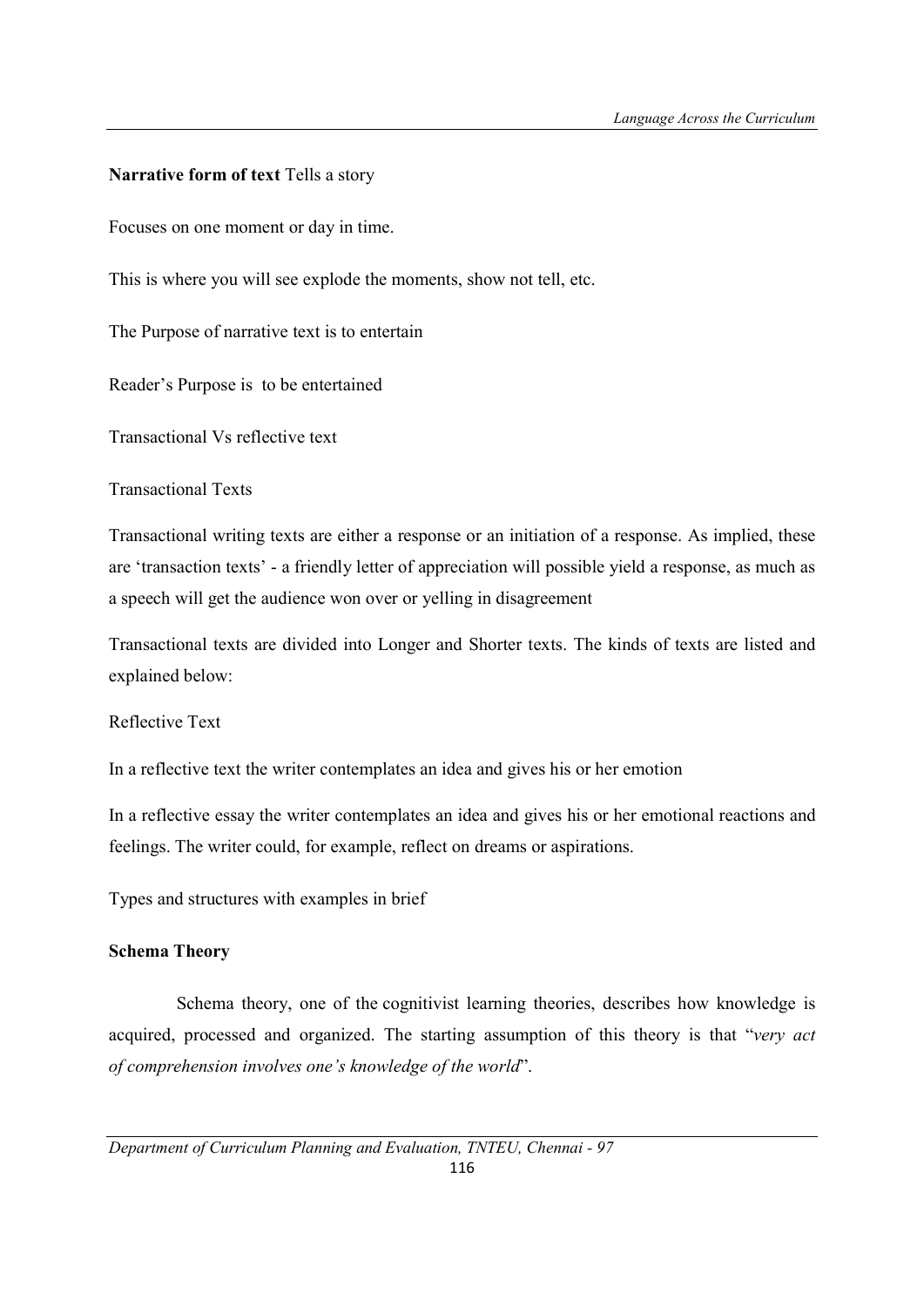According to this theory, knowledge is a network of mental frames or cognitive constructs called *schema* (pl. *schemata*). Schemata organize knowledge stored in the long-term memory

 The term schema is nowadays often used even outside cognitive psychology and refers to a mental framework humans use to represent and organize remembered information. Schemata present our personal simplified view over reality derived from our experience and prior knowledge, they enable us to recall, modify our behavior, concentrate attention on key information, or try to predict most likely outcomes of events.

 Schemata also expand and change in time, due to acquisition of new information, but deeply installed schemata are inert and slow in changing.

 This could provide an explanation to why some people live with incorrect or inconsistent beliefs rather then changing them. When new information is retrieved, if possible, it will be assimilated into existing schema(ta) or related schema(ta) will be changed (accommodated) in order to integrate the new information.

 Schema theory was partly influenced by unsuccessful attempts in the area of artificial intelligence. Teaching a computer to read natural text or display other human-like behavior was rather unsuccessful since it has shown that it is impossible without quite an amount of information that was not directly included, but was inherently present in humans.

Schema theory emphasizes importance of general knowledge and concepts that will help forming schemata. In educational process the task of teachers would be to help learners to develop new schemata and establish connections between them.

Schema theory has been applied in various areas like:

Motor Learning - schema theory was extended to *schema theory of discrete motor learning* in 1975 by Richard Schmidt<sup>13</sup>.

Wulf has shown that developing a motor schema has resulted in better performance in children when learning a motor task.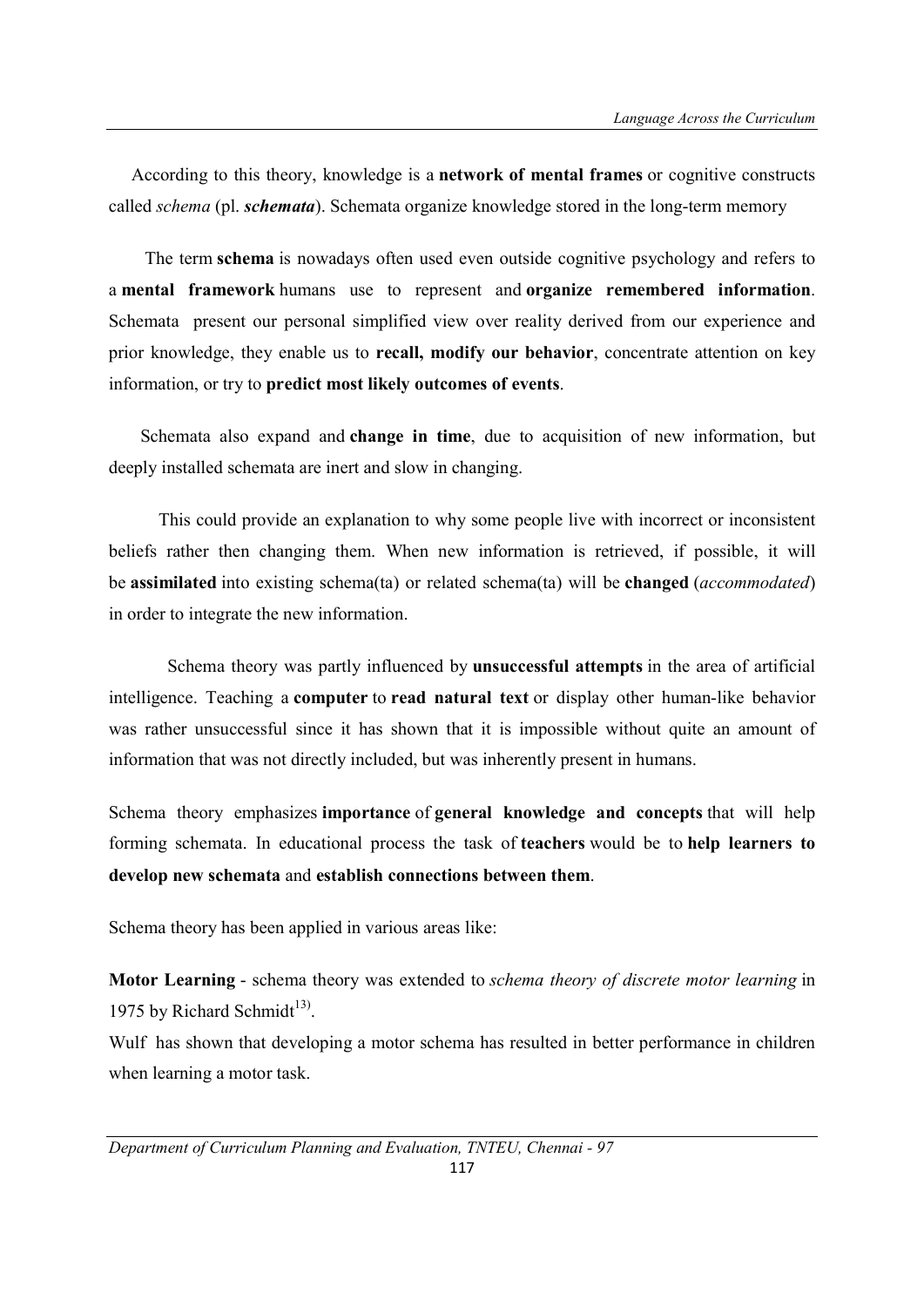Reading Comprehension - schema theory is often used to assist second language learning since it often contains reading a lot of texts in the target language.

Mathematical Problem Solving - Jitendra et al. conducted a research showing that 3rd-graders taught to using schemata to solve mathematical problems formulated in words performed better than their peers who were taught to solve them in four steps (read and understand/plan to solve/solve/look back and check).

Text structure

#### Common Text Structures

#### Compare-Contrast Structure

This type of text examines the similarities and differences between two or more people, events, concepts, ideas, etc.

#### Cause-Effect Structure

This structure presents the causal relationship between an specific event, idea, or concept and the events, ideas, or concept that follow.

#### Sequence Structure

This text structure gives readers a chronological of events or a list of steps in a procedure.

## Problem-Solution Structure

This type of structure sets up a problem or problems, explains the solution, and then discusses the effects of the solution.

## Descriptive Structure

This type of text structure features a detailed description of something to give the reader a mental picture.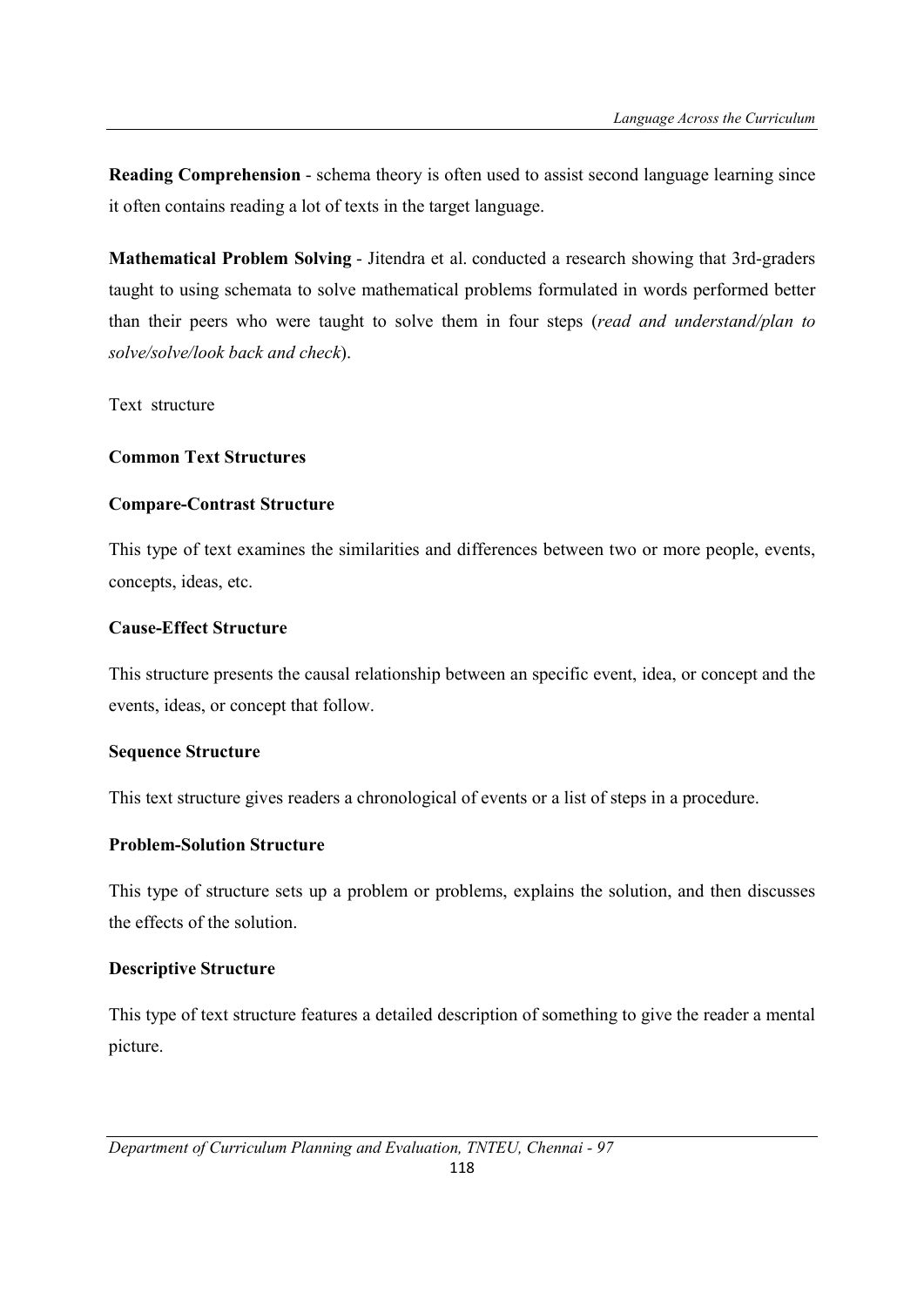## Question-Answer Structure

This text starts by posing a question then goes on to answer that question.

# Cyclical Structure

This structure starts with an event then progresses through a series until it is back to the beginning event.

## Examining content areas of textbooks

Many of the attempts to address this problem have been to suggest that texts need to be adapted for students with learning difficulties or that there are special strategies and techniques that need to be used with these students which enhance their understanding of text material. One newer conclusion in this area is that features of a text that support the reading of students with learning difficulties also support those who are not having difficulties. Likewise, teaching strategies that support students having difficulty are also considered useful for all students . This is an important point since, as demographic projections indicate, we are now working with and will continue to work with more students at high risk for having learning difficulties in the future It is needed to consider effective ways to meet their needs within regular class settings .

Reading strategies for not making

## Note-taking: an introduction

Here is an outline of effective note-taking strategies to help you get the most out of lectures and readings. The guide suggests procedures such as symbols and abbreviations, diagrams and note cards.

## Effective note-making from written text

Make your notes count. Discover a simple method to use when you are making notes from any written sources of information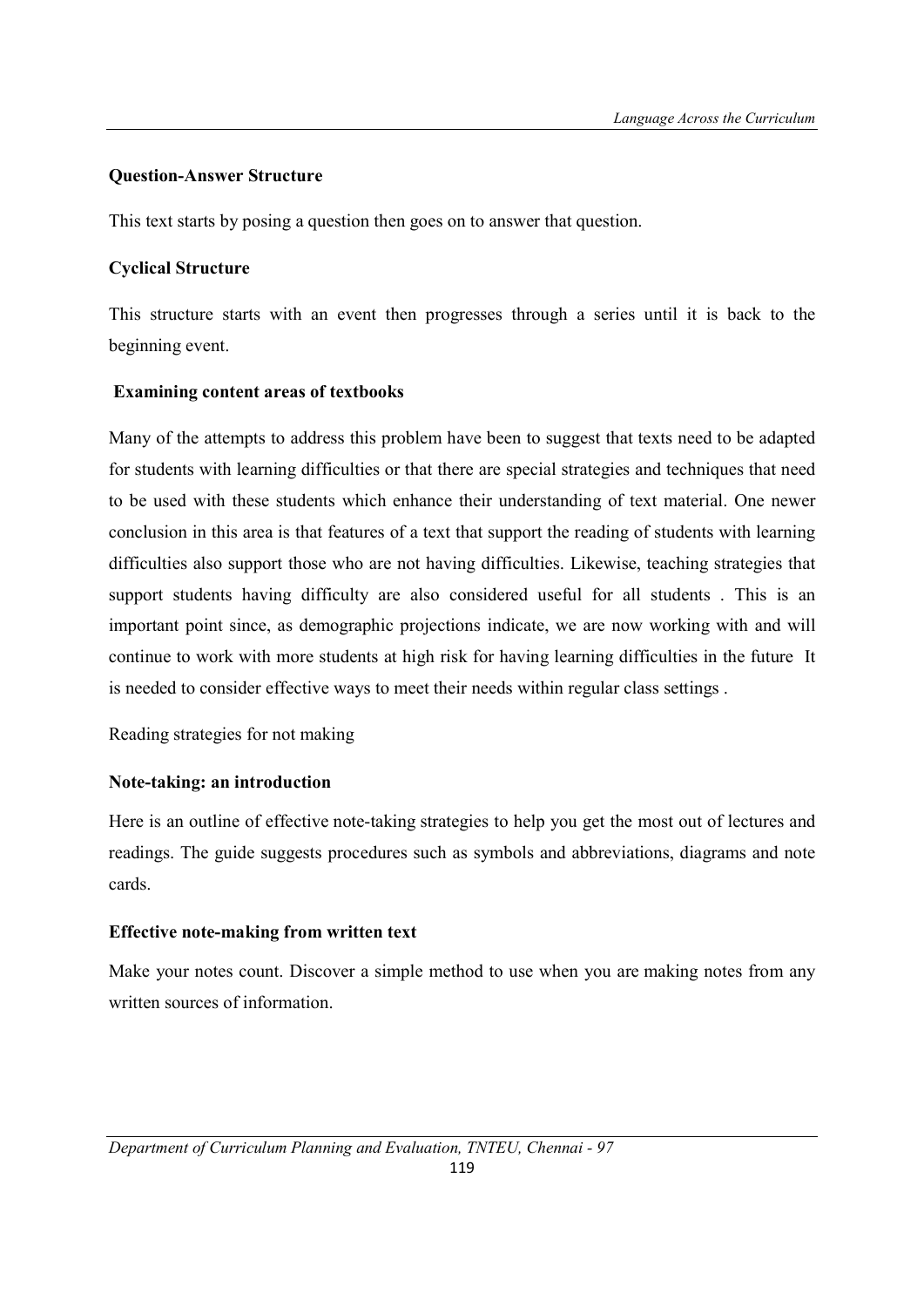## How to make notes

## • Heading

What is the main idea of the passage? Frame a heading based on the central idea and write it in the middle of the page.

Subheadings

How has the main idea been presented and developed? Are there two or three subordinate/associated ideas? You can frame subheadings based on these.

• Points

Are there further details or points of the subtitles that you wish to keep in these notes? Indent, i.e., suitably space and number.

All subheadings should be written at a uniform distance from the margin.

# • Indenting

All points should also maintain the same distance away from the margin.

Note: Do not write full sentences. And use abbreviations wherever necessary. Read below for more help on abbreviations.

# a. Capitalized first letters of words, Common abbreviations

Keep the main sounds of the word. For example, edn. (education), progm. (programme)

- b. Retain the suffix so that later when you are going over the notes you may recall the full form of the word —e.g., ed'nal (educational), prog've (progressive).
- c. The heading should not be abbreviated. You may use abbreviations in subheadings.

## Summarizing

Summarizing is a condensed version of a passage which involves using own words and writing style to express another author's ideas.

It is an overview of the most important information form reading, lectures, or multi –media sources.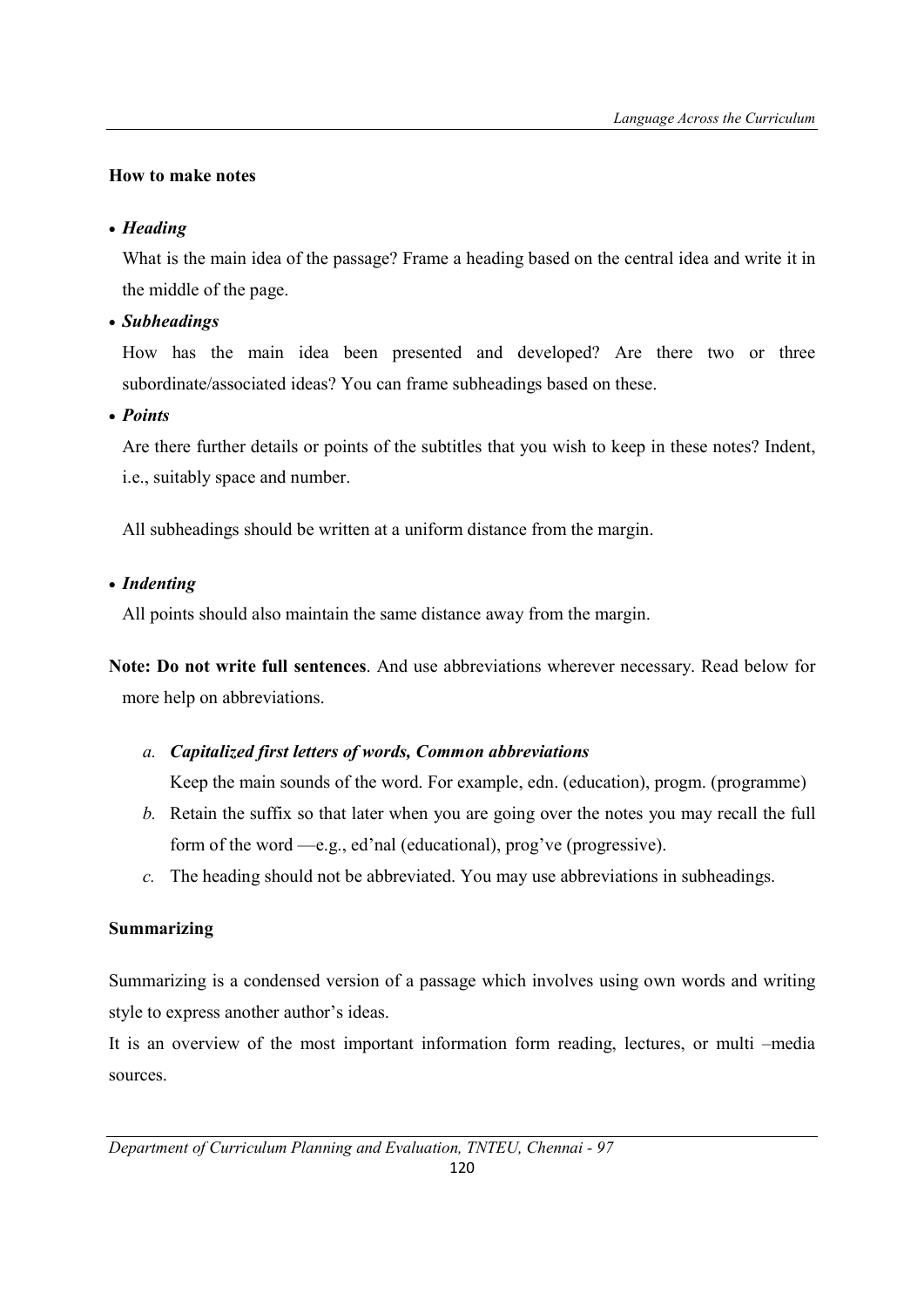#### HOW TO SUMMARIZE

- A summary captures all the most important parts of the original, but expresses them in a much shorter space.
- It test how far the students understand and restate the main purpose.
- It is useful when doing research or in gathering information.
- While summarizing read the original quickly and try to understand its main subject or purpose.
- Underline or make a marginal note of the main issues. Use a highlighter.
- Work through the text to identify its main sections or arguments.
- Remember that the purpose of a paragraph is that it deals with one issue or topic.
- Draw up a list of the topics or make a diagram.
- Write a one or two-sentences which states the central ideas of the original text.
- Use this as the starting point for writing a paragraph which combines all the points .
- Finally check that your summary should capture the central meaning of the original concisely and accurately.

## Making reading-writing connections

Educators often talk about the reading-writing connection. Dr. Kate Kinsella of San Francisco State University summarizes the reading-writing connection research as follows:

- Reading widely and regularly contributes to the development of writing ability.
- Good writers were read to as children
- Increasing reading frequency has a stronger influence on improving writing than does solely increasing writing frequency.
- Developmental writers must see and analyze multiple effective examples of the various kinds of writing they are being asked to produce (as well as ineffective examples); they cannot, for example, be expected to write successful expository essays if they are } primarily reading narrative texts.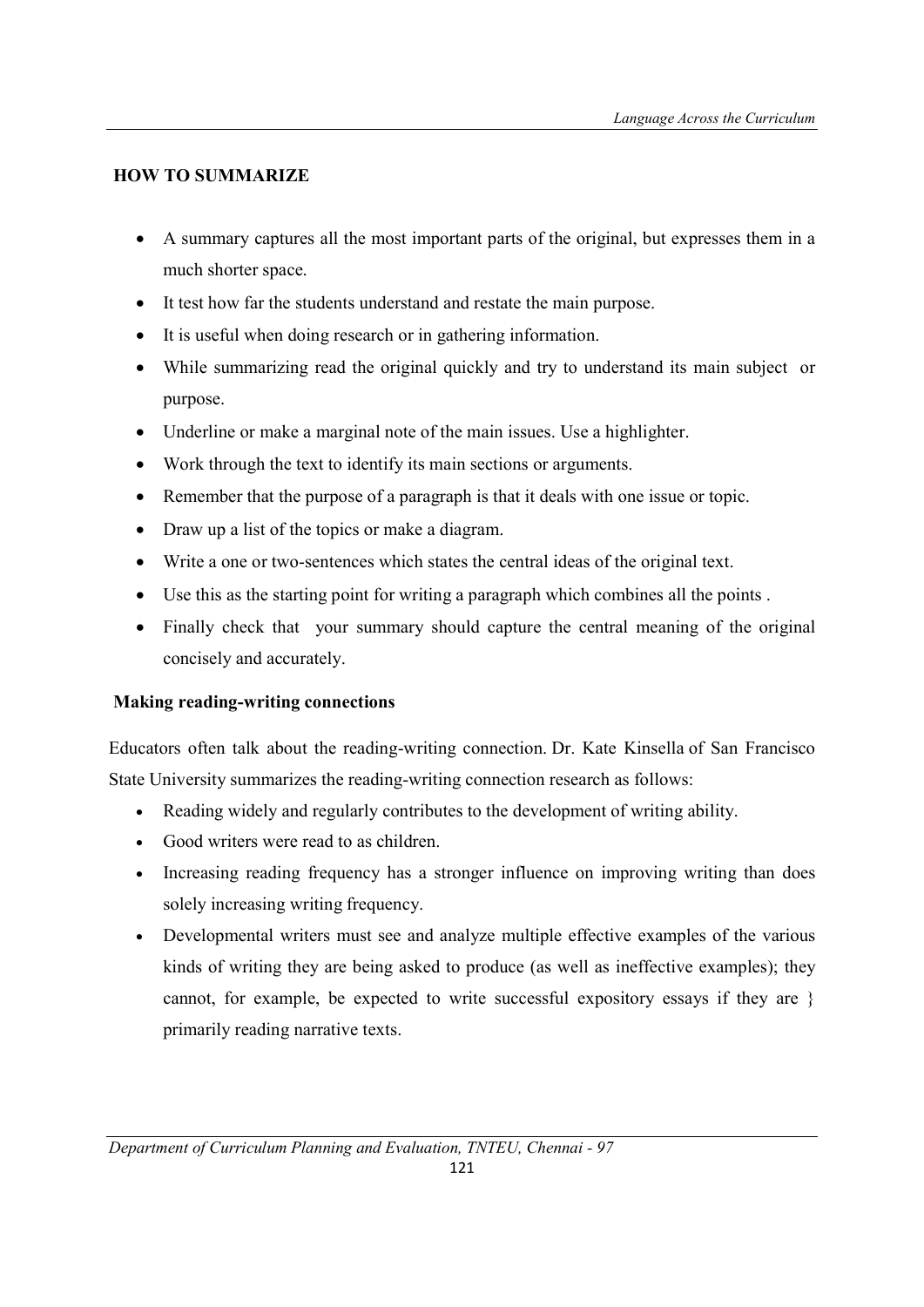Teaching reading and writing strategies concurrently certainly does allow teachers to "kill two birds with one stone." Now this is not to say that reading or writing instruction should always be taught in tandem. There are certainly important lessons and skill development exclusive to each field. However, the following twelve tips to teach the reading-writing connection will enhance students' facility in both disciplines.

#### Process Writing

 Process writing is an approach to incorporating writing skills from the very beginning of the English learning process. It was developed by Gail Heald-Taylor in her book Whole Language Strategies for ESL Students. Process writing focuses on allowing students - especially young learners - to write with plenty of room left for error. Standard correction begins slowly, and children are encouraged to communicate through writing, despite limited understanding of structure.

#### Stages Involved In Process Writing

Plan , Revise ,Rearrange and delete text, Re-read and produce multiple drafts

The process approach treats all writing as a creative act which requires time and positive feedback to be done well.

#### Role of Teachers in a Process Writing

White and Arntd say that focusing on language errors 'improves neither grammatical accuracy nor writing fluency' and they suggest instead that paying attention to what the students say will show an improvement in writing.

 In process writing, the teacher moves away from being someone who sets students a writing topic and receives the finished product for correction without any intervention in the writing process itself.

 Research also shows that feedback is more useful between drafts, not when it is done at the end of the task after the students hand in their composition to be marked. Corrections written on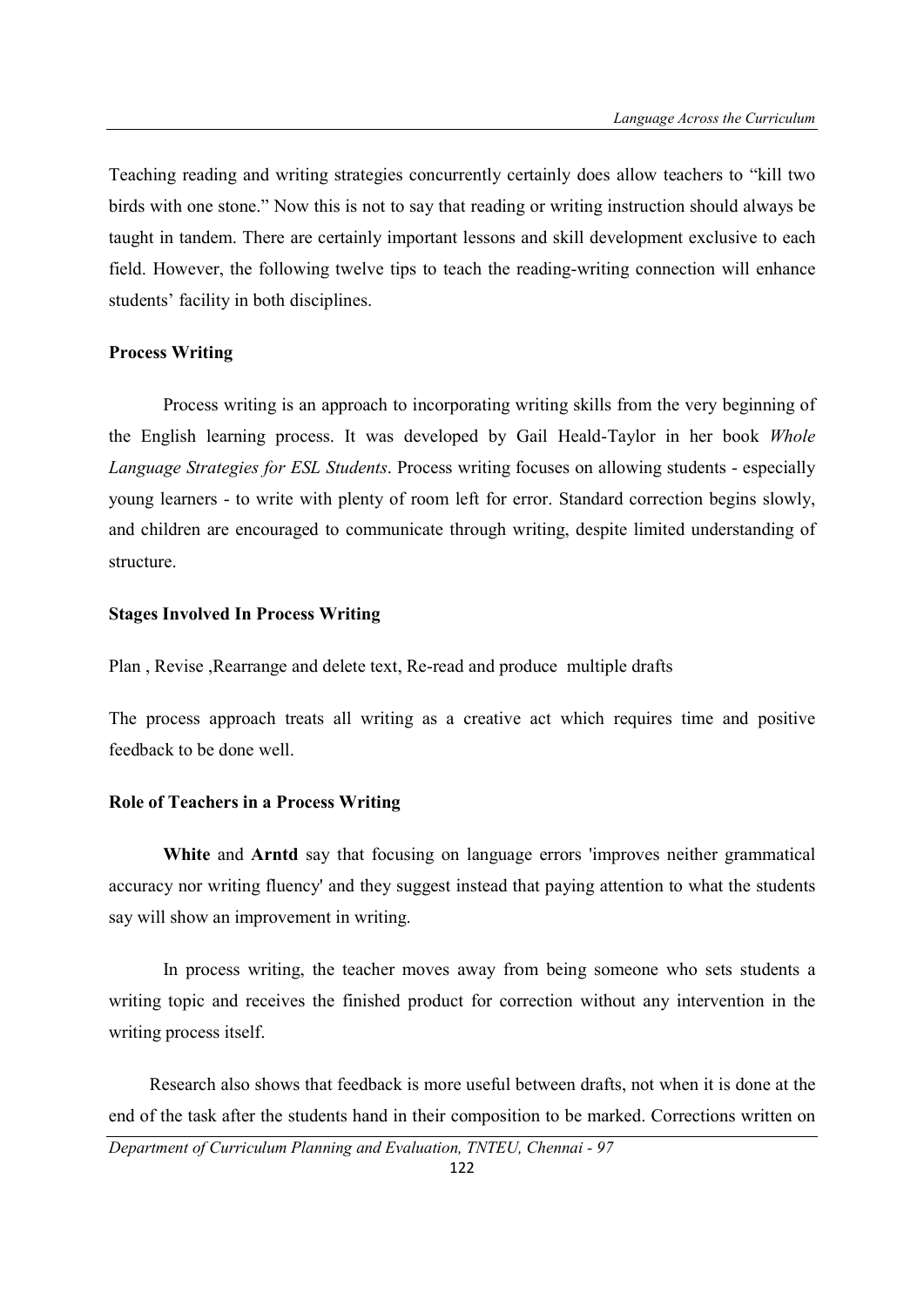compositions returned to the student after the process has finished seem to do little to improve student writing.

# Stages in a Process Writing

## Pre-writing

The teacher needs to stimulate students' creativity, to get them thinking how to approach a writing topic.

In this stage, the most important thing is the flow of ideas, and it is not always necessary that students actually produce much (if any) written work.

If they do, then the teacher can contribute with advice on how to improve their initial ideas.

# Focusing ideas

During this stage, students write without much attention to the accuracy of their work or the organization.

The most important feature is meaning. Here, the teacher (or other students) should concentrate on the content of the writing. Is it coherent? Is there anything missing? Anything extra?

## Evaluating, structuring and editing

Now the writing is adapted to a readership.

Students should focus more on form and on producing a finished piece of work. The teacher can help with error correction and give organizational advice.

## Analyzing children's writing to understand their conception

Text structure (authorial): How information/ideas are organized in the text. May include features of text types. -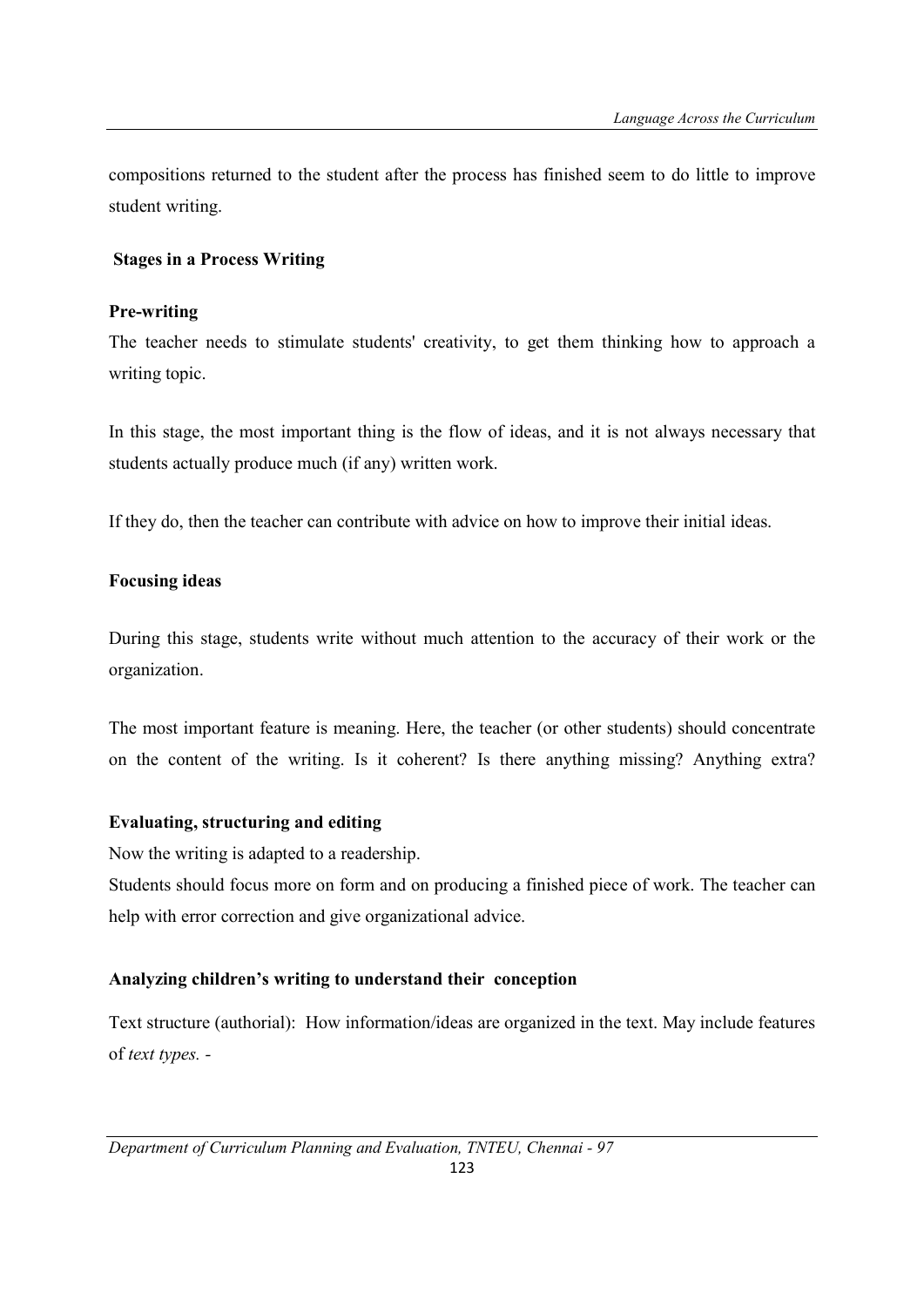Sentence structure and grammatical features: How sentences or sentence parts are constructed. e.g simple, compound and complex sentence usage.

Vocabulary (authorial): Range and precision of word choices. e.g. everyday language, topic specific language, descriptive language.

Spelling (secretarial: Accuracy, complexity of words attempted, attempts (prephonetic or phonetic), use of orthographic patterns and spelling rules.

 Punctuation (secretarial): Use of conventional and appropriate punctuation to indicate the structure and organization of the text to aid the reader.

 Handwriting- Handwriting/ legibility (secretarial): Letter formation, size, spacing, position and placement; ease of reading; apparent fluency

#### Writing with a sense of purpose

It's important to know why the children are writing. If their purpose in writing is to please their instructor or to get a better grade, that may not be enough. Many instructors devise strategies to persuade their students to write for a larger community publishing students' best work in a newsletter or online publication, asking students to send their papers to local newspapers, putting their best papers in a collection in the college library something that allows students to feel that more than one person, sitting alone at the kitchen table, is going to read this bit of writing. Knowing that there is more than one person to please, a public "out there," is a motivation in itself to do well, to communicate clearly. It will help establish, also, that consistent sense of tone that is so important to a paper's success.

#### Writing to learn and understand

When using "Writing to Learn," students focus on just thinking and organizing their thoughts. They don't need to worry about how incomprehensible their writing may come across they can relax knowing that no one will evaluate this writing. Using this strategy teaches students that writing does not have to be publishable to be valuable.

Here are **three ideas** from writing to Learn that you can try in your classroom today: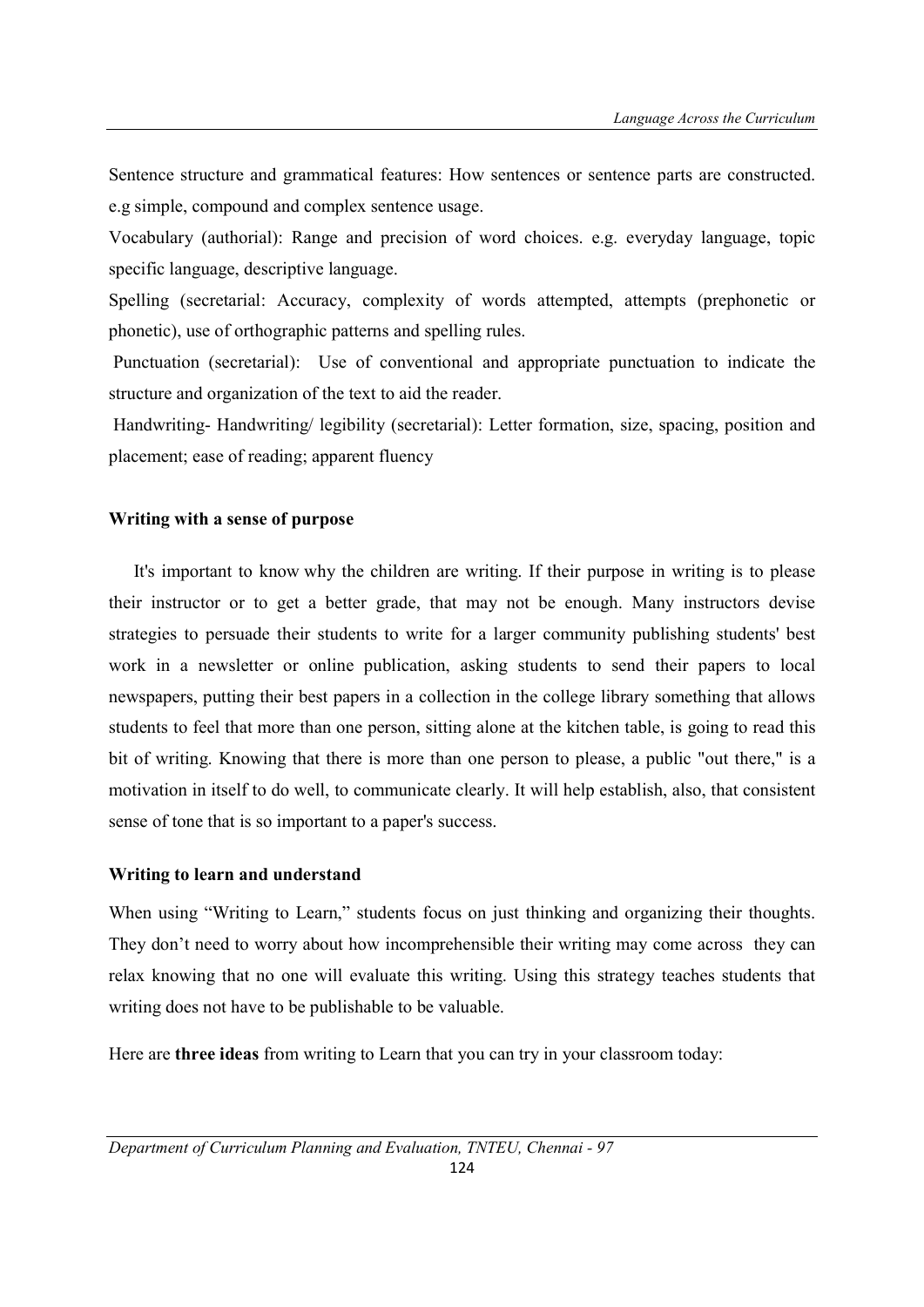1. Do a warm-up writing exercise. At 1:20 in this video, Kevin Sevin has his students answer questions about the effect of birth order. By participating in this warm-up, students have a chance to activate their background knowledge and engage with the activity before discussing their ideas with their peers.

- 2. Engage students in active listening.
- 3. Write about reflections.

# Conclusion

In this unit, the issues related to the language learning were discussed in depth with aims of making the educated to multilingualism and strategies to develop writing skills of the learner related to school subjects.

# QUESTION FOR DISCUSSION AND REFLECTION

- 1. Explain the concept of Bilingualism
- 2. Explain the concept of Multilingualism .
- 3. Explain the challenges faced in teaching language in multicultural class room.
- 4. Discuss about need and important of reading comprehension and comprehension strategies
- 5. Distinguish between Narrative and Expository Text.
- 6. Explain effectiveness of medium of instruction in language across curriculum.
- 7. Discuss about need and important of reading comprehension and comprehension
- 8. Explain Schema theory and its principles.
- 9. Seminar on which is suitable medium of instruction at school to college level in India.

# References

- Agnihotri, R.K. (1995). Multilingualism as a classroom resource. In K. Heugh A. Segruhn, & P.Pluddemann (Eds) Multilingual education for South Africa. Heinemann Educational books.
- Alexander. (2005). Towards Dialogic Teaching:rethinking classroom talk. UK:Dialogues UK Ltd.